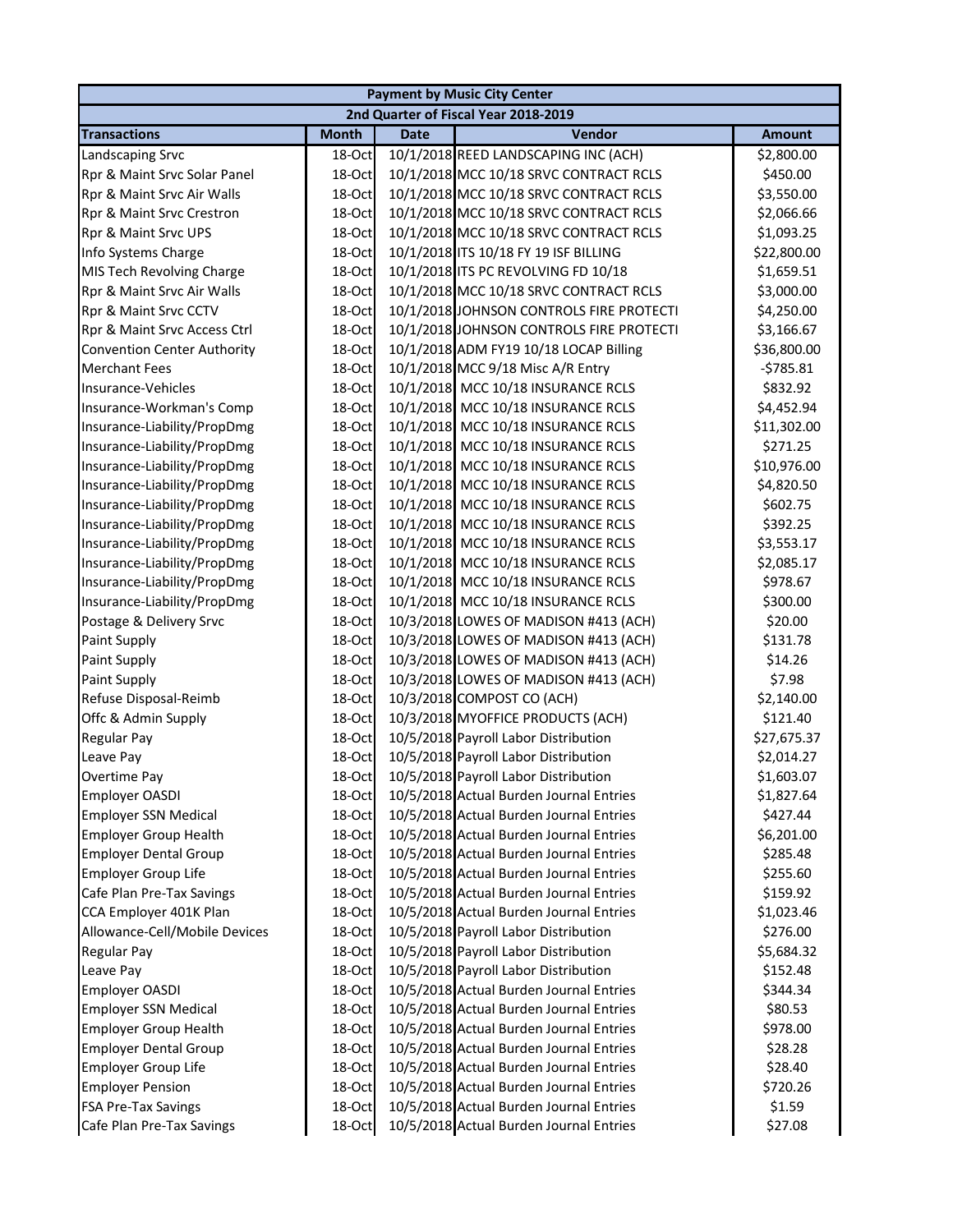| <b>Payment by Music City Center</b> |              |             |                                         |               |  |
|-------------------------------------|--------------|-------------|-----------------------------------------|---------------|--|
|                                     |              |             | 2nd Quarter of Fiscal Year 2018-2019    |               |  |
| <b>Transactions</b>                 | <b>Month</b> | <b>Date</b> | <b>Vendor</b>                           | <b>Amount</b> |  |
| Allowance-Cell/Mobile Devices       | 18-Oct       |             | 10/5/2018 Payroll Labor Distribution    | \$92.00       |  |
| Regular Pay                         | 18-Oct       |             | 10/5/2018 Payroll Labor Distribution    | \$33,044.46   |  |
| Leave Pay                           | 18-Oct       |             | 10/5/2018 Payroll Labor Distribution    | \$2,318.40    |  |
| Overtime Pay                        | 18-Oct       |             | 10/5/2018 Payroll Labor Distribution    | \$571.93      |  |
| Employer OASDI                      | 18-Oct       |             | 10/5/2018 Actual Burden Journal Entries | \$2,102.55    |  |
| <b>Employer SSN Medical</b>         | 18-Oct       |             | 10/5/2018 Actual Burden Journal Entries | \$491.77      |  |
| <b>Employer Group Health</b>        | 18-Oct       |             | 10/5/2018 Actual Burden Journal Entries | \$5,970.00    |  |
| <b>Employer Dental Group</b>        | 18-Oct       |             | 10/5/2018 Actual Burden Journal Entries | \$283.80      |  |
| Employer Group Life                 | 18-Oct       |             | 10/5/2018 Actual Burden Journal Entries | \$260.34      |  |
| Cafe Plan Pre-Tax Savings           | 18-Oct       |             | 10/5/2018 Actual Burden Journal Entries | \$161.77      |  |
| CCA Employer 401K Plan              | 18-Oct       |             | 10/5/2018 Actual Burden Journal Entries | \$1,110.09    |  |
| Allowance-Cell/Mobile Devices       | 18-Oct       |             | 10/5/2018 Payroll Labor Distribution    | \$92.00       |  |
| Regular Pay                         | 18-Oct       |             | 10/5/2018 Payroll Labor Distribution    | \$45,086.29   |  |
| Leave Pay                           | 18-Oct       |             | 10/5/2018 Payroll Labor Distribution    | \$5,824.53    |  |
| <b>Holiday Pay</b>                  | 18-Oct       |             | 10/5/2018 Payroll Labor Distribution    | \$424.56      |  |
| Overtime Pay                        | 18-Oct       |             | 10/5/2018 Payroll Labor Distribution    | \$2,018.36    |  |
| Employer OASDI                      | 18-Oct       |             | 10/5/2018 Actual Burden Journal Entries | \$3,022.29    |  |
| <b>Employer SSN Medical</b>         | 18-Oct       |             | 10/5/2018 Actual Burden Journal Entries | \$706.88      |  |
| <b>Employer Group Health</b>        | 18-Oct       |             | 10/5/2018 Actual Burden Journal Entries | \$13,158.99   |  |
| <b>Employer Dental Group</b>        | 18-Oct       |             | 10/5/2018 Actual Burden Journal Entries | \$565.50      |  |
| <b>Employer Group Life</b>          | 18-Oct       |             | 10/5/2018 Actual Burden Journal Entries | \$515.93      |  |
| <b>Employer Pension</b>             | 18-Oct       |             | 10/5/2018 Actual Burden Journal Entries | \$75.66       |  |
| Cafe Plan Pre-Tax Savings           | 18-Oct       |             | 10/5/2018 Actual Burden Journal Entries | \$363.05      |  |
| CCA Employer 401K Plan              | 18-Oct       |             | 10/5/2018 Actual Burden Journal Entries | \$1,202.37    |  |
| Allowance-Cell/Mobile Devices       | 18-Oct       |             | 10/5/2018 Payroll Labor Distribution    | \$138.00      |  |
| Regular Pay                         | 18-Oct       |             | 10/5/2018 Payroll Labor Distribution    | \$1,899.33    |  |
| <b>Holiday Pay</b>                  | 18-Oct       |             | 10/5/2018 Payroll Labor Distribution    | \$201.52      |  |
| Overtime Pay                        | 18-Oct       |             | 10/5/2018 Payroll Labor Distribution    | \$148.12      |  |
| Employer OASDI                      | 18-Oct       |             | 10/5/2018 Actual Burden Journal Entries | \$122.45      |  |
| <b>Employer SSN Medical</b>         | 18-Oct       |             | 10/5/2018 Actual Burden Journal Entries | \$28.64       |  |
| <b>Employer Group Health</b>        | 18-Oct       |             | 10/5/2018 Actual Burden Journal Entries | \$750.00      |  |
| <b>Employer Dental Group</b>        | 18-Oct       |             | 10/5/2018 Actual Burden Journal Entries | \$18.01       |  |
| <b>Employer Group Life</b>          | 18-Oct       |             | 10/5/2018 Actual Burden Journal Entries | \$14.20       |  |
| <b>Employer Pension</b>             | 18-Oct       |             | 10/5/2018 Actual Burden Journal Entries | \$277.52      |  |
| Cafe Plan Pre-Tax Savings           | 18-Oct       |             | 10/5/2018 Actual Burden Journal Entries | \$20.96       |  |
| Regular Pay                         | 18-Oct       |             | 10/5/2018 Payroll Labor Distribution    | \$9,780.72    |  |
| Leave Pay                           | 18-Oct       |             | 10/5/2018 Payroll Labor Distribution    | \$1,271.57    |  |
| Overtime Pay                        | 18-Oct       |             | 10/5/2018 Payroll Labor Distribution    | \$140.16      |  |
| Employer OASDI                      | 18-Oct       |             | 10/5/2018 Actual Burden Journal Entries | \$652.17      |  |
| <b>Employer SSN Medical</b>         | 18-Oct       |             | 10/5/2018 Actual Burden Journal Entries | \$152.52      |  |
| <b>Employer Group Health</b>        | 18-Oct       |             | 10/5/2018 Actual Burden Journal Entries | \$2,670.99    |  |
| <b>Employer Dental Group</b>        | 18-Oct       |             | 10/5/2018 Actual Burden Journal Entries | \$80.57       |  |
| Employer Group Life                 | 18-Oct       |             | 10/5/2018 Actual Burden Journal Entries | \$89.93       |  |
| <b>Employer Pension</b>             | 18-Oct       |             | 10/5/2018 Actual Burden Journal Entries | \$75.66       |  |
| Cafe Plan Pre-Tax Savings           | 18-Oct       |             | 10/5/2018 Actual Burden Journal Entries | \$55.06       |  |
| CCA Employer 401K Plan              | 18-Oct       |             | 10/5/2018 Actual Burden Journal Entries | \$408.03      |  |
| Allowance-Cell/Mobile Devices       | 18-Oct       |             | 10/5/2018 Payroll Labor Distribution    | \$46.00       |  |
| <b>Regular Pay</b>                  | 18-Oct       |             | 10/5/2018 Payroll Labor Distribution    | \$7,114.88    |  |
| Leave Pay                           | 18-Oct       |             | 10/5/2018 Payroll Labor Distribution    | \$228.32      |  |
| Employer OASDI                      | 18-Oct       |             | 10/5/2018 Actual Burden Journal Entries | \$430.76      |  |
| <b>Employer SSN Medical</b>         | 18-Oct       |             | 10/5/2018 Actual Burden Journal Entries | \$100.74      |  |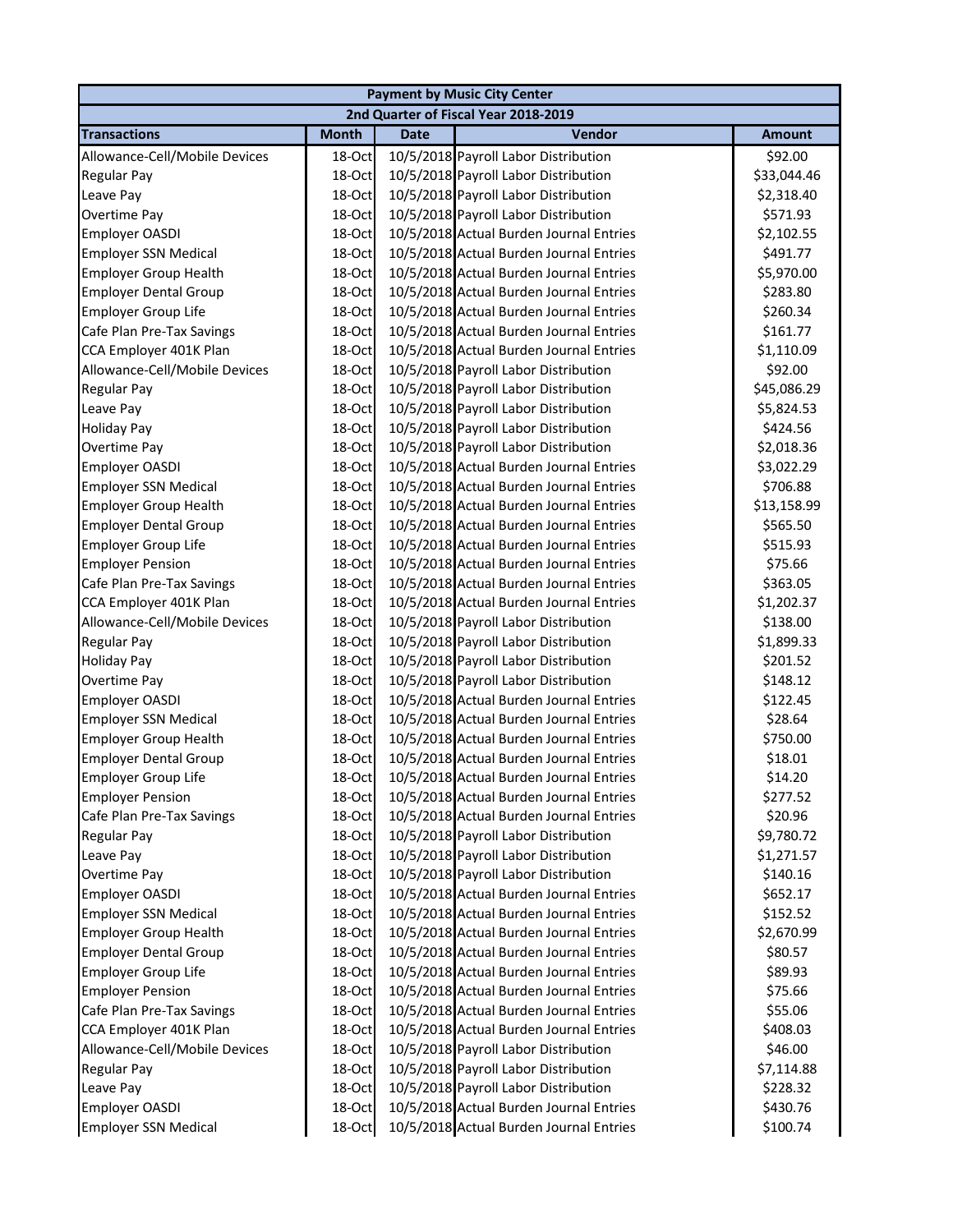|                               |              |             | <b>Payment by Music City Center</b>     |               |
|-------------------------------|--------------|-------------|-----------------------------------------|---------------|
|                               |              |             | 2nd Quarter of Fiscal Year 2018-2019    |               |
| <b>Transactions</b>           | <b>Month</b> | <b>Date</b> | <b>Vendor</b>                           | <b>Amount</b> |
| <b>Employer Group Health</b>  | 18-Oct       |             | 10/5/2018 Actual Burden Journal Entries | \$1,035.00    |
| <b>Employer Dental Group</b>  | 18-Oct       |             | 10/5/2018 Actual Burden Journal Entries | \$36.02       |
| <b>Employer Group Life</b>    | 18-Oct       |             | 10/5/2018 Actual Burden Journal Entries | \$28.40       |
| <b>Employer Pension</b>       | 18-Oct       |             | 10/5/2018 Actual Burden Journal Entries | \$906.15      |
| <b>FSA Pre-Tax Savings</b>    | 18-Oct       |             | 10/5/2018 Actual Burden Journal Entries | \$8.29        |
| Cafe Plan Pre-Tax Savings     | 18-Oct       |             | 10/5/2018 Actual Burden Journal Entries | \$29.00       |
| Allowance-Cell/Mobile Devices | 18-Oct       |             | 10/5/2018 Payroll Labor Distribution    | \$92.00       |
| Regular Pay                   | 18-Oct       |             | 10/5/2018 Payroll Labor Distribution    | \$34,421.14   |
| Leave Pay                     | 18-Oct       |             | 10/5/2018 Payroll Labor Distribution    | \$2,394.84    |
| <b>Holiday Pay</b>            | 18-Oct       |             | 10/5/2018 Payroll Labor Distribution    | \$936.56      |
| Overtime Pay                  | 18-Oct       |             | 10/5/2018 Payroll Labor Distribution    | \$1,071.06    |
| Employer OASDI                | 18-Oct       |             | 10/5/2018 Actual Burden Journal Entries | \$2,232.36    |
| <b>Employer SSN Medical</b>   | 18-Oct       |             | 10/5/2018 Actual Burden Journal Entries | \$522.11      |
| <b>Employer Group Health</b>  | 18-Oct       |             | 10/5/2018 Actual Burden Journal Entries | \$8,391.00    |
| <b>Employer Dental Group</b>  | 18-Oct       |             | 10/5/2018 Actual Burden Journal Entries | \$380.25      |
| <b>Employer Group Life</b>    | 18-Oct       |             | 10/5/2018 Actual Burden Journal Entries | \$330.63      |
| Cafe Plan Pre-Tax Savings     | 18-Oct       |             | 10/5/2018 Actual Burden Journal Entries | \$233.11      |
| CCA Employer 401K Plan        | 18-Oct       |             | 10/5/2018 Actual Burden Journal Entries | \$1,052.26    |
| Allowance-Cell/Mobile Devices | 18-Oct       |             | 10/5/2018 Payroll Labor Distribution    | \$230.00      |
| Regular Pay                   | 18-Oct       |             | 10/5/2018 Payroll Labor Distribution    | \$4,572.73    |
| Leave Pay                     | 18-Oct       |             | 10/5/2018 Payroll Labor Distribution    | \$249.29      |
| <b>Holiday Pay</b>            | 18-Oct       |             | 10/5/2018 Payroll Labor Distribution    | \$186.16      |
| Overtime Pay                  | 18-Oct       |             | 10/5/2018 Payroll Labor Distribution    | \$1,152.81    |
| Employer OASDI                | 18-Oct       |             | 10/5/2018 Actual Burden Journal Entries | \$356.90      |
| <b>Employer SSN Medical</b>   | 18-Oct       |             | 10/5/2018 Actual Burden Journal Entries | \$83.48       |
| <b>Employer Group Health</b>  | 18-Oct       |             | 10/5/2018 Actual Burden Journal Entries | \$1,056.00    |
| <b>Employer Dental Group</b>  | 18-Oct       |             | 10/5/2018 Actual Burden Journal Entries | \$42.42       |
| <b>Employer Group Life</b>    | 18-Oct       |             | 10/5/2018 Actual Burden Journal Entries | \$42.60       |
| <b>Employer Pension</b>       | 18-Oct       |             | 10/5/2018 Actual Burden Journal Entries | \$760.26      |
| Cafe Plan Pre-Tax Savings     | 18-Oct       |             | 10/5/2018 Actual Burden Journal Entries | \$30.94       |
| <b>Regular Pay</b>            | 18-Oct       |             | 10/5/2018 Payroll Labor Distribution    | \$10,498.12   |
| Leave Pay                     | 18-Oct       |             | 10/5/2018 Payroll Labor Distribution    | \$415.61      |
| Overtime Pay                  | 18-Oct       |             | 10/5/2018 Payroll Labor Distribution    | \$662.45      |
| Employer OASDI                | 18-Oct       |             | 10/5/2018 Actual Burden Journal Entries | \$690.65      |
| <b>Employer SSN Medical</b>   | 18-Oct       |             | 10/5/2018 Actual Burden Journal Entries | \$161.53      |
| <b>Employer Group Health</b>  | 18-Oct       |             | 10/5/2018 Actual Burden Journal Entries | \$1,344.00    |
| <b>Employer Dental Group</b>  | 18-Oct       |             | 10/5/2018 Actual Burden Journal Entries | \$69.00       |
| <b>Employer Group Life</b>    | 18-Oct       |             | 10/5/2018 Actual Burden Journal Entries | \$61.52       |
| Cafe Plan Pre-Tax Savings     | 18-Oct       |             | 10/5/2018 Actual Burden Journal Entries | \$36.94       |
| CCA Employer 401K Plan        | 18-Oct       |             | 10/5/2018 Actual Burden Journal Entries | \$227.93      |
| <b>Temporary Service</b>      | 18-Oct       |             | 10/5/2018 ELITE SHOW SERVICES INC (ACH) | \$1,554.24    |
| Allowance-Cell/Mobile Devices | 18-Oct       |             | 10/5/2018 Payroll Labor Distribution    | \$46.00       |
| Regular Pay                   | 18-Oct       |             | 10/5/2018 Payroll Labor Distribution    | \$8,072.59    |
| Leave Pay                     | 18-Oct       |             | 10/5/2018 Payroll Labor Distribution    | \$134.35      |
| Overtime Pay                  | 18-Oct       |             | 10/5/2018 Payroll Labor Distribution    | \$16.08       |
| Employer OASDI                | 18-Oct       |             | 10/5/2018 Actual Burden Journal Entries | \$497.88      |
| <b>Employer SSN Medical</b>   | 18-Oct       |             | 10/5/2018 Actual Burden Journal Entries | \$116.44      |
| <b>Employer Group Health</b>  | 18-Oct       |             | 10/5/2018 Actual Burden Journal Entries | \$693.00      |
| <b>Employer Dental Group</b>  | 18-Oct       |             | 10/5/2018 Actual Burden Journal Entries | \$18.01       |
| <b>Employer Group Life</b>    | 18-Oct       |             | 10/5/2018 Actual Burden Journal Entries | \$42.60       |
| Cafe Plan Pre-Tax Savings     | 18-Oct       |             | 10/5/2018 Actual Burden Journal Entries | \$18.26       |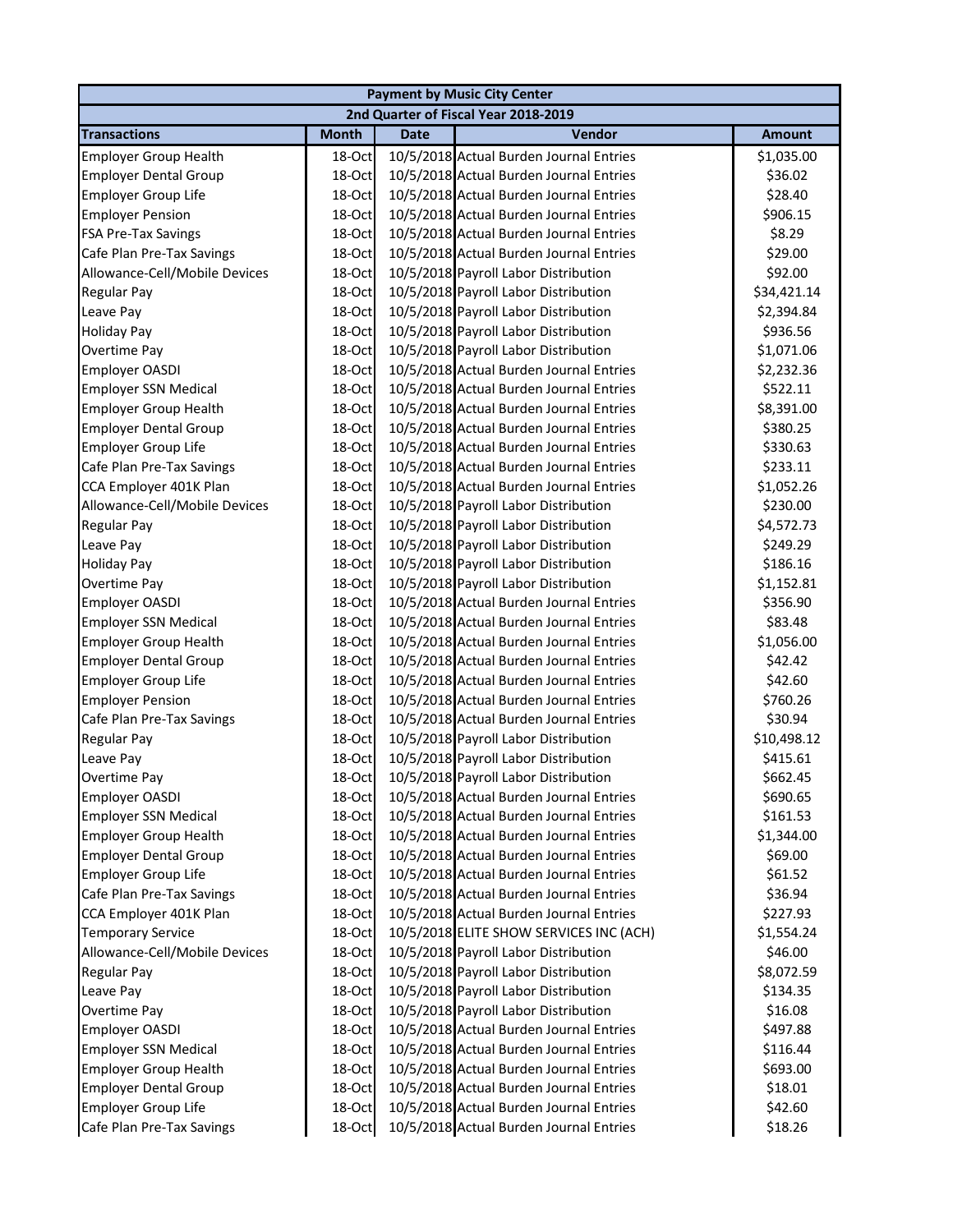|                               | <b>Payment by Music City Center</b> |             |                                         |               |  |  |  |
|-------------------------------|-------------------------------------|-------------|-----------------------------------------|---------------|--|--|--|
|                               |                                     |             | 2nd Quarter of Fiscal Year 2018-2019    |               |  |  |  |
| <b>Transactions</b>           | <b>Month</b>                        | <b>Date</b> | Vendor                                  | <b>Amount</b> |  |  |  |
| CCA Employer 401K Plan        | 18-Oct                              |             | 10/5/2018 Actual Burden Journal Entries | \$328.92      |  |  |  |
| Allowance-Cell/Mobile Devices | 18-Oct                              |             | 10/5/2018 Payroll Labor Distribution    | \$46.00       |  |  |  |
| Regular Pay                   | 18-Oct                              |             | 10/5/2018 Payroll Labor Distribution    | \$17,575.69   |  |  |  |
| Leave Pay                     | 18-Oct                              |             | 10/5/2018 Payroll Labor Distribution    | \$1,467.51    |  |  |  |
| Employer OASDI                | 18-Oct                              |             | 10/5/2018 Actual Burden Journal Entries | \$774.53      |  |  |  |
| <b>Employer SSN Medical</b>   | 18-Oct                              |             | 10/5/2018 Actual Burden Journal Entries | \$270.08      |  |  |  |
| <b>Employer Group Health</b>  | 18-Oct                              |             | 10/5/2018 Actual Burden Journal Entries | \$1,533.00    |  |  |  |
| <b>Employer Dental Group</b>  | 18-Oct                              |             | 10/5/2018 Actual Burden Journal Entries | \$78.44       |  |  |  |
| <b>Employer Group Life</b>    | 18-Oct                              |             | 10/5/2018 Actual Burden Journal Entries | \$71.00       |  |  |  |
| <b>Employer Pension</b>       | 18-Oct                              |             | 10/5/2018 Actual Burden Journal Entries | \$2,349.92    |  |  |  |
| FSA Pre-Tax Savings           | 18-Oct                              |             | 10/5/2018 Actual Burden Journal Entries | \$6.70        |  |  |  |
| Cafe Plan Pre-Tax Savings     | 18-Oct                              |             | 10/5/2018 Actual Burden Journal Entries | \$42.92       |  |  |  |
| Allowance-Cell/Mobile Devices | 18-Oct                              |             | 10/5/2018 Payroll Labor Distribution    | \$230.00      |  |  |  |
| <b>Regular Pay</b>            | 18-Oct                              |             | 10/5/2018 Payroll Labor Distribution    | \$2,008.16    |  |  |  |
| Leave Pay                     | 18-Oct                              |             | 10/5/2018 Payroll Labor Distribution    | \$898.08      |  |  |  |
| <b>Holiday Pay</b>            | 18-Oct                              |             | 10/5/2018 Payroll Labor Distribution    | \$159.36      |  |  |  |
| Employer OASDI                | 18-Oct                              |             | 10/5/2018 Actual Burden Journal Entries | \$183.99      |  |  |  |
| <b>Employer SSN Medical</b>   | 18-Oct                              |             | 10/5/2018 Actual Burden Journal Entries | \$43.03       |  |  |  |
| <b>Employer Group Health</b>  | 18-Oct                              |             | 10/5/2018 Actual Burden Journal Entries | \$555.00      |  |  |  |
| <b>Employer Dental Group</b>  | 18-Oct                              |             | 10/5/2018 Actual Burden Journal Entries | \$36.02       |  |  |  |
| <b>Employer Group Life</b>    | 18-Oct                              |             | 10/5/2018 Actual Burden Journal Entries | \$28.40       |  |  |  |
| Cafe Plan Pre-Tax Savings     | 18-Oct                              |             | 10/5/2018 Actual Burden Journal Entries | \$14.52       |  |  |  |
| CCA Employer 401K Plan        | 18-Oct                              |             | 10/5/2018 Actual Burden Journal Entries | \$122.63      |  |  |  |
| Allowance-Cell/Mobile Devices | 18-Oct                              |             | 10/5/2018 Payroll Labor Distribution    | \$92.00       |  |  |  |
| <b>Regular Pay</b>            | 18-Oct                              |             | 10/5/2018 Payroll Labor Distribution    | \$17,743.57   |  |  |  |
| Leave Pay                     | 18-Oct                              |             | 10/5/2018 Payroll Labor Distribution    | \$201.92      |  |  |  |
| Overtime Pay                  | 18-Oct                              |             | 10/5/2018 Payroll Labor Distribution    | \$799.52      |  |  |  |
| Employer OASDI                | 18-Oct                              |             | 10/5/2018 Actual Burden Journal Entries | \$1,119.66    |  |  |  |
| <b>Employer SSN Medical</b>   | 18-Oct                              |             | 10/5/2018 Actual Burden Journal Entries | \$261.88      |  |  |  |
| <b>Employer Group Health</b>  | 18-Oct                              |             | 10/5/2018 Actual Burden Journal Entries | \$2,130.00    |  |  |  |
| <b>Employer Dental Group</b>  | 18-Oct                              |             | 10/5/2018 Actual Burden Journal Entries | \$132.47      |  |  |  |
| <b>Employer Group Life</b>    | 18-Oct                              |             | 10/5/2018 Actual Burden Journal Entries | \$127.80      |  |  |  |
| <b>Employer Pension</b>       | 18-Oct                              |             | 10/5/2018 Actual Burden Journal Entries | \$484.11      |  |  |  |
| Cafe Plan Pre-Tax Savings     | 18-Oct                              |             | 10/5/2018 Actual Burden Journal Entries | \$59.53       |  |  |  |
| CCA Employer 401K Plan        | 18-Oct                              |             | 10/5/2018 Actual Burden Journal Entries | \$623.63      |  |  |  |
| Allowance-Cell/Mobile Devices | 18-Oct                              |             | 10/5/2018 Payroll Labor Distribution    | \$92.00       |  |  |  |
| <b>Regular Pay</b>            | 18-Oct                              |             | 10/5/2018 Payroll Labor Distribution    | \$8,336.66    |  |  |  |
| Leave Pay                     | 18-Oct                              |             | 10/5/2018 Payroll Labor Distribution    | \$520.94      |  |  |  |
| Overtime Pay                  | 18-Oct                              |             | 10/5/2018 Payroll Labor Distribution    | \$400.75      |  |  |  |
| Employer OASDI                | 18-Oct                              |             | 10/5/2018 Actual Burden Journal Entries | \$543.95      |  |  |  |
| <b>Employer SSN Medical</b>   | 18-Oct                              |             | 10/5/2018 Actual Burden Journal Entries | \$127.22      |  |  |  |
| <b>Employer Group Health</b>  | 18-Oct                              |             | 10/5/2018 Actual Burden Journal Entries | \$678.00      |  |  |  |
| <b>Employer Dental Group</b>  | 18-Oct                              |             | 10/5/2018 Actual Burden Journal Entries | \$32.15       |  |  |  |
| <b>Employer Group Life</b>    | 18-Oct                              |             | 10/5/2018 Actual Burden Journal Entries | \$42.60       |  |  |  |
| <b>Employer Pension</b>       | 18-Oct                              |             | 10/5/2018 Actual Burden Journal Entries | \$1,142.48    |  |  |  |
| <b>FSA Pre-Tax Savings</b>    | 18-Oct                              |             | 10/5/2018 Actual Burden Journal Entries | \$24.23       |  |  |  |
| Cafe Plan Pre-Tax Savings     | 18-Oct                              |             | 10/5/2018 Actual Burden Journal Entries | \$19.90       |  |  |  |
| Allowance-Cell/Mobile Devices | 18-Oct                              |             | 10/5/2018 Payroll Labor Distribution    | \$92.00       |  |  |  |
| <b>Regular Pay</b>            | 18-Oct                              |             | 10/5/2018 Payroll Labor Distribution    | \$7,615.28    |  |  |  |
| Leave Pay                     | 18-Oct                              |             | 10/5/2018 Payroll Labor Distribution    | \$670.32      |  |  |  |
| <b>Overtime Pay</b>           | 18-Oct                              |             | 10/5/2018 Payroll Labor Distribution    | \$32.64       |  |  |  |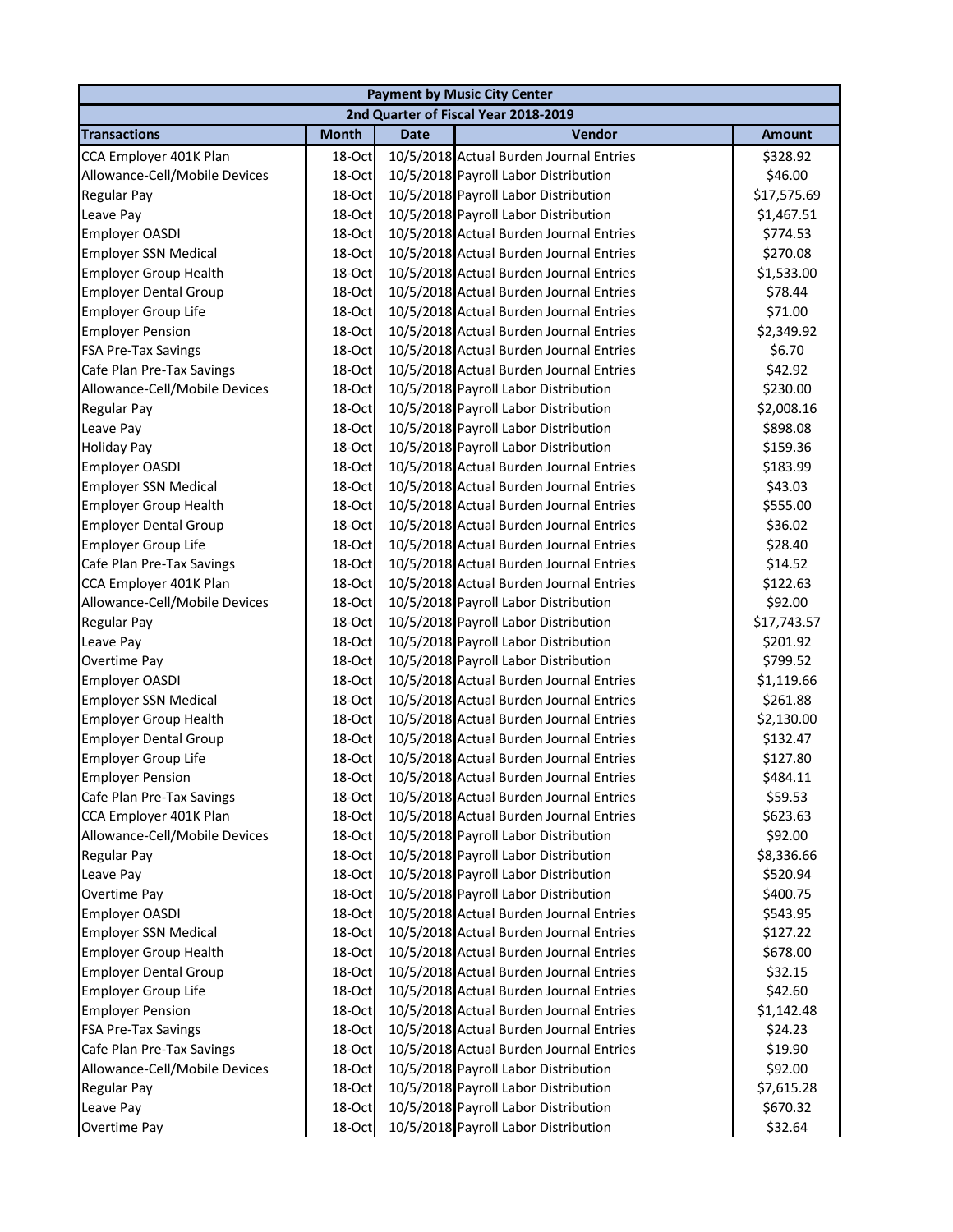|                               | <b>Payment by Music City Center</b> |             |                                          |               |  |  |
|-------------------------------|-------------------------------------|-------------|------------------------------------------|---------------|--|--|
|                               |                                     |             | 2nd Quarter of Fiscal Year 2018-2019     |               |  |  |
| <b>Transactions</b>           | <b>Month</b>                        | <b>Date</b> | Vendor                                   | <b>Amount</b> |  |  |
| <b>Employer OASDI</b>         | 18-Oct                              |             | 10/5/2018 Actual Burden Journal Entries  | \$507.40      |  |  |
| <b>Employer SSN Medical</b>   | 18-Oct                              |             | 10/5/2018 Actual Burden Journal Entries  | \$118.67      |  |  |
| <b>Employer Group Health</b>  | 18-Oct                              |             | 10/5/2018 Actual Burden Journal Entries  | \$570.00      |  |  |
| <b>Employer Dental Group</b>  | 18-Oct                              |             | 10/5/2018 Actual Burden Journal Entries  | \$54.03       |  |  |
| <b>Employer Group Life</b>    | 18-Oct                              |             | 10/5/2018 Actual Burden Journal Entries  | \$42.60       |  |  |
| Cafe Plan Pre-Tax Savings     | 18-Oct                              |             | 10/5/2018 Actual Burden Journal Entries  | \$17.32       |  |  |
| CCA Employer 401K Plan        | 18-Oct                              |             | 10/5/2018 Actual Burden Journal Entries  | \$243.65      |  |  |
| Employee Out-of-town Travel   | 18-Oct                              |             | 10/5/2018 STARKS, CHARLES L              | \$482.42      |  |  |
| Allowance-Cell/Mobile Devices | 18-Oct                              |             | 10/5/2018 Payroll Labor Distribution     | \$92.00       |  |  |
| <b>Regular Pay</b>            | 18-Oct                              |             | 10/5/2018 Payroll Labor Distribution     | \$21,246.11   |  |  |
| Leave Pay                     | 18-Oct                              |             | 10/5/2018 Payroll Labor Distribution     | \$726.40      |  |  |
| Overtime Pay                  | 18-Oct                              |             | 10/5/2018 Payroll Labor Distribution     | \$84.50       |  |  |
| <b>Employer OASDI</b>         | 18-Oct                              |             | 10/5/2018 Actual Burden Journal Entries  | \$128.57      |  |  |
| <b>Employer SSN Medical</b>   | 18-Oct                              |             | 10/5/2018 Actual Burden Journal Entries  | \$313.31      |  |  |
| <b>Employer Group Health</b>  | 18-Oct                              |             | 10/5/2018 Actual Burden Journal Entries  | \$1,233.00    |  |  |
| <b>Employer Dental Group</b>  | 18-Oct                              |             | 10/5/2018 Actual Burden Journal Entries  | \$46.29       |  |  |
| <b>Employer Group Life</b>    | 18-Oct                              |             | 10/5/2018 Actual Burden Journal Entries  | \$42.60       |  |  |
| <b>Employer Pension</b>       | 18-Oct                              |             | 10/5/2018 Actual Burden Journal Entries  | \$2,721.84    |  |  |
| <b>FSA Pre-Tax Savings</b>    | 18-Oct                              |             | 10/5/2018 Actual Burden Journal Entries  | \$8.29        |  |  |
| Cafe Plan Pre-Tax Savings     | 18-Oct                              |             | 10/5/2018 Actual Burden Journal Entries  | \$33.07       |  |  |
| Allowance-Cell/Mobile Devices | 18-Oct                              |             | 10/5/2018 Payroll Labor Distribution     | \$92.00       |  |  |
| <b>Regular Pay</b>            | 18-Oct                              |             | 10/5/2018 Payroll Labor Distribution     | \$8,253.00    |  |  |
| Leave Pay                     | 18-Oct                              |             | 10/5/2018 Payroll Labor Distribution     | \$604.84      |  |  |
| Overtime Pay                  | 18-Oct                              |             | 10/5/2018 Payroll Labor Distribution     | \$134.70      |  |  |
| <b>Employer OASDI</b>         | 18-Oct                              |             | 10/5/2018 Actual Burden Journal Entries  | \$517.23      |  |  |
| <b>Employer SSN Medical</b>   | 18-Oct                              |             | 10/5/2018 Actual Burden Journal Entries  | \$120.97      |  |  |
| <b>Employer Group Health</b>  | 18-Oct                              |             | 10/5/2018 Actual Burden Journal Entries  | \$1,948.02    |  |  |
| <b>Employer Dental Group</b>  | 18-Oct                              |             | 10/5/2018 Actual Burden Journal Entries  | \$70.31       |  |  |
| <b>Employer Group Life</b>    | 18-Oct                              |             | 10/5/2018 Actual Burden Journal Entries  | \$61.54       |  |  |
| <b>Employer Pension</b>       | 18-Oct                              |             | 10/5/2018 Actual Burden Journal Entries  | \$75.68       |  |  |
| Cafe Plan Pre-Tax Savings     | 18-Oct                              |             | 10/5/2018 Actual Burden Journal Entries  | \$56.75       |  |  |
| CCA Employer 401K Plan        | 18-Oct                              |             | 10/5/2018 Actual Burden Journal Entries  | \$171.82      |  |  |
| Allowance-Cell/Mobile Devices | 18-Oct                              |             | 10/5/2018 Payroll Labor Distribution     | \$92.00       |  |  |
| Landscaping Srvc-Indoor       | 18-Oct                              |             | 10/8/2018 PLANTS ALIVE (ACH)             | \$510.00      |  |  |
| Computer Software             | 18-Oct                              |             | 10/8/2018 RESOURCE INFORMATION & CONTROL | \$2,322.76    |  |  |
| <b>Host &amp; Hostess</b>     | 18-Oct                              |             | 10/8/2018 NASHVILLE CONVENTION & VISITOR | \$223.00      |  |  |
| <b>Legal Services</b>         | 18-Oct                              |             | 10/8/2018 BONE MCALLESTER NORTON PLLC    | \$10,000.00   |  |  |
| Postage & Delivery Srvc       | 18-Oct                              |             | 10/8/2018 TERRYBERRY CO LLC              | \$20.00       |  |  |
| <b>Employee Award/Gift</b>    | 18-Oct                              |             | 10/8/2018 TERRYBERRY CO LLC              | \$58.61       |  |  |
| <b>Employee Award/Gift</b>    | 18-Oct                              |             | 10/8/2018 TERRYBERRY CO LLC              | \$45.00       |  |  |
| Offc & Admin Supply           | 18-Oct                              |             | 10/9/2018 MYOFFICE PRODUCTS (ACH)        | \$12.31       |  |  |
| Offc & Admin Supply           | 18-Oct                              |             | 10/9/2018 MYOFFICE PRODUCTS (ACH)        | \$15.15       |  |  |
| Offc & Admin Supply           | 18-Oct                              |             | 10/9/2018 MYOFFICE PRODUCTS (ACH)        | \$8.08        |  |  |
| Offc & Admin Supply           | 18-Oct                              |             | 10/9/2018 MYOFFICE PRODUCTS (ACH)        | \$8.31        |  |  |
| Offc & Admin Supply           | 18-Oct                              |             | 10/9/2018 MYOFFICE PRODUCTS (ACH)        | \$14.28       |  |  |
| Offc & Admin Supply           | 18-Oct                              |             | 10/9/2018 MYOFFICE PRODUCTS (ACH)        | \$5.89        |  |  |
| Offc & Admin Supply           | 18-Oct                              |             | 10/9/2018 MYOFFICE PRODUCTS (ACH)        | \$18.82       |  |  |
| Offc & Admin Supply           | 18-Oct                              |             | 10/9/2018 MYOFFICE PRODUCTS (ACH)        | \$44.25       |  |  |
| Offc & Admin Supply           | 18-Oct                              |             | 10/9/2018 MYOFFICE PRODUCTS (ACH)        | \$72.99       |  |  |
| Offc & Admin Supply           | 18-Oct                              |             | 10/9/2018 MYOFFICE PRODUCTS (ACH)        | \$37.73       |  |  |
| Offc & Admin Supply           | 18-Oct                              |             | 10/9/2018 MYOFFICE PRODUCTS (ACH)        | \$22.00       |  |  |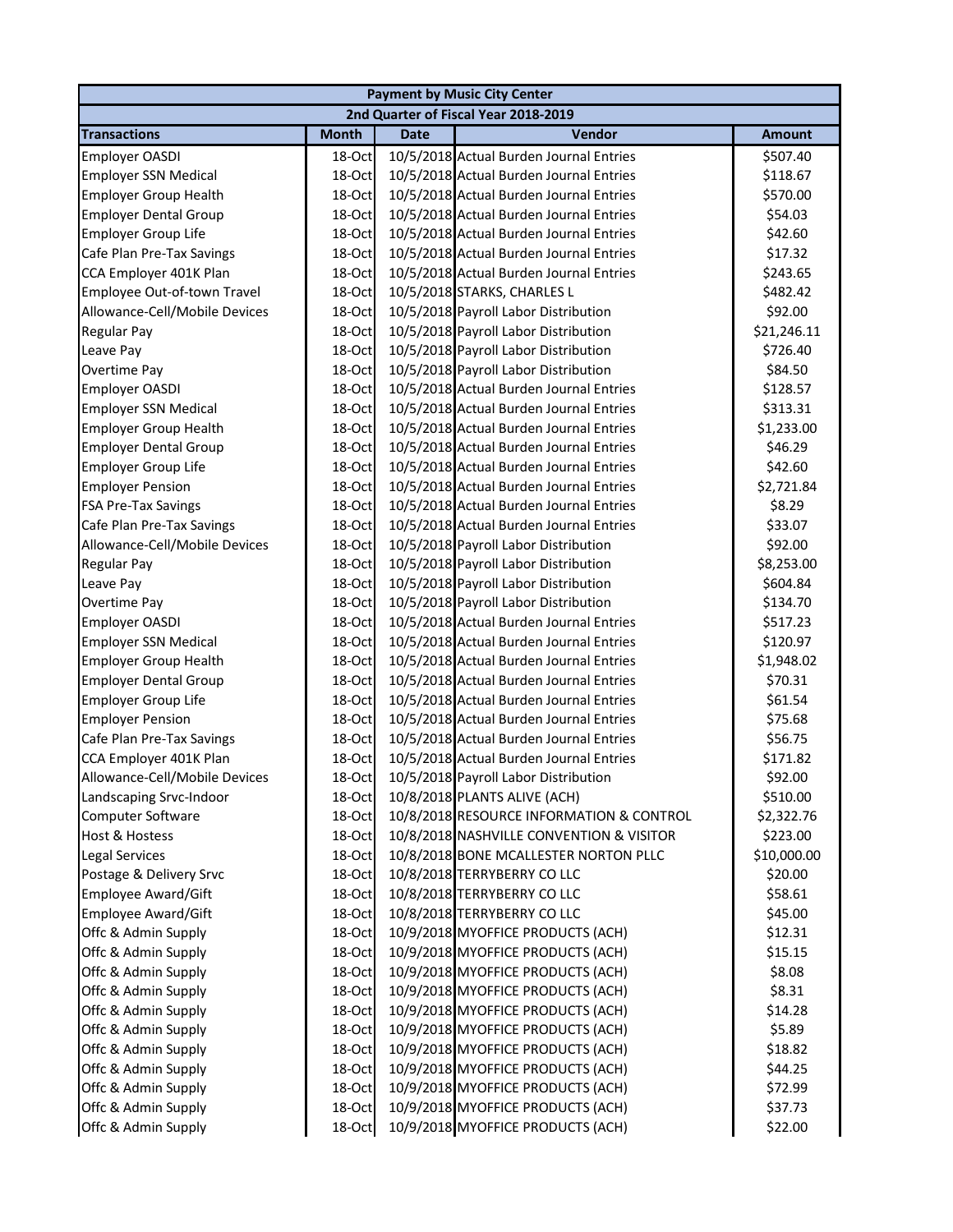|                             |              |                         | <b>Payment by Music City Center</b>              |               |
|-----------------------------|--------------|-------------------------|--------------------------------------------------|---------------|
|                             |              |                         | 2nd Quarter of Fiscal Year 2018-2019             |               |
| <b>Transactions</b>         | <b>Month</b> | <b>Date</b>             | Vendor                                           | <b>Amount</b> |
| Offc & Admin Supply         | 18-Oct       |                         | 10/9/2018 MYOFFICE PRODUCTS (ACH)                | \$10.91       |
| Offc & Admin Supply         | 18-Oct       |                         | 10/9/2018 MYOFFICE PRODUCTS (ACH)                | \$5.75        |
| Offc & Admin Supply         | 18-Oct       |                         | 10/9/2018 MYOFFICE PRODUCTS (ACH)                | \$1.74        |
| Offc & Admin Supply         | 18-Oct       |                         | 10/9/2018 MYOFFICE PRODUCTS (ACH)                | \$1.59        |
| Offc & Admin Supply         | 18-Oct       |                         | 10/9/2018 MYOFFICE PRODUCTS (ACH)                | \$5.48        |
| Offc & Admin Supply         | 18-Oct       |                         | 10/9/2018 MYOFFICE PRODUCTS (ACH)                | \$33.60       |
| Offc & Admin Supply         | 18-Oct       |                         | 10/9/2018 MYOFFICE PRODUCTS (ACH)                | \$33.05       |
| Offc & Admin Supply         | 18-Oct       |                         | 10/9/2018 MYOFFICE PRODUCTS (ACH)                | \$24.63       |
| Offc & Admin Supply         | 18-Oct       |                         | 10/9/2018 MYOFFICE PRODUCTS (ACH)                | \$5.47        |
| Offc & Admin Supply         | 18-Oct       |                         | 10/9/2018 MYOFFICE PRODUCTS (ACH)                | \$22.72       |
| Offc & Admin Supply         | 18-Oct       |                         | 10/9/2018 MYOFFICE PRODUCTS (ACH)                | \$5.24        |
| Offc & Admin Supply         | 18-Oct       |                         | 10/9/2018 MYOFFICE PRODUCTS (ACH)                | \$50.62       |
| Offc & Admin Supply         | 18-Oct       |                         | 10/9/2018 MYOFFICE PRODUCTS (ACH)                | \$6.51        |
| Offc & Admin Supply         | 18-Oct       |                         | 10/9/2018 MYOFFICE PRODUCTS (ACH)                | \$9.85        |
| Offc & Admin Supply         | 18-Oct       |                         | 10/9/2018 MYOFFICE PRODUCTS (ACH)                | \$5.07        |
| Offc & Admin Supply         | 18-Oct       |                         | 10/9/2018 MYOFFICE PRODUCTS (ACH)                | \$11.56       |
| Offc & Admin Supply         | 18-Oct       |                         | 10/9/2018 MYOFFICE PRODUCTS (ACH)                | \$5.70        |
| Offc & Admin Supply         | 18-Oct       |                         | 10/9/2018 MYOFFICE PRODUCTS (ACH)                | \$14.32       |
| Offc & Admin Supply         | 18-Oct       |                         | 10/9/2018 MYOFFICE PRODUCTS (ACH)                | \$1.64        |
| Other Rpr & Maint Srvc      | 18-Oct       |                         | 10/10/2018 RICOH USA INC (ACH)                   | \$399.68      |
| Landscaping Srvc            |              |                         | 18-Oct 10/10/2018 REED LANDSCAPING INC (ACH)     | \$841.27      |
| Other Rpr & Maint Srvc      |              |                         | 18-Oct 10/10/2018 RICOH USA INC (ACH)            | \$43.27       |
| Other Rpr & Maint Srvc      |              |                         | 18-Oct 10/10/2018 RICOH USA INC (ACH)            | \$99.62       |
| Other Rpr & Maint Srvc      |              |                         | 18-Oct 10/10/2018 RICOH USA INC (ACH)            | \$99.62       |
| <b>Medical Services</b>     |              |                         | 18-Oct 10/10/2018 MED STAR MEDICAL STAFFING INC  | \$537.50      |
| <b>Security Services</b>    |              |                         | 18-Oct 10/10/2018 ELITE SHOW SERVICES INC (ACH)  | \$233.88      |
| Other Rpr & Maint Srvc      |              |                         | 18-Oct 10/10/2018 RICOH USA INC (ACH)            | \$989.58      |
| Other Rpr & Maint Srvc      |              |                         | 18-Oct 10/10/2018 HOBART CORP                    | \$308.00      |
| Other Rpr & Maint Srvc      |              |                         | 18-Oct 10/10/2018 MAYNARD SELECT LLC (ACH)       | \$259.25      |
| Other Rpr & Maint Srvc      |              |                         | 18-Oct 10/10/2018 MAYNARD SELECT LLC (ACH)       | \$349.44      |
| Other Rpr & Maint Srvc      |              |                         | 18-Oct 10/10/2018 MAYNARD SELECT LLC (ACH)       | \$1,430.94    |
| Other Rpr & Maint Srvc      |              |                         | 18-Oct 10/10/2018 RICOH USA INC (ACH)            | \$216.36      |
| Other Rpr & Maint Srvc      |              |                         | 18-Oct 10/10/2018 RICOH USA INC (ACH)            | \$25.07       |
| Other Rpr & Maint Srvc      |              |                         | 18-Oct 10/10/2018 RICOH USA INC (ACH)            | \$225.60      |
| Other Rpr & Maint Srvc      |              |                         | 18-Oct 10/10/2018 RICOH USA INC (ACH)            | \$167.55      |
| Insurance-Unemployment Comp |              |                         | 18-Oct 10/10/2018 TN DEPT OF LABOR/WORKFORCE DEV | \$981.04      |
| Other Rpr & Maint Srvc      |              |                         | 18-Oct 10/10/2018 RICOH USA INC (ACH)            | \$342.66      |
| Food & Ice                  |              |                         | 18-Oct 10/10/2018 CENTERPLATE MCC (ACH)          | \$75.74       |
| Other Rpr & Maint Srvc      |              |                         | 18-Oct 10/10/2018 RICOH USA INC (ACH)            | \$290.89      |
| <b>Landscaping Srvc</b>     |              |                         | 18-Oct 10/11/2018 REED LANDSCAPING INC (ACH)     | \$478.80      |
| <b>Laundry Services</b>     |              | 18-Oct 10/11/2018 ALSCO |                                                  | \$138.00      |
| <b>Laundry Services</b>     |              | 18-Oct 10/11/2018 ALSCO |                                                  | \$1,213.63    |
| <b>Laundry Services</b>     |              | 18-Oct 10/11/2018 ALSCO |                                                  | \$138.00      |
| <b>Laundry Services</b>     |              | 18-Oct 10/11/2018 ALSCO |                                                  | \$1,213.63    |
| <b>Mngt Cnsltnt Srvc</b>    |              |                         | 18-Oct 10/11/2018 PINNACLE NATIONAL BANK (MCC CC | \$45.00       |
| <b>Internet Services</b>    |              |                         | 18-Oct 10/11/2018 AT&T DATACOMM                  | \$87.17       |
| Telephone & Telegraph       |              |                         | 18-Oct 10/11/2018 AT&T DATACOMM                  | \$1,878.02    |
| Software License            |              |                         | 18-Oct 10/11/2018 PINNACLE NATIONAL BANK (MCC CC | \$32.95       |
| Other Rpr & Maint Srvc      |              |                         | 18-Oct 10/11/2018 MAYNARD SELECT LLC (ACH)       | \$436.14      |
| Other Rpr & Maint Srvc      |              |                         | 18-Oct 10/11/2018 MAYNARD SELECT LLC (ACH)       | \$380.00      |
| Other Rpr & Maint Srvc      |              |                         | 18-Oct 10/11/2018 MAYNARD SELECT LLC (ACH)       | \$210.00      |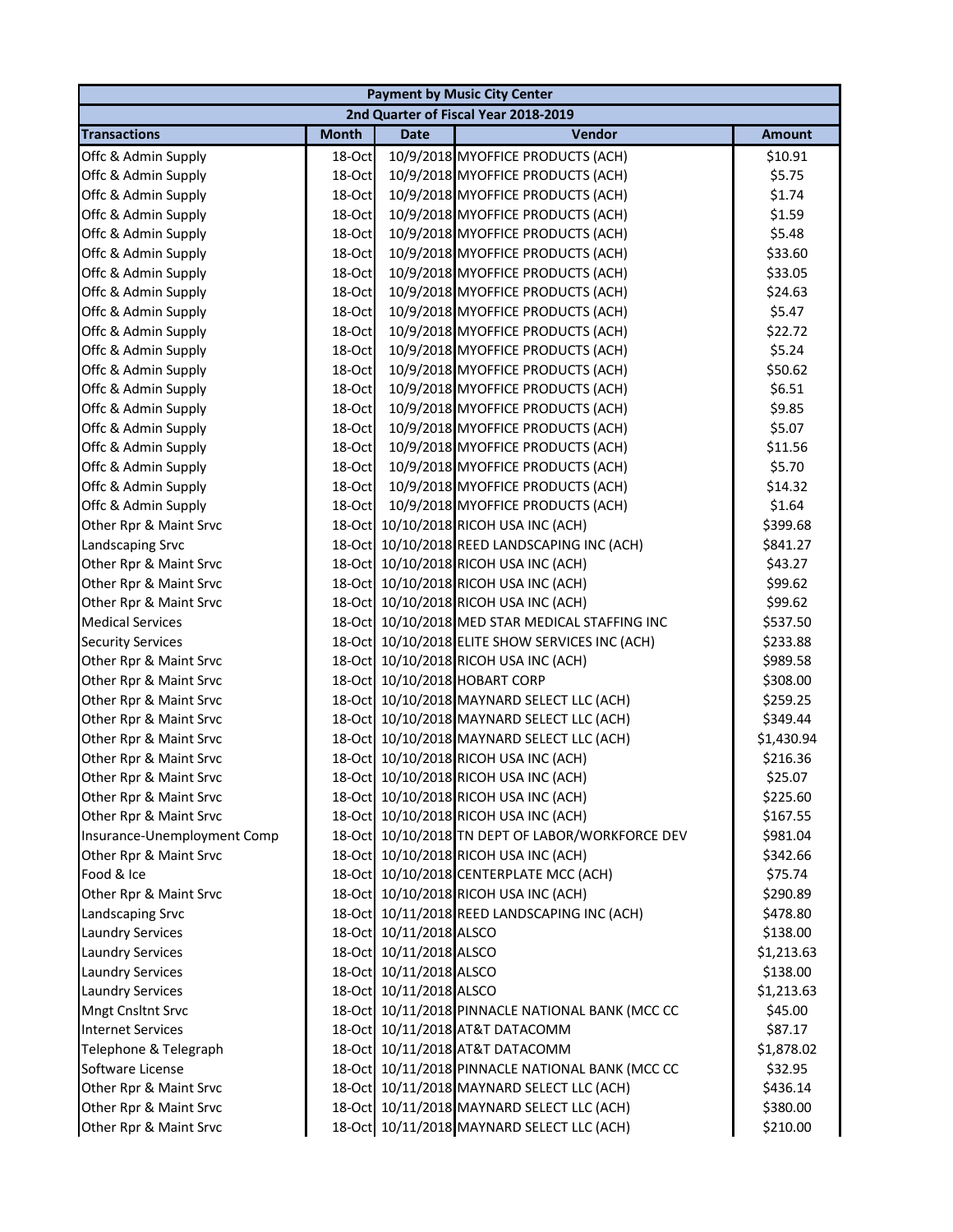| <b>Payment by Music City Center</b> |              |                       |                                                  |               |  |  |
|-------------------------------------|--------------|-----------------------|--------------------------------------------------|---------------|--|--|
|                                     |              |                       | 2nd Quarter of Fiscal Year 2018-2019             |               |  |  |
| <b>Transactions</b>                 | <b>Month</b> | <b>Date</b>           | Vendor                                           | <b>Amount</b> |  |  |
| Other Rpr & Maint Srvc              |              |                       | 18-Oct 10/11/2018 MAYNARD SELECT LLC (ACH)       | \$431.54      |  |  |
| Employee Out-of-town Travel         |              |                       | 18-Oct 10/11/2018 PINNACLE NATIONAL BANK (MCC CC | \$1,643.36    |  |  |
| Employee Air Travel                 |              |                       | 18-Oct 10/11/2018 PINNACLE NATIONAL BANK (MCC CC | \$2,649.80    |  |  |
| Registration                        |              |                       | 18-Oct 10/11/2018 PINNACLE NATIONAL BANK (MCC CC | \$2,540.00    |  |  |
| <b>Membership Dues</b>              |              |                       | 18-Oct 10/11/2018 PINNACLE NATIONAL BANK (MCC CC | \$485.00      |  |  |
| Employee Air Travel                 |              |                       | 18-Oct 10/11/2018 PINNACLE NATIONAL BANK (MCC CC | \$1,400.82    |  |  |
| Employee Local Travel/Park          |              |                       | 18-Oct 10/11/2018 PINNACLE NATIONAL BANK (MCC CC | \$128.00      |  |  |
| Advertising & Promot'n              |              |                       | 18-Oct 10/11/2018 PINNACLE NATIONAL BANK (MCC CC | \$495.00      |  |  |
| Registration                        |              |                       | 18-Oct 10/11/2018 PINNACLE NATIONAL BANK (MCC CC | \$955.12      |  |  |
| Host & Hostess                      |              |                       | 18-Oct 10/11/2018 PINNACLE NATIONAL BANK (MCC CC | \$530.16      |  |  |
| HHold & Jnitr Supply                |              |                       | 18-Oct 10/11/2018 PINNACLE NATIONAL BANK (MCC CC | \$312.00      |  |  |
| Offc & Admin Supply                 |              |                       | 18-Oct 10/12/2018 MYOFFICE PRODUCTS (ACH)        | \$12.74       |  |  |
| Advertising & Promot'n              |              |                       | 18-Oct 10/15/2018 AERIAL INNOVATIONS OF TN INC   | $-5249.00$    |  |  |
| Offc & Admin Supply                 |              |                       | 18-Oct 10/15/2018 MYOFFICE PRODUCTS (ACH)        | \$8.73        |  |  |
| Offc & Admin Supply                 |              |                       | 18-Oct 10/15/2018 MYOFFICE PRODUCTS (ACH)        | \$17.70       |  |  |
| Offc & Admin Supply                 |              |                       | 18-Oct 10/15/2018 MYOFFICE PRODUCTS (ACH)        | \$11.24       |  |  |
| Offc & Admin Supply                 |              |                       | 18-Oct 10/15/2018 MYOFFICE PRODUCTS (ACH)        | \$34.86       |  |  |
| Offc & Admin Supply                 |              |                       | 18-Oct 10/15/2018 MYOFFICE PRODUCTS (ACH)        | \$2.72        |  |  |
| Offc & Admin Supply                 |              |                       | 18-Oct 10/15/2018 MYOFFICE PRODUCTS (ACH)        | \$7.79        |  |  |
| Offc & Admin Supply                 |              |                       | 18-Oct 10/15/2018 MYOFFICE PRODUCTS (ACH)        | \$79.44       |  |  |
| Offc & Admin Supply                 |              |                       | 18-Oct 10/15/2018 MYOFFICE PRODUCTS (ACH)        | \$38.90       |  |  |
| Offc & Admin Supply                 | 18-Oct       |                       | 10/15/2018 MYOFFICE PRODUCTS (ACH)               | \$15.31       |  |  |
| Offc & Admin Supply                 | 18-Oct       |                       | 10/15/2018 MYOFFICE PRODUCTS (ACH)               | \$15.28       |  |  |
| District Energy System              | 18-Oct       |                       | 10/16/2018 DES REVENUE / US BANK (ACH)           | \$290,660.17  |  |  |
| <b>Temporary Service</b>            |              |                       | 18-Oct 10/16/2018 INDUSTRIAL STAFFING OF TN (ACH | \$4,159.59    |  |  |
| <b>Temporary Service</b>            |              |                       | 18-Oct 10/16/2018 INDUSTRIAL STAFFING OF TN (ACH | \$6,799.62    |  |  |
| <b>Temporary Service</b>            |              |                       | 18-Oct 10/16/2018 INDUSTRIAL STAFFING OF TN (ACH | \$7,828.12    |  |  |
| Janitorial Srvc                     |              |                       | 18-Oct 10/16/2018 INDUSTRIAL STAFFING OF TN (ACH | \$8,661.63    |  |  |
| Janitorial Srvc                     |              |                       | 18-Oct 10/16/2018 INDUSTRIAL STAFFING OF TN (ACH | \$14,603.68   |  |  |
| Janitorial Srvc                     |              |                       | 18-Oct 10/16/2018 INDUSTRIAL STAFFING OF TN (ACH | \$12,528.61   |  |  |
| <b>Rent Equipment</b>               |              |                       | 18-Oct 10/16/2018 AT&T MOBILITY II LLC           | \$2,000.00    |  |  |
| <b>Merchant Fees</b>                |              | 18-Oct 10/16/2018 FIS |                                                  | \$19,435.96   |  |  |
| <b>Mngt Cnsltnt Srvc</b>            |              |                       | 18-Oct 10/16/2018 WORKFORCE ESSENTIALS INC (DRUG | \$352.00      |  |  |
| <b>Rent Equipment</b>               |              |                       | 18-Oct 10/16/2018 7100 MCC Cash Receipts         | $-533.01$     |  |  |
| Offc & Admin Supply                 | 18-Oct       |                       | 10/17/2018 MYOFFICE PRODUCTS (ACH)               | \$20.65       |  |  |
| Food & Ice                          | $18$ -Oct    |                       | 10/17/2018 CENTERPLATE MCC (ACH)                 | \$49.09       |  |  |
| Food & Ice                          |              |                       | 18-Oct 10/17/2018 CENTERPLATE MCC (ACH)          | \$49.71       |  |  |
| Plumbing/HVAC Maintain Srvc         |              |                       | 18-Oct 10/17/2018 TENNESSEE ELECTRIC MOTOR CO LL | \$1,486.86    |  |  |
| Rpr & Maint Srvc Generators         |              |                       | 18-Oct 10/17/2018 CUMMINS CROSSPOINT LLC (ACH)   | \$468.80      |  |  |
| Rpr & Maint Srvc Generators         |              |                       | 18-Oct 10/17/2018 CUMMINS CROSSPOINT LLC (ACH)   | \$468.80      |  |  |
| <b>Temporary Service</b>            |              |                       | 18-Oct 10/17/2018 INDUSTRIAL STAFFING OF TN (ACH | \$3,250.79    |  |  |
| <b>Temporary Service</b>            |              |                       | 18-Oct 10/17/2018 INDUSTRIAL STAFFING OF TN (ACH | \$6,520.34    |  |  |
| Janitorial Srvc                     |              |                       | 18-Oct 10/17/2018 INDUSTRIAL STAFFING OF TN (ACH | \$7,685.28    |  |  |
| Janitorial Srvc                     |              |                       | 18-Oct 10/17/2018 INDUSTRIAL STAFFING OF TN (ACH | \$11,405.83   |  |  |
| Offc & Admin Supply                 |              |                       | 18-Oct 10/17/2018 MYOFFICE PRODUCTS (ACH)        | \$200.97      |  |  |
| Offc & Admin Supply                 |              |                       | 18-Oct 10/17/2018 MYOFFICE PRODUCTS (ACH)        | \$286.40      |  |  |
| Offc & Admin Supply                 |              |                       | 18-Oct 10/17/2018 MYOFFICE PRODUCTS (ACH)        | \$213.95      |  |  |
| Offc & Admin Supply                 |              |                       | 18-Oct 10/17/2018 MYOFFICE PRODUCTS (ACH)        | \$286.40      |  |  |
| Offc & Admin Supply                 |              |                       | 18-Oct 10/17/2018 MYOFFICE PRODUCTS (ACH)        | \$286.40      |  |  |
| <b>Medical Services</b>             |              |                       | 18-Oct 10/17/2018 MED STAR MEDICAL STAFFING INC  | \$1,925.00    |  |  |
| <b>Medical Services</b>             |              |                       | 18-Oct 10/17/2018 MED STAR MEDICAL STAFFING INC  | \$1,706.25    |  |  |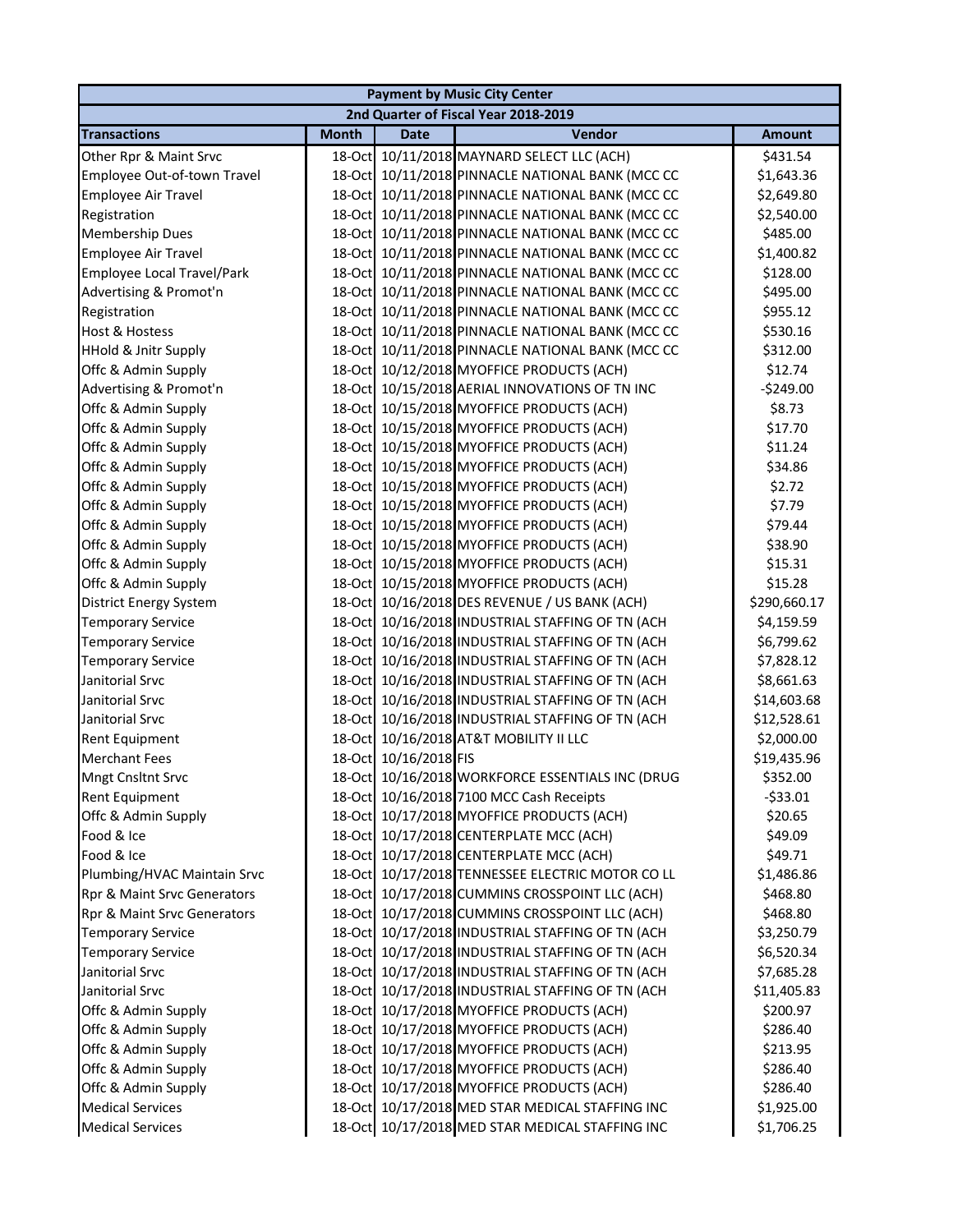|                                 |              |                         | <b>Payment by Music City Center</b>              |               |
|---------------------------------|--------------|-------------------------|--------------------------------------------------|---------------|
|                                 |              |                         | 2nd Quarter of Fiscal Year 2018-2019             |               |
| <b>Transactions</b>             | <b>Month</b> | <b>Date</b>             | Vendor                                           | <b>Amount</b> |
| <b>Medical Services</b>         |              |                         | 18-Oct 10/17/2018 MED STAR MEDICAL STAFFING INC  | \$550.00      |
| <b>Medical Services</b>         |              |                         | 18-Oct 10/17/2018 MED STAR MEDICAL STAFFING INC  | \$512.50      |
| <b>Medical Services</b>         |              |                         | 18-Oct 10/17/2018 MED STAR MEDICAL STAFFING INC  | \$2,150.00    |
| <b>Medical Services</b>         |              |                         | 18-Oct 10/17/2018 MED STAR MEDICAL STAFFING INC  | \$3,037.50    |
| <b>Security Services</b>        |              |                         | 18-Oct 10/17/2018 ELITE SHOW SERVICES INC (ACH)  | \$10,741.96   |
| <b>Security Services</b>        |              |                         | 18-Oct 10/17/2018 ELITE SHOW SERVICES INC (ACH)  | \$634.94      |
| <b>Security Services</b>        |              |                         | 18-Oct 10/17/2018 ELITE SHOW SERVICES INC (ACH)  | \$639.68      |
| <b>Security Services</b>        |              |                         | 18-Oct 10/17/2018 ELITE SHOW SERVICES INC (ACH)  | \$2,019.41    |
| <b>Auto Fuel</b>                |              |                         | 18-Oct 10/17/2018 WEX (WRIGHT EXPRESS FINANCIAL) | \$301.58      |
| <b>Mngt Cnsltnt Srvc</b>        |              |                         | 18-Oct 10/17/2018 BARGE WAGGONER SUMNER & CANNON | \$8,200.00    |
| <b>Mngt Cnsltnt Srvc</b>        |              |                         | 18-Oct 10/17/2018 CUSHION EMPLOYER SER (ACH)     | \$1,267.00    |
| Offc & Admin Supply             |              |                         | 18-Oct 10/17/2018 MYOFFICE PRODUCTS (ACH)        | \$15.25       |
| Offc & Admin Supply             |              |                         | 18-Oct 10/17/2018 MYOFFICE PRODUCTS (ACH)        | \$8.62        |
| Offc & Admin Supply             |              |                         | 18-Oct 10/17/2018 MYOFFICE PRODUCTS (ACH)        | \$3.80        |
| Offc & Admin Supply             |              |                         | 18-Oct 10/17/2018 CONVENTION PROD RIGGING INC (A | \$90.00       |
| Food & Ice                      |              |                         | 18-Oct 10/17/2018 CENTERPLATE MCC (ACH)          | \$200.73      |
| <b>Employee Award/Gift</b>      |              |                         | 18-Oct 10/17/2018 AWARD CENTER INC, THE (ACH)    | \$101.90      |
| Rpr & Maint Srvc Elev/Escel     |              |                         | 18-Oct 10/18/2018 NASHVILLE MACHINE ELEVATOR CO  | \$14,489.19   |
| Other Rpr & Maint Srvc          |              |                         | 18-Oct 10/18/2018 NASHVILLE MACHINE ELEVATOR CO  | \$345.00      |
| Other Rpr & Maint Srvc          |              |                         | 18-Oct 10/18/2018 NASHVILLE MACHINE ELEVATOR CO  | \$1,746.50    |
| Other Rpr & Maint Srvc          |              |                         | 18-Oct 10/18/2018 NASHVILLE MACHINE ELEVATOR CO  | \$429.67      |
| Other Rpr & Maint Srvc          |              |                         | 18-Oct 10/18/2018 NASHVILLE MACHINE ELEVATOR CO  | \$345.00      |
| Other Rpr & Maint Srvc          |              |                         | 18-Oct 10/18/2018 NASHVILLE MACHINE ELEVATOR CO  | \$345.00      |
| Other Rpr & Maint Srvc          |              |                         | 18-Oct 10/18/2018 NASHVILLE MACHINE ELEVATOR CO  | \$541.00      |
| Other Rpr & Maint Srvc          |              |                         | 18-Oct 10/18/2018 BAKER ROOFING CO (ACH)         | \$4,535.30    |
| <b>Laundry Services</b>         |              | 18-Oct 10/18/2018 ALSCO |                                                  | \$1,213.63    |
| <b>Laundry Services</b>         |              | 18-Oct 10/18/2018 ALSCO |                                                  | \$18.30       |
| <b>Laundry Services</b>         |              | 18-Oct 10/18/2018 ALSCO |                                                  | \$138.00      |
| Offc & Admin Supply             |              |                         | 18-Oct 10/18/2018 SUNSET MARKETING INC           | \$287.25      |
| Offc & Admin Supply             |              |                         | 18-Oct 10/18/2018 MYOFFICE PRODUCTS (ACH)        | \$52.20       |
| Offc & Admin Supply             |              |                         | 18-Oct 10/18/2018 MYOFFICE PRODUCTS (ACH)        | \$54.25       |
| Offc & Admin Supply             |              |                         | 18-Oct 10/18/2018 MYOFFICE PRODUCTS (ACH)        | \$11.10       |
| <b>Temporary Service</b>        |              |                         | 18-Oct 10/18/2018 ELITE SHOW SERVICES INC (ACH)  | \$2,730.46    |
| <b>Temporary Service</b>        |              |                         | 18-Oct 10/18/2018 ELITE SHOW SERVICES INC (ACH)  | $-$15.00$     |
| <b>Uniform Cleaning Service</b> |              |                         | 18-Oct 10/18/2018 CINTAS CORP #051 MATS & RUGS(A | \$1,269.82    |
| <b>Uniform Cleaning Service</b> |              |                         | 18-Oct 10/18/2018 CINTAS CORP #051 MATS & RUGS(A | \$1,447.14    |
| <b>Uniform Cleaning Service</b> |              |                         | 18-Oct 10/18/2018 CINTAS CORP #051 MATS & RUGS(A | \$1,283.02    |
| <b>Uniform Cleaning Service</b> |              |                         | 18-Oct 10/18/2018 CINTAS CORP #051 MATS & RUGS(A | $-$12.91$     |
| Rpr & Maint Srvc Park Equip     |              |                         | 18-Oct 10/18/2018 MCGANN, AMANO (ACH)            | \$7,230.50    |
| Offc & Admin Supply             |              |                         | 18-Oct 10/18/2018 MYOFFICE PRODUCTS (ACH)        | \$17.90       |
| Offc & Admin Supply             |              |                         | 18-Oct 10/18/2018 MYOFFICE PRODUCTS (ACH)        | \$37.14       |
| Offc & Admin Supply             |              |                         | 18-Oct 10/18/2018 MYOFFICE PRODUCTS (ACH)        | \$5.64        |
| Offc & Admin Supply             |              |                         | 18-Oct 10/18/2018 MYOFFICE PRODUCTS (ACH)        | \$38.26       |
| Offc & Admin Supply             |              |                         | 18-Oct 10/18/2018 MYOFFICE PRODUCTS (ACH)        | \$9.89        |
| Offc & Admin Supply             |              |                         | 18-Oct 10/18/2018 MYOFFICE PRODUCTS (ACH)        | \$14.16       |
| Offc & Admin Supply             |              |                         | 18-Oct 10/18/2018 MYOFFICE PRODUCTS (ACH)        | \$15.65       |
| Postage & Delivery Srvc         |              |                         | 18-Oct 10/18/2018 AWARD CENTER INC, THE (ACH)    | \$5.00        |
| Postage & Delivery Srvc         |              |                         | 18-Oct 10/18/2018 TERRYBERRY CO LLC              | $-59.47$      |
| Furniture/Fixtures<\$10K        |              |                         | 18-Oct 10/18/2018 LOWES OF MADISON #413 (ACH)    | $-$16.20$     |
| <b>Signs</b>                    |              |                         | 18-Oct 10/18/2018 AWARD CENTER INC, THE (ACH)    | \$64.00       |
| <b>Regular Pay</b>              |              |                         | 18-Oct 10/19/2018 Payroll Labor Distribution     | \$29,417.65   |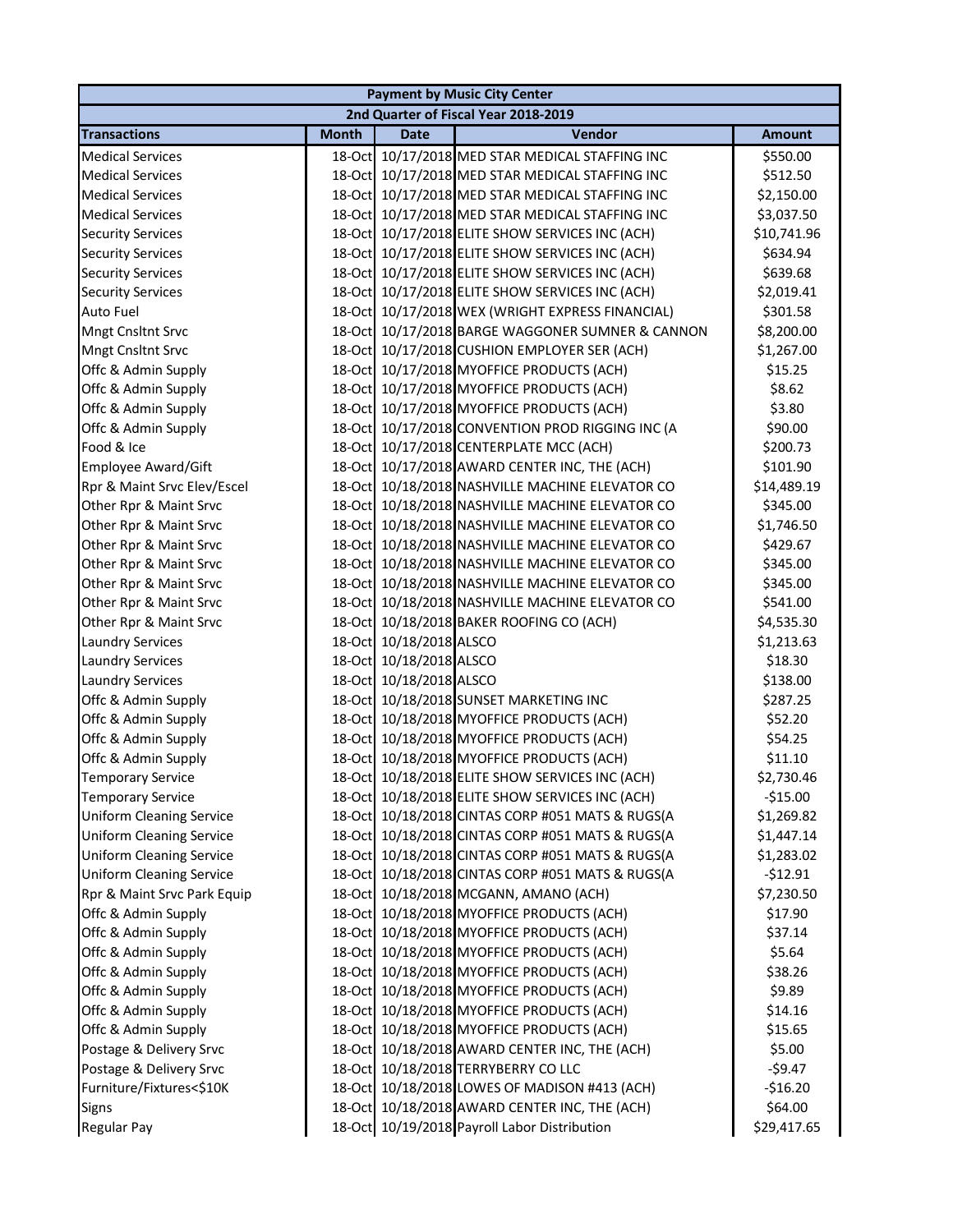| <b>Payment by Music City Center</b> |              |             |                                                 |               |  |  |
|-------------------------------------|--------------|-------------|-------------------------------------------------|---------------|--|--|
|                                     |              |             | 2nd Quarter of Fiscal Year 2018-2019            |               |  |  |
| <b>Transactions</b>                 | <b>Month</b> | <b>Date</b> | Vendor                                          | <b>Amount</b> |  |  |
| Leave Pay                           |              |             | 18-Oct 10/19/2018 Payroll Labor Distribution    | \$917.00      |  |  |
| Overtime Pay                        |              |             | 18-Oct 10/19/2018 Payroll Labor Distribution    | \$1,404.15    |  |  |
| Employer OASDI                      |              |             | 18-Oct 10/19/2018 Actual Burden Journal Entries | \$1,855.20    |  |  |
| <b>Employer SSN Medical</b>         |              |             | 18-Oct 10/19/2018 Actual Burden Journal Entries | \$433.84      |  |  |
| <b>Employer Group Health</b>        |              |             | 18-Oct 10/19/2018 Actual Burden Journal Entries | \$5,391.00    |  |  |
| <b>Employer Dental Group</b>        |              |             | 18-Oct 10/19/2018 Actual Burden Journal Entries | \$231.45      |  |  |
| Cafe Plan Pre-Tax Savings           |              |             | 18-Oct 10/19/2018 Actual Burden Journal Entries | \$138.92      |  |  |
| CCA Employer 401K Plan              |              |             | 18-Oct 10/19/2018 Actual Burden Journal Entries | \$1,024.98    |  |  |
| Regular Pay                         |              |             | 18-Oct 10/19/2018 Payroll Labor Distribution    | \$5,836.80    |  |  |
| Employer OASDI                      |              |             | 18-Oct 10/19/2018 Actual Burden Journal Entries | \$338.64      |  |  |
| <b>Employer SSN Medical</b>         |              |             | 18-Oct 10/19/2018 Actual Burden Journal Entries | \$79.20       |  |  |
| <b>Employer Group Health</b>        |              |             | 18-Oct 10/19/2018 Actual Burden Journal Entries | \$978.00      |  |  |
| <b>Employer Dental Group</b>        |              |             | 18-Oct 10/19/2018 Actual Burden Journal Entries | \$28.28       |  |  |
| <b>Employer Pension</b>             |              |             | 18-Oct 10/19/2018 Actual Burden Journal Entries | \$720.26      |  |  |
| <b>FSA Pre-Tax Savings</b>          |              |             | 18-Oct 10/19/2018 Actual Burden Journal Entries | \$1.59        |  |  |
| Cafe Plan Pre-Tax Savings           |              |             | 18-Oct 10/19/2018 Actual Burden Journal Entries | \$27.08       |  |  |
| <b>Regular Pay</b>                  |              |             | 18-Oct 10/19/2018 Payroll Labor Distribution    | \$35,215.98   |  |  |
| Leave Pay                           |              |             | 18-Oct 10/19/2018 Payroll Labor Distribution    | \$1,427.09    |  |  |
| Overtime Pay                        |              |             | 18-Oct 10/19/2018 Payroll Labor Distribution    | \$1,219.61    |  |  |
| Employer OASDI                      |              |             | 18-Oct 10/19/2018 Actual Burden Journal Entries | \$2,216.35    |  |  |
| <b>Employer SSN Medical</b>         |              |             | 18-Oct 10/19/2018 Actual Burden Journal Entries | \$518.32      |  |  |
| <b>Employer Group Health</b>        |              |             | 18-Oct 10/19/2018 Actual Burden Journal Entries | \$5,969.95    |  |  |
| <b>Employer Dental Group</b>        |              |             | 18-Oct 10/19/2018 Actual Burden Journal Entries | \$283.79      |  |  |
| Cafe Plan Pre-Tax Savings           |              |             | 18-Oct 10/19/2018 Actual Burden Journal Entries | \$161.77      |  |  |
| CCA Employer 401K Plan              |              |             | 18-Oct 10/19/2018 Actual Burden Journal Entries | \$1,167.99    |  |  |
| <b>HVAC Supply</b>                  |              |             | 18-Oct 10/19/2018 W W GRAINGER (806746012)(ACH) | \$87.40       |  |  |
| <b>HVAC Supply</b>                  |              |             | 18-Oct 10/19/2018 W W GRAINGER (806746012)(ACH) | \$231.80      |  |  |
| <b>HVAC Supply</b>                  |              |             | 18-Oct 10/19/2018 W W GRAINGER (806746012)(ACH) | \$205.20      |  |  |
| <b>HVAC Supply</b>                  |              |             | 18-Oct 10/19/2018 W W GRAINGER (806746012)(ACH) | \$184.87      |  |  |
| <b>HVAC Supply</b>                  |              |             | 18-Oct 10/19/2018 W W GRAINGER (806746012)(ACH) | \$348.03      |  |  |
| <b>HVAC Supply</b>                  |              |             | 18-Oct 10/19/2018 W W GRAINGER (806746012)(ACH) | \$196.08      |  |  |
| <b>HVAC Supply</b>                  |              |             | 18-Oct 10/19/2018 W W GRAINGER (806746012)(ACH) | \$191.52      |  |  |
| <b>HVAC Supply</b>                  |              |             | 18-Oct 10/19/2018 W W GRAINGER (806746012)(ACH) | \$209.04      |  |  |
| <b>HVAC Supply</b>                  |              |             | 18-Oct 10/19/2018 W W GRAINGER (806746012)(ACH) | \$285.04      |  |  |
| <b>HVAC Supply</b>                  | $18$ -Oct    |             | 10/19/2018 W W GRAINGER (806746012)(ACH)        | \$207.60      |  |  |
| Regular Pay                         |              |             | 18-Oct 10/19/2018 Payroll Labor Distribution    | \$47,211.63   |  |  |
| Leave Pay                           |              |             | 18-Oct 10/19/2018 Payroll Labor Distribution    | \$4,755.17    |  |  |
| Overtime Pay                        |              |             | 18-Oct 10/19/2018 Payroll Labor Distribution    | \$3,040.89    |  |  |
| Employer OASDI                      |              |             | 18-Oct 10/19/2018 Actual Burden Journal Entries | \$3,110.54    |  |  |
| <b>Employer SSN Medical</b>         |              |             | 18-Oct 10/19/2018 Actual Burden Journal Entries | \$727.45      |  |  |
| <b>Employer Group Health</b>        |              |             | 18-Oct 10/19/2018 Actual Burden Journal Entries | \$13,428.99   |  |  |
| <b>Employer Dental Group</b>        |              |             | 18-Oct 10/19/2018 Actual Burden Journal Entries | \$583.52      |  |  |
| <b>Employer Pension</b>             |              |             | 18-Oct 10/19/2018 Actual Burden Journal Entries | \$76.26       |  |  |
| Cafe Plan Pre-Tax Savings           |              |             | 18-Oct 10/19/2018 Actual Burden Journal Entries | \$370.05      |  |  |
| CCA Employer 401K Plan              |              |             | 18-Oct 10/19/2018 Actual Burden Journal Entries | \$1,261.49    |  |  |
| Regular Pay                         |              |             | 18-Oct 10/19/2018 Payroll Labor Distribution    | \$2,015.20    |  |  |
| Overtime Pay                        |              |             | 18-Oct 10/19/2018 Payroll Labor Distribution    | \$321.93      |  |  |
| Employer OASDI                      |              |             | 18-Oct 10/19/2018 Actual Burden Journal Entries | \$127.91      |  |  |
| <b>Employer SSN Medical</b>         |              |             | 18-Oct 10/19/2018 Actual Burden Journal Entries | \$29.91       |  |  |
| <b>Employer Group Health</b>        |              |             | 18-Oct 10/19/2018 Actual Burden Journal Entries | \$750.00      |  |  |
| <b>Employer Dental Group</b>        |              |             | 18-Oct 10/19/2018 Actual Burden Journal Entries | \$18.01       |  |  |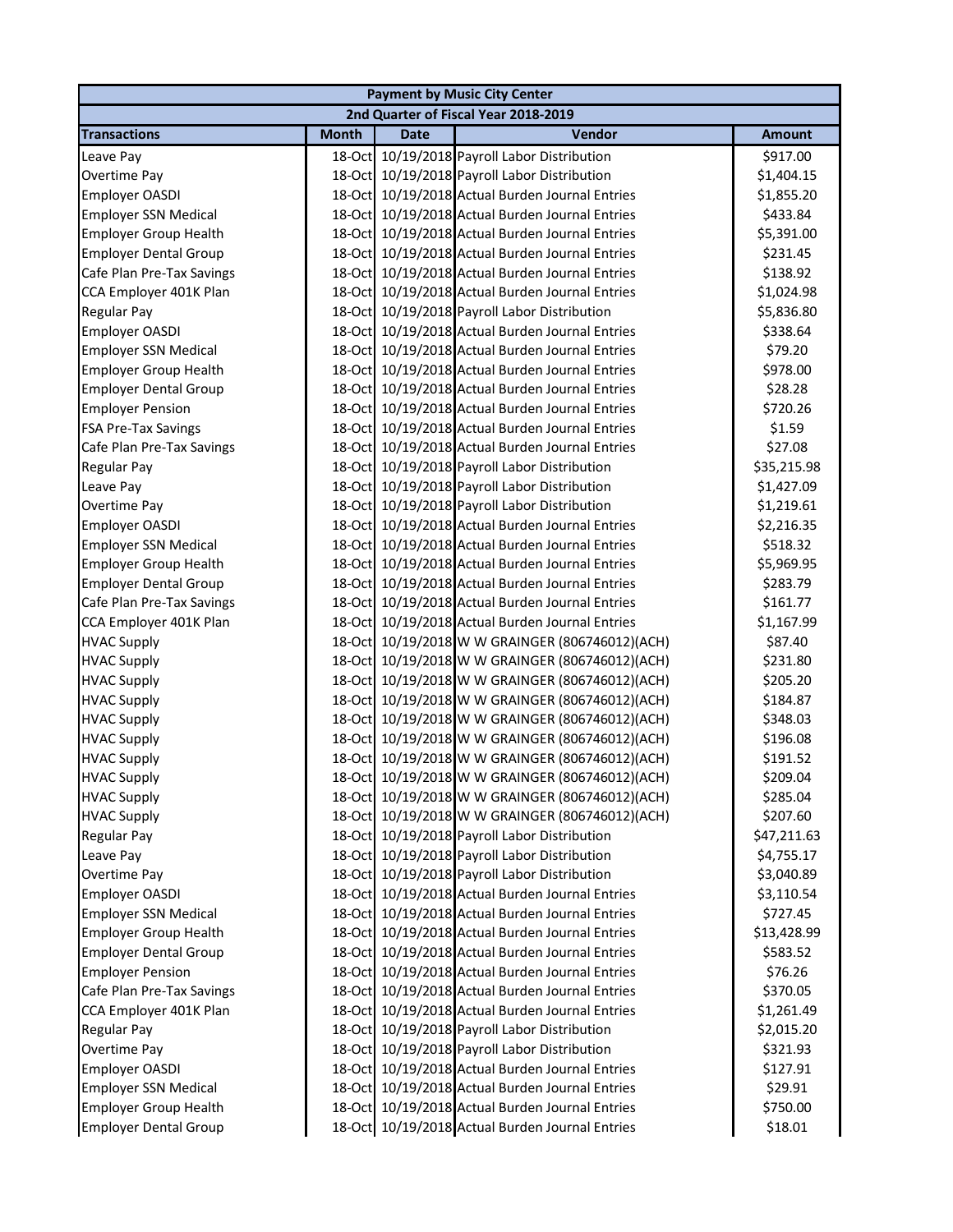|                              | <b>Payment by Music City Center</b> |             |                                                 |               |  |  |
|------------------------------|-------------------------------------|-------------|-------------------------------------------------|---------------|--|--|
|                              |                                     |             | 2nd Quarter of Fiscal Year 2018-2019            |               |  |  |
| <b>Transactions</b>          | <b>Month</b>                        | <b>Date</b> | Vendor                                          | <b>Amount</b> |  |  |
| <b>Employer Pension</b>      |                                     |             | 18-Oct 10/19/2018 Actual Burden Journal Entries | \$288.40      |  |  |
| Cafe Plan Pre-Tax Savings    |                                     |             | 18-Oct 10/19/2018 Actual Burden Journal Entries | \$20.96       |  |  |
| Regular Pay                  |                                     |             | 18-Oct 10/19/2018 Payroll Labor Distribution    | \$7,729.42    |  |  |
| Leave Pay                    |                                     |             | 18-Oct 10/19/2018 Payroll Labor Distribution    | \$3,219.78    |  |  |
| <b>Holiday Pay</b>           |                                     |             | 18-Oct 10/19/2018 Payroll Labor Distribution    | \$147.84      |  |  |
| Overtime Pay                 |                                     |             | 18-Oct 10/19/2018 Payroll Labor Distribution    | \$61.64       |  |  |
| Employer OASDI               |                                     |             | 18-Oct 10/19/2018 Actual Burden Journal Entries | \$647.19      |  |  |
| <b>Employer SSN Medical</b>  |                                     |             | 18-Oct 10/19/2018 Actual Burden Journal Entries | \$151.36      |  |  |
| <b>Employer Group Health</b> |                                     |             | 18-Oct 10/19/2018 Actual Burden Journal Entries | \$2,670.99    |  |  |
| <b>Employer Dental Group</b> |                                     |             | 18-Oct 10/19/2018 Actual Burden Journal Entries | \$80.58       |  |  |
| <b>Employer Pension</b>      |                                     |             | 18-Oct 10/19/2018 Actual Burden Journal Entries | \$76.26       |  |  |
| Cafe Plan Pre-Tax Savings    |                                     |             | 18-Oct 10/19/2018 Actual Burden Journal Entries | \$55.06       |  |  |
| CCA Employer 401K Plan       |                                     |             | 18-Oct 10/19/2018 Actual Burden Journal Entries | \$406.53      |  |  |
| <b>Regular Pay</b>           |                                     |             | 18-Oct 10/19/2018 Payroll Labor Distribution    | \$4,603.36    |  |  |
| Leave Pay                    |                                     |             | 18-Oct 10/19/2018 Payroll Labor Distribution    | \$2,283.20    |  |  |
| <b>Holiday Pay</b>           |                                     |             | 18-Oct 10/19/2018 Payroll Labor Distribution    | \$456.64      |  |  |
| Employer OASDI               |                                     |             | 18-Oct 10/19/2018 Actual Burden Journal Entries | \$425.06      |  |  |
| <b>Employer SSN Medical</b>  |                                     |             | 18-Oct 10/19/2018 Actual Burden Journal Entries | \$99.41       |  |  |
| <b>Employer Group Health</b> |                                     |             | 18-Oct 10/19/2018 Actual Burden Journal Entries | \$1,035.00    |  |  |
| <b>Employer Dental Group</b> |                                     |             | 18-Oct 10/19/2018 Actual Burden Journal Entries | \$36.02       |  |  |
| <b>Employer Pension</b>      |                                     |             | 18-Oct 10/19/2018 Actual Burden Journal Entries | \$906.15      |  |  |
| FSA Pre-Tax Savings          |                                     |             | 18-Oct 10/19/2018 Actual Burden Journal Entries | \$8.29        |  |  |
| Cafe Plan Pre-Tax Savings    |                                     |             | 18-Oct 10/19/2018 Actual Burden Journal Entries | \$29.00       |  |  |
| Regular Pay                  |                                     |             | 18-Oct 10/19/2018 Payroll Labor Distribution    | \$37,298.74   |  |  |
| Leave Pay                    |                                     |             | 18-Oct 10/19/2018 Payroll Labor Distribution    | \$2,418.04    |  |  |
| <b>Holiday Pay</b>           |                                     |             | 18-Oct 10/19/2018 Payroll Labor Distribution    | \$112.00      |  |  |
| Overtime Pay                 |                                     |             | 18-Oct 10/19/2018 Payroll Labor Distribution    | \$1,040.72    |  |  |
| Employer OASDI               |                                     |             | 18-Oct 10/19/2018 Actual Burden Journal Entries | \$2,344.97    |  |  |
| <b>Employer SSN Medical</b>  |                                     |             | 18-Oct 10/19/2018 Actual Burden Journal Entries | \$548.42      |  |  |
| <b>Employer Group Health</b> |                                     |             | 18-Oct 10/19/2018 Actual Burden Journal Entries | \$8,390.95    |  |  |
| <b>Employer Dental Group</b> |                                     |             | 18-Oct 10/19/2018 Actual Burden Journal Entries | \$380.24      |  |  |
| Cafe Plan Pre-Tax Savings    |                                     |             | 18-Oct 10/19/2018 Actual Burden Journal Entries | \$233.11      |  |  |
| CCA Employer 401K Plan       |                                     |             | 18-Oct 10/19/2018 Actual Burden Journal Entries | \$1,124.41    |  |  |
| Regular Pay                  |                                     |             | 18-Oct 10/19/2018 Payroll Labor Distribution    | \$4,981.60    |  |  |
| Overtime Pay                 |                                     |             | 18-Oct 10/19/2018 Payroll Labor Distribution    | \$1,167.88    |  |  |
| Employer OASDI               |                                     |             | 18-Oct 10/19/2018 Actual Burden Journal Entries | \$356.19      |  |  |
| <b>Employer SSN Medical</b>  |                                     |             | 18-Oct 10/19/2018 Actual Burden Journal Entries | \$83.31       |  |  |
| <b>Employer Group Health</b> |                                     |             | 18-Oct 10/19/2018 Actual Burden Journal Entries | \$1,056.00    |  |  |
| <b>Employer Dental Group</b> |                                     |             | 18-Oct 10/19/2018 Actual Burden Journal Entries | \$42.42       |  |  |
| <b>Employer Pension</b>      |                                     |             | 18-Oct 10/19/2018 Actual Burden Journal Entries | \$758.85      |  |  |
| Cafe Plan Pre-Tax Savings    |                                     |             | 18-Oct 10/19/2018 Actual Burden Journal Entries | \$30.94       |  |  |
| Regular Pay                  |                                     |             | 18-Oct 10/19/2018 Payroll Labor Distribution    | \$10,703.19   |  |  |
| Leave Pay                    |                                     |             | 18-Oct 10/19/2018 Payroll Labor Distribution    | \$56.00       |  |  |
| Overtime Pay                 |                                     |             | 18-Oct 10/19/2018 Payroll Labor Distribution    | \$1,650.87    |  |  |
| Employer OASDI               |                                     |             | 18-Oct 10/19/2018 Actual Burden Journal Entries | \$728.29      |  |  |
| <b>Employer SSN Medical</b>  |                                     |             | 18-Oct 10/19/2018 Actual Burden Journal Entries | \$170.34      |  |  |
| <b>Employer Group Health</b> |                                     |             | 18-Oct 10/19/2018 Actual Burden Journal Entries | \$1,884.10    |  |  |
| <b>Employer Dental Group</b> |                                     |             | 18-Oct 10/19/2018 Actual Burden Journal Entries | \$101.17      |  |  |
| Cafe Plan Pre-Tax Savings    |                                     |             | 18-Oct 10/19/2018 Actual Burden Journal Entries | \$50.72       |  |  |
| CCA Employer 401K Plan       |                                     |             | 18-Oct 10/19/2018 Actual Burden Journal Entries | \$240.60      |  |  |
| <b>Regular Pay</b>           |                                     |             | 18-Oct 10/19/2018 Payroll Labor Distribution    | \$8,038.62    |  |  |
|                              |                                     |             |                                                 |               |  |  |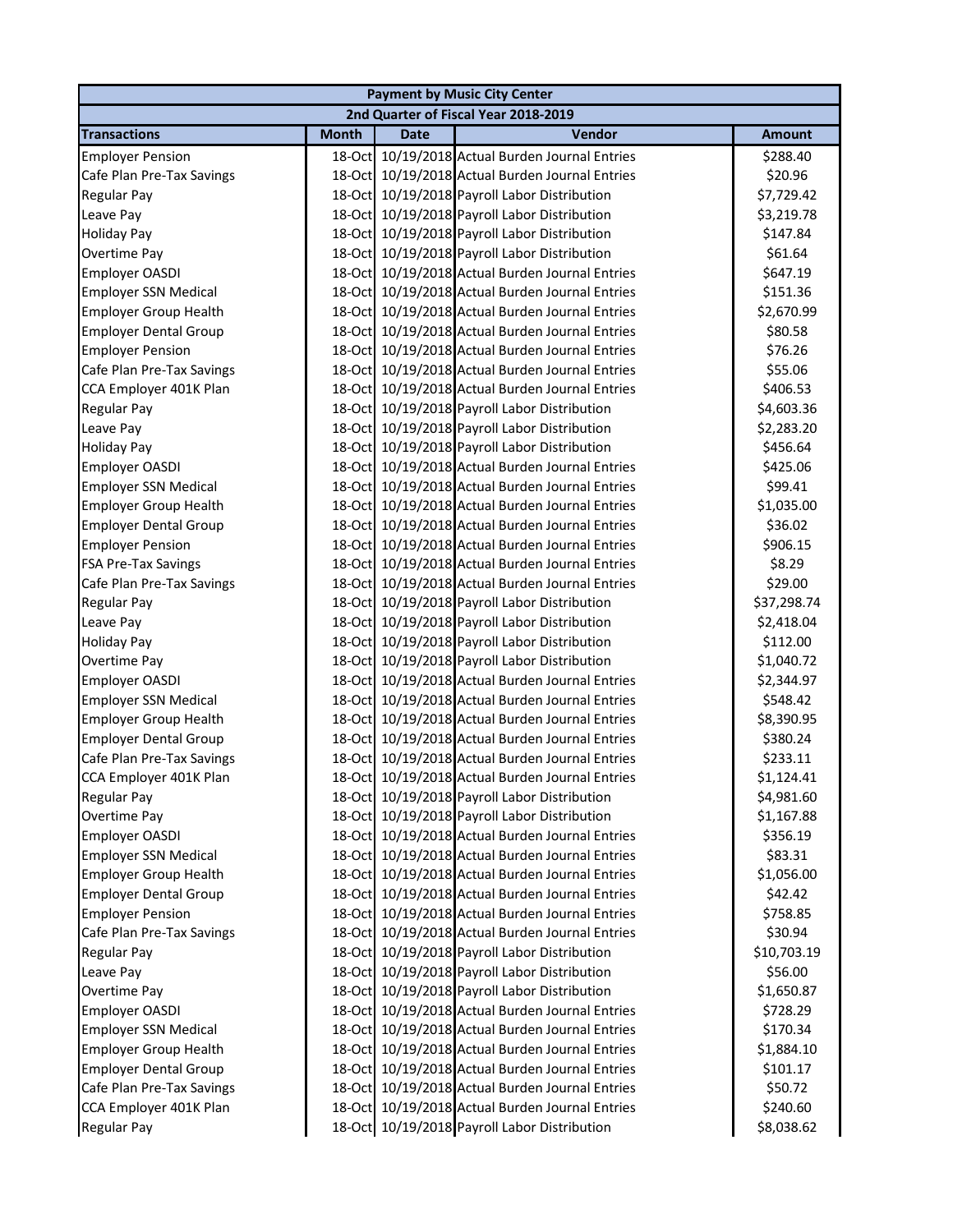|                              | <b>Payment by Music City Center</b> |             |                                                 |               |  |  |  |
|------------------------------|-------------------------------------|-------------|-------------------------------------------------|---------------|--|--|--|
|                              |                                     |             | 2nd Quarter of Fiscal Year 2018-2019            |               |  |  |  |
| <b>Transactions</b>          | <b>Month</b>                        | <b>Date</b> | Vendor                                          | <b>Amount</b> |  |  |  |
| Leave Pay                    |                                     |             | 18-Oct 10/19/2018 Payroll Labor Distribution    | \$152.00      |  |  |  |
| Overtime Pay                 |                                     |             | 18-Oct 10/19/2018 Payroll Labor Distribution    | \$31.92       |  |  |  |
| <b>Employer OASDI</b>        |                                     |             | 18-Oct 10/19/2018 Actual Burden Journal Entries | \$495.00      |  |  |  |
| <b>Employer SSN Medical</b>  |                                     |             | 18-Oct 10/19/2018 Actual Burden Journal Entries | \$115.76      |  |  |  |
| <b>Employer Group Health</b> |                                     |             | 18-Oct 10/19/2018 Actual Burden Journal Entries | \$693.00      |  |  |  |
| <b>Employer Dental Group</b> |                                     |             | 18-Oct 10/19/2018 Actual Burden Journal Entries | \$18.01       |  |  |  |
| Cafe Plan Pre-Tax Savings    |                                     |             | 18-Oct 10/19/2018 Actual Burden Journal Entries | \$18.26       |  |  |  |
| CCA Employer 401K Plan       | 18-Oct                              |             | 10/19/2018 Actual Burden Journal Entries        | \$328.90      |  |  |  |
| Regular Pay                  | 18-Oct                              |             | 10/19/2018 Payroll Labor Distribution           | \$13,030.00   |  |  |  |
| Leave Pay                    |                                     |             | 18-Oct 10/19/2018 Payroll Labor Distribution    | \$6,013.20    |  |  |  |
| Employer OASDI               | 18-Oct                              |             | 10/19/2018 Actual Burden Journal Entries        | \$763.11      |  |  |  |
| <b>Employer SSN Medical</b>  | 18-Oct                              |             | 10/19/2018 Actual Burden Journal Entries        | \$266.72      |  |  |  |
| <b>Employer Group Health</b> |                                     |             | 18-Oct 10/19/2018 Actual Burden Journal Entries | \$1,533.00    |  |  |  |
| <b>Employer Dental Group</b> |                                     |             | 18-Oct 10/19/2018 Actual Burden Journal Entries | \$78.44       |  |  |  |
| <b>Employer Pension</b>      |                                     |             | 18-Oct 10/19/2018 Actual Burden Journal Entries | \$2,349.92    |  |  |  |
| <b>FSA Pre-Tax Savings</b>   |                                     |             | 18-Oct 10/19/2018 Actual Burden Journal Entries | \$6.70        |  |  |  |
| Cafe Plan Pre-Tax Savings    |                                     |             | 18-Oct 10/19/2018 Actual Burden Journal Entries | \$42.92       |  |  |  |
| Regular Pay                  |                                     |             | 18-Oct 10/19/2018 Payroll Labor Distribution    | \$2,888.52    |  |  |  |
| Leave Pay                    |                                     |             | 18-Oct 10/19/2018 Payroll Labor Distribution    | \$177.08      |  |  |  |
| Employer OASDI               | 18-Oct                              |             | 10/19/2018 Actual Burden Journal Entries        | \$178.31      |  |  |  |
| <b>Employer SSN Medical</b>  | 18-Oct                              |             | 10/19/2018 Actual Burden Journal Entries        | \$41.71       |  |  |  |
| <b>Employer Group Health</b> | 18-Oct                              |             | 10/19/2018 Actual Burden Journal Entries        | \$555.00      |  |  |  |
| <b>Employer Dental Group</b> | 18-Oct                              |             | 10/19/2018 Actual Burden Journal Entries        | \$36.02       |  |  |  |
| Cafe Plan Pre-Tax Savings    | 18-Oct                              |             | 10/19/2018 Actual Burden Journal Entries        | \$14.52       |  |  |  |
| CCA Employer 401K Plan       | 18-Oct                              |             | 10/19/2018 Actual Burden Journal Entries        | \$122.63      |  |  |  |
| Regular Pay                  |                                     |             | 18-Oct 10/19/2018 Payroll Labor Distribution    | \$16,439.39   |  |  |  |
| Leave Pay                    |                                     |             | 18-Oct 10/19/2018 Payroll Labor Distribution    | \$1,789.80    |  |  |  |
| Overtime Pay                 |                                     |             | 18-Oct 10/19/2018 Payroll Labor Distribution    | \$590.30      |  |  |  |
| <b>Employer OASDI</b>        |                                     |             | 18-Oct 10/19/2018 Actual Burden Journal Entries | \$1,118.54    |  |  |  |
| <b>Employer SSN Medical</b>  |                                     |             | 18-Oct 10/19/2018 Actual Burden Journal Entries | \$261.58      |  |  |  |
| <b>Employer Group Health</b> |                                     |             | 18-Oct 10/19/2018 Actual Burden Journal Entries | \$2,130.00    |  |  |  |
| <b>Employer Dental Group</b> |                                     |             | 18-Oct 10/19/2018 Actual Burden Journal Entries | \$132.47      |  |  |  |
| <b>Employer Pension</b>      |                                     |             | 18-Oct 10/19/2018 Actual Burden Journal Entries | \$484.11      |  |  |  |
| Cafe Plan Pre-Tax Savings    |                                     |             | 18-Oct 10/19/2018 Actual Burden Journal Entries | \$59.53       |  |  |  |
| CCA Employer 401K Plan       | 18-Oct                              |             | 10/19/2018 Actual Burden Journal Entries        | \$624.01      |  |  |  |
| Offc & Admin Supply          | 18-Oct                              |             | 10/19/2018 MYOFFICE PRODUCTS (ACH)              | \$25.32       |  |  |  |
| <b>Regular Pay</b>           | 18-Oct                              |             | 10/19/2018 Payroll Labor Distribution           | \$8,088.52    |  |  |  |
| Leave Pay                    |                                     |             | 18-Oct 10/19/2018 Payroll Labor Distribution    | \$769.08      |  |  |  |
| Overtime Pay                 |                                     |             | 18-Oct 10/19/2018 Payroll Labor Distribution    | \$594.59      |  |  |  |
| Employer OASDI               |                                     |             | 18-Oct 10/19/2018 Actual Burden Journal Entries | \$550.29      |  |  |  |
| <b>Employer SSN Medical</b>  |                                     |             | 18-Oct 10/19/2018 Actual Burden Journal Entries | \$128.68      |  |  |  |
| <b>Employer Group Health</b> |                                     |             | 18-Oct 10/19/2018 Actual Burden Journal Entries | \$678.00      |  |  |  |
| <b>Employer Dental Group</b> |                                     |             | 18-Oct 10/19/2018 Actual Burden Journal Entries | \$32.15       |  |  |  |
| <b>Employer Pension</b>      |                                     |             | 18-Oct 10/19/2018 Actual Burden Journal Entries | \$1,166.40    |  |  |  |
| <b>FSA Pre-Tax Savings</b>   | 18-Oct                              |             | 10/19/2018 Actual Burden Journal Entries        | \$24.23       |  |  |  |
| Cafe Plan Pre-Tax Savings    | 18-Oct                              |             | 10/19/2018 Actual Burden Journal Entries        | \$19.90       |  |  |  |
| Regular Pay                  | 18-Oct                              |             | 10/19/2018 Payroll Labor Distribution           | \$7,755.04    |  |  |  |
| Leave Pay                    | 18-Oct                              |             | 10/19/2018 Payroll Labor Distribution           | \$541.44      |  |  |  |
| Overtime Pay                 |                                     |             | 18-Oct 10/19/2018 Payroll Labor Distribution    | \$10.38       |  |  |  |
| Employer OASDI               |                                     |             | 18-Oct 10/19/2018 Actual Burden Journal Entries | \$500.99      |  |  |  |
| <b>Employer SSN Medical</b>  |                                     |             | 18-Oct 10/19/2018 Actual Burden Journal Entries | \$117.16      |  |  |  |
|                              |                                     |             |                                                 |               |  |  |  |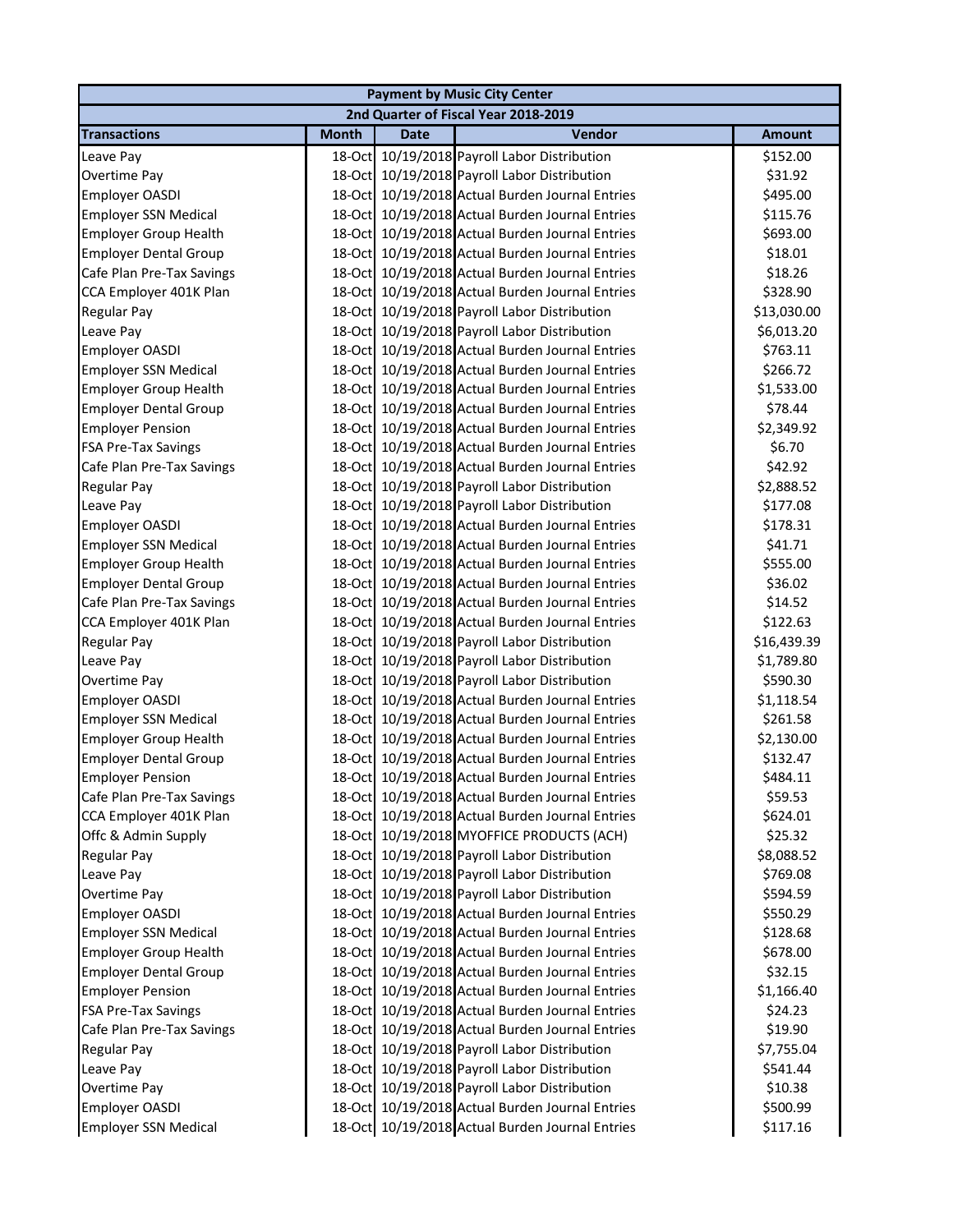|                                  | <b>Payment by Music City Center</b> |             |                                                  |               |  |  |  |
|----------------------------------|-------------------------------------|-------------|--------------------------------------------------|---------------|--|--|--|
|                                  |                                     |             | 2nd Quarter of Fiscal Year 2018-2019             |               |  |  |  |
| <b>Transactions</b>              | <b>Month</b>                        | <b>Date</b> | Vendor                                           | <b>Amount</b> |  |  |  |
| <b>Employer Group Health</b>     |                                     |             | 18-Oct 10/19/2018 Actual Burden Journal Entries  | \$570.00      |  |  |  |
| <b>Employer Dental Group</b>     |                                     |             | 18-Oct 10/19/2018 Actual Burden Journal Entries  | \$54.03       |  |  |  |
| Cafe Plan Pre-Tax Savings        |                                     |             | 18-Oct 10/19/2018 Actual Burden Journal Entries  | \$17.32       |  |  |  |
| CCA Employer 401K Plan           |                                     |             | 18-Oct 10/19/2018 Actual Burden Journal Entries  | \$243.19      |  |  |  |
| Regular Pay                      |                                     |             | 18-Oct 10/19/2018 Payroll Labor Distribution     | \$21,636.92   |  |  |  |
| Overtime Pay                     |                                     |             | 18-Oct 10/19/2018 Payroll Labor Distribution     | \$99.43       |  |  |  |
| Employer OASDI                   |                                     |             | 18-Oct 10/19/2018 Actual Burden Journal Entries  | \$130.39      |  |  |  |
| <b>Employer SSN Medical</b>      |                                     |             | 18-Oct 10/19/2018 Actual Burden Journal Entries  | \$307.35      |  |  |  |
| <b>Employer Group Health</b>     |                                     |             | 18-Oct 10/19/2018 Actual Burden Journal Entries  | \$1,233.00    |  |  |  |
| <b>Employer Dental Group</b>     |                                     |             | 18-Oct 10/19/2018 Actual Burden Journal Entries  | \$46.29       |  |  |  |
| <b>Employer Pension</b>          |                                     |             | 18-Oct 10/19/2018 Actual Burden Journal Entries  | \$2,682.27    |  |  |  |
| <b>FSA Pre-Tax Savings</b>       |                                     |             | 18-Oct 10/19/2018 Actual Burden Journal Entries  | \$8.29        |  |  |  |
| Cafe Plan Pre-Tax Savings        |                                     |             | 18-Oct 10/19/2018 Actual Burden Journal Entries  | \$33.07       |  |  |  |
| Regular Pay                      |                                     |             | 18-Oct 10/19/2018 Payroll Labor Distribution     | \$8,598.43    |  |  |  |
| Leave Pay                        |                                     |             | 18-Oct 10/19/2018 Payroll Labor Distribution     | \$279.36      |  |  |  |
| Overtime Pay                     |                                     |             | 18-Oct 10/19/2018 Payroll Labor Distribution     | \$101.39      |  |  |  |
| Employer OASDI                   |                                     |             | 18-Oct 10/19/2018 Actual Burden Journal Entries  | \$510.72      |  |  |  |
| <b>Employer SSN Medical</b>      |                                     |             | 18-Oct 10/19/2018 Actual Burden Journal Entries  | \$119.46      |  |  |  |
| <b>Employer Group Health</b>     |                                     |             | 18-Oct 10/19/2018 Actual Burden Journal Entries  | \$1,948.02    |  |  |  |
| <b>Employer Dental Group</b>     |                                     |             | 18-Oct 10/19/2018 Actual Burden Journal Entries  | \$70.29       |  |  |  |
| <b>Employer Pension</b>          |                                     |             | 18-Oct 10/19/2018 Actual Burden Journal Entries  | \$76.25       |  |  |  |
| Cafe Plan Pre-Tax Savings        |                                     |             | 18-Oct 10/19/2018 Actual Burden Journal Entries  | \$56.75       |  |  |  |
| CCA Employer 401K Plan           |                                     |             | 18-Oct 10/19/2018 Actual Burden Journal Entries  | \$171.41      |  |  |  |
| <b>Building Maintenance Srvc</b> |                                     |             | 18-Oct 10/22/2018 CRAWFORD DOOR SALES (ACH)      | \$205.00      |  |  |  |
| <b>Building Maintenance Srvc</b> |                                     |             | 18-Oct 10/22/2018 ISENHOUR DOOR PRODUCTS INC (AC | \$1,207.12    |  |  |  |
| Telephone & Telegraph            |                                     |             | 18-Oct 10/22/2018 AT&T CIRCUITS                  | \$352.54      |  |  |  |
| <b>Temporary Service</b>         |                                     |             | 18-Oct 10/22/2018 LOOMIS FARGO & CO              | \$1,232.15    |  |  |  |
| Offc & Admin Supply              |                                     |             | 18-Oct 10/22/2018 JARVIS AWARD SIGN & FLAG CO (A | \$15.00       |  |  |  |
| Signs                            |                                     |             | 18-Oct 10/22/2018 JARVIS AWARD SIGN & FLAG CO (A | \$15.00       |  |  |  |
| <b>Temporary Service</b>         |                                     |             | 18-Oct 10/23/2018 CONVENTION PROD RIGGING INC (A | \$640.00      |  |  |  |
| <b>Building Maintenance Srvc</b> |                                     |             | 18-Oct 10/23/2018 KENNY PIPE & SUPPLY INC (ACH)  | \$224.28      |  |  |  |
| <b>Internet Services</b>         |                                     |             | 18-Oct 10/23/2018 COMCAST OF NASHVILLE, LLC (ACH | \$2,921.69    |  |  |  |
| <b>Auto Supply</b>               |                                     |             | 18-Oct 10/23/2018 CB COLLISION (ACH)             | \$3,219.07    |  |  |  |
| <b>Temporary Service</b>         |                                     |             | 18-Oct 10/24/2018 INDUSTRIAL STAFFING OF TN (ACH | \$8,771.36    |  |  |  |
| Janitorial Srvc                  |                                     |             | 18-Oct 10/24/2018 INDUSTRIAL STAFFING OF TN (ACH | \$11,888.75   |  |  |  |
| Other Rpr & Maint Srvc           |                                     |             | 18-Oct 10/24/2018 KELSAN INC (ACH)               | \$303.90      |  |  |  |
| Other Rpr & Maint Srvc           |                                     |             | 18-Oct 10/24/2018 KELSAN INC (ACH)               | \$77.50       |  |  |  |
| Other Rpr & Maint Srvc           |                                     |             | 18-Oct 10/24/2018 KELSAN INC (ACH)               | \$77.50       |  |  |  |
| <b>Medical Services</b>          |                                     |             | 18-Oct 10/24/2018 MED STAR MEDICAL STAFFING INC  | \$800.00      |  |  |  |
| <b>Medical Services</b>          |                                     |             | 18-Oct 10/24/2018 MED STAR MEDICAL STAFFING INC  | \$1,150.00    |  |  |  |
| <b>Security Services</b>         |                                     |             | 18-Oct 10/24/2018 ELITE SHOW SERVICES INC (ACH)  | \$214.20      |  |  |  |
| <b>Temporary Service</b>         |                                     |             | 18-Oct 10/24/2018 ELITE SHOW SERVICES INC (ACH)  | \$3,676.95    |  |  |  |
| <b>Temporary Service</b>         |                                     |             | 18-Oct 10/24/2018 ELITE SHOW SERVICES INC (ACH)  | \$1,939.02    |  |  |  |
| <b>Temporary Service</b>         |                                     |             | 18-Oct 10/24/2018 ELITE SHOW SERVICES INC (ACH)  | \$4,194.46    |  |  |  |
| <b>Temporary Service</b>         |                                     |             | 18-Oct 10/24/2018 ELITE SHOW SERVICES INC (ACH)  | $-55.00$      |  |  |  |
| Other Rpr & Maint Srvc           |                                     |             | 18-Oct 10/24/2018 KENNY PIPE & SUPPLY INC (ACH)  | \$714.28      |  |  |  |
| Other Rpr & Maint Srvc           |                                     |             | 18-Oct 10/24/2018 MAYNARD SELECT LLC (ACH)       | \$167.50      |  |  |  |
| Offc & Admin Supply              |                                     |             | 18-Oct 10/24/2018 MYOFFICE PRODUCTS (ACH)        | \$116.20      |  |  |  |
| Food & Ice                       |                                     |             | 18-Oct 10/25/2018 CENTERPLATE MCC (ACH)          | \$48.13       |  |  |  |
| Food & Ice                       |                                     |             | 18-Oct 10/25/2018 CENTERPLATE MCC (ACH)          | \$55.34       |  |  |  |
| Food & Ice                       |                                     |             | 18-Oct 10/25/2018 CENTERPLATE MCC (ACH)          | \$56.25       |  |  |  |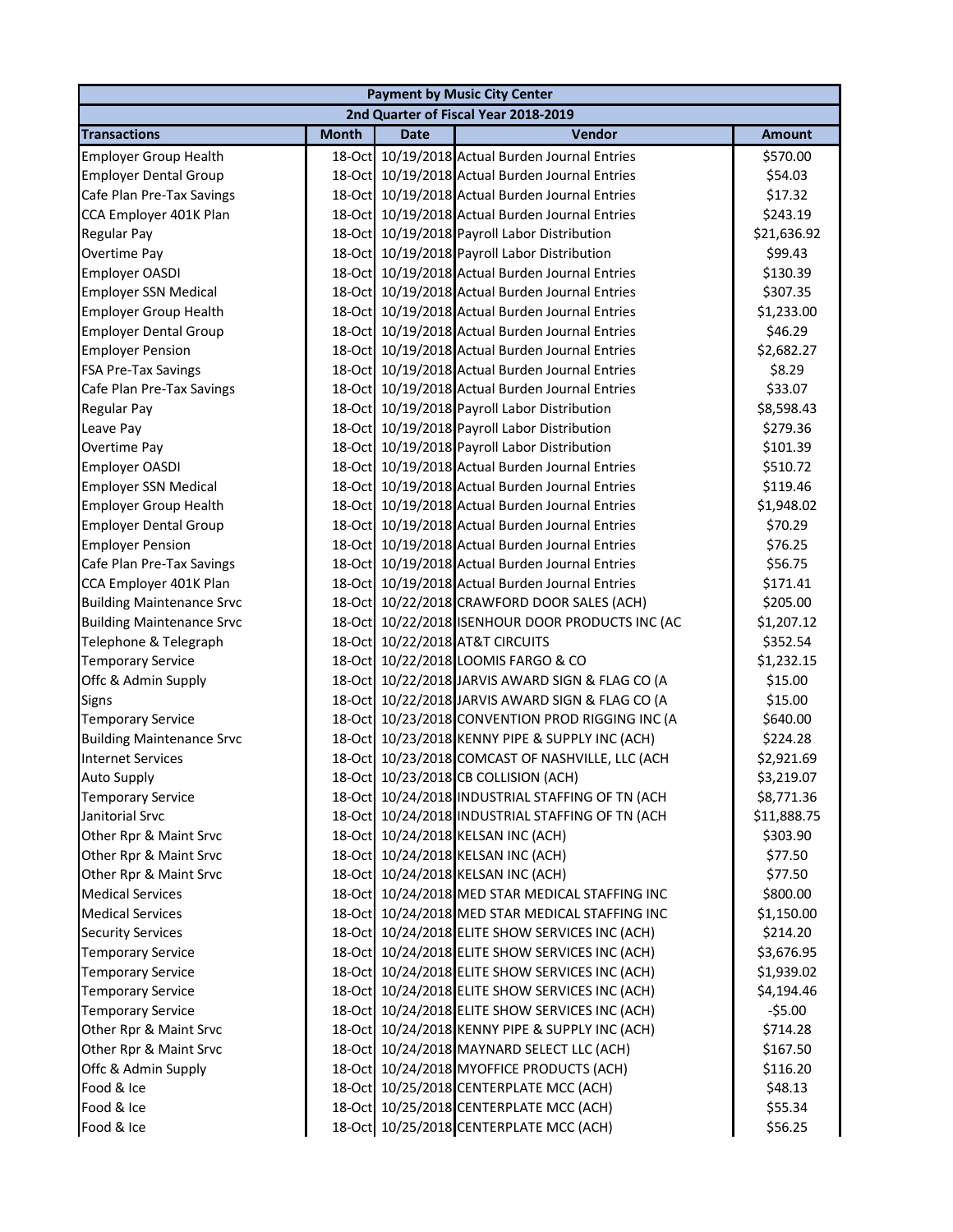|                                  |              |                         | <b>Payment by Music City Center</b>              |               |
|----------------------------------|--------------|-------------------------|--------------------------------------------------|---------------|
|                                  |              |                         | 2nd Quarter of Fiscal Year 2018-2019             |               |
| <b>Transactions</b>              | <b>Month</b> | <b>Date</b>             | <b>Vendor</b>                                    | <b>Amount</b> |
| Food & Ice                       |              |                         | 18-Oct 10/25/2018 CENTERPLATE MCC (ACH)          | \$53.01       |
| <b>Security Services</b>         |              |                         | 18-Oct 10/25/2018 ELITE SHOW SERVICES INC (ACH)  | \$10,015.24   |
| <b>Security Services</b>         |              |                         | 18-Oct 10/25/2018 ELITE SHOW SERVICES INC (ACH)  | \$14,179.31   |
| <b>Temporary Service</b>         |              |                         | 18-Oct 10/25/2018 ELITE SHOW SERVICES INC (ACH)  | \$5,553.67    |
| <b>Temporary Service</b>         |              |                         | 18-Oct 10/25/2018 ELITE SHOW SERVICES INC (ACH)  | \$1,918.03    |
| <b>Temporary Service</b>         |              |                         | 18-Oct 10/25/2018 ELITE SHOW SERVICES INC (ACH)  | $-$14.00$     |
| Printing/Binding                 |              |                         | 18-Oct 10/25/2018 RICOH USA INC (ACH)            | \$46.00       |
| Employee Out-of-town Travel      |              |                         | 18-Oct 10/25/2018 STARKS, CHARLES L              | \$805.30      |
| Food & Bev-Inhouse               |              |                         | 18-Oct 10/25/2018 CENTERPLATE MCC (ACH)          | \$498.98      |
| Food & Bev-Inhouse               |              |                         | 18-Oct 10/25/2018 CENTERPLATE MCC (ACH)          | \$145.54      |
| <b>Signs</b>                     |              |                         | 18-Oct 10/25/2018 CONVENTION PROD RIGGING INC (A | \$92.04       |
| <b>Membership Dues</b>           |              |                         | 18-Oct 10/26/2018 MUSIC CITY CONCIERGE ASSOC (AC | \$150.00      |
| Repair & Maint Supply            |              |                         | 18-Oct 10/26/2018 SUNSET MARKETING INC           | \$49.90       |
| <b>Laundry Services</b>          |              | 18-Oct 10/26/2018 ALSCO |                                                  | \$138.00      |
| <b>Laundry Services</b>          |              | 18-Oct 10/26/2018 ALSCO |                                                  | \$31.00       |
| <b>Laundry Services</b>          |              | 18-Oct 10/26/2018 ALSCO |                                                  | \$621.38      |
| <b>Medical Services</b>          |              |                         | 18-Oct 10/26/2018 MED STAR MEDICAL STAFFING INC  | \$1,825.00    |
| <b>Medical Services</b>          |              |                         | 18-Oct 10/26/2018 MED STAR MEDICAL STAFFING INC  | \$200.00      |
| <b>Safety Supply</b>             |              |                         | 18-Oct 10/26/2018 W W GRAINGER (806746012)(ACH)  | \$197.50      |
| <b>Mngt Cnsltnt Srvc</b>         |              |                         | 18-Oct 10/26/2018 COMMONWEALTH DEVELOPMENT GRP I | \$16,585.00   |
| Food & Ice                       |              |                         | 18-Oct 10/26/2018 CENTERPLATE MCC (ACH)          | \$29.31       |
| <b>Building Maintenance Srvc</b> |              |                         | 18-Oct 10/29/2018 KENNY PIPE & SUPPLY INC (ACH)  | \$597.24      |
| <b>Building Maintenance Srvc</b> |              |                         | 18-Oct 10/29/2018 KENNY PIPE & SUPPLY INC (ACH)  | \$1,791.72    |
| Other Rpr & Maint Srvc           |              |                         | 18-Oct 10/29/2018 JOHNSON CONTROLS INC/CARDKEY ( | \$2,971.64    |
| Cable Television                 |              |                         | 18-Oct 10/29/2018 AT&T CIRCUITS                  | \$118.74      |
| <b>Cable Television</b>          |              |                         | 18-Oct 10/29/2018 COMCAST (ACH)                  | \$298.38      |
| <b>Mngt Cnsltnt Srvc</b>         |              |                         | 18-Oct 10/29/2018 COMMONWEALTH DEVELOPMENT GRP I | \$6,555.00    |
| Printing/Binding                 |              |                         | 18-Oct 10/29/2018 RICOH USA INC (ACH)            | \$46.00       |
| Pest Control Srvc                |              |                         | 18-Oct 10/30/2018 MIDDLE TN EXTERMINATING (ACH)  | \$1,407.00    |
| Other Rpr & Maint Srvc           |              |                         | 18-Oct 10/30/2018 REED LANDSCAPING INC (ACH)     | \$261.24      |
| <b>Electrical Supply</b>         |              |                         | 18-Oct 10/30/2018 WILLIAMS WHOLESALE SUPPLY OF N | \$12.00       |
| <b>Electrical Supply</b>         |              |                         | 18-Oct 10/30/2018 WILLIAMS WHOLESALE SUPPLY OF N | \$321.90      |
| <b>Electrical Supply</b>         |              |                         | 18-Oct 10/30/2018 WILLIAMS WHOLESALE SUPPLY OF N | \$210.00      |
| <b>Electrical Supply</b>         |              |                         | 18-Oct 10/30/2018 WILLIAMS WHOLESALE SUPPLY OF N | \$174.00      |
| <b>Electrical Supply</b>         |              |                         | 18-Oct 10/30/2018 WILLIAMS WHOLESALE SUPPLY OF N | \$504.00      |
| <b>Electrical Supply</b>         |              |                         | 18-Oct 10/30/2018 WILLIAMS WHOLESALE SUPPLY OF N | \$30.00       |
| <b>Electrical Supply</b>         |              |                         | 18-Oct 10/30/2018 WILLIAMS WHOLESALE SUPPLY OF N | \$7.50        |
| <b>Electrical Supply</b>         |              |                         | 18-Oct 10/30/2018 WILLIAMS WHOLESALE SUPPLY OF N | \$8.30        |
| <b>Electrical Supply</b>         |              |                         | 18-Oct 10/30/2018 WILLIAMS WHOLESALE SUPPLY OF N | \$425.00      |
| <b>Electrical Supply</b>         |              |                         | 18-Oct 10/30/2018 WILLIAMS WHOLESALE SUPPLY OF N | \$145.00      |
| <b>Electrical Supply</b>         |              |                         | 18-Oct 10/30/2018 WILLIAMS WHOLESALE SUPPLY OF N | \$70.00       |
| <b>Electrical Supply</b>         |              |                         | 18-Oct 10/30/2018 WILLIAMS WHOLESALE SUPPLY OF N | \$182.00      |
| <b>Internet Services</b>         |              |                         | 18-Oct 10/30/2018 AT&T CIRCUITS                  | \$2,759.32    |
| <b>Medical Services</b>          |              |                         | 18-Oct 10/30/2018 MED STAR MEDICAL STAFFING INC  | \$200.00      |
| <b>Medical Services</b>          |              |                         | 18-Oct 10/30/2018 MED STAR MEDICAL STAFFING INC  | \$325.00      |
| <b>Security Services</b>         |              |                         | 18-Oct 10/30/2018 ELITE SHOW SERVICES INC (ACH)  | \$467.76      |
| <b>Security Services</b>         |              |                         | 18-Oct 10/30/2018 ELITE SHOW SERVICES INC (ACH)  | \$7,025.88    |
| <b>Security Services</b>         |              |                         | 18-Oct 10/30/2018 ELITE SHOW SERVICES INC (ACH)  | \$8,321.98    |
| <b>Security Services</b>         |              |                         | 18-Oct 10/30/2018 ELITE SHOW SERVICES INC (ACH)  | \$2,225.26    |
| <b>Security Services</b>         |              |                         | 18-Oct 10/30/2018 ELITE SHOW SERVICES INC (ACH)  | \$10,199.12   |
| <b>Temporary Service</b>         |              |                         | 18-Oct 10/30/2018 ELITE SHOW SERVICES INC (ACH)  | \$1,743.37    |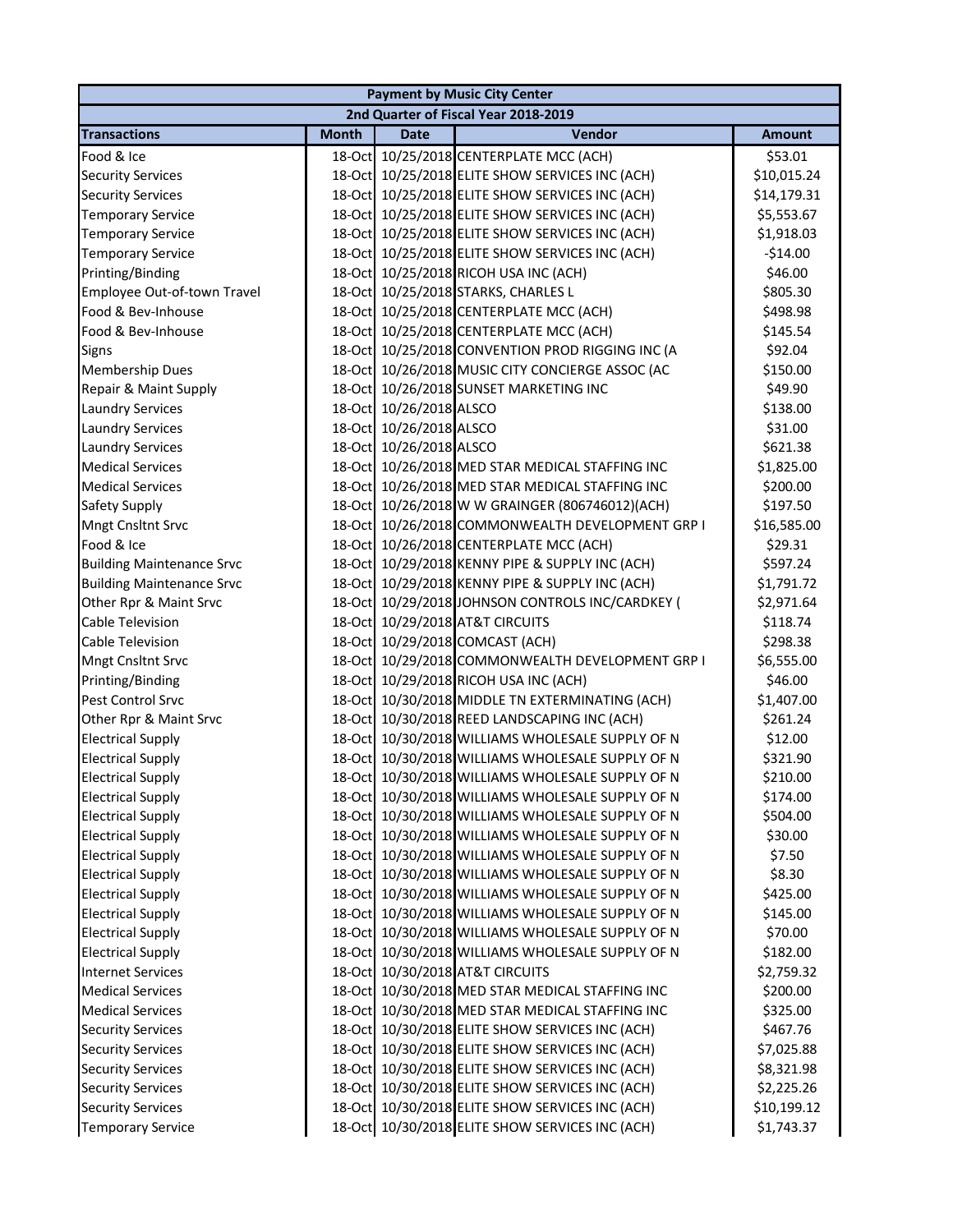| <b>Payment by Music City Center</b> |              |                         |                                                  |               |  |  |
|-------------------------------------|--------------|-------------------------|--------------------------------------------------|---------------|--|--|
|                                     |              |                         | 2nd Quarter of Fiscal Year 2018-2019             |               |  |  |
| <b>Transactions</b>                 | <b>Month</b> | Date                    | Vendor                                           | <b>Amount</b> |  |  |
| <b>Temporary Service</b>            | 18-Oct       |                         | 10/30/2018 ELITE SHOW SERVICES INC (ACH)         | $-$15.00$     |  |  |
| Other Rpr & Maint Srvc              |              |                         | 18-Oct 10/30/2018 AMERICAS MOTOR SPORTS          | \$1,176.83    |  |  |
| Signs                               |              |                         | 18-Oct 10/30/2018 JARVIS AWARD SIGN & FLAG CO (A | \$159.00      |  |  |
| Employee Out-of-town Travel         |              |                         | 18-Oct 10/30/2018 MCALISTER, TERI A              | \$111.50      |  |  |
| Water                               |              |                         | 18-Oct 10/31/2018 W&S OCT 18/ WATER IDB          | \$4,840.99    |  |  |
| Water                               |              |                         | 18-Oct 10/31/2018 W&S Oct 2018 SEWER IDB         | \$4,848.46    |  |  |
| Gas                                 |              |                         | 18-Oct 10/31/2018 PIEDMONT NATURAL GAS CO (METRO | \$3,506.91    |  |  |
| Stormwater                          |              |                         | 18-Oct 10/31/2018 W&S OCT 18/ STORMWATER IDB     | \$1,950.00    |  |  |
| <b>Building Maintenance Srvc</b>    | 18-Oct       |                         | 10/31/2018 MCC PCC MUSIC CITY CENTER             | \$76.85       |  |  |
| Other Rpr & Maint Srvc              | 18-Oct       |                         | 10/31/2018 CONVENTION PROD RIGGING INC (A        | \$1,080.00    |  |  |
| Other Rpr & Maint Srvc              | 18-Oct       |                         | 10/31/2018 NASHVILLE PUMP & POND LLC (ACH        | \$1,681.43    |  |  |
| Rpr & Maint Srvc Bld Auto           | 18-Oct       |                         | 10/31/2018 JOHNSON CONTROLS INC/CARDKEY (        | \$3,904.17    |  |  |
| Other Rpr & Maint Srvc              | 18-Oct       |                         | 10/31/2018 BAKER ROOFING CO (ACH)                | \$1,302.96    |  |  |
| Other Rpr & Maint Srvc              | 18-Oct       |                         | 10/31/2018 NASHVILLE MACHINE ELEVATOR CO         | \$1,620.00    |  |  |
| Rpr & Maint Srvc Green Roof         |              |                         | 18-Oct 10/31/2018 GREENRISE TECHNOLOGIES (ACH)   | \$6,224.89    |  |  |
| Host & Hostess                      |              |                         | 18-Oct 10/31/2018 PINNACLE NATIONAL BANK (MCC CC | \$233.98      |  |  |
| <b>Rent Storage/Safety Box</b>      |              |                         | 18-Oct 10/31/2018 CONTRACT CARPETS SALES CO      | \$795.00      |  |  |
| <b>Elevator Permit</b>              |              |                         | 18-Oct 10/31/2018 TN DEPT OF LABOR DIV BOIL & EL | \$1,440.00    |  |  |
| Refuse Disposal-Reimb               | 18-Oct       |                         | 10/31/2018 REPUBLIC SVCS NASH /ALLIED WAS        | \$8,090.11    |  |  |
| <b>Temporary Service</b>            | 18-Oct       |                         | 10/31/2018 MCC October Temp Labor Reclass        | $-$1,465.82$  |  |  |
| <b>Temporary Service</b>            | 18-Oct       |                         | 10/31/2018 INDUSTRIAL STAFFING OF TN (ACH        | \$8,998.65    |  |  |
| <b>Temporary Service</b>            | 18-Oct       |                         | 10/31/2018 INDUSTRIAL STAFFING OF TN (ACH        | \$10,558.89   |  |  |
| <b>Temporary Service</b>            | 18-Oct       |                         | 10/31/2018 INDUSTRIAL STAFFING OF TN (ACH        | \$106.40      |  |  |
| <b>Temporary Service</b>            | 18-Oct       |                         | 10/31/2018 INDUSTRIAL STAFFING OF TN (ACH        | \$93.10       |  |  |
| <b>Temporary Service</b>            | 18-Oct       |                         | 10/31/2018 INDUSTRIAL STAFFING OF TN (ACH        | \$9,558.32    |  |  |
| <b>Laundry Services</b>             | 18-Oct       | 10/31/2018 ALSCO        |                                                  | \$31.00       |  |  |
| <b>Laundry Services</b>             | 18-Oct       | 10/31/2018 ALSCO        |                                                  | \$138.00      |  |  |
| <b>Laundry Services</b>             |              | 18-Oct 10/31/2018 ALSCO |                                                  | \$621.38      |  |  |
| Janitorial Srvc                     |              |                         | 18-Oct 10/31/2018 INDUSTRIAL STAFFING OF TN (ACH | \$13,656.19   |  |  |
| Janitorial Srvc                     |              |                         | 18-Oct 10/31/2018 INDUSTRIAL STAFFING OF TN (ACH | \$14,719.12   |  |  |
| Janitorial Srvc                     |              |                         | 18-Oct 10/31/2018 INDUSTRIAL STAFFING OF TN (ACH | \$13,457.08   |  |  |
| Temporary Service-Reimb             |              |                         | 18-Oct 10/31/2018 MCC October Temp Labor Reclass | \$1,465.82    |  |  |
| <b>Mngt Cnsltnt Srvc</b>            |              |                         | 18-Oct 10/31/2018 PINNACLE NATIONAL BANK (MCC CC | \$45.00       |  |  |
| <b>Internet Services</b>            |              |                         | 18-Oct 10/31/2018 AT&T MOBILITY (REMIT)          | \$35.25       |  |  |
| Telephone & Telegraph               | 18-Oct       |                         | 10/31/2018 AT&T (PO BOX 105320)(105262)(7        | \$300.00      |  |  |
| Other Rpr & Maint Srvc              | 18-Oct       |                         | 10/31/2018 PIERREMONT MEDIA GROUP INC (AC        | \$3,823.00    |  |  |
| <b>Computer Software</b>            | 18-Oct       |                         | 10/31/2018 NET TANGO INC (ACH)                   | \$743.75      |  |  |
| Software License                    | 18-Oct       |                         | 10/31/2018 PINNACLE NATIONAL BANK (MCC CC        | \$167.93      |  |  |
| <b>Security Services</b>            |              |                         | 18-Oct 10/31/2018 ELITE SHOW SERVICES INC (ACH)  | \$4,959.01    |  |  |
| <b>Security Services</b>            |              |                         | 18-Oct 10/31/2018 ELITE SHOW SERVICES INC (ACH)  | \$618.80      |  |  |
| <b>Security Services</b>            |              |                         | 18-Oct 10/31/2018 ELITE SHOW SERVICES INC (ACH)  | \$224.14      |  |  |
| <b>Security Services</b>            |              |                         | 18-Oct 10/31/2018 ELITE SHOW SERVICES INC (ACH)  | \$928.20      |  |  |
| <b>Security Services</b>            |              |                         | 18-Oct 10/31/2018 ELITE SHOW SERVICES INC (ACH)  | \$136.43      |  |  |
| Vehicle Washing                     |              |                         | 18-Oct 10/31/2018 MCC PCC MUSIC CITY CENTER      | \$8.00        |  |  |
| Registration                        |              |                         | 18-Oct 10/31/2018 PINNACLE NATIONAL BANK (MCC CC | \$6,100.00    |  |  |
| Computer Software                   | 18-Oct       |                         | 10/31/2018 ISS 24/7 (ACH)                        | \$17,624.00   |  |  |
| Safety Supply                       | 18-Oct       |                         | 10/31/2018 W W GRAINGER (806746012)(ACH)         | $-$17.56$     |  |  |
| <b>Temporary Service</b>            | 18-Oct       |                         | 10/31/2018 ELITE SHOW SERVICES INC (ACH)         | \$1,981.37    |  |  |
| <b>Temporary Service</b>            | 18-Oct       |                         | 10/31/2018 ELITE SHOW SERVICES INC (ACH)         | \$1,759.11    |  |  |
| <b>Temporary Service</b>            |              |                         | 18-Oct 10/31/2018 ELITE SHOW SERVICES INC (ACH)  | \$1,970.63    |  |  |
| <b>Temporary Service</b>            |              |                         | 18-Oct 10/31/2018 ELITE SHOW SERVICES INC (ACH)  | $-$15.00$     |  |  |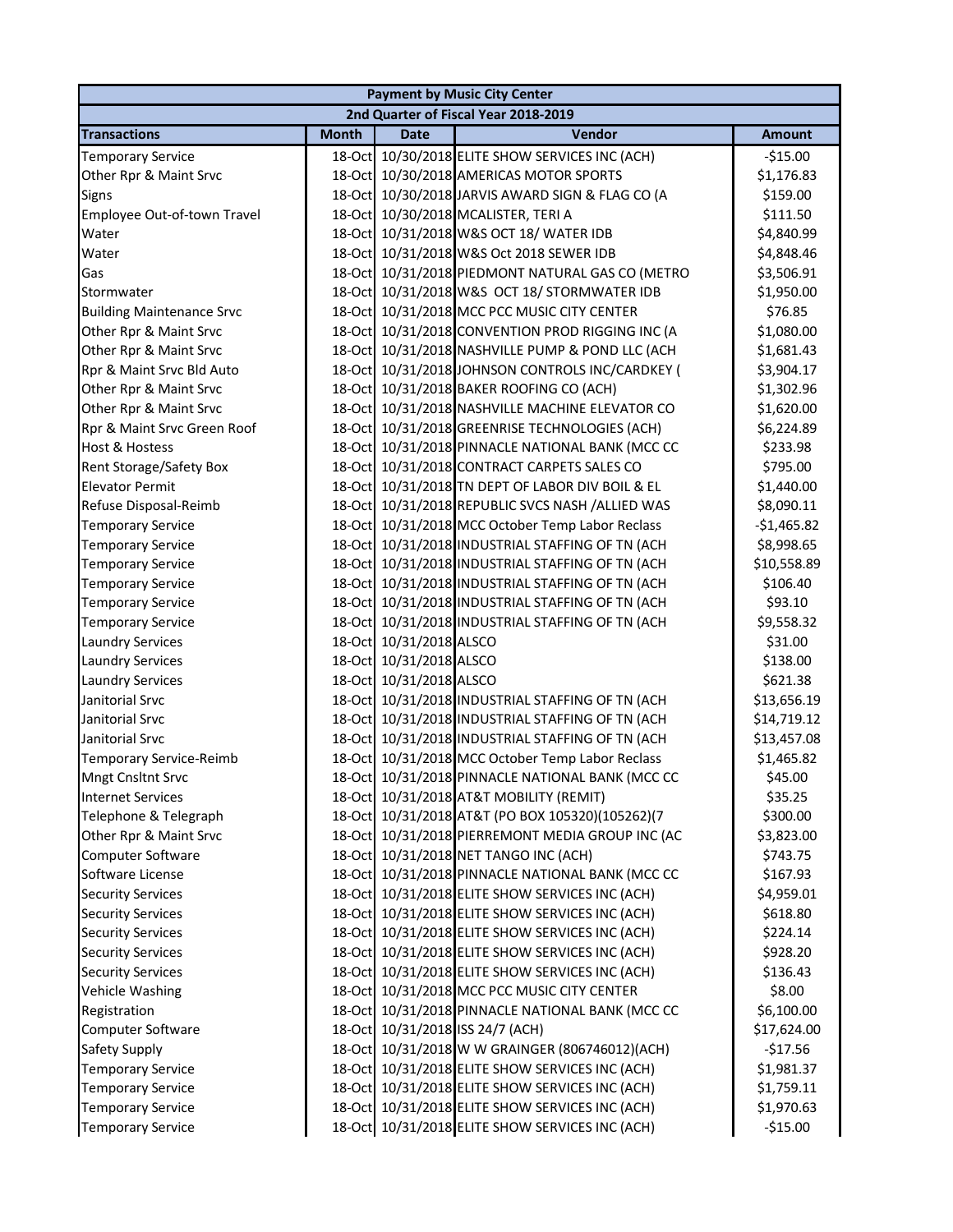| <b>Payment by Music City Center</b> |              |                           |                                                  |                |  |
|-------------------------------------|--------------|---------------------------|--------------------------------------------------|----------------|--|
|                                     |              |                           | 2nd Quarter of Fiscal Year 2018-2019             |                |  |
| <b>Transactions</b>                 | <b>Month</b> | <b>Date</b>               | Vendor                                           | <b>Amount</b>  |  |
| <b>Temporary Service</b>            |              |                           | 18-Oct 10/31/2018 ELITE SHOW SERVICES INC (ACH)  | \$5,562.17     |  |
| <b>Temporary Service</b>            |              |                           | 18-Oct 10/31/2018 ELITE SHOW SERVICES INC (ACH)  | $-$49.00$      |  |
| <b>Temporary Service</b>            |              |                           | 18-Oct 10/31/2018 ELITE SHOW SERVICES INC (ACH)  | \$1,995.57     |  |
| <b>Temporary Service</b>            |              |                           | 18-Oct 10/31/2018 ELITE SHOW SERVICES INC (ACH)  | $-520.00$      |  |
| <b>Temporary Service</b>            | $18$ -Oct    |                           | 10/31/2018 ELITE SHOW SERVICES INC (ACH)         | \$511.13       |  |
| <b>Temporary Service</b>            |              |                           | 18-Oct 10/31/2018 ELITE SHOW SERVICES INC (ACH)  | \$2,391.93     |  |
| <b>Temporary Service</b>            |              |                           | 18-Oct 10/31/2018 ELITE SHOW SERVICES INC (ACH)  | $-$20.00$      |  |
| <b>Uniform Cleaning Service</b>     |              |                           | 18-Oct 10/31/2018 MCC PCC MUSIC CITY CENTER      | \$85.43        |  |
| <b>Uniform Cleaning Service</b>     |              |                           | 18-Oct 10/31/2018 MCC PCC MUSIC CITY CENTER      | \$80.36        |  |
| <b>Uniform Cleaning Service</b>     |              |                           | 18-Oct 10/31/2018 CINTAS CORP #051 MATS & RUGS(A | \$984.16       |  |
| <b>Uniform Cleaning Service</b>     |              |                           | 18-Oct 10/31/2018 CINTAS CORP #051 MATS & RUGS(A | $-5376.91$     |  |
| <b>Uniform Cleaning Service</b>     |              |                           | 18-Oct 10/31/2018 CINTAS CORP #051 MATS & RUGS(A | $-543.17$      |  |
| Other Rpr & Maint Srvc              |              |                           | 18-Oct 10/31/2018 MCC 10/18 Misc A/R Entry       | $-$1,125.87$   |  |
| Other Rpr & Maint Srvc              |              |                           | 18-Oct 10/31/2018 NASHVILLE MACHINE ELEVATOR CO  | \$1,682.36     |  |
| Other Rpr & Maint Srvc              |              |                           | 18-Oct 10/31/2018 MAYNARD SELECT LLC (ACH)       | \$210.00       |  |
| Employee Out-of-town Travel         |              |                           | 18-Oct 10/31/2018 PINNACLE NATIONAL BANK (MCC CC | \$3,501.48     |  |
| <b>Employee Air Travel</b>          | $18$ -Oct    |                           | 10/31/2018 PINNACLE NATIONAL BANK (MCC CC        | \$298.89       |  |
| Postage & Delivery Srvc             | $18$ -Oct    |                           | 10/31/2018 PINNACLE NATIONAL BANK (MCC CC        | \$11.34        |  |
| Registration                        | 18-Oct       |                           | 10/31/2018 PINNACLE NATIONAL BANK (MCC CC        | \$6,764.00     |  |
| <b>Host &amp; Hostess</b>           |              |                           | 18-Oct 10/31/2018 PINNACLE NATIONAL BANK (MCC CC | \$271.89       |  |
| Rent Tradeshow Booth Expenses       |              |                           | 18-Oct 10/31/2018 PINNACLE NATIONAL BANK (MCC CC | \$1,750.00     |  |
| Registration                        |              |                           | 18-Oct 10/31/2018 MCC PCC MUSIC CITY CENTER      | \$56.53        |  |
| Registration                        |              |                           | 18-Oct 10/31/2018 PINNACLE NATIONAL BANK (MCC CC | \$179.98       |  |
| <b>Imprest Shortages</b>            |              |                           | 18-Oct 10/31/2018 MCC PCC MUSIC CITY CENTER      | \$0.03         |  |
| <b>Merchant Fees</b>                |              |                           | 18-Oct 10/31/2018 MCC 10/18 Misc A/R Entry       | $-5538.93$     |  |
| Mngt Cnsltnt Srvc                   |              |                           | 18-Oct 10/31/2018 MCC 10/18 Misc A/R Entry       | $-$21,790.00$  |  |
| Mngt Cnsltnt Srvc                   |              |                           | 18-Oct 10/31/2018 CUNA MUTUAL GROUP              | \$3,886.70     |  |
| Mngt Cnsltnt Srvc                   |              |                           | 18-Oct 10/31/2018 INQUIRIES SCREENING (ACH)      | \$482.50       |  |
| Mngt Cnsltnt Srvc                   |              |                           | 18-Oct 10/31/2018 WORKFORCE ESSENTIALS INC (DRUG | \$360.00       |  |
| <b>Employee Local Travel/Park</b>   | 18-Oct       |                           | 10/31/2018 PINNACLE NATIONAL BANK (MCC CC        | \$69.00        |  |
| Advertising & Promot'n              |              |                           | 18-Oct 10/31/2018 PINNACLE NATIONAL BANK (MCC CC | \$500.00       |  |
| <b>Membership Dues</b>              |              |                           | 18-Oct 10/31/2018 PINNACLE NATIONAL BANK (MCC CC | \$1,059.00     |  |
| Host & Hostess                      |              |                           | 18-Oct 10/31/2018 OMNI NASHVILLE LLC (ACH)       | \$105.60       |  |
| Host & Hostess                      |              |                           | 18-Oct 10/31/2018 PINNACLE NATIONAL BANK (MCC CC | \$489.41       |  |
|                                     |              | <b>Total October 2018</b> |                                                  | \$1,748,503.83 |  |
| Rpr & Maint Srvc Solar Panel        | 18-Nov       |                           | 11/1/2018 MCC 11/18 SRVC CONTRACT RCLS           | \$450.00       |  |
| Rpr & Maint Srvc Air Walls          | 18-Nov       |                           | 11/1/2018 MCC 11/18 SRVC CONTRACT RCLS           | \$3,550.00     |  |
| Landscaping Srvc                    | 18-Nov       |                           | 11/1/2018 REED LANDSCAPING INC (ACH)             | \$2,800.00     |  |
| Rpr & Maint Srvc Crestron           | 18-Nov       |                           | 11/1/2018 MCC 11/18 SRVC CONTRACT RCLS           | \$2,066.66     |  |
| Rpr & Maint Srvc UPS                | 18-Nov       |                           | 11/1/2018 MCC 11/18 SRVC CONTRACT RCLS           | \$1,093.25     |  |
| Info Systems Charge                 | 18-Nov       |                           | 11/1/2018 ITS 11/18 FY 19 ISF BILLING            | \$22,800.00    |  |
| MIS Tech Revolving Charge           | 18-Nov       |                           | 11/1/2018 ITS PC REVOLVING FD 11/18              | \$1,659.51     |  |
| Rpr & Maint Srvc Air Walls          | 18-Nov       |                           | 11/1/2018 MCC 11/18 SRVC CONTRACT RCLS           | \$3,000.00     |  |
| Rpr & Maint Srvc CCTV               | 18-Nov       |                           | 11/1/2018 JOHNSON CONTROLS FIRE PROTECTI         | \$4,250.00     |  |
| Rpr & Maint Srvc Access Ctrl        | 18-Nov       |                           | 11/1/2018 JOHNSON CONTROLS FIRE PROTECTI         | \$3,166.67     |  |
| <b>Convention Center Authority</b>  | 18-Nov       |                           | 11/1/2018 ADM FY19 11/18 LOCAP Billing           | \$36,800.00    |  |
| Insurance-Vehicles                  | 18-Nov       |                           | 11/1/2018 MCC 11/18 INSURANCE RCLS               | \$832.92       |  |
| Insurance-Workman's Comp            | 18-Nov       |                           | 11/1/2018 MCC 11/18 INSURANCE RCLS               | \$4,452.94     |  |
| Insurance-Liability/PropDmg         | 18-Nov       |                           | 11/1/2018 MCC 11/18 INSURANCE RCLS               | \$11,302.00    |  |
| Insurance-Liability/PropDmg         | 18-Nov       |                           | 11/1/2018 MCC 11/18 INSURANCE RCLS               | \$271.25       |  |
| Insurance-Liability/PropDmg         | 18-Nov       |                           | 11/1/2018 MCC 11/18 INSURANCE RCLS               | \$10,976.00    |  |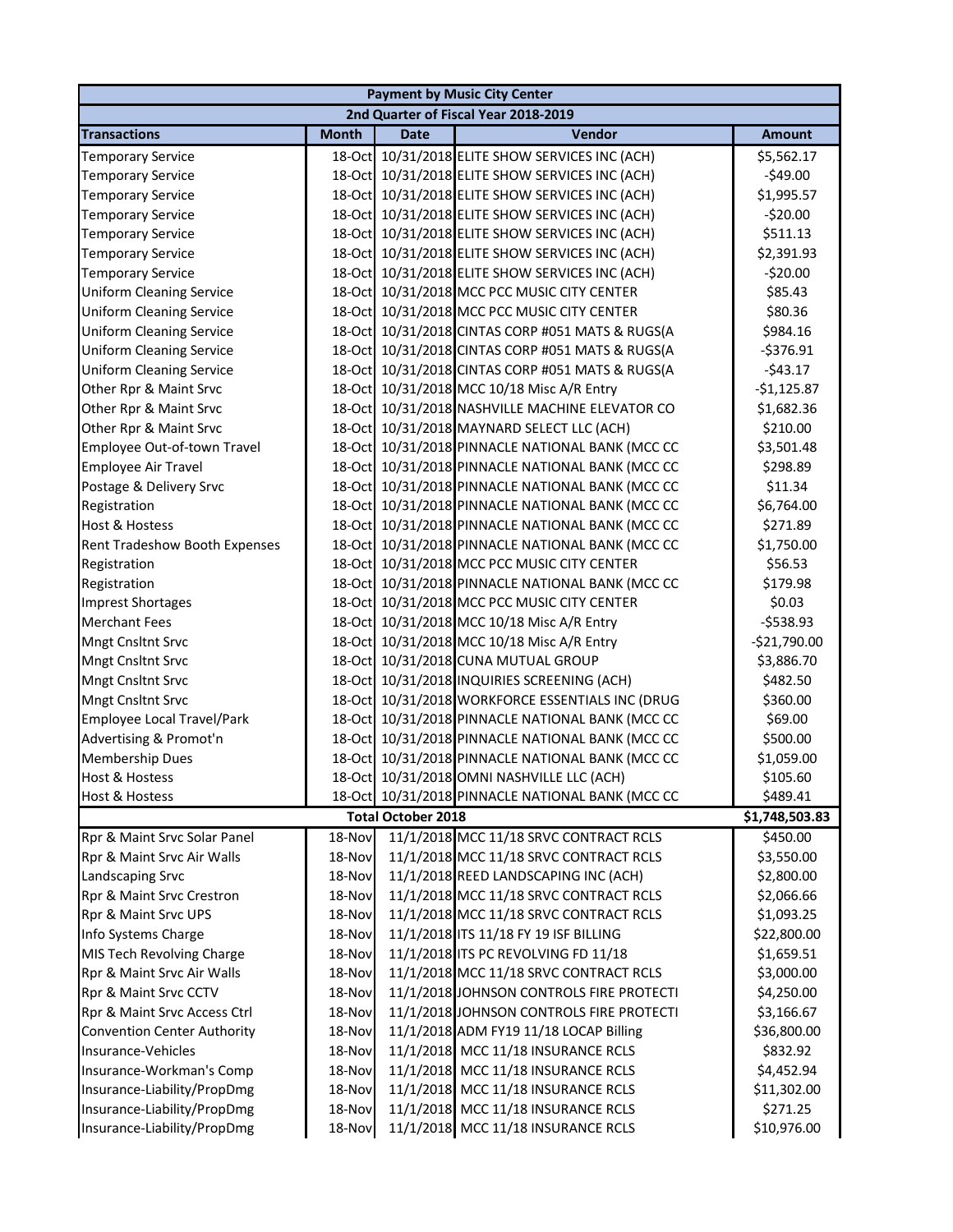|                               | <b>Payment by Music City Center</b> |             |                                         |               |  |  |
|-------------------------------|-------------------------------------|-------------|-----------------------------------------|---------------|--|--|
|                               |                                     |             | 2nd Quarter of Fiscal Year 2018-2019    |               |  |  |
| <b>Transactions</b>           | <b>Month</b>                        | <b>Date</b> | Vendor                                  | <b>Amount</b> |  |  |
| Insurance-Liability/PropDmg   | 18-Nov                              |             | 11/1/2018 MCC 11/18 INSURANCE RCLS      | \$4,820.50    |  |  |
| Insurance-Liability/PropDmg   | 18-Nov                              |             | 11/1/2018 MCC 11/18 INSURANCE RCLS      | \$602.75      |  |  |
| Insurance-Liability/PropDmg   | 18-Nov                              |             | 11/1/2018 MCC 11/18 INSURANCE RCLS      | \$392.25      |  |  |
| Insurance-Liability/PropDmg   | 18-Nov                              |             | 11/1/2018 MCC 11/18 INSURANCE RCLS      | \$3,553.17    |  |  |
| Insurance-Liability/PropDmg   | 18-Nov                              |             | 11/1/2018 MCC 11/18 INSURANCE RCLS      | \$2,085.17    |  |  |
| Insurance-Liability/PropDmg   | 18-Nov                              |             | 11/1/2018 MCC 11/18 INSURANCE RCLS      | \$978.67      |  |  |
| Insurance-Liability/PropDmg   | 18-Nov                              |             | 11/1/2018 MCC 11/18 INSURANCE RCLS      | \$300.00      |  |  |
| Regular Pay                   | 18-Nov                              |             | 11/2/2018 Payroll Labor Distribution    | \$28,239.97   |  |  |
| Leave Pay                     | 18-Nov                              |             | 11/2/2018 Payroll Labor Distribution    | \$1,834.88    |  |  |
| Overtime Pay                  | 18-Nov                              |             | 11/2/2018 Payroll Labor Distribution    | \$1,494.09    |  |  |
| Employer OASDI                | 18-Nov                              |             | 11/2/2018 Actual Burden Journal Entries | \$1,850.46    |  |  |
| <b>Employer SSN Medical</b>   | 18-Nov                              |             | 11/2/2018 Actual Burden Journal Entries | \$432.78      |  |  |
| <b>Employer Group Health</b>  | 18-Nov                              |             | 11/2/2018 Actual Burden Journal Entries | \$5,931.00    |  |  |
| <b>Employer Dental Group</b>  | 18-Nov                              |             | 11/2/2018 Actual Burden Journal Entries | \$267.47      |  |  |
| <b>Employer Group Life</b>    | 18-Nov                              |             | 11/2/2018 Actual Burden Journal Entries | \$255.60      |  |  |
| Cafe Plan Pre-Tax Savings     | 18-Nov                              |             | 11/2/2018 Actual Burden Journal Entries | \$152.92      |  |  |
| CCA Employer 401K Plan        | 18-Nov                              |             | 11/2/2018 Actual Burden Journal Entries | \$1,026.63    |  |  |
| Allowance-Cell/Mobile Devices | 18-Nov                              |             | 11/2/2018 Payroll Labor Distribution    | \$276.00      |  |  |
| Regular Pay                   | 18-Nov                              |             | 11/2/2018 Payroll Labor Distribution    | \$5,836.80    |  |  |
| Employer OASDI                | 18-Nov                              |             | 11/2/2018 Actual Burden Journal Entries | \$344.34      |  |  |
| <b>Employer SSN Medical</b>   | 18-Nov                              |             | 11/2/2018 Actual Burden Journal Entries | \$80.54       |  |  |
| <b>Employer Group Health</b>  | 18-Nov                              |             | 11/2/2018 Actual Burden Journal Entries | \$978.00      |  |  |
| <b>Employer Dental Group</b>  | 18-Nov                              |             | 11/2/2018 Actual Burden Journal Entries | \$28.28       |  |  |
| <b>Employer Group Life</b>    | 18-Nov                              |             | 11/2/2018 Actual Burden Journal Entries | \$28.40       |  |  |
| <b>Employer Pension</b>       | 18-Nov                              |             | 11/2/2018 Actual Burden Journal Entries | \$720.26      |  |  |
| FSA Pre-Tax Savings           | 18-Nov                              |             | 11/2/2018 Actual Burden Journal Entries | \$1.59        |  |  |
| Cafe Plan Pre-Tax Savings     | 18-Nov                              |             | 11/2/2018 Actual Burden Journal Entries | \$27.08       |  |  |
| Allowance-Cell/Mobile Devices | 18-Nov                              |             | 11/2/2018 Payroll Labor Distribution    | \$92.00       |  |  |
| <b>Regular Pay</b>            | 18-Nov                              |             | 11/2/2018 Payroll Labor Distribution    | \$33,242.04   |  |  |
| Leave Pay                     | 18-Nov                              |             | 11/2/2018 Payroll Labor Distribution    | \$3,279.06    |  |  |
| Overtime Pay                  | 18-Nov                              |             | 11/2/2018 Payroll Labor Distribution    | \$1,398.15    |  |  |
| <b>Employer OASDI</b>         | 18-Nov                              |             | 11/2/2018 Actual Burden Journal Entries | \$2,225.56    |  |  |
| <b>Employer SSN Medical</b>   | 18-Nov                              |             | 11/2/2018 Actual Burden Journal Entries | \$520.47      |  |  |
| <b>Employer Group Health</b>  | 18-Nov                              |             | 11/2/2018 Actual Burden Journal Entries | \$5,969.97    |  |  |
| <b>Employer Dental Group</b>  | 18-Nov                              |             | 11/2/2018 Actual Burden Journal Entries | \$283.80      |  |  |
| <b>Employer Group Life</b>    | 18-Nov                              |             | 11/2/2018 Actual Burden Journal Entries | \$260.34      |  |  |
| Cafe Plan Pre-Tax Savings     | 18-Nov                              |             | 11/2/2018 Actual Burden Journal Entries | \$161.77      |  |  |
| CCA Employer 401K Plan        | 18-Nov                              |             | 11/2/2018 Actual Burden Journal Entries | \$1,172.56    |  |  |
| Allowance-Cell/Mobile Devices | 18-Nov                              |             | 11/2/2018 Payroll Labor Distribution    | \$92.00       |  |  |
| Regular Pay                   | 18-Nov                              |             | 11/2/2018 Payroll Labor Distribution    | \$47,118.60   |  |  |
| Leave Pay                     | 18-Nov                              |             | 11/2/2018 Payroll Labor Distribution    | \$4,328.77    |  |  |
| Overtime Pay                  | 18-Nov                              |             | 11/2/2018 Payroll Labor Distribution    | \$3,994.73    |  |  |
| Employer OASDI                | 18-Nov                              |             | 11/2/2018 Actual Burden Journal Entries | \$3,146.03    |  |  |
| <b>Employer SSN Medical</b>   | 18-Nov                              |             | 11/2/2018 Actual Burden Journal Entries | \$735.74      |  |  |
| <b>Employer Group Health</b>  | 18-Nov                              |             | 11/2/2018 Actual Burden Journal Entries | \$13,429.02   |  |  |
| <b>Employer Dental Group</b>  | 18-Nov                              |             | 11/2/2018 Actual Burden Journal Entries | \$583.51      |  |  |
| <b>Employer Group Life</b>    | 18-Nov                              |             | 11/2/2018 Actual Burden Journal Entries | \$530.14      |  |  |
| <b>Employer Pension</b>       | 18-Nov                              |             | 11/2/2018 Actual Burden Journal Entries | \$75.71       |  |  |
| Cafe Plan Pre-Tax Savings     | 18-Nov                              |             | 11/2/2018 Actual Burden Journal Entries | \$370.06      |  |  |
| CCA Employer 401K Plan        | 18-Nov                              |             | 11/2/2018 Actual Burden Journal Entries | \$1,254.58    |  |  |
| Allowance-Cell/Mobile Devices | 18-Nov                              |             | 11/2/2018 Payroll Labor Distribution    | \$138.00      |  |  |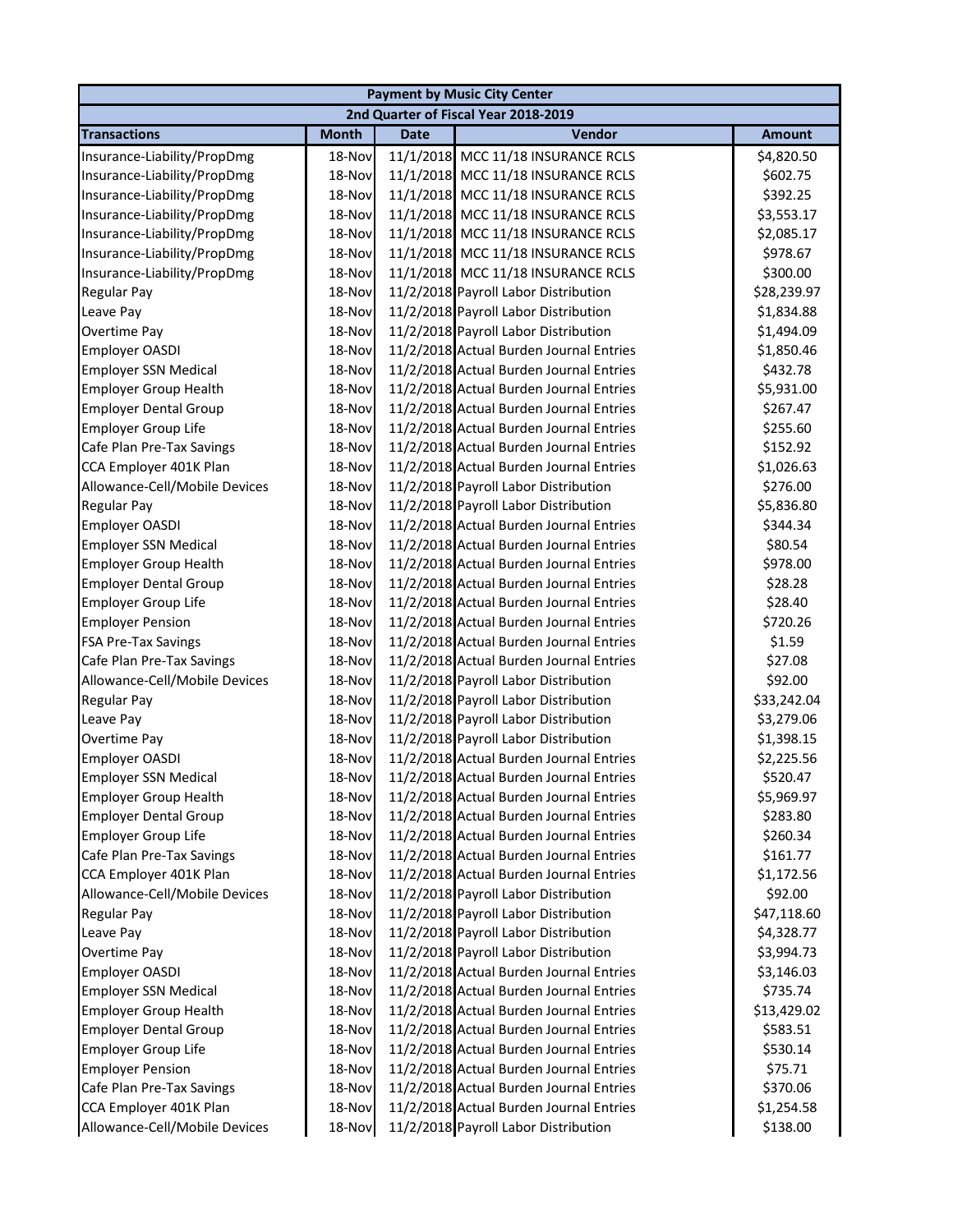|                                 | <b>Payment by Music City Center</b> |             |                                          |               |  |  |
|---------------------------------|-------------------------------------|-------------|------------------------------------------|---------------|--|--|
|                                 |                                     |             | 2nd Quarter of Fiscal Year 2018-2019     |               |  |  |
| <b>Transactions</b>             | <b>Month</b>                        | <b>Date</b> | Vendor                                   | <b>Amount</b> |  |  |
| <b>HHold &amp; Jnitr Supply</b> | 18-Nov                              |             | 11/2/2018 AMERICAN PAPER & TWINE CO (ACH | \$3,805.92    |  |  |
| <b>HHold &amp; Jnitr Supply</b> | 18-Nov                              |             | 11/2/2018 LOWES OF MADISON #413 (ACH)    | \$43.96       |  |  |
| Regular Pay                     | 18-Nov                              |             | 11/2/2018 Payroll Labor Distribution     | \$2,015.20    |  |  |
| Overtime Pay                    | 18-Nov                              |             | 11/2/2018 Payroll Labor Distribution     | \$207.82      |  |  |
| Employer OASDI                  | 18-Nov                              |             | 11/2/2018 Actual Burden Journal Entries  | \$120.84      |  |  |
| <b>Employer SSN Medical</b>     | 18-Nov                              |             | 11/2/2018 Actual Burden Journal Entries  | \$28.26       |  |  |
| <b>Employer Group Health</b>    | 18-Nov                              |             | 11/2/2018 Actual Burden Journal Entries  | \$750.00      |  |  |
| <b>Employer Dental Group</b>    | 18-Nov                              |             | 11/2/2018 Actual Burden Journal Entries  | \$18.01       |  |  |
| <b>Employer Group Life</b>      | 18-Nov                              |             | 11/2/2018 Actual Burden Journal Entries  | \$14.20       |  |  |
| <b>Employer Pension</b>         | 18-Nov                              |             | 11/2/2018 Actual Burden Journal Entries  | \$274.32      |  |  |
| Cafe Plan Pre-Tax Savings       | 18-Nov                              |             | 11/2/2018 Actual Burden Journal Entries  | \$20.96       |  |  |
| <b>Regular Pay</b>              | 18-Nov                              |             | 11/2/2018 Payroll Labor Distribution     | \$9,988.05    |  |  |
| Leave Pay                       | 18-Nov                              |             | 11/2/2018 Payroll Labor Distribution     | \$1,090.85    |  |  |
| Overtime Pay                    | 18-Nov                              |             | 11/2/2018 Payroll Labor Distribution     | \$204.92      |  |  |
| Employer OASDI                  | 18-Nov                              |             | 11/2/2018 Actual Burden Journal Entries  | \$657.83      |  |  |
| <b>Employer SSN Medical</b>     | 18-Nov                              |             | 11/2/2018 Actual Burden Journal Entries  | \$153.83      |  |  |
| <b>Employer Group Health</b>    | 18-Nov                              |             | 11/2/2018 Actual Burden Journal Entries  | \$2,671.02    |  |  |
| <b>Employer Dental Group</b>    | 18-Nov                              |             | 11/2/2018 Actual Burden Journal Entries  | \$80.57       |  |  |
| <b>Employer Group Life</b>      | 18-Nov                              |             | 11/2/2018 Actual Burden Journal Entries  | \$89.94       |  |  |
| <b>Employer Pension</b>         | 18-Nov                              |             | 11/2/2018 Actual Burden Journal Entries  | \$75.71       |  |  |
| Cafe Plan Pre-Tax Savings       | 18-Nov                              |             | 11/2/2018 Actual Burden Journal Entries  | \$55.07       |  |  |
| CCA Employer 401K Plan          | 18-Nov                              |             | 11/2/2018 Actual Burden Journal Entries  | \$411.45      |  |  |
| Allowance-Cell/Mobile Devices   | 18-Nov                              |             | 11/2/2018 Payroll Labor Distribution     | \$46.00       |  |  |
| Regular Pay                     | 18-Nov                              |             | 11/2/2018 Payroll Labor Distribution     | \$7,343.20    |  |  |
| Employer OASDI                  | 18-Nov                              |             | 11/2/2018 Actual Burden Journal Entries  | \$430.76      |  |  |
| <b>Employer SSN Medical</b>     | 18-Nov                              |             | 11/2/2018 Actual Burden Journal Entries  | \$100.75      |  |  |
| <b>Employer Group Health</b>    | 18-Nov                              |             | 11/2/2018 Actual Burden Journal Entries  | \$1,035.00    |  |  |
| <b>Employer Dental Group</b>    | 18-Nov                              |             | 11/2/2018 Actual Burden Journal Entries  | \$36.02       |  |  |
| Employer Group Life             | 18-Nov                              |             | 11/2/2018 Actual Burden Journal Entries  | \$28.40       |  |  |
| <b>Employer Pension</b>         | 18-Nov                              |             | 11/2/2018 Actual Burden Journal Entries  | \$906.15      |  |  |
| FSA Pre-Tax Savings             | 18-Nov                              |             | 11/2/2018 Actual Burden Journal Entries  | \$8.29        |  |  |
| Cafe Plan Pre-Tax Savings       | 18-Nov                              |             | 11/2/2018 Actual Burden Journal Entries  | \$29.00       |  |  |
| Allowance-Cell/Mobile Devices   | 18-Nov                              |             | 11/2/2018 Payroll Labor Distribution     | \$92.00       |  |  |
| Regular Pay                     | 18-Nov                              |             | 11/2/2018 Payroll Labor Distribution     | \$37,478.08   |  |  |
| Leave Pay                       | 18-Nov                              |             | 11/2/2018 Payroll Labor Distribution     | \$2,059.79    |  |  |
| <b>Holiday Pay</b>              | 18-Nov                              |             | 11/2/2018 Payroll Labor Distribution     | \$129.60      |  |  |
| Overtime Pay                    | 18-Nov                              |             | 11/2/2018 Payroll Labor Distribution     | \$873.13      |  |  |
| Employer OASDI                  | 18-Nov                              |             | 11/2/2018 Actual Burden Journal Entries  | \$2,338.85    |  |  |
| <b>Employer SSN Medical</b>     | 18-Nov                              |             | 11/2/2018 Actual Burden Journal Entries  | \$546.96      |  |  |
| <b>Employer Group Health</b>    | 18-Nov                              |             | 11/2/2018 Actual Burden Journal Entries  | \$8,390.97    |  |  |
| <b>Employer Dental Group</b>    | 18-Nov                              |             | 11/2/2018 Actual Burden Journal Entries  | \$362.24      |  |  |
| <b>Employer Group Life</b>      | 18-Nov                              |             | 11/2/2018 Actual Burden Journal Entries  | \$316.43      |  |  |
| Cafe Plan Pre-Tax Savings       | 18-Nov                              |             | 11/2/2018 Actual Burden Journal Entries  | \$233.11      |  |  |
| CCA Employer 401K Plan          | 18-Nov                              |             | 11/2/2018 Actual Burden Journal Entries  | \$1,159.58    |  |  |
| Allowance-Cell/Mobile Devices   | 18-Nov                              |             | 11/2/2018 Payroll Labor Distribution     | \$230.00      |  |  |
| Regular Pay                     | 18-Nov                              |             | 11/2/2018 Payroll Labor Distribution     | \$4,958.89    |  |  |
| Leave Pay                       | 18-Nov                              |             | 11/2/2018 Payroll Labor Distribution     | \$32.44       |  |  |
| Overtime Pay                    | 18-Nov                              |             | 11/2/2018 Payroll Labor Distribution     | \$569.43      |  |  |
| Employer OASDI                  | 18-Nov                              |             | 11/2/2018 Actual Burden Journal Entries  | \$319.69      |  |  |
| <b>Employer SSN Medical</b>     | 18-Nov                              |             | 11/2/2018 Actual Burden Journal Entries  | \$74.76       |  |  |
| <b>Employer Group Health</b>    | 18-Nov                              |             | 11/2/2018 Actual Burden Journal Entries  | \$1,056.00    |  |  |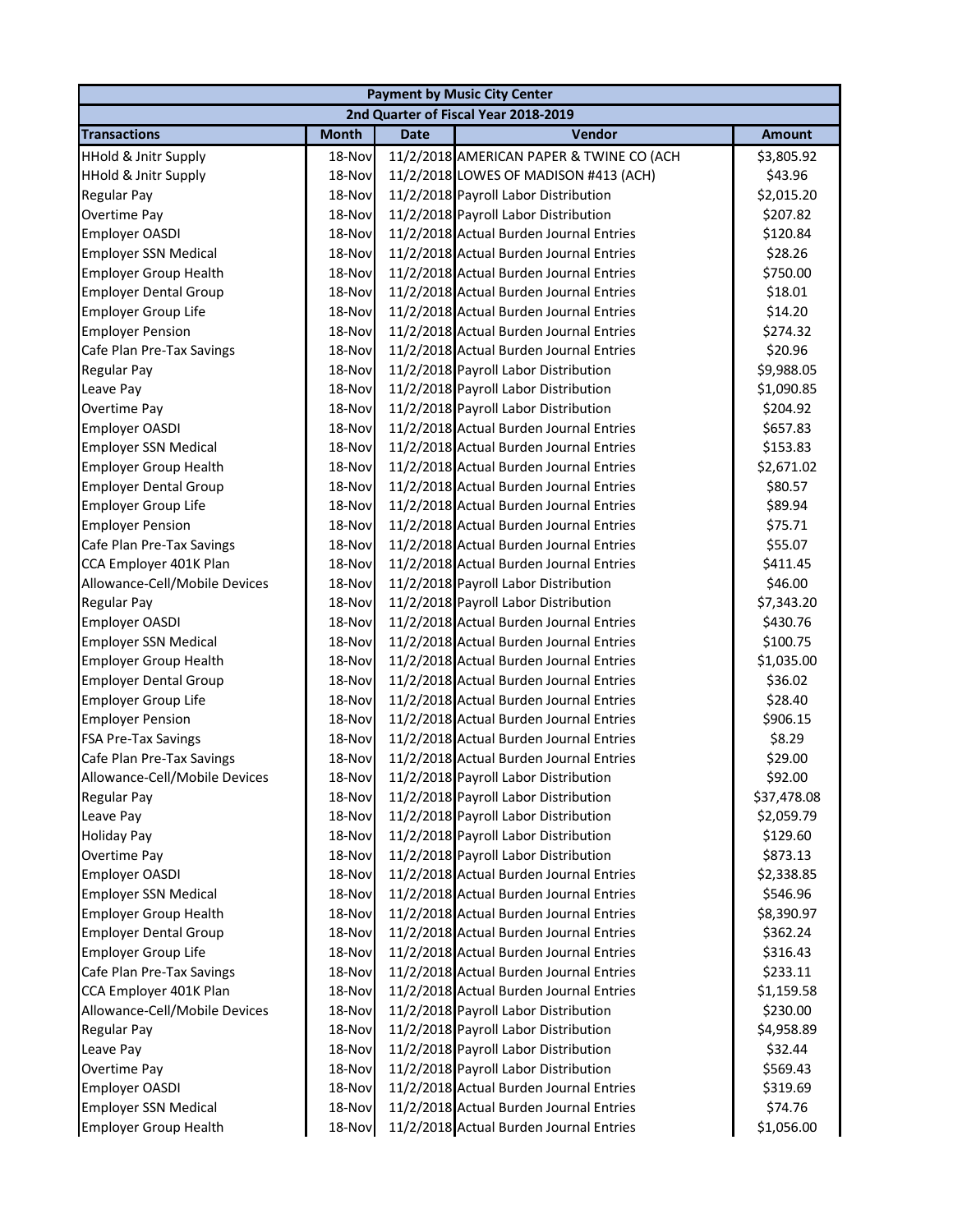| <b>Payment by Music City Center</b> |              |             |                                         |               |  |
|-------------------------------------|--------------|-------------|-----------------------------------------|---------------|--|
|                                     |              |             | 2nd Quarter of Fiscal Year 2018-2019    |               |  |
| <b>Transactions</b>                 | <b>Month</b> | <b>Date</b> | <b>Vendor</b>                           | <b>Amount</b> |  |
| <b>Employer Dental Group</b>        | 18-Nov       |             | 11/2/2018 Actual Burden Journal Entries | \$42.42       |  |
| <b>Employer Group Life</b>          | 18-Nov       |             | 11/2/2018 Actual Burden Journal Entries | \$42.60       |  |
| <b>Employer Pension</b>             | 18-Nov       |             | 11/2/2018 Actual Burden Journal Entries | \$686.21      |  |
| Cafe Plan Pre-Tax Savings           | 18-Nov       |             | 11/2/2018 Actual Burden Journal Entries | \$30.94       |  |
| Regular Pay                         | 18-Nov       |             | 11/2/2018 Payroll Labor Distribution    | \$11,761.47   |  |
| Leave Pay                           | 18-Nov       |             | 11/2/2018 Payroll Labor Distribution    | \$310.53      |  |
| Overtime Pay                        | 18-Nov       |             | 11/2/2018 Payroll Labor Distribution    | \$302.11      |  |
| Employer OASDI                      | 18-Nov       |             | 11/2/2018 Actual Burden Journal Entries | \$728.97      |  |
| <b>Employer SSN Medical</b>         | 18-Nov       |             | 11/2/2018 Actual Burden Journal Entries | \$170.51      |  |
| <b>Employer Group Health</b>        | 18-Nov       |             | 11/2/2018 Actual Burden Journal Entries | \$1,884.06    |  |
| <b>Employer Dental Group</b>        | 18-Nov       |             | 11/2/2018 Actual Burden Journal Entries | \$119.16      |  |
| <b>Employer Group Life</b>          | 18-Nov       |             | 11/2/2018 Actual Burden Journal Entries | \$104.12      |  |
| Cafe Plan Pre-Tax Savings           | 18-Nov       |             | 11/2/2018 Actual Burden Journal Entries | \$50.72       |  |
| CCA Employer 401K Plan              | 18-Nov       |             | 11/2/2018 Actual Burden Journal Entries | \$221.49      |  |
| Allowance-Cell/Mobile Devices       | 18-Nov       |             | 11/2/2018 Payroll Labor Distribution    | \$46.00       |  |
| <b>Regular Pay</b>                  | 18-Nov       |             | 11/2/2018 Payroll Labor Distribution    | \$7,353.98    |  |
| Leave Pay                           | 18-Nov       |             | 11/2/2018 Payroll Labor Distribution    | \$859.84      |  |
| Overtime Pay                        | 18-Nov       |             | 11/2/2018 Payroll Labor Distribution    | \$79.92       |  |
| <b>Employer OASDI</b>               | 18-Nov       |             | 11/2/2018 Actual Burden Journal Entries | \$505.12      |  |
| <b>Employer SSN Medical</b>         | 18-Nov       |             | 11/2/2018 Actual Burden Journal Entries | \$118.13      |  |
| <b>Employer Group Health</b>        | 18-Nov       |             | 11/2/2018 Actual Burden Journal Entries | \$693.00      |  |
| <b>Employer Dental Group</b>        | 18-Nov       |             | 11/2/2018 Actual Burden Journal Entries | \$18.01       |  |
| <b>Employer Group Life</b>          | 18-Nov       |             | 11/2/2018 Actual Burden Journal Entries | \$42.60       |  |
| Cafe Plan Pre-Tax Savings           | 18-Nov       |             | 11/2/2018 Actual Burden Journal Entries | \$18.26       |  |
| CCA Employer 401K Plan              | 18-Nov       |             | 11/2/2018 Actual Burden Journal Entries | \$331.75      |  |
| Allowance-Cell/Mobile Devices       | 18-Nov       |             | 11/2/2018 Payroll Labor Distribution    | \$92.00       |  |
| <b>Regular Pay</b>                  | 18-Nov       |             | 11/2/2018 Payroll Labor Distribution    | \$17,276.89   |  |
| Leave Pay                           | 18-Nov       |             | 11/2/2018 Payroll Labor Distribution    | \$1,766.31    |  |
| Employer OASDI                      | 18-Nov       |             | 11/2/2018 Actual Burden Journal Entries | \$774.52      |  |
| <b>Employer SSN Medical</b>         | 18-Nov       |             | 11/2/2018 Actual Burden Journal Entries | \$270.05      |  |
| <b>Employer Group Health</b>        | 18-Nov       |             | 11/2/2018 Actual Burden Journal Entries | \$1,533.00    |  |
| <b>Employer Dental Group</b>        | 18-Nov       |             | 11/2/2018 Actual Burden Journal Entries | \$78.44       |  |
| <b>Employer Group Life</b>          | 18-Nov       |             | 11/2/2018 Actual Burden Journal Entries | \$71.00       |  |
| <b>Employer Pension</b>             | 18-Nov       |             | 11/2/2018 Actual Burden Journal Entries | \$2,349.92    |  |
| <b>FSA Pre-Tax Savings</b>          | 18-Nov       |             | 11/2/2018 Actual Burden Journal Entries | \$6.70        |  |
| Cafe Plan Pre-Tax Savings           | 18-Nov       |             | 11/2/2018 Actual Burden Journal Entries | \$42.92       |  |
| Allowance-Cell/Mobile Devices       | 18-Nov       |             | 11/2/2018 Payroll Labor Distribution    | \$230.00      |  |
| Regular Pay                         | 18-Nov       |             | 11/2/2018 Payroll Labor Distribution    | \$6,650.83    |  |
| Leave Pay                           | 18-Nov       |             | 11/2/2018 Payroll Labor Distribution    | \$184.00      |  |
| <b>Employer OASDI</b>               | 18-Nov       |             | 11/2/2018 Actual Burden Journal Entries | \$420.54      |  |
| <b>Employer SSN Medical</b>         | 18-Nov       |             | 11/2/2018 Actual Burden Journal Entries | \$98.35       |  |
| <b>Employer Group Health</b>        | 18-Nov       |             | 11/2/2018 Actual Burden Journal Entries | \$555.00      |  |
| <b>Employer Dental Group</b>        | 18-Nov       |             | 11/2/2018 Actual Burden Journal Entries | \$36.02       |  |
| <b>Employer Group Life</b>          | 18-Nov       |             | 11/2/2018 Actual Burden Journal Entries | \$28.40       |  |
| Cafe Plan Pre-Tax Savings           | 18-Nov       |             | 11/2/2018 Actual Burden Journal Entries | \$14.52       |  |
| CCA Employer 401K Plan              | 18-Nov       |             | 11/2/2018 Actual Burden Journal Entries | \$122.63      |  |
| Allowance-Cell/Mobile Devices       | 18-Nov       |             | 11/2/2018 Payroll Labor Distribution    | \$138.00      |  |
| <b>Regular Pay</b>                  | 18-Nov       |             | 11/2/2018 Payroll Labor Distribution    | \$15,892.26   |  |
| Leave Pay                           | 18-Nov       |             | 11/2/2018 Payroll Labor Distribution    | \$2,063.00    |  |
| Overtime Pay                        | 18-Nov       |             | 11/2/2018 Payroll Labor Distribution    | \$153.12      |  |
| <b>Employer OASDI</b>               | 18-Nov       |             | 11/2/2018 Actual Burden Journal Entries | \$1,080.21    |  |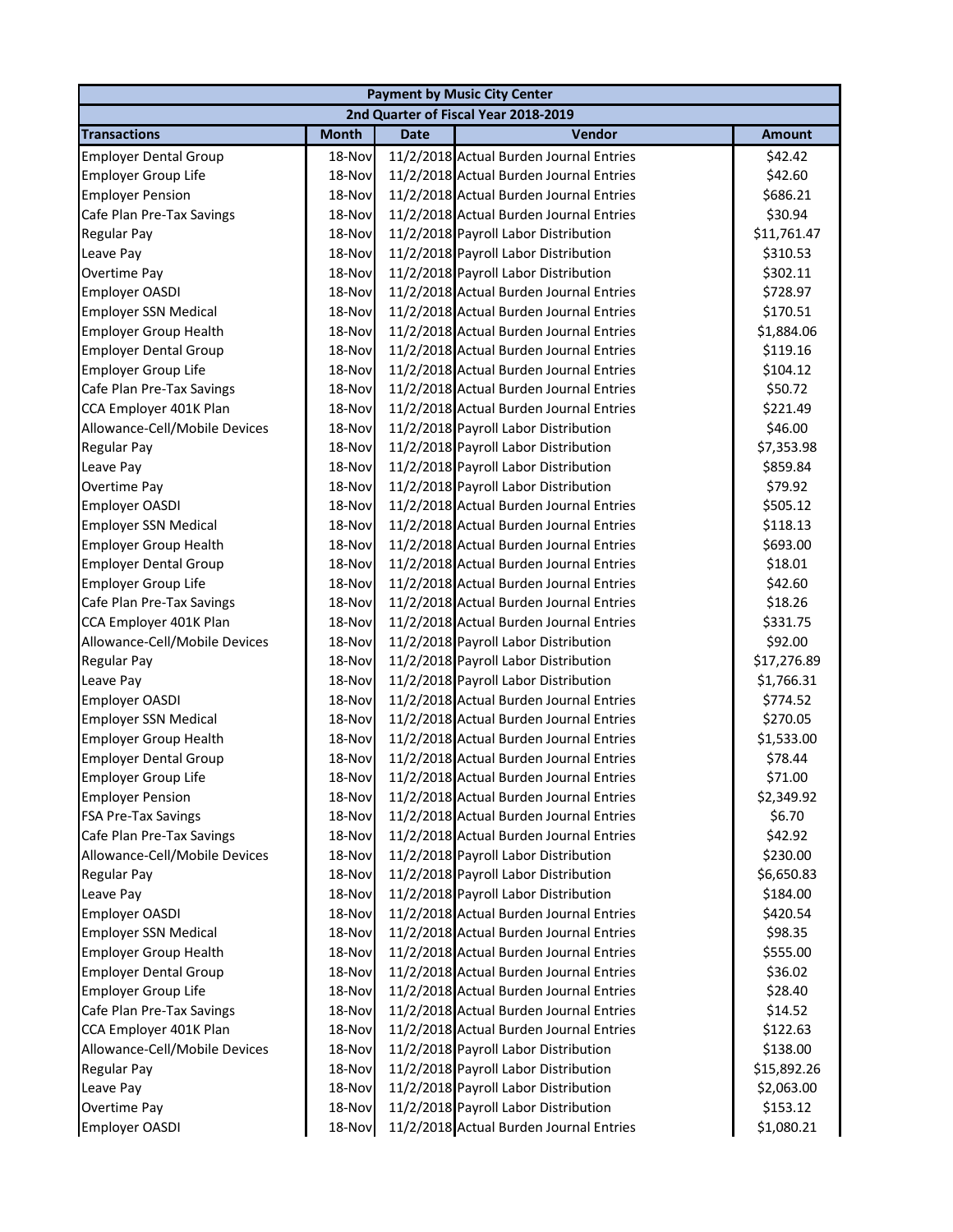|                               |              |             | <b>Payment by Music City Center</b>      |               |
|-------------------------------|--------------|-------------|------------------------------------------|---------------|
|                               |              |             | 2nd Quarter of Fiscal Year 2018-2019     |               |
| <b>Transactions</b>           | <b>Month</b> | <b>Date</b> | Vendor                                   | <b>Amount</b> |
| <b>Employer SSN Medical</b>   | 18-Nov       |             | 11/2/2018 Actual Burden Journal Entries  | \$252.61      |
| <b>Employer Group Health</b>  | 18-Nov       |             | 11/2/2018 Actual Burden Journal Entries  | \$2,130.00    |
| <b>Employer Dental Group</b>  | 18-Nov       |             | 11/2/2018 Actual Burden Journal Entries  | \$132.47      |
| <b>Employer Group Life</b>    | 18-Nov       |             | 11/2/2018 Actual Burden Journal Entries  | \$127.80      |
| <b>Employer Pension</b>       | 18-Nov       |             | 11/2/2018 Actual Burden Journal Entries  | \$484.11      |
| Cafe Plan Pre-Tax Savings     | 18-Nov       |             | 11/2/2018 Actual Burden Journal Entries  | \$59.53       |
| CCA Employer 401K Plan        | 18-Nov       |             | 11/2/2018 Actual Burden Journal Entries  | \$617.66      |
| <b>Accounting Service</b>     | 18-Nov       |             | 11/2/2018 KPMG PEAT MARWICK LLP (ACH) P# | \$6,300.00    |
| Allowance-Cell/Mobile Devices | 18-Nov       |             | 11/2/2018 Payroll Labor Distribution     | \$92.00       |
| Regular Pay                   | 18-Nov       |             | 11/2/2018 Payroll Labor Distribution     | \$8,811.09    |
| Leave Pay                     | 18-Nov       |             | 11/2/2018 Payroll Labor Distribution     | \$49.48       |
| Overtime Pay                  | 18-Nov       |             | 11/2/2018 Payroll Labor Distribution     | \$14.84       |
| <b>Employer OASDI</b>         | 18-Nov       |             | 11/2/2018 Actual Burden Journal Entries  | \$520.21      |
| <b>Employer SSN Medical</b>   | 18-Nov       |             | 11/2/2018 Actual Burden Journal Entries  | \$121.67      |
| <b>Employer Group Health</b>  | 18-Nov       |             | 11/2/2018 Actual Burden Journal Entries  | \$678.00      |
| <b>Employer Dental Group</b>  | 18-Nov       |             | 11/2/2018 Actual Burden Journal Entries  | \$32.15       |
| <b>Employer Group Life</b>    | 18-Nov       |             | 11/2/2018 Actual Burden Journal Entries  | \$42.60       |
| <b>Employer Pension</b>       | 18-Nov       |             | 11/2/2018 Actual Burden Journal Entries  | \$1,095.22    |
| <b>FSA Pre-Tax Savings</b>    | 18-Nov       |             | 11/2/2018 Actual Burden Journal Entries  | \$24.23       |
| Cafe Plan Pre-Tax Savings     | 18-Nov       |             | 11/2/2018 Actual Burden Journal Entries  | \$19.90       |
| Allowance-Cell/Mobile Devices | 18-Nov       |             | 11/2/2018 Payroll Labor Distribution     | \$92.00       |
| Regular Pay                   | 18-Nov       |             | 11/2/2018 Payroll Labor Distribution     | \$4,422.49    |
| Leave Pay                     | 18-Nov       |             | 11/2/2018 Payroll Labor Distribution     | \$3,879.36    |
| Overtime Pay                  | 18-Nov       |             | 11/2/2018 Payroll Labor Distribution     | \$29.08       |
| Employer OASDI                | 18-Nov       |             | 11/2/2018 Actual Burden Journal Entries  | \$508.18      |
| <b>Employer SSN Medical</b>   | 18-Nov       |             | 11/2/2018 Actual Burden Journal Entries  | \$118.85      |
| <b>Employer Group Health</b>  | 18-Nov       |             | 11/2/2018 Actual Burden Journal Entries  | \$570.00      |
| <b>Employer Dental Group</b>  | 18-Nov       |             | 11/2/2018 Actual Burden Journal Entries  | \$54.03       |
| <b>Employer Group Life</b>    | 18-Nov       |             | 11/2/2018 Actual Burden Journal Entries  | \$42.60       |
| Cafe Plan Pre-Tax Savings     | 18-Nov       |             | 11/2/2018 Actual Burden Journal Entries  | \$17.32       |
| CCA Employer 401K Plan        | 18-Nov       |             | 11/2/2018 Actual Burden Journal Entries  | \$244.16      |
| Allowance-Cell/Mobile Devices | 18-Nov       |             | 11/2/2018 Payroll Labor Distribution     | \$92.00       |
| <b>Regular Pay</b>            | 18-Nov       |             | 11/2/2018 Payroll Labor Distribution     | \$21,986.92   |
| Overtime Pay                  | 18-Nov       |             | 11/2/2018 Payroll Labor Distribution     | \$122.62      |
| Employer OASDI                | 18-Nov       |             | 11/2/2018 Actual Burden Journal Entries  | \$131.82      |
| <b>Employer SSN Medical</b>   | 18-Nov       |             | 11/2/2018 Actual Burden Journal Entries  | \$314.08      |
| <b>Employer Group Health</b>  | 18-Nov       |             | 11/2/2018 Actual Burden Journal Entries  | \$1,233.00    |
| <b>Employer Dental Group</b>  | 18-Nov       |             | 11/2/2018 Actual Burden Journal Entries  | \$46.29       |
| <b>Employer Group Life</b>    | 18-Nov       |             | 11/2/2018 Actual Burden Journal Entries  | \$42.60       |
| <b>Employer Pension</b>       | 18-Nov       |             | 11/2/2018 Actual Burden Journal Entries  | \$2,728.32    |
| <b>FSA Pre-Tax Savings</b>    | 18-Nov       |             | 11/2/2018 Actual Burden Journal Entries  | \$8.29        |
| Cafe Plan Pre-Tax Savings     | 18-Nov       |             | 11/2/2018 Actual Burden Journal Entries  | \$33.07       |
| Allowance-Cell/Mobile Devices | 18-Nov       |             | 11/2/2018 Payroll Labor Distribution     | \$92.00       |
| <b>Regular Pay</b>            | 18-Nov       |             | 11/2/2018 Payroll Labor Distribution     | \$8,265.77    |
| Leave Pay                     | 18-Nov       |             | 11/2/2018 Payroll Labor Distribution     | \$669.36      |
| Overtime Pay                  | 18-Nov       |             | 11/2/2018 Payroll Labor Distribution     | \$64.08       |
| Employer OASDI                | 18-Nov       |             | 11/2/2018 Actual Burden Journal Entries  | \$517.65      |
| <b>Employer SSN Medical</b>   | 18-Nov       |             | 11/2/2018 Actual Burden Journal Entries  | \$121.07      |
| <b>Employer Group Health</b>  | 18-Nov       |             | 11/2/2018 Actual Burden Journal Entries  | \$1,947.96    |
| <b>Employer Dental Group</b>  | 18-Nov       |             | 11/2/2018 Actual Burden Journal Entries  | \$70.31       |
| <b>Employer Group Life</b>    | 18-Nov       |             | 11/2/2018 Actual Burden Journal Entries  | \$61.52       |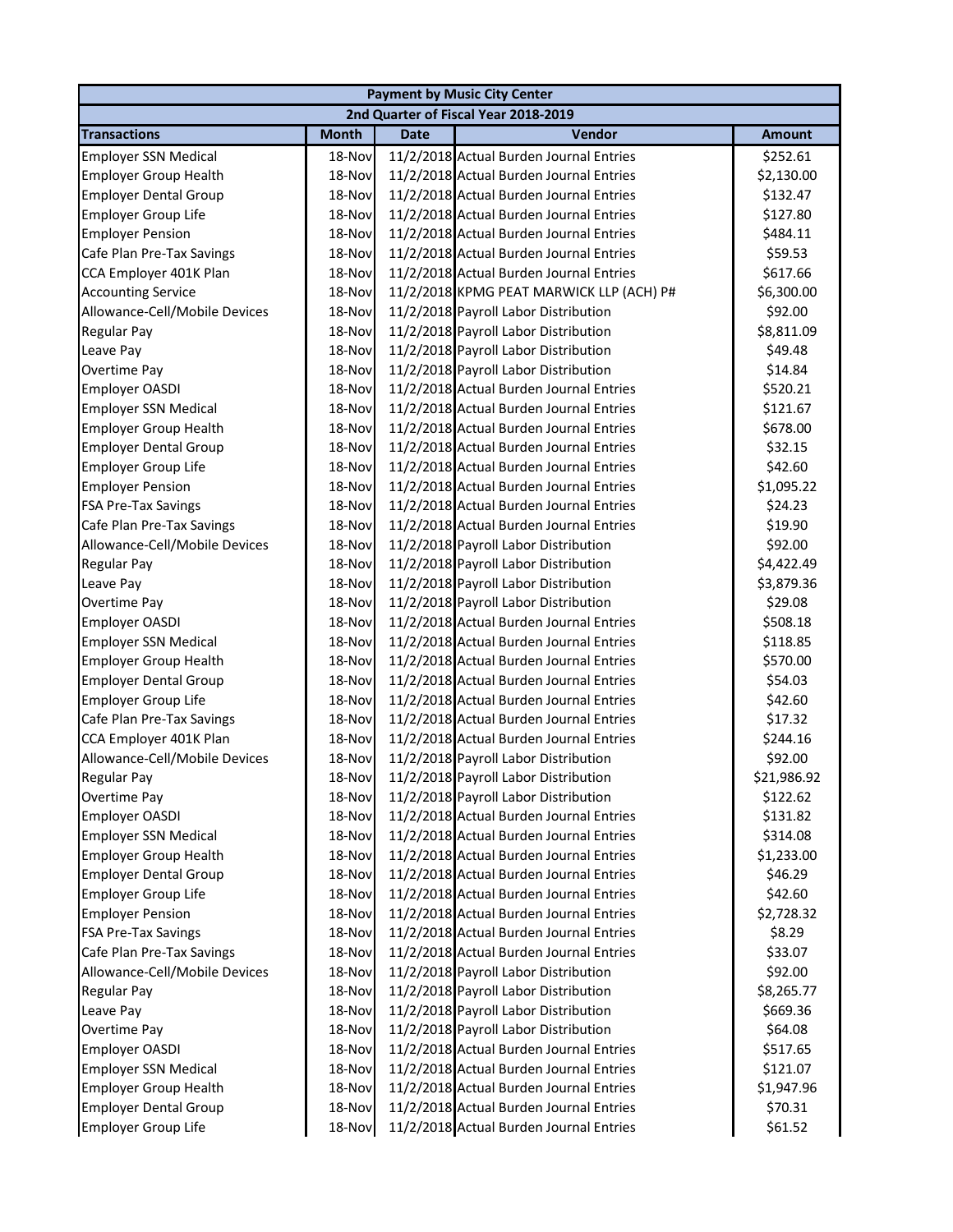|                                 |              |                  | <b>Payment by Music City Center</b>              |               |
|---------------------------------|--------------|------------------|--------------------------------------------------|---------------|
|                                 |              |                  | 2nd Quarter of Fiscal Year 2018-2019             |               |
| <b>Transactions</b>             | <b>Month</b> | <b>Date</b>      | Vendor                                           | <b>Amount</b> |
| <b>Employer Pension</b>         | 18-Nov       |                  | 11/2/2018 Actual Burden Journal Entries          | \$75.67       |
| Cafe Plan Pre-Tax Savings       | 18-Nov       |                  | 11/2/2018 Actual Burden Journal Entries          | \$56.73       |
| CCA Employer 401K Plan          | 18-Nov       |                  | 11/2/2018 Actual Burden Journal Entries          | \$172.07      |
| Allowance-Cell/Mobile Devices   | 18-Nov       |                  | 11/2/2018 Payroll Labor Distribution             | \$92.00       |
| <b>Uniform Cleaning Service</b> | 18-Nov       |                  | 11/5/2018 CINTAS CORP #051 MATS & RUGS(A         | \$983.24      |
| Other Rpr & Maint Srvc          | 18-Nov       |                  | 11/6/2018 RICOH USA INC (ACH)                    | \$677.00      |
| Landscaping Srvc-Indoor         | 18-Nov       |                  | 11/6/2018 PLANTS ALIVE (ACH)                     | \$510.00      |
| Other Rpr & Maint Srvc          | 18-Nov       |                  | 11/6/2018 RICOH USA INC (ACH)                    | \$56.86       |
| Repair & Maint Supply           | 18-Nov       |                  | 11/6/2018 LLOVET FILTRATION CO                   | \$2,234.80    |
| Rent Storage/Safety Box         | 18-Nov       |                  | 11/6/2018 CONTRACT CARPETS SALES CO              | \$795.00      |
| Refuse Disposal-Reimb           | 18-Nov       |                  | 11/6/2018 COMPOST CO (ACH)                       | \$2,575.00    |
| Other Rpr & Maint Srvc          | 18-Nov       |                  | 11/6/2018 RICOH USA INC (ACH)                    | \$210.19      |
| Other Rpr & Maint Srvc          | 18-Nov       |                  | 11/6/2018 RICOH USA INC (ACH)                    | \$210.19      |
| Other Rpr & Maint Srvc          | 18-Nov       |                  | 11/6/2018 RICOH USA INC (ACH)                    | \$1,483.29    |
| Other Rpr & Maint Srvc          | 18-Nov       |                  | 11/6/2018 RICOH USA INC (ACH)                    | \$284.29      |
| Other Rpr & Maint Srvc          | 18-Nov       |                  | 11/6/2018 RICOH USA INC (ACH)                    | \$22.15       |
| Other Rpr & Maint Srvc          | 18-Nov       |                  | 11/6/2018 RICOH USA INC (ACH)                    | \$199.36      |
| Other Rpr & Maint Srvc          | 18-Nov       |                  | 11/6/2018 RICOH USA INC (ACH)                    | \$183.41      |
| Other Rpr & Maint Srvc          | 18-Nov       |                  | 11/6/2018 RICOH USA INC (ACH)                    | \$389.07      |
| Other Rpr & Maint Srvc          | 18-Nov       |                  | 11/6/2018 RICOH USA INC (ACH)                    | \$435.56      |
| <b>HHold &amp; Jnitr Supply</b> | 18-Nov       |                  | 11/7/2018 KELSAN INC (ACH)                       | \$228.35      |
| <b>HHold &amp; Jnitr Supply</b> | 18-Nov       |                  | 11/7/2018 AMERICAN PAPER & TWINE CO (ACH         | \$118.35      |
| Safety Supply                   | 18-Nov       |                  | 11/7/2018 AIRGAS USA LLC (ACH)                   | \$139.95      |
| Safety Supply                   | 18-Nov       |                  | 11/7/2018 AIRGAS USA LLC (ACH)                   | \$31.43       |
| Furniture/Fixtures<\$10K        | 18-Nov       |                  | 11/7/2018 W W GRAINGER (806746012)(ACH)          | \$114.60      |
| Postage & Delivery Srvc         | 18-Nov       |                  | 11/7/2018 TERRYBERRY CO LLC                      | \$10.53       |
| Offc & Admin Supply             | 18-Nov       |                  | 11/7/2018 MYOFFICE PRODUCTS (ACH)                | \$24.25       |
| Employee Award/Gift             | 18-Nov       |                  | 11/7/2018 TERRYBERRY CO LLC                      | \$77.48       |
| <b>Small Equipment Supply</b>   | 18-Nov       |                  | 11/8/2018 W W GRAINGER (806746012)(ACH)          | \$60.14       |
| <b>Small Equipment Supply</b>   | 18-Nov       |                  | 11/8/2018 W W GRAINGER (806746012)(ACH)          | \$313.88      |
| <b>Small Equipment Supply</b>   | 18-Nov       |                  | 11/8/2018 W W GRAINGER (806746012)(ACH)          | \$272.16      |
| <b>Laundry Services</b>         | 18-Nov       | 11/8/2018 ALSCO  |                                                  | \$621.38      |
| Electric                        | 18-Nov       |                  | 11/9/2018 NASHVILLE ELECTRIC SERVICE CO          | \$116,960.50  |
| Repair & Maint Supply           | 18-Nov       |                  | 11/9/2018 MATERIAL HANDLING INC (ACH)            | \$4.22        |
| Repair & Maint Supply           | 18-Nov       |                  | 11/9/2018 MATERIAL HANDLING INC (ACH)            | \$62.48       |
| Telephone & Telegraph           | 18-Nov       |                  | 11/9/2018 AT&T DATACOMM                          | \$1,999.85    |
| Other Rpr & Maint Srvc          | 18-Nov       |                  | 11/9/2018 CENTERPLATE MCC (ACH)                  | \$724.59      |
| Other Rpr & Maint Srvc          | 18-Nov       |                  | 11/9/2018 CENTERPLATE MCC (ACH)                  | \$18,155.50   |
| Other Rpr & Maint Srvc          | 18-Nov       |                  | 11/9/2018 CENTERPLATE MCC (ACH)                  | \$15,739.82   |
| <b>Membership Dues</b>          | 18-Nov       |                  | 11/9/2018 INTL ASSOC OF VENUE MANAGERS I         | \$3,000.00    |
| <b>Laundry Services</b>         | 18-Nov       | 11/12/2018 ALSCO |                                                  | \$87.88       |
| <b>Laundry Services</b>         | 18-Nov       | 11/12/2018 ALSCO |                                                  | \$621.38      |
| <b>Laundry Services</b>         | 18-Nov       | 11/12/2018 ALSCO |                                                  | \$49.21       |
| <b>Laundry Services</b>         | 18-Nov       | 11/12/2018 ALSCO |                                                  | \$1,213.63    |
| <b>Laundry Services</b>         | 18-Nov       | 11/12/2018 ALSCO |                                                  | \$31.00       |
| <b>Medical Services</b>         | 18-Nov       |                  | 11/12/2018 MED STAR MEDICAL STAFFING INC         | \$1,625.00    |
| <b>Medical Services</b>         | 18-Nov       |                  | 11/12/2018 MED STAR MEDICAL STAFFING INC         | \$1,950.00    |
| <b>Valet Services</b>           | 18-Nov       |                  | 11/12/2018 TOWNE HOLDINGS LLC (ACH)              | \$1,195.56    |
| Other Rpr & Maint Srvc          | 18-Nov       |                  | 11/12/2018 MAYNARD SELECT LLC (ACH)              | \$497.47      |
| <b>Legal Services</b>           | 18-Nov       |                  | 11/12/2018 BONE MCALLESTER NORTON PLLC           | \$10,000.00   |
| Postage & Delivery Srvc         |              |                  | 18-Nov 11/13/2018 ISENHOUR DOOR PRODUCTS INC (AC | \$18.00       |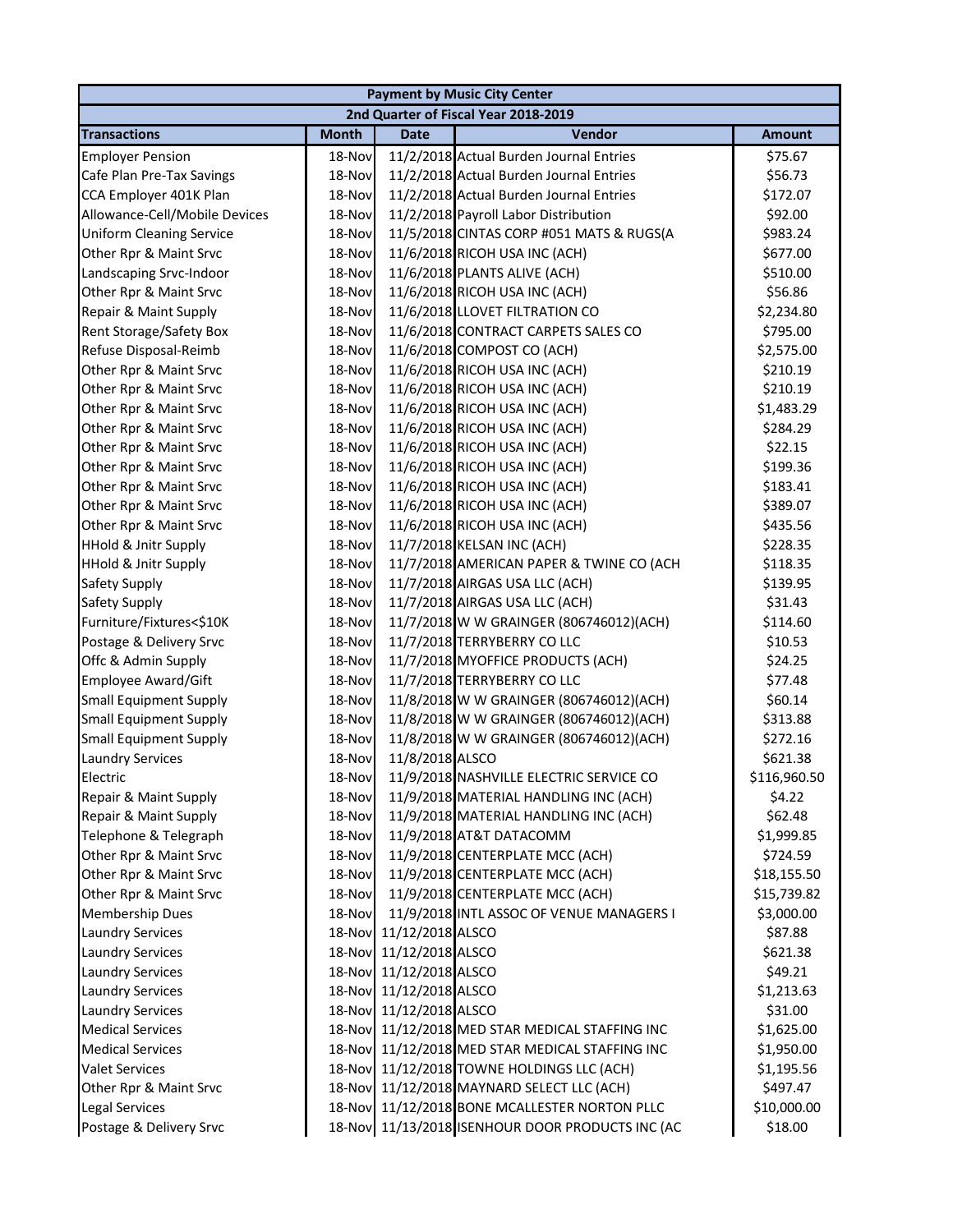|                                 |              |                  | <b>Payment by Music City Center</b>              |               |
|---------------------------------|--------------|------------------|--------------------------------------------------|---------------|
|                                 |              |                  | 2nd Quarter of Fiscal Year 2018-2019             |               |
| <b>Transactions</b>             | <b>Month</b> | <b>Date</b>      | Vendor                                           | <b>Amount</b> |
| Repair & Maint Supply           | 18-Nov       |                  | 11/13/2018 ISENHOUR DOOR PRODUCTS INC (AC        | \$204.80      |
| Paint Supply                    |              |                  | 18-Nov 11/14/2018 LOWES OF MADISON #413 (ACH)    | $-50.39$      |
| Paint Supply                    |              |                  | 18-Nov 11/14/2018 LOWES OF MADISON #413 (ACH)    | $-50.71$      |
| Paint Supply                    | 18-Nov       |                  | 11/14/2018 LOWES OF MADISON #413 (ACH)           | $-56.60$      |
| <b>Electrical Supply</b>        |              |                  | 18-Nov 11/14/2018 SUNSET MARKETING INC           | \$1,511.40    |
| <b>Elevator Permit</b>          |              |                  | 18-Nov 11/14/2018 TN DEPT OF LABOR DIV BOIL & EL | \$900.00      |
| <b>Laundry Services</b>         | 18-Nov       | 11/14/2018 ALSCO |                                                  | \$138.00      |
| <b>Laundry Services</b>         | 18-Nov       | 11/14/2018 ALSCO |                                                  | \$31.00       |
| Rent Equipment                  | 18-Nov       |                  | 11/14/2018 AT&T MOBILITY II LLC                  | \$2,000.00    |
| <b>Medical Services</b>         | 18-Nov       |                  | 11/14/2018 MED STAR MEDICAL STAFFING INC         | \$2,125.00    |
| <b>Security Services</b>        | 18-Nov       |                  | 11/14/2018 ELITE SHOW SERVICES INC (ACH)         | \$11,627.39   |
| <b>Security Services</b>        | 18-Nov       |                  | 11/14/2018 ELITE SHOW SERVICES INC (ACH)         | \$14,432.22   |
| <b>Security Services</b>        | 18-Nov       |                  | 11/14/2018 ELITE SHOW SERVICES INC (ACH)         | \$10,188.27   |
| <b>Temporary Service</b>        |              |                  | 18-Nov 11/14/2018 ELITE SHOW SERVICES INC (ACH)  | \$1,884.65    |
| <b>Temporary Service</b>        |              |                  | 18-Nov 11/14/2018 ELITE SHOW SERVICES INC (ACH)  | \$637.95      |
| <b>Temporary Service</b>        |              |                  | 18-Nov 11/14/2018 ELITE SHOW SERVICES INC (ACH)  | \$1,213.40    |
| <b>Uniform Cleaning Service</b> |              |                  | 18-Nov 11/14/2018 CINTAS CORP #051 MATS & RUGS(A | \$917.87      |
| <b>Uniform Cleaning Service</b> |              |                  | 18-Nov 11/14/2018 CINTAS CORP #051 MATS & RUGS(A | $-54.77$      |
| <b>Host &amp; Hostess</b>       |              |                  | 18-Nov 11/14/2018 OMNI NASHVILLE LLC (ACH)       | \$58.37       |
| <b>Temporary Service</b>        | 18-Nov       |                  | 11/14/2018 LOOMIS FARGO & CO                     | \$1,232.15    |
| Offc & Admin Supply             | 18-Nov       |                  | 11/14/2018 MYOFFICE PRODUCTS (ACH)               | \$20.04       |
| Offc & Admin Supply             | 18-Nov       |                  | 11/14/2018 MYOFFICE PRODUCTS (ACH)               | \$8.35        |
| Other Rpr & Maint Srvc          | 18-Nov       |                  | 11/15/2018 REED LANDSCAPING INC (ACH)            | \$497.08      |
| Auto Oil/Lubricants             | 18-Nov       |                  | 11/15/2018 PARMAN ENERGY CORP (ACH)(OFM O        | \$796.55      |
| <b>Small Equipment Supply</b>   |              |                  | 18-Nov 11/15/2018 W W GRAINGER (806746012)(ACH)  | \$130.12      |
| <b>Small Equipment Supply</b>   |              |                  | 18-Nov 11/15/2018 W W GRAINGER (806746012)(ACH)  | \$35.95       |
| <b>Small Equipment Supply</b>   |              |                  | 18-Nov 11/15/2018 W W GRAINGER (806746012)(ACH)  | \$111.96      |
| <b>Small Equipment Supply</b>   |              |                  | 18-Nov 11/15/2018 W W GRAINGER (806746012)(ACH)  | \$19.17       |
| <b>Small Equipment Supply</b>   |              |                  | 18-Nov 11/15/2018 W W GRAINGER (806746012)(ACH)  | \$270.00      |
| <b>Small Equipment Supply</b>   |              |                  | 18-Nov 11/15/2018 W W GRAINGER (806746012)(ACH)  | \$40.40       |
| Janitorial Srvc                 |              |                  | 18-Nov 11/15/2018 INDUSTRIAL STAFFING OF TN (ACH | \$13,188.56   |
| Other Rpr & Maint Srvc          |              |                  | 18-Nov 11/15/2018 WIRELESS PLUS INC (ACH)        | \$644.35      |
| <b>Temporary Service</b>        |              |                  | 18-Nov 11/15/2018 ELITE SHOW SERVICES INC (ACH)  | \$1,909.97    |
| <b>Temporary Service</b>        | 18-Nov       |                  | 11/15/2018 ELITE SHOW SERVICES INC (ACH)         | $-$ \$40.00   |
| <b>Uniform Cleaning Service</b> | 18-Nov       |                  | 11/15/2018 CINTAS CORP #051 MATS & RUGS(A        | \$996.55      |
| <b>Uniform Cleaning Service</b> | 18-Nov       |                  | 11/15/2018 CINTAS CORP #051 MATS & RUGS(A        | $-54.77$      |
| Postage & Delivery Srvc         | 18-Nov       |                  | 11/15/2018 MCGANN, AMANO (ACH)                   | \$173.40      |
| <b>Small Equipment Supply</b>   | 18-Nov       |                  | 11/15/2018 MCGANN, AMANO (ACH)                   | \$507.04      |
| Advertising & Promot'n          |              |                  | 18-Nov 11/15/2018 CENTERPLATE MCC (ACH)          | \$5,097.94    |
| Advertising & Promot'n          |              |                  | 18-Nov 11/15/2018 CENTERPLATE MCC (ACH)          | \$3,139.34    |
| <b>Accounting Service</b>       | 18-Nov       |                  | 11/15/2018 KPMG PEAT MARWICK LLP (ACH) P#        | \$17,000.00   |
| <b>Temporary Service</b>        |              |                  | 18-Nov 11/15/2018 LMG INC (ACH)                  | \$250.00      |
| <b>Temporary Service</b>        |              |                  | 18-Nov 11/15/2018 CONVENTION PROD RIGGING INC (A | \$109.32      |
| <b>Rent Equipment</b>           | 18-Nov       |                  | 11/15/2018 LMG INC (ACH)                         | \$565.00      |
| <b>Regular Pay</b>              | 18-Nov       |                  | 11/16/2018 Payroll Labor Distribution            | \$28,673.85   |
| Leave Pay                       | 18-Nov       |                  | 11/16/2018 Payroll Labor Distribution            | \$1,325.52    |
| Overtime Pay                    | 18-Nov       |                  | 11/16/2018 Payroll Labor Distribution            | \$1,021.50    |
| Employer OASDI                  | 18-Nov       |                  | 11/16/2018 Actual Burden Journal Entries         | \$1,799.33    |
| <b>Employer SSN Medical</b>     | 18-Nov       |                  | 11/16/2018 Actual Burden Journal Entries         | \$420.83      |
| <b>Employer Group Health</b>    |              |                  | 18-Nov 11/16/2018 Actual Burden Journal Entries  | \$5,931.00    |
| <b>Employer Dental Group</b>    |              |                  | 18-Nov 11/16/2018 Actual Burden Journal Entries  | \$267.47      |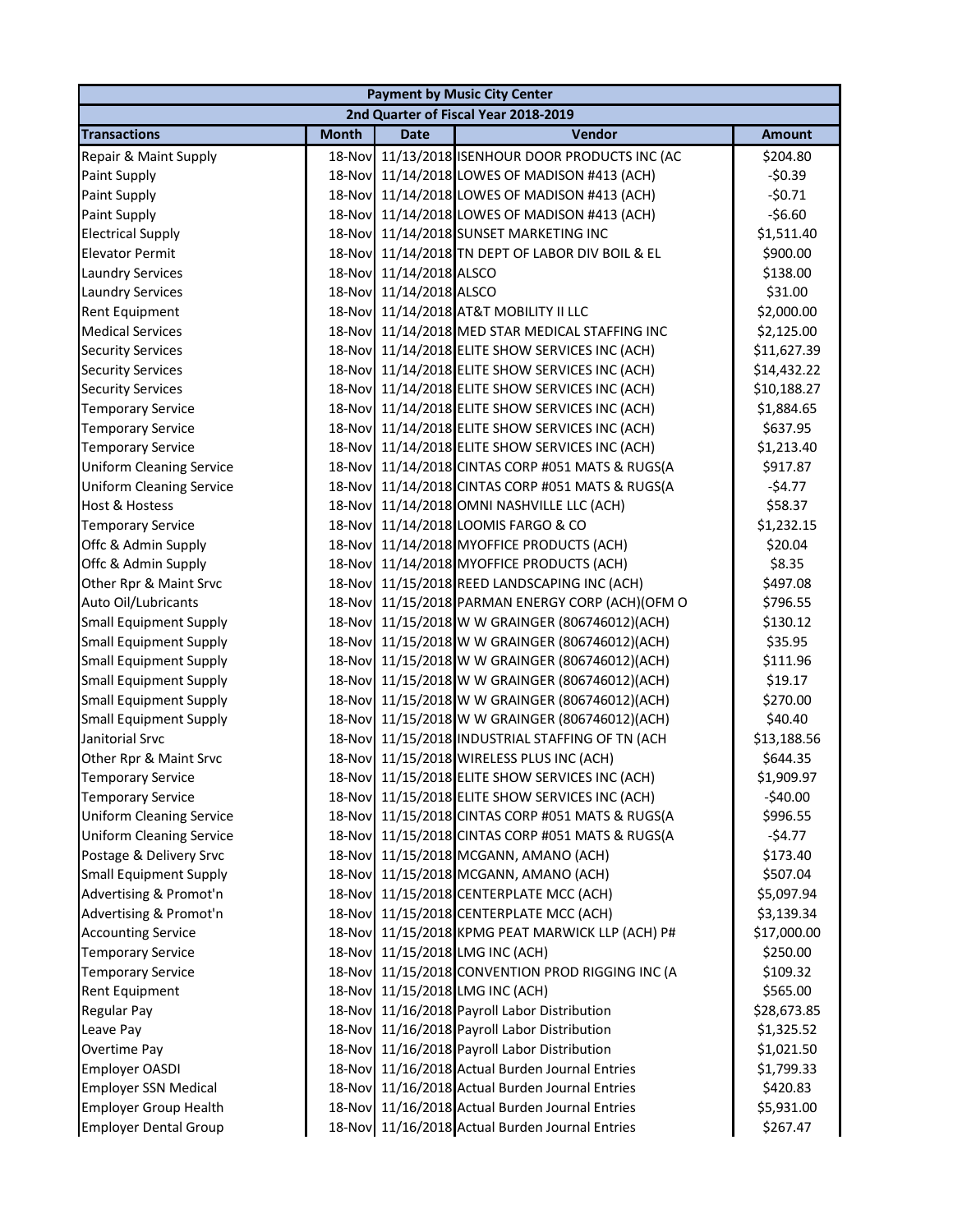|                              |              |             | <b>Payment by Music City Center</b>              |               |
|------------------------------|--------------|-------------|--------------------------------------------------|---------------|
|                              |              |             | 2nd Quarter of Fiscal Year 2018-2019             |               |
| <b>Transactions</b>          | <b>Month</b> | <b>Date</b> | Vendor                                           | <b>Amount</b> |
| Cafe Plan Pre-Tax Savings    |              |             | 18-Nov 11/16/2018 Actual Burden Journal Entries  | \$152.92      |
| CCA Employer 401K Plan       |              |             | 18-Nov 11/16/2018 Actual Burden Journal Entries  | \$1,000.90    |
| Regular Pay                  |              |             | 18-Nov 11/16/2018 Payroll Labor Distribution     | \$4,164.48    |
| Leave Pay                    |              |             | 18-Nov 11/16/2018 Payroll Labor Distribution     | \$1,672.32    |
| Employer OASDI               |              |             | 18-Nov 11/16/2018 Actual Burden Journal Entries  | \$338.64      |
| <b>Employer SSN Medical</b>  |              |             | 18-Nov 11/16/2018 Actual Burden Journal Entries  | \$79.19       |
| <b>Employer Group Health</b> |              |             | 18-Nov 11/16/2018 Actual Burden Journal Entries  | \$978.00      |
| <b>Employer Dental Group</b> |              |             | 18-Nov 11/16/2018 Actual Burden Journal Entries  | \$28.28       |
| <b>Employer Pension</b>      | 18-Nov       |             | 11/16/2018 Actual Burden Journal Entries         | \$720.26      |
| FSA Pre-Tax Savings          | 18-Nov       |             | 11/16/2018 Actual Burden Journal Entries         | \$1.59        |
| Cafe Plan Pre-Tax Savings    | 18-Nov       |             | 11/16/2018 Actual Burden Journal Entries         | \$27.08       |
| Regular Pay                  |              |             | 18-Nov 11/16/2018 Payroll Labor Distribution     | \$33,254.04   |
| Leave Pay                    |              |             | 18-Nov 11/16/2018 Payroll Labor Distribution     | \$3,309.20    |
| Overtime Pay                 |              |             | 18-Nov 11/16/2018 Payroll Labor Distribution     | \$1,163.36    |
| Employer OASDI               |              |             | 18-Nov 11/16/2018 Actual Burden Journal Entries  | \$2,198.35    |
| <b>Employer SSN Medical</b>  |              |             | 18-Nov 11/16/2018 Actual Burden Journal Entries  | \$514.13      |
| <b>Employer Group Health</b> |              |             | 18-Nov 11/16/2018 Actual Burden Journal Entries  | \$6,348.00    |
| <b>Employer Dental Group</b> |              |             | 18-Nov 11/16/2018 Actual Burden Journal Entries  | \$301.81      |
| Cafe Plan Pre-Tax Savings    |              |             | 18-Nov 11/16/2018 Actual Burden Journal Entries  | \$173.60      |
| CCA Employer 401K Plan       |              |             | 18-Nov 11/16/2018 Actual Burden Journal Entries  | \$1,168.28    |
| Regular Pay                  |              |             | 18-Nov 11/16/2018 Payroll Labor Distribution     | \$45,131.57   |
| Leave Pay                    | 18-Nov       |             | 11/16/2018 Payroll Labor Distribution            | \$5,344.65    |
| Overtime Pay                 | 18-Nov       |             | 11/16/2018 Payroll Labor Distribution            | \$2,011.37    |
| Employer OASDI               |              |             | 18-Nov 11/16/2018 Actual Burden Journal Entries  | \$2,977.41    |
| <b>Employer SSN Medical</b>  |              |             | 18-Nov 11/16/2018 Actual Burden Journal Entries  | \$696.36      |
| <b>Employer Group Health</b> |              |             | 18-Nov 11/16/2018 Actual Burden Journal Entries  | \$12,393.94   |
| <b>Employer Dental Group</b> |              |             | 18-Nov 11/16/2018 Actual Burden Journal Entries  | \$555.23      |
| <b>Employer Pension</b>      |              |             | 18-Nov 11/16/2018 Actual Burden Journal Entries  | \$74.77       |
| Cafe Plan Pre-Tax Savings    |              |             | 18-Nov 11/16/2018 Actual Burden Journal Entries  | \$341.52      |
| CCA Employer 401K Plan       |              |             | 18-Nov 11/16/2018 Actual Burden Journal Entries  | \$1,183.67    |
| <b>Regular Pay</b>           |              |             | 18-Nov 11/16/2018 Payroll Labor Distribution     | \$1,847.69    |
| Leave Pay                    |              |             | 18-Nov 11/16/2018 Payroll Labor Distribution     | \$201.52      |
| Overtime Pay                 |              |             | 18-Nov 11/16/2018 Payroll Labor Distribution     | \$82.37       |
| Employer OASDI               |              |             | 18-Nov 11/16/2018 Actual Burden Journal Entries  | \$115.16      |
| <b>Employer SSN Medical</b>  | 18-Nov       |             | 11/16/2018 Actual Burden Journal Entries         | \$26.94       |
| <b>Employer Group Health</b> | 18-Nov       |             | 11/16/2018 Actual Burden Journal Entries         | \$750.00      |
| <b>Employer Dental Group</b> |              |             | 18-Nov 11/16/2018 Actual Burden Journal Entries  | \$18.01       |
| <b>Employer Pension</b>      |              |             | 18-Nov 11/16/2018 Actual Burden Journal Entries  | \$263.04      |
| Cafe Plan Pre-Tax Savings    |              |             | 18-Nov 11/16/2018 Actual Burden Journal Entries  | \$20.96       |
| <b>Regular Pay</b>           |              |             | 18-Nov 11/16/2018 Payroll Labor Distribution     | \$10,125.36   |
| Leave Pay                    |              |             | 18-Nov 11/16/2018 Payroll Labor Distribution     | \$938.39      |
| Overtime Pay                 |              |             | 18-Nov 11/16/2018 Payroll Labor Distribution     | \$123.26      |
| Employer OASDI               |              |             | 18-Nov 11/16/2018 Actual Burden Journal Entries  | \$648.97      |
| <b>Employer SSN Medical</b>  |              |             | 18-Nov 11/16/2018 Actual Burden Journal Entries  | \$151.79      |
| <b>Employer Group Health</b> |              |             | 18-Nov 11/16/2018 Actual Burden Journal Entries  | \$2,670.94    |
| <b>Employer Dental Group</b> | 18-Nov       |             | 11/16/2018 Actual Burden Journal Entries         | \$80.57       |
| <b>Employer Pension</b>      | 18-Nov       |             | 11/16/2018 Actual Burden Journal Entries         | \$74.77       |
| Cafe Plan Pre-Tax Savings    | 18-Nov       |             | 11/16/2018 Actual Burden Journal Entries         | \$55.06       |
| CCA Employer 401K Plan       | 18-Nov       |             | 11/16/2018 Actual Burden Journal Entries         | \$407.87      |
| Computer Software            |              |             | 18-Nov 11/16/2018 DELL MARKET LP (ASAP SOFTWARE) | \$1,145.97    |
| Computer Software            |              |             | 18-Nov 11/16/2018 DELL MARKET LP (ASAP SOFTWARE) | \$949.77      |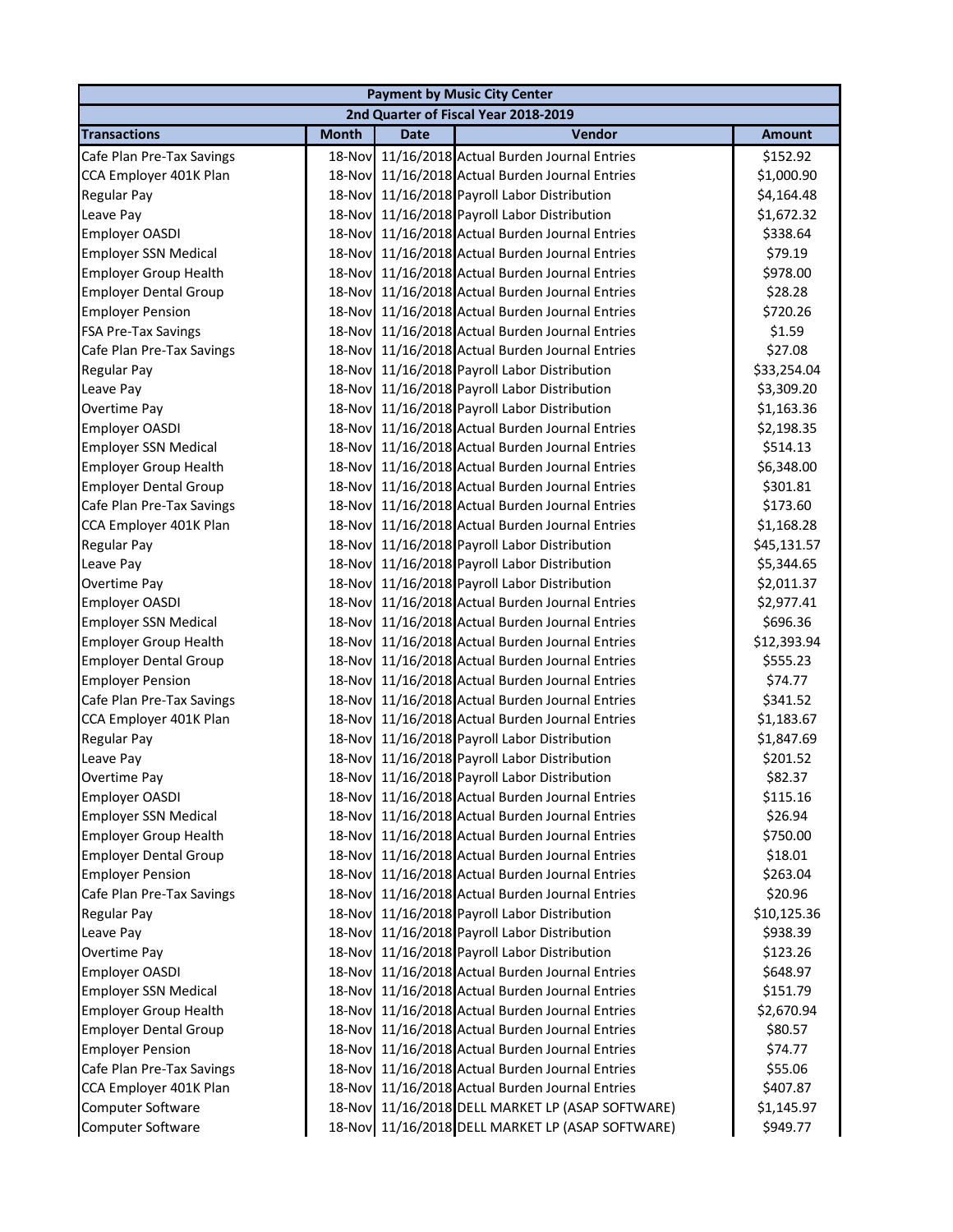| <b>Payment by Music City Center</b> |              |             |                                                  |               |  |  |
|-------------------------------------|--------------|-------------|--------------------------------------------------|---------------|--|--|
|                                     |              |             | 2nd Quarter of Fiscal Year 2018-2019             |               |  |  |
| <b>Transactions</b>                 | <b>Month</b> | <b>Date</b> | Vendor                                           | <b>Amount</b> |  |  |
| Computer Software                   | 18-Nov       |             | 11/16/2018 DELL MARKET LP (ASAP SOFTWARE)        | \$949.77      |  |  |
| Computer Software                   |              |             | 18-Nov 11/16/2018 DELL MARKET LP (ASAP SOFTWARE) | \$168.51      |  |  |
| Regular Pay                         |              |             | 18-Nov 11/16/2018 Payroll Labor Distribution     | \$7,343.20    |  |  |
| Employer OASDI                      |              |             | 18-Nov 11/16/2018 Actual Burden Journal Entries  | \$425.05      |  |  |
| <b>Employer SSN Medical</b>         |              |             | 18-Nov 11/16/2018 Actual Burden Journal Entries  | \$99.40       |  |  |
| <b>Employer Group Health</b>        |              |             | 18-Nov 11/16/2018 Actual Burden Journal Entries  | \$1,035.00    |  |  |
| <b>Employer Dental Group</b>        |              |             | 18-Nov 11/16/2018 Actual Burden Journal Entries  | \$36.02       |  |  |
| <b>Employer Pension</b>             |              |             | 18-Nov 11/16/2018 Actual Burden Journal Entries  | \$906.15      |  |  |
| <b>FSA Pre-Tax Savings</b>          | 18-Nov       |             | 11/16/2018 Actual Burden Journal Entries         | \$8.29        |  |  |
| Cafe Plan Pre-Tax Savings           | 18-Nov       |             | 11/16/2018 Actual Burden Journal Entries         | \$29.00       |  |  |
| Regular Pay                         | 18-Nov       |             | 11/16/2018 Payroll Labor Distribution            | \$38,121.32   |  |  |
| Leave Pay                           |              |             | 18-Nov 11/16/2018 Payroll Labor Distribution     | \$1,127.44    |  |  |
| <b>Holiday Pay</b>                  |              |             | 18-Nov 11/16/2018 Payroll Labor Distribution     | \$491.20      |  |  |
| Overtime Pay                        |              |             | 18-Nov 11/16/2018 Payroll Labor Distribution     | \$1,356.11    |  |  |
| Employer OASDI                      |              |             | 18-Nov 11/16/2018 Actual Burden Journal Entries  | \$2,346.93    |  |  |
| <b>Employer SSN Medical</b>         |              |             | 18-Nov 11/16/2018 Actual Burden Journal Entries  | \$548.91      |  |  |
| <b>Employer Group Health</b>        |              |             | 18-Nov 11/16/2018 Actual Burden Journal Entries  | \$8,961.00    |  |  |
| <b>Employer Dental Group</b>        |              |             | 18-Nov 11/16/2018 Actual Burden Journal Entries  | \$398.26      |  |  |
| Cafe Plan Pre-Tax Savings           |              |             | 18-Nov 11/16/2018 Actual Burden Journal Entries  | \$248.01      |  |  |
| CCA Employer 401K Plan              | 18-Nov       |             | 11/16/2018 Actual Burden Journal Entries         | \$1,168.13    |  |  |
| Postage & Delivery Srvc             | 18-Nov       |             | 11/16/2018 AIRGAS USA LLC (ACH)                  | \$16.00       |  |  |
| Postage & Delivery Srvc             | 18-Nov       |             | 11/16/2018 AIRGAS USA LLC (ACH)                  | \$76.50       |  |  |
| Repair & Maint Supply               | 18-Nov       |             | 11/16/2018 AIRGAS USA LLC (ACH)                  | \$240.24      |  |  |
| Repair & Maint Supply               | 18-Nov       |             | 11/16/2018 AIRGAS USA LLC (ACH)                  | \$38.25       |  |  |
| Regular Pay                         | 18-Nov       |             | 11/16/2018 Payroll Labor Distribution            | \$4,293.13    |  |  |
| Leave Pay                           |              |             | 18-Nov 11/16/2018 Payroll Labor Distribution     | \$821.87      |  |  |
| Overtime Pay                        |              |             | 18-Nov 11/16/2018 Payroll Labor Distribution     | \$325.64      |  |  |
| Employer OASDI                      |              |             | 18-Nov 11/16/2018 Actual Burden Journal Entries  | \$312.25      |  |  |
| <b>Employer SSN Medical</b>         |              |             | 18-Nov 11/16/2018 Actual Burden Journal Entries  | \$73.03       |  |  |
| <b>Employer Group Health</b>        |              |             | 18-Nov 11/16/2018 Actual Burden Journal Entries  | \$1,056.00    |  |  |
| <b>Employer Dental Group</b>        |              |             | 18-Nov 11/16/2018 Actual Burden Journal Entries  | \$42.42       |  |  |
| <b>Employer Pension</b>             |              |             | 18-Nov 11/16/2018 Actual Burden Journal Entries  | \$671.38      |  |  |
| Cafe Plan Pre-Tax Savings           |              |             | 18-Nov 11/16/2018 Actual Burden Journal Entries  | \$30.94       |  |  |
| Regular Pay                         | 18-Nov       |             | 11/16/2018 Payroll Labor Distribution            | \$10,745.62   |  |  |
| Leave Pay                           | 18-Nov       |             | 11/16/2018 Payroll Labor Distribution            | \$1,012.00    |  |  |
| <b>Holiday Pay</b>                  | 18-Nov       |             | 11/16/2018 Payroll Labor Distribution            | \$316.08      |  |  |
| Overtime Pay                        | 18-Nov       |             | 11/16/2018 Payroll Labor Distribution            | \$127.34      |  |  |
| Employer OASDI                      | 18-Nov       |             | 11/16/2018 Actual Burden Journal Entries         | \$715.37      |  |  |
| <b>Employer SSN Medical</b>         | 18-Nov       |             | 11/16/2018 Actual Burden Journal Entries         | \$167.27      |  |  |
| <b>Employer Group Health</b>        |              |             | 18-Nov 11/16/2018 Actual Burden Journal Entries  | \$1,884.00    |  |  |
| <b>Employer Dental Group</b>        |              |             | 18-Nov 11/16/2018 Actual Burden Journal Entries  | \$119.16      |  |  |
| Cafe Plan Pre-Tax Savings           |              |             | 18-Nov 11/16/2018 Actual Burden Journal Entries  | \$50.72       |  |  |
| CCA Employer 401K Plan              |              |             | 18-Nov 11/16/2018 Actual Burden Journal Entries  | \$220.17      |  |  |
| <b>Regular Pay</b>                  |              |             | 18-Nov 11/16/2018 Payroll Labor Distribution     | \$7,771.90    |  |  |
| Leave Pay                           | 18-Nov       |             | 11/16/2018 Payroll Labor Distribution            | \$429.92      |  |  |
| Overtime Pay                        | 18-Nov       |             | 11/16/2018 Payroll Labor Distribution            | \$22.80       |  |  |
| Employer OASDI                      | 18-Nov       |             | 11/16/2018 Actual Burden Journal Entries         | \$495.13      |  |  |
| <b>Employer SSN Medical</b>         | 18-Nov       |             | 11/16/2018 Actual Burden Journal Entries         | \$115.80      |  |  |
| <b>Employer Group Health</b>        | 18-Nov       |             | 11/16/2018 Actual Burden Journal Entries         | \$693.00      |  |  |
| <b>Employer Dental Group</b>        |              |             | 18-Nov 11/16/2018 Actual Burden Journal Entries  | \$18.01       |  |  |
| Cafe Plan Pre-Tax Savings           |              |             | 18-Nov 11/16/2018 Actual Burden Journal Entries  | \$18.26       |  |  |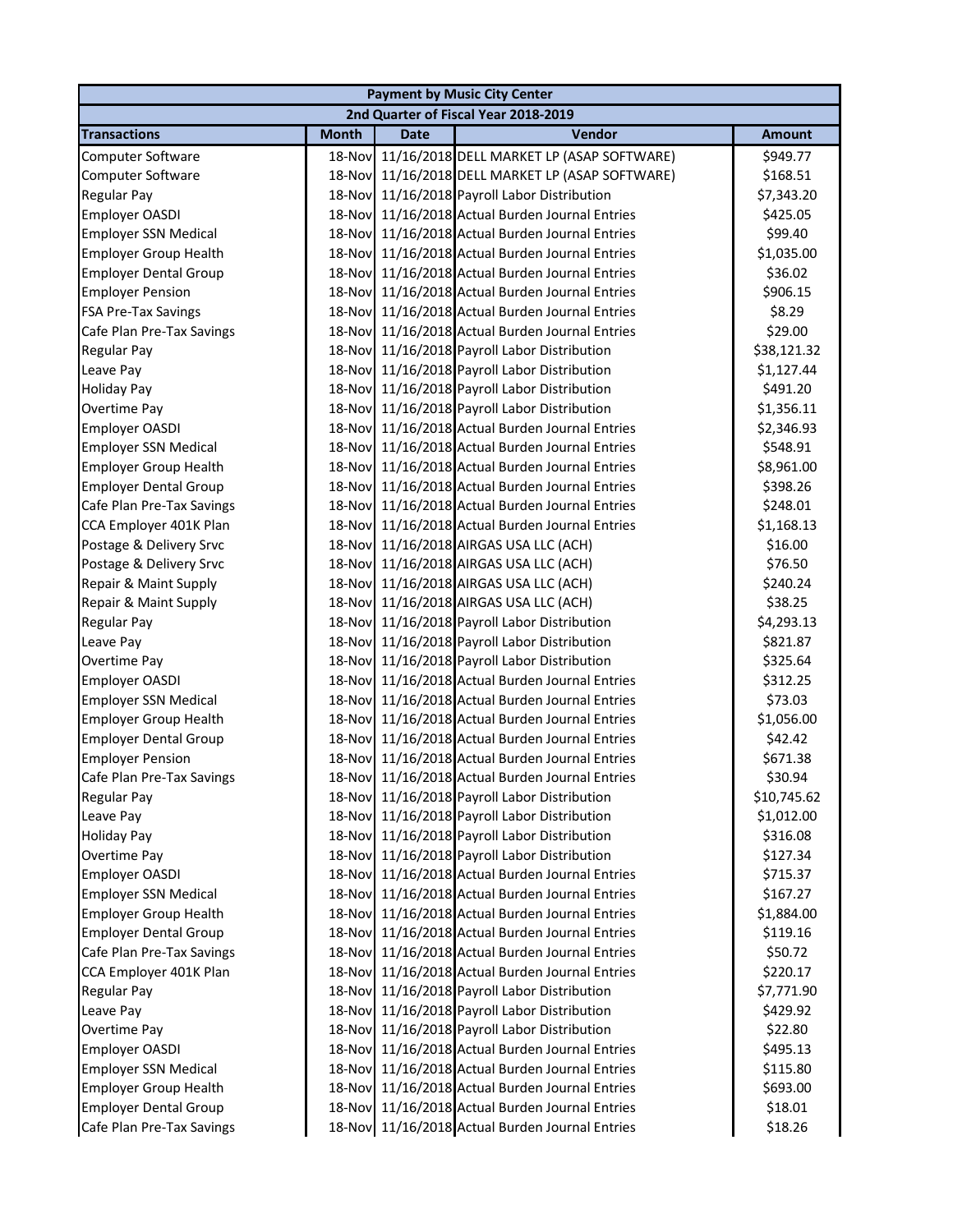|                                                             |              |             | <b>Payment by Music City Center</b>             |                     |
|-------------------------------------------------------------|--------------|-------------|-------------------------------------------------|---------------------|
|                                                             |              |             | 2nd Quarter of Fiscal Year 2018-2019            |                     |
| <b>Transactions</b>                                         | <b>Month</b> | <b>Date</b> | Vendor                                          | <b>Amount</b>       |
| CCA Employer 401K Plan                                      |              |             | 18-Nov 11/16/2018 Actual Burden Journal Entries | \$328.98            |
| <b>Regular Pay</b>                                          |              |             | 18-Nov 11/16/2018 Payroll Labor Distribution    | \$18,923.05         |
| Leave Pay                                                   |              |             | 18-Nov 11/16/2018 Payroll Labor Distribution    | \$80.10             |
| Injured on Duty Pay                                         |              |             | 18-Nov 11/16/2018 Payroll Labor Distribution    | \$40.05             |
| Employer OASDI                                              |              |             | 18-Nov 11/16/2018 Actual Burden Journal Entries | \$760.65            |
| <b>Employer OASDI</b>                                       |              |             | 18-Nov 11/16/2018 Actual Burden Journal Entries | \$2.48              |
| <b>Employer SSN Medical</b>                                 | 18-Nov       |             | 11/16/2018 Actual Burden Journal Entries        | \$266.15            |
| <b>Employer SSN Medical</b>                                 | 18-Nov       |             | 11/16/2018 Actual Burden Journal Entries        | \$0.58              |
| <b>Employer Group Health</b>                                | 18-Nov       |             | 11/16/2018 Actual Burden Journal Entries        | \$1,533.00          |
| <b>Employer Dental Group</b>                                | 18-Nov       |             | 11/16/2018 Actual Burden Journal Entries        | \$78.26             |
| <b>Employer Dental Group</b>                                | 18-Nov       |             | 11/16/2018 Actual Burden Journal Entries        | \$0.18              |
| <b>Employer Pension</b>                                     | 18-Nov       |             | 11/16/2018 Actual Burden Journal Entries        | \$2,344.97          |
| <b>Employer Pension</b>                                     |              |             | 18-Nov 11/16/2018 Actual Burden Journal Entries | \$4.95              |
| <b>FSA Pre-Tax Savings</b>                                  |              |             | 18-Nov 11/16/2018 Actual Burden Journal Entries | \$6.70              |
| Cafe Plan Pre-Tax Savings                                   |              |             | 18-Nov 11/16/2018 Actual Burden Journal Entries | \$42.92             |
| <b>Regular Pay</b>                                          |              |             | 18-Nov 11/16/2018 Payroll Labor Distribution    | \$6,775.07          |
| Leave Pay                                                   |              |             | 18-Nov 11/16/2018 Payroll Labor Distribution    | \$59.76             |
| Employer OASDI                                              |              |             | 18-Nov 11/16/2018 Actual Burden Journal Entries | \$404.47            |
| <b>Employer SSN Medical</b>                                 | 18-Nov       |             | 11/16/2018 Actual Burden Journal Entries        | \$94.59             |
| <b>Employer Group Health</b>                                | 18-Nov       |             | 11/16/2018 Actual Burden Journal Entries        | \$840.00            |
| <b>Employer Dental Group</b>                                | 18-Nov       |             | 11/16/2018 Actual Burden Journal Entries        | \$54.03             |
| Cafe Plan Pre-Tax Savings                                   | 18-Nov       |             | 11/16/2018 Actual Burden Journal Entries        | \$23.81             |
| CCA Employer 401K Plan                                      | 18-Nov       |             | 11/16/2018 Actual Burden Journal Entries        | \$122.63            |
| <b>Regular Pay</b>                                          |              |             | 18-Nov 11/16/2018 Payroll Labor Distribution    | \$17,580.55         |
| Leave Pay                                                   |              |             | 18-Nov 11/16/2018 Payroll Labor Distribution    | \$419.33            |
| Overtime Pay                                                |              |             | 18-Nov 11/16/2018 Payroll Labor Distribution    | \$166.45            |
| <b>Employer OASDI</b>                                       |              |             | 18-Nov 11/16/2018 Actual Burden Journal Entries | \$1,078.05          |
| <b>Employer SSN Medical</b>                                 |              |             | 18-Nov 11/16/2018 Actual Burden Journal Entries | \$252.14            |
| <b>Employer Group Health</b>                                |              |             | 18-Nov 11/16/2018 Actual Burden Journal Entries | \$2,130.00          |
| <b>Employer Dental Group</b>                                |              |             | 18-Nov 11/16/2018 Actual Burden Journal Entries | \$132.47            |
| <b>Employer Pension</b>                                     |              |             | 18-Nov 11/16/2018 Actual Burden Journal Entries | \$484.11            |
| Cafe Plan Pre-Tax Savings                                   |              |             | 18-Nov 11/16/2018 Actual Burden Journal Entries | \$59.53             |
| CCA Employer 401K Plan                                      |              |             | 18-Nov 11/16/2018 Actual Burden Journal Entries | \$619.40            |
| <b>Regular Pay</b>                                          | 18-Nov       |             | 11/16/2018 Payroll Labor Distribution           | \$7,382.22          |
| Leave Pay                                                   | 18-Nov       |             | 11/16/2018 Payroll Labor Distribution           | \$1,476.37          |
| Overtime Pay                                                | 18-Nov       |             | 11/16/2018 Payroll Labor Distribution           | \$14.25             |
| <b>Employer OASDI</b>                                       | 18-Nov       |             | 11/16/2018 Actual Burden Journal Entries        | \$514.35            |
| <b>Employer SSN Medical</b>                                 | 18-Nov       |             | 11/16/2018 Actual Burden Journal Entries        | \$120.30            |
| <b>Employer Group Health</b>                                | 18-Nov       |             | 11/16/2018 Actual Burden Journal Entries        | \$678.00            |
| <b>Employer Dental Group</b>                                |              |             | 18-Nov 11/16/2018 Actual Burden Journal Entries | \$32.15             |
| <b>Employer Pension</b>                                     | 18-Nov       |             | 11/16/2018 Actual Burden Journal Entries        | \$1,094.91          |
| <b>FSA Pre-Tax Savings</b>                                  |              |             | 18-Nov 11/16/2018 Actual Burden Journal Entries | \$24.23             |
| Cafe Plan Pre-Tax Savings                                   |              |             | 18-Nov 11/16/2018 Actual Burden Journal Entries | \$19.90             |
| <b>Regular Pay</b>                                          | 18-Nov       |             | 11/16/2018 Payroll Labor Distribution           | \$7,764.90          |
|                                                             | 18-Nov       |             | 11/16/2018 Payroll Labor Distribution           |                     |
| Leave Pay<br>Overtime Pay                                   | 18-Nov       |             | 11/16/2018 Payroll Labor Distribution           | \$562.40<br>\$14.36 |
| Employer OASDI                                              | 18-Nov       |             | 11/16/2018 Actual Burden Journal Entries        | \$503.13            |
|                                                             | 18-Nov       |             | 11/16/2018 Actual Burden Journal Entries        | \$117.67            |
| <b>Employer SSN Medical</b><br><b>Employer Group Health</b> | 18-Nov       |             | 11/16/2018 Actual Burden Journal Entries        | \$570.00            |
| <b>Employer Dental Group</b>                                |              |             | 18-Nov 11/16/2018 Actual Burden Journal Entries | \$54.03             |
| Cafe Plan Pre-Tax Savings                                   |              |             |                                                 | \$17.32             |
|                                                             |              |             | 18-Nov 11/16/2018 Actual Burden Journal Entries |                     |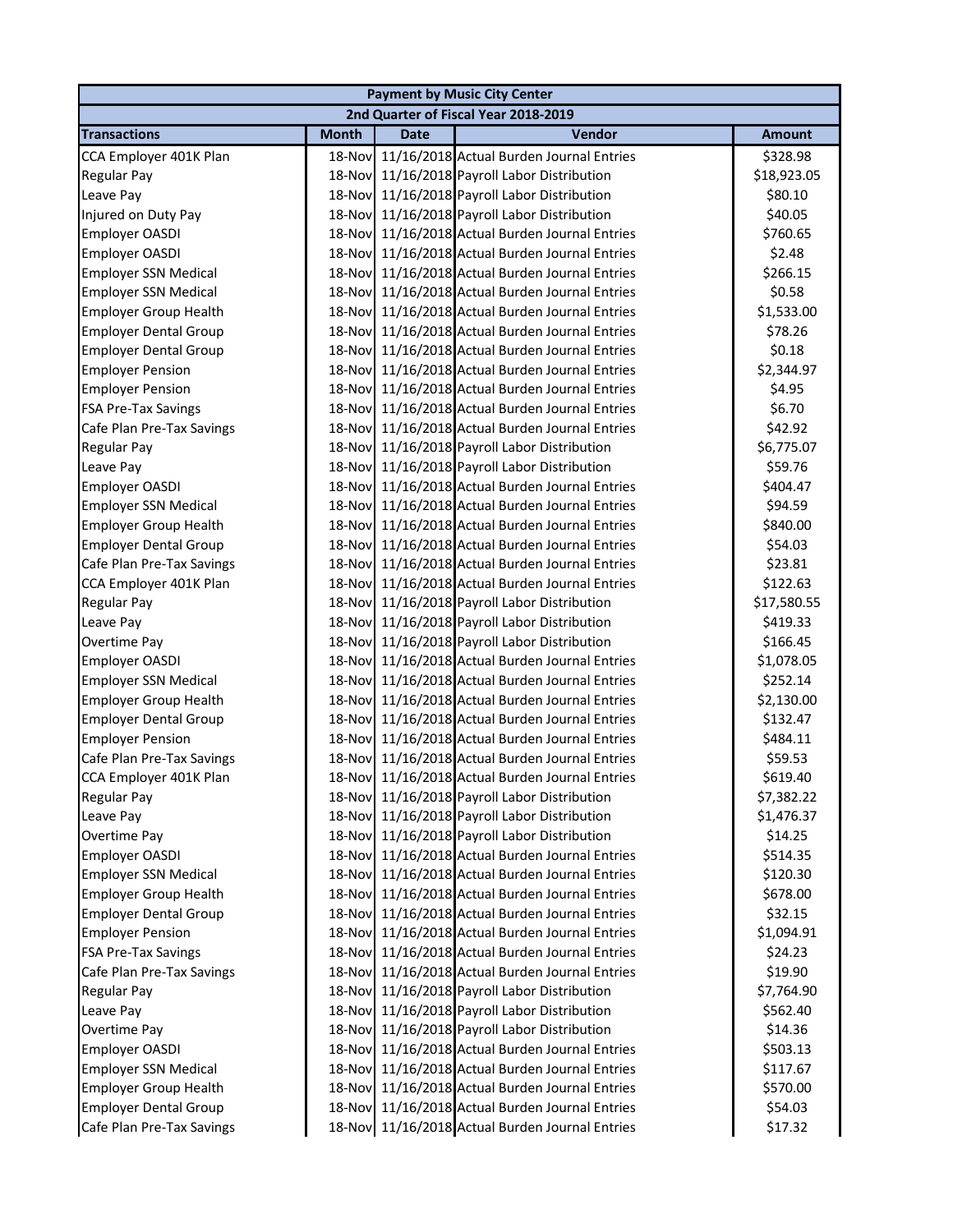|                                 |              |             | <b>Payment by Music City Center</b>              |               |
|---------------------------------|--------------|-------------|--------------------------------------------------|---------------|
|                                 |              |             | 2nd Quarter of Fiscal Year 2018-2019             |               |
| <b>Transactions</b>             | <b>Month</b> | <b>Date</b> | Vendor                                           | <b>Amount</b> |
| CCA Employer 401K Plan          | 18-Nov       |             | 11/16/2018 Actual Burden Journal Entries         | \$244.59      |
| Employee Out-of-town Travel     |              |             | 18-Nov 11/16/2018 STARKS, CHARLES L              | \$103.96      |
| Regular Pay                     |              |             | 18-Nov 11/16/2018 Payroll Labor Distribution     | \$19,578.90   |
| Leave Pay                       |              |             | 18-Nov 11/16/2018 Payroll Labor Distribution     | \$2,081.60    |
| Overtime Pay                    |              |             | 18-Nov 11/16/2018 Payroll Labor Distribution     | \$1.97        |
| Employer OASDI                  |              |             | 18-Nov 11/16/2018 Actual Burden Journal Entries  | \$125.81      |
| <b>Employer SSN Medical</b>     |              |             | 18-Nov 11/16/2018 Actual Burden Journal Entries  | \$306.27      |
| <b>Employer Group Health</b>    |              |             | 18-Nov 11/16/2018 Actual Burden Journal Entries  | \$1,233.00    |
| <b>Employer Dental Group</b>    | 18-Nov       |             | 11/16/2018 Actual Burden Journal Entries         | \$46.29       |
| <b>Employer Pension</b>         | 18-Nov       |             | 11/16/2018 Actual Burden Journal Entries         | \$2,673.15    |
| <b>FSA Pre-Tax Savings</b>      | 18-Nov       |             | 11/16/2018 Actual Burden Journal Entries         | \$8.29        |
| Cafe Plan Pre-Tax Savings       |              |             | 18-Nov 11/16/2018 Actual Burden Journal Entries  | \$33.07       |
| <b>Regular Pay</b>              |              |             | 18-Nov 11/16/2018 Payroll Labor Distribution     | \$8,281.64    |
| Leave Pay                       |              |             | 18-Nov 11/16/2018 Payroll Labor Distribution     | \$627.95      |
| Overtime Pay                    |              |             | 18-Nov 11/16/2018 Payroll Labor Distribution     | \$24.94       |
| Employer OASDI                  |              |             | 18-Nov 11/16/2018 Actual Burden Journal Entries  | \$507.96      |
| <b>Employer SSN Medical</b>     |              |             | 18-Nov 11/16/2018 Actual Burden Journal Entries  | \$118.79      |
| <b>Employer Group Health</b>    |              |             | 18-Nov 11/16/2018 Actual Burden Journal Entries  | \$1,948.12    |
| <b>Employer Dental Group</b>    |              |             | 18-Nov 11/16/2018 Actual Burden Journal Entries  | \$70.31       |
| <b>Employer Pension</b>         |              |             | 18-Nov 11/16/2018 Actual Burden Journal Entries  | \$74.82       |
| Cafe Plan Pre-Tax Savings       | 18-Nov       |             | 11/16/2018 Actual Burden Journal Entries         | \$56.75       |
| CCA Employer 401K Plan          | 18-Nov       |             | 11/16/2018 Actual Burden Journal Entries         | \$170.27      |
| <b>Electrical Supply-Lamps</b>  | 18-Nov       |             | 11/19/2018 WILLIAMS WHOLESALE SUPPLY OF N        | \$702.00      |
| <b>Electrical Supply-Lamps</b>  | 18-Nov       |             | 11/19/2018 WILLIAMS WHOLESALE SUPPLY OF N        | \$468.00      |
| <b>Small Equipment Supply</b>   |              |             | 18-Nov 11/19/2018 W W GRAINGER (806746012)(ACH)  | \$144.80      |
| <b>Small Equipment Supply</b>   |              |             | 18-Nov 11/19/2018 W W GRAINGER (806746012)(ACH)  | \$136.04      |
| <b>Small Equipment Supply</b>   |              |             | 18-Nov 11/19/2018 W W GRAINGER (806746012)(ACH)  | \$36.50       |
| <b>Small Equipment Supply</b>   |              |             | 18-Nov 11/19/2018 W W GRAINGER (806746012)(ACH)  | \$1,157.35    |
| <b>Small Equipment Supply</b>   |              |             | 18-Nov 11/19/2018 W W GRAINGER (806746012)(ACH)  | \$5.95        |
| <b>Small Equipment Supply</b>   |              |             | 18-Nov 11/19/2018 W W GRAINGER (806746012)(ACH)  | \$7.45        |
| <b>Small Equipment Supply</b>   |              |             | 18-Nov 11/19/2018 W W GRAINGER (806746012)(ACH)  | \$84.20       |
| <b>Small Equipment Supply</b>   |              |             | 18-Nov 11/19/2018 W W GRAINGER (806746012)(ACH)  | \$90.60       |
| <b>Small Equipment Supply</b>   |              |             | 18-Nov 11/19/2018 W W GRAINGER (806746012)(ACH)  | \$97.10       |
| <b>Small Equipment Supply</b>   | 18-Nov       |             | 11/19/2018 W W GRAINGER (806746012)(ACH)         | \$32.22       |
| <b>Small Equipment Supply</b>   | 18-Nov       |             | 11/19/2018 W W GRAINGER (806746012)(ACH)         | \$71.60       |
| <b>Small Equipment Supply</b>   | 18-Nov       |             | 11/19/2018 W W GRAINGER (806746012)(ACH)         | \$71.60       |
| <b>Small Equipment Supply</b>   | 18-Nov       |             | 11/19/2018 W W GRAINGER (806746012)(ACH)         | \$71.60       |
| <b>Small Equipment Supply</b>   | 18-Nov       |             | 11/19/2018 W W GRAINGER (806746012)(ACH)         | \$53.86       |
| <b>Small Equipment Supply</b>   |              |             | 18-Nov 11/19/2018 W W GRAINGER (806746012)(ACH)  | \$391.60      |
| <b>Small Equipment Supply</b>   |              |             | 18-Nov 11/19/2018 W W GRAINGER (806746012)(ACH)  | \$127.50      |
| <b>Small Equipment Supply</b>   |              |             | 18-Nov 11/19/2018 W W GRAINGER (806746012)(ACH)  | \$161.10      |
| <b>Small Equipment Supply</b>   |              |             | 18-Nov 11/19/2018 W W GRAINGER (806746012)(ACH)  | \$31.18       |
| <b>Small Equipment Supply</b>   |              |             | 18-Nov 11/19/2018 W W GRAINGER (806746012)(ACH)  | \$43.20       |
| <b>Small Equipment Supply</b>   |              |             | 18-Nov 11/19/2018 W W GRAINGER (806746012)(ACH)  | \$5.24        |
| <b>Small Equipment Supply</b>   | 18-Nov       |             | 11/19/2018 W W GRAINGER (806746012)(ACH)         | \$111.70      |
| <b>Small Equipment Supply</b>   | 18-Nov       |             | 11/19/2018 W W GRAINGER (806746012)(ACH)         | \$175.36      |
| <b>Small Equipment Supply</b>   | 18-Nov       |             | 11/19/2018 W W GRAINGER (806746012)(ACH)         | \$23.50       |
| <b>Small Equipment Supply</b>   | 18-Nov       |             | 11/19/2018 W W GRAINGER (806746012)(ACH)         | \$87.00       |
| <b>Small Equipment Supply</b>   | 18-Nov       |             | 11/19/2018 W W GRAINGER (806746012)(ACH)         | \$120.84      |
| <b>Small Equipment Supply</b>   |              |             | 18-Nov 11/19/2018 W W GRAINGER (806746012)(ACH)  | \$122.40      |
| <b>HHold &amp; Jnitr Supply</b> |              |             | 18-Nov 11/19/2018 AMERICAN PAPER & TWINE CO (ACH | \$226.72      |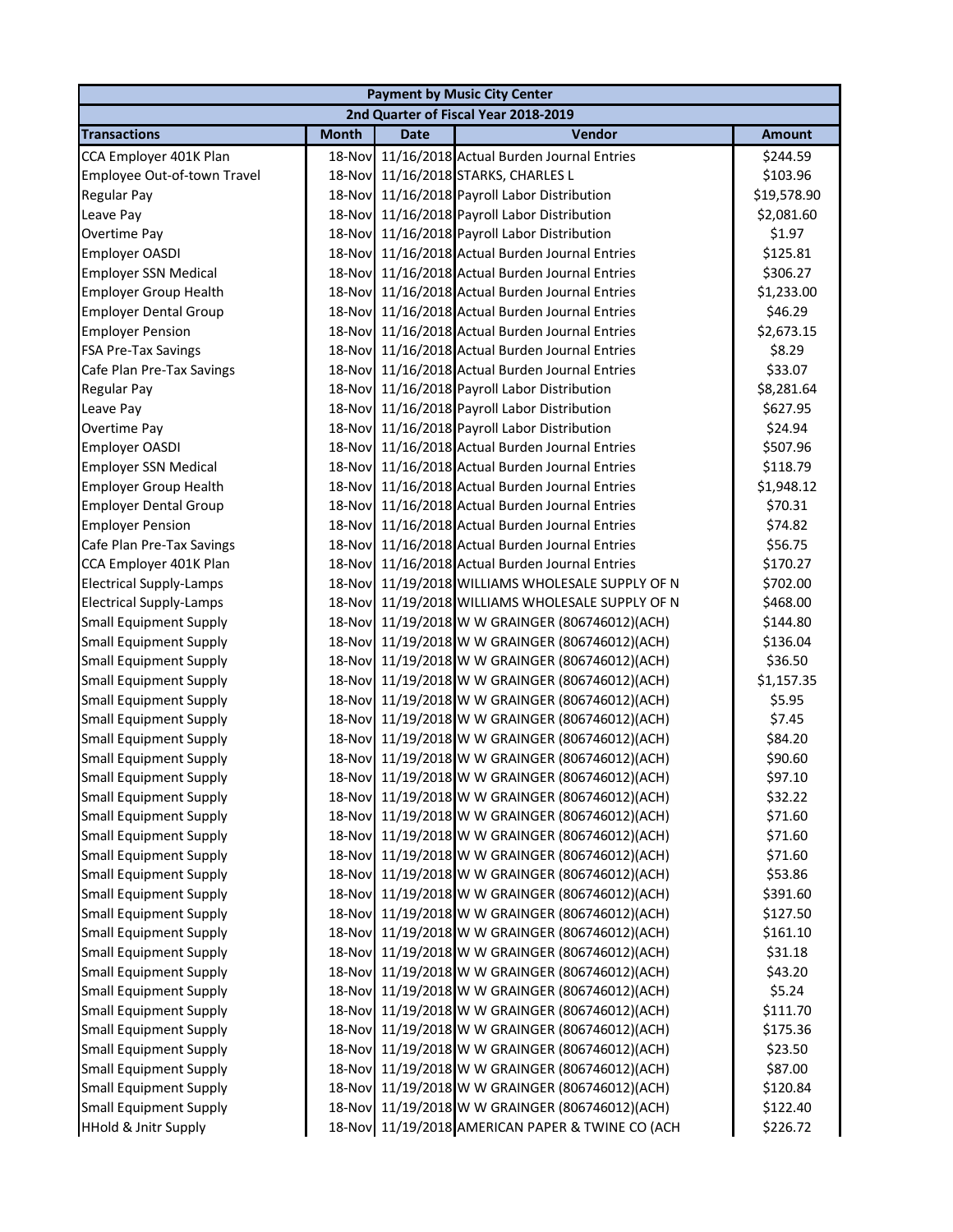|                                  |              |                             | <b>Payment by Music City Center</b>              |               |
|----------------------------------|--------------|-----------------------------|--------------------------------------------------|---------------|
|                                  |              |                             | 2nd Quarter of Fiscal Year 2018-2019             |               |
| <b>Transactions</b>              | <b>Month</b> | <b>Date</b>                 | Vendor                                           | <b>Amount</b> |
| <b>HHold &amp; Jnitr Supply</b>  |              |                             | 18-Nov 11/19/2018 AMERICAN PAPER & TWINE CO (ACH | \$1,657.00    |
| <b>HHold &amp; Jnitr Supply</b>  |              |                             | 18-Nov 11/19/2018 AMERICAN PAPER & TWINE CO (ACH | \$266.80      |
| Offc & Admin Supply              |              |                             | 18-Nov 11/20/2018 MYOFFICE PRODUCTS (ACH)        | \$37.72       |
| <b>District Energy System</b>    |              |                             | 18-Nov 11/20/2018 DES REVENUE / US BANK (ACH)    | \$242,160.95  |
| Postage & Delivery Srvc          |              |                             | 18-Nov 11/20/2018 GRAYBAR ELECTRIC CO INC (ACH)  | \$28.99       |
| <b>Medical Services</b>          |              |                             | 18-Nov 11/20/2018 MED STAR MEDICAL STAFFING INC  | \$1,968.75    |
| <b>Electrical Supply</b>         |              |                             | 18-Nov 11/20/2018 LOWES OF MADISON #413 (ACH)    | \$49.44       |
| <b>Mngt Cnsltnt Srvc</b>         |              |                             | 18-Nov 11/20/2018 CUSHION EMPLOYER SER (ACH)     | \$1,267.00    |
| <b>Building Maintenance Srvc</b> | 18-Nov       |                             | 11/21/2018 COMBINED UTILITIES BOX SYS INC        | \$937.50      |
| <b>Building Maintenance Srvc</b> | 18-Nov       |                             | 11/21/2018 COMBINED UTILITIES BOX SYS INC        | $-5937.50$    |
| <b>Temporary Service</b>         | 18-Nov       |                             | 11/21/2018 INDUSTRIAL STAFFING OF TN (ACH        | \$9,360.94    |
| Repair & Maint Supply            |              |                             | 18-Nov 11/21/2018 W W GRAINGER (806746012)(ACH)  | \$331.00      |
| <b>Signs</b>                     |              |                             | 18-Nov 11/21/2018 JARVIS AWARD SIGN & FLAG CO (A | \$159.00      |
| Other Rpr & Maint Srvc           |              |                             | 18-Nov 11/21/2018 FOOD EQUIPMENT SERVICES CO LLC | \$201.00      |
| Other Rpr & Maint Srvc           |              | 18-Nov 11/21/2018 ATECH INC |                                                  | \$459.65      |
| Other Rpr & Maint Srvc           |              | 18-Nov 11/21/2018 ATECH INC |                                                  | \$258.33      |
| Other Rpr & Maint Srvc           |              | 18-Nov 11/21/2018 ATECH INC |                                                  | \$387.80      |
| Employee Out-of-town Travel      |              |                             | 18-Nov 11/21/2018 FIELDS, CRYSTAL A              | \$78.00       |
| Repair & Maint Supply            |              |                             | 18-Nov 11/23/2018 SUNSET MARKETING INC           | \$105.00      |
| <b>Auto Supply</b>               | 18-Nov       |                             | 11/24/2018 AMERICAS MOTOR SPORTS                 | \$1,176.90    |
| Offc & Admin Supply              | 18-Nov       |                             | 11/26/2018 MYOFFICE PRODUCTS (ACH)               | \$95.60       |
| Food & Ice                       | 18-Nov       |                             | 11/26/2018 CENTERPLATE MCC (ACH)                 | \$55.23       |
| Food & Ice                       | 18-Nov       |                             | 11/26/2018 CENTERPLATE MCC (ACH)                 | \$122.90      |
| Food & Ice                       |              |                             | 18-Nov 11/26/2018 CENTERPLATE MCC (ACH)          | \$51.05       |
| Food & Ice                       |              |                             | 18-Nov 11/26/2018 CENTERPLATE MCC (ACH)          | \$57.81       |
| Auto Oil/Lubricants              |              |                             | 18-Nov 11/26/2018 FERRELLGAS (ACH)               | \$495.52      |
| Auto Oil/Lubricants              |              |                             | 18-Nov 11/26/2018 FERRELLGAS (ACH)               | \$8.99        |
| Computer Hardware <\$10K         |              |                             | 18-Nov 11/26/2018 GHA TECHNOLOGIES (ACH)         | \$20.02       |
| Computer Hardware <\$10K         |              |                             | 18-Nov 11/26/2018 GHA TECHNOLOGIES (ACH)         | \$437.18      |
| Computer Hardware <\$10K         |              |                             | 18-Nov 11/26/2018 GHA TECHNOLOGIES (ACH)         | \$229.95      |
| Computer Hardware <\$10K         |              |                             | 18-Nov 11/26/2018 GHA TECHNOLOGIES (ACH)         | \$556.53      |
| Computer Hardware <\$10K         |              |                             | 18-Nov 11/26/2018 B & H PHOTO & ELECTRONICS CORP | \$2,400.02    |
| Computer Hardware <\$10K         |              |                             | 18-Nov 11/26/2018 B & H PHOTO & ELECTRONICS CORP | \$60.71       |
| Food & Ice                       |              |                             | 18-Nov 11/26/2018 CENTERPLATE MCC (ACH)          | \$304.55      |
| Food & Ice                       | 18-Nov       |                             | 11/26/2018 CENTERPLATE MCC (ACH)                 | \$42.60       |
| Food & Bev-Inhouse               | 18-Nov       |                             | 11/26/2018 CENTERPLATE MCC (ACH)                 | \$404.93      |
| Food & Ice                       |              |                             | 18-Nov 11/26/2018 CENTERPLATE MCC (ACH)          | \$263.42      |
| Food & Ice                       |              |                             | 18-Nov 11/26/2018 CENTERPLATE MCC (ACH)          | \$923.05      |
| Food & Ice                       |              |                             | 18-Nov 11/26/2018 CENTERPLATE MCC (ACH)          | \$175.25      |
| Food & Ice                       |              |                             | 18-Nov 11/26/2018 CENTERPLATE MCC (ACH)          | \$850.00      |
| Food & Bev-Inhouse               |              |                             | 18-Nov 11/26/2018 CENTERPLATE MCC (ACH)          | \$278.28      |
| Food & Ice                       |              |                             | 18-Nov 11/26/2018 CENTERPLATE MCC (ACH)          | \$64.46       |
| Postage & Delivery Srvc          |              |                             | 18-Nov 11/27/2018 SUNSET MARKETING INC           | \$15.00       |
| Other Rpr & Maint Srvc           |              |                             | 18-Nov 11/27/2018 EQUIPMENT DEPOT                | \$2,399.59    |
| Other Rpr & Maint Srvc           |              |                             | 18-Nov 11/27/2018 EQUIPMENT DEPOT                | $-$2,399.59$  |
| Repair & Maint Supply            |              |                             | 18-Nov 11/27/2018 SUNSET MARKETING INC           | \$51.20       |
| <b>Uniform Cleaning Service</b>  | 18-Nov       |                             | 11/27/2018 CINTAS CORP #051 MATS & RUGS(A        | \$1,121.56    |
| <b>Uniform Cleaning Service</b>  | 18-Nov       |                             | 11/27/2018 CINTAS CORP #051 MATS & RUGS(A        | $-5301.73$    |
| <b>Membership Dues</b>           |              |                             | 18-Nov 11/27/2018 MIDDLE TN CHAPTERS SHRM (ACH)( | \$129.00      |
| Plumbing/HVAC Maintain Srvc      |              |                             | 18-Nov 11/28/2018 W W GRAINGER (806746012)(ACH)  | \$210.00      |
| <b>Electrical Repair Service</b> |              |                             | 18-Nov 11/28/2018 BRADFIELD CO LLC, THE (ACH)    | \$1,700.00    |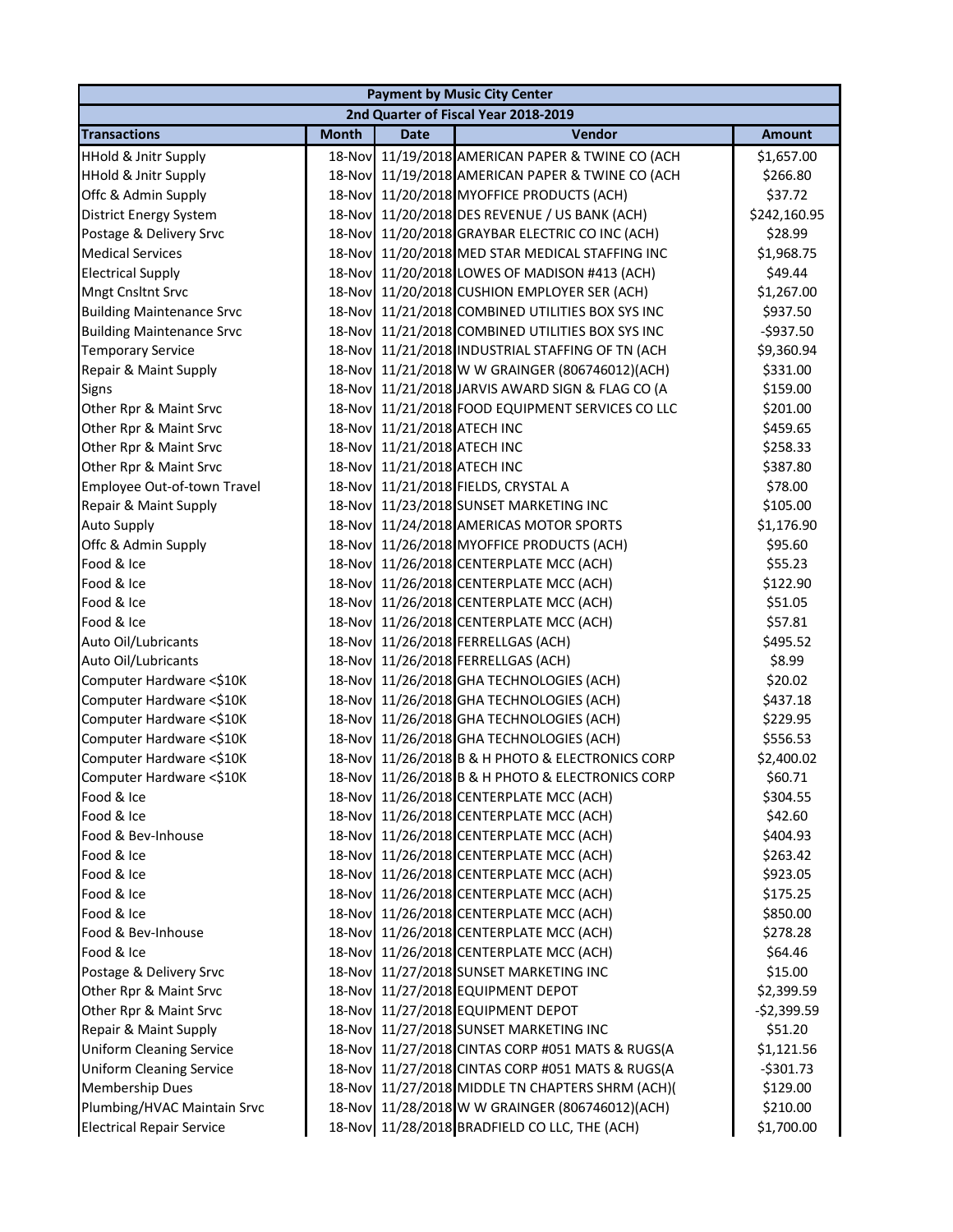|                              |              |                       | <b>Payment by Music City Center</b>              |               |
|------------------------------|--------------|-----------------------|--------------------------------------------------|---------------|
|                              |              |                       | 2nd Quarter of Fiscal Year 2018-2019             |               |
| <b>Transactions</b>          | <b>Month</b> | Date                  | Vendor                                           | <b>Amount</b> |
| Other Rpr & Maint Srvc       | 18-Nov       |                       | 11/28/2018 EQUIPMENT DEPOT                       | \$1,327.87    |
| Cable Television             |              |                       | 18-Nov 11/28/2018 AT&T CIRCUITS                  | \$118.74      |
| <b>Merchant Fees</b>         |              | 18-Nov 11/28/2018 FIS |                                                  | \$21,187.90   |
| Drapery/Window Covering      |              |                       | 18-Nov 11/28/2018 COVER ALL PRODUCTS (ACH)       | \$780.88      |
| Signs                        |              |                       | 18-Nov 11/28/2018 JARVIS AWARD SIGN & FLAG CO (A | \$77.00       |
| Signs                        |              |                       | 18-Nov 11/28/2018 JARVIS AWARD SIGN & FLAG CO (A | \$190.00      |
| Signs                        |              |                       | 18-Nov 11/28/2018 JARVIS AWARD SIGN & FLAG CO (A | \$150.00      |
| Signs                        | 18-Nov       |                       | 11/28/2018 JARVIS AWARD SIGN & FLAG CO (A        | \$150.00      |
| Other Rpr & Maint Srvc       | 18-Nov       |                       | 11/29/2018 EQUIPMENT DEPOT                       | \$150.00      |
| Other Rpr & Maint Srvc       | 18-Nov       |                       | 11/29/2018 EQUIPMENT DEPOT                       | \$150.00      |
| Other Rpr & Maint Srvc       | 18-Nov       |                       | 11/29/2018 EQUIPMENT DEPOT                       | \$150.00      |
| Other Rpr & Maint Srvc       | 18-Nov       |                       | 11/29/2018 EQUIPMENT DEPOT                       | \$150.00      |
| Other Rpr & Maint Srvc       | 18-Nov       |                       | 11/29/2018 EQUIPMENT DEPOT                       | \$150.00      |
| Other Rpr & Maint Srvc       |              |                       | 18-Nov 11/29/2018 EQUIPMENT DEPOT                | \$150.00      |
| Other Rpr & Maint Srvc       | 18-Nov       |                       | 11/29/2018 EQUIPMENT DEPOT                       | \$164.38      |
| Other Rpr & Maint Srvc       |              |                       | 18-Nov 11/29/2018 EQUIPMENT DEPOT                | \$150.00      |
| Other Rpr & Maint Srvc       |              |                       | 18-Nov 11/29/2018 EQUIPMENT DEPOT                | \$93.54       |
| Rpr & Maint Srvc Elev/Escel  |              |                       | 18-Nov 11/29/2018 NASHVILLE MACHINE ELEVATOR CO  | \$14,489.19   |
| Other Rpr & Maint Srvc       |              |                       | 18-Nov 11/29/2018 FIRE PRO LLC (ACH)             | \$1,465.00    |
| <b>Electrical Supply</b>     | 18-Nov       |                       | 11/29/2018 WILLIAMS WHOLESALE SUPPLY OF N        | \$1,195.00    |
| <b>Elevator Permit</b>       | 18-Nov       |                       | 11/29/2018 TN DEPT OF LABOR DIV BOIL & EL        | \$480.00      |
| HHold & Jnitr Supply         | 18-Nov       |                       | 11/29/2018 LOWES OF MADISON #413 (ACH)           | $-52.20$      |
| <b>Electrical Supply</b>     | 18-Nov       |                       | 11/29/2018 BATTERIES PLUS LLC (NASHVILLE)        | \$95.22       |
| Cable Television             | 18-Nov       |                       | 11/29/2018 COMCAST (ACH)                         | \$450.74      |
| Telephone & Telegraph        | 18-Nov       |                       | 11/29/2018 AT&T CIRCUITS                         | \$303.74      |
| Repair & Maint Supply        | 18-Nov       |                       | 11/29/2018 W W GRAINGER (806746012)(ACH)         | $-556.52$     |
| <b>Auto Fuel</b>             |              |                       | 18-Nov 11/29/2018 WEX (WRIGHT EXPRESS FINANCIAL) | \$363.00      |
| <b>Temporary Service</b>     |              |                       | 18-Nov 11/29/2018 ELITE SHOW SERVICES INC (ACH)  | \$571.20      |
| <b>Temporary Service</b>     |              |                       | 18-Nov 11/29/2018 ELITE SHOW SERVICES INC (ACH)  | \$642.95      |
| <b>Temporary Service</b>     |              |                       | 18-Nov 11/29/2018 ELITE SHOW SERVICES INC (ACH)  | \$2,002.60    |
| <b>Temporary Service</b>     |              |                       | 18-Nov 11/29/2018 ELITE SHOW SERVICES INC (ACH)  | $-530.00$     |
| <b>Temporary Service</b>     |              |                       | 18-Nov 11/29/2018 ELITE SHOW SERVICES INC (ACH)  | \$2,550.12    |
| <b>Temporary Service</b>     |              |                       | 18-Nov 11/29/2018 ELITE SHOW SERVICES INC (ACH)  | \$569.23      |
| <b>Temporary Service</b>     |              |                       | 18-Nov 11/29/2018 ELITE SHOW SERVICES INC (ACH)  | \$680.42      |
| <b>Temporary Service</b>     | 18-Nov       |                       | 11/29/2018 ELITE SHOW SERVICES INC (ACH)         | \$2,112.93    |
| <b>Temporary Service</b>     | 18-Nov       |                       | 11/29/2018 ELITE SHOW SERVICES INC (ACH)         | $-520.00$     |
| Other Rpr & Maint Srvc       | 18-Nov       | 11/29/2018 ATECH INC  |                                                  | \$2,369.55    |
| Food & Ice                   | 18-Nov       |                       | 11/29/2018 CENTERPLATE MCC (ACH)                 | \$200.00      |
| Food & Bev-Inhouse           | 18-Nov       |                       | 11/29/2018 CENTERPLATE MCC (ACH)                 | \$205.78      |
| Food & Ice                   |              |                       | 18-Nov 11/29/2018 CENTERPLATE MCC (ACH)          | \$2,184.63    |
| <b>Regular Pay</b>           |              |                       | 18-Nov 11/30/2018 Payroll Labor Distribution     | \$21,627.62   |
| Leave Pay                    |              |                       | 18-Nov 11/30/2018 Payroll Labor Distribution     | \$2,136.40    |
| <b>Holiday Pay</b>           |              |                       | 18-Nov 11/30/2018 Payroll Labor Distribution     | \$5,657.60    |
| Overtime Pay                 |              |                       | 18-Nov 11/30/2018 Payroll Labor Distribution     | \$661.22      |
| Employer OASDI               | 18-Nov       |                       | 11/30/2018 Actual Burden Journal Entries         | \$1,758.27    |
| <b>Employer SSN Medical</b>  | 18-Nov       |                       | 11/30/2018 Actual Burden Journal Entries         | \$411.20      |
| <b>Employer Group Health</b> | 18-Nov       |                       | 11/30/2018 Actual Burden Journal Entries         | \$5,931.00    |
| <b>Employer Dental Group</b> | 18-Nov       |                       | 11/30/2018 Actual Burden Journal Entries         | \$267.47      |
| <b>Employer Group Life</b>   | 18-Nov       |                       | 11/30/2018 Actual Burden Journal Entries         | \$255.60      |
| Cafe Plan Pre-Tax Savings    | 18-Nov       |                       | 11/30/2018 Actual Burden Journal Entries         | \$152.92      |
| CCA Employer 401K Plan       |              |                       | 18-Nov 11/30/2018 Actual Burden Journal Entries  | \$988.60      |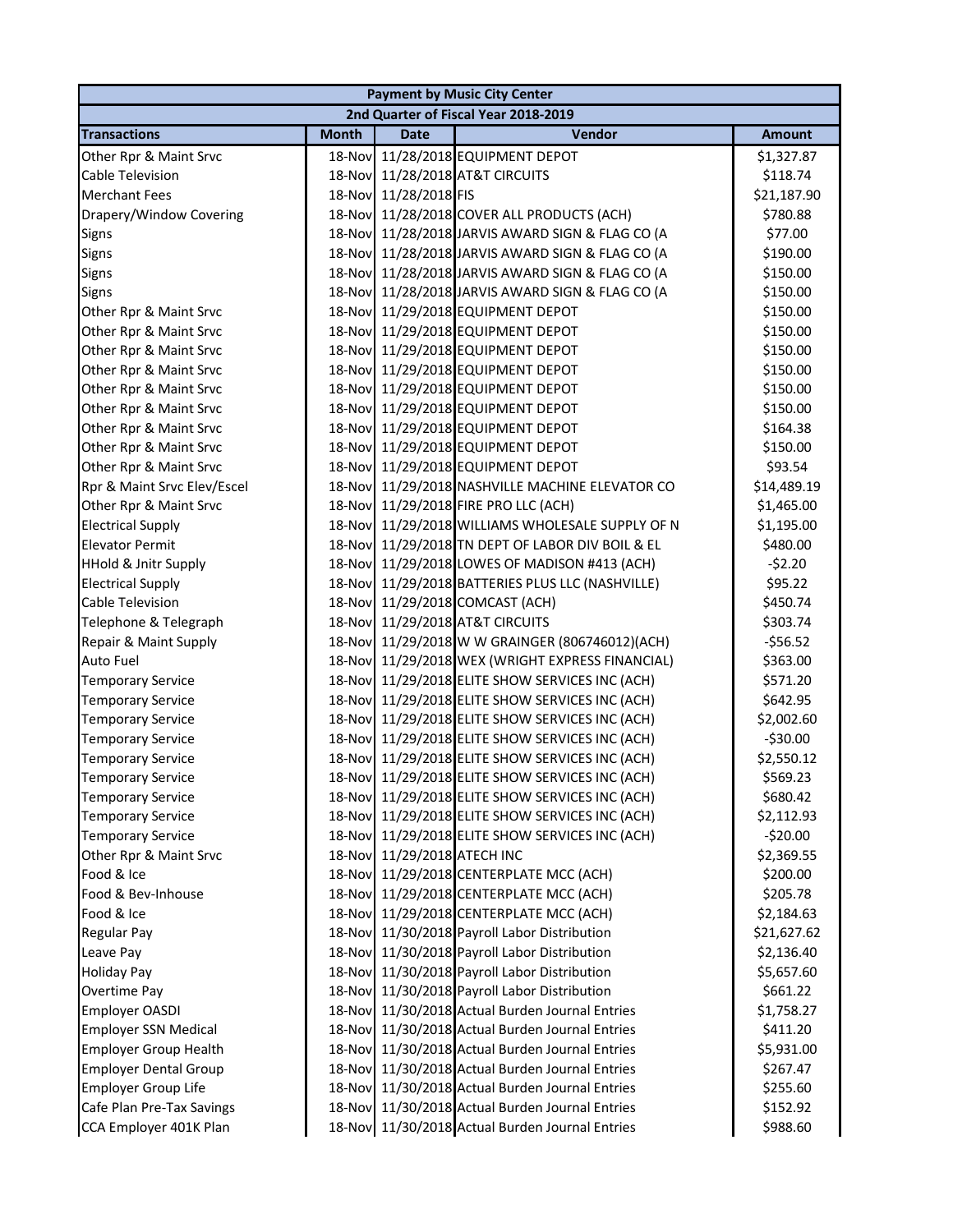|                                  |              |             | <b>Payment by Music City Center</b>              |               |
|----------------------------------|--------------|-------------|--------------------------------------------------|---------------|
|                                  |              |             | 2nd Quarter of Fiscal Year 2018-2019             |               |
| <b>Transactions</b>              | <b>Month</b> | <b>Date</b> | Vendor                                           | <b>Amount</b> |
| Allowance-Cell/Mobile Devices    |              |             | 18-Nov 11/30/2018 Payroll Labor Distribution     | \$276.00      |
| Postage & Delivery Srvc          |              |             | 18-Nov 11/30/2018 AWARD CENTER INC, THE (ACH)    | \$7.50        |
| Offc & Admin Supply              |              |             | 18-Nov 11/30/2018 AWARD CENTER INC, THE (ACH)    | \$30.00       |
| Offc & Admin Supply              |              |             | 18-Nov 11/30/2018 AWARD CENTER INC, THE (ACH)    | \$24.00       |
| Regular Pay                      |              |             | 18-Nov 11/30/2018 Payroll Labor Distribution     | \$2,944.64    |
| Leave Pay                        |              |             | 18-Nov 11/30/2018 Payroll Labor Distribution     | \$1,446.08    |
| <b>Holiday Pay</b>               | 18-Nov       |             | 11/30/2018 Payroll Labor Distribution            | \$1,446.08    |
| Employer OASDI                   | 18-Nov       |             | 11/30/2018 Actual Burden Journal Entries         | \$344.34      |
| <b>Employer SSN Medical</b>      | 18-Nov       |             | 11/30/2018 Actual Burden Journal Entries         | \$80.54       |
| <b>Employer Group Health</b>     | 18-Nov       |             | 11/30/2018 Actual Burden Journal Entries         | \$978.00      |
| <b>Employer Dental Group</b>     | 18-Nov       |             | 11/30/2018 Actual Burden Journal Entries         | \$28.28       |
| Employer Group Life              |              |             | 18-Nov 11/30/2018 Actual Burden Journal Entries  | \$28.40       |
| <b>Employer Pension</b>          |              |             | 18-Nov 11/30/2018 Actual Burden Journal Entries  | \$720.26      |
| <b>FSA Pre-Tax Savings</b>       |              |             | 18-Nov 11/30/2018 Actual Burden Journal Entries  | \$1.59        |
| Cafe Plan Pre-Tax Savings        |              |             | 18-Nov 11/30/2018 Actual Burden Journal Entries  | \$27.08       |
| Allowance-Cell/Mobile Devices    |              |             | 18-Nov 11/30/2018 Payroll Labor Distribution     | \$92.00       |
| <b>Regular Pay</b>               |              |             | 18-Nov 11/30/2018 Payroll Labor Distribution     | \$25,160.66   |
| Leave Pay                        |              |             | 18-Nov 11/30/2018 Payroll Labor Distribution     | \$4,091.91    |
| <b>Holiday Pay</b>               | 18-Nov       |             | 11/30/2018 Payroll Labor Distribution            | \$6,852.00    |
| Overtime Pay                     | 18-Nov       |             | 11/30/2018 Payroll Labor Distribution            | \$454.81      |
| Employer OASDI                   | 18-Nov       |             | 11/30/2018 Actual Burden Journal Entries         | \$2,131.66    |
| <b>Employer SSN Medical</b>      | 18-Nov       |             | 11/30/2018 Actual Burden Journal Entries         | \$498.56      |
| <b>Employer Group Health</b>     | 18-Nov       |             | 11/30/2018 Actual Burden Journal Entries         | \$6,348.00    |
| <b>Employer Dental Group</b>     | 18-Nov       |             | 11/30/2018 Actual Burden Journal Entries         | \$301.81      |
| <b>Employer Group Life</b>       |              |             | 18-Nov 11/30/2018 Actual Burden Journal Entries  | \$274.53      |
| Cafe Plan Pre-Tax Savings        |              |             | 18-Nov 11/30/2018 Actual Burden Journal Entries  | \$173.59      |
| CCA Employer 401K Plan           |              |             | 18-Nov 11/30/2018 Actual Burden Journal Entries  | \$1,144.50    |
| Water                            |              |             | 18-Nov 11/30/2018 W&S NOV/18 IDB WATER           | \$4,892.07    |
| Water                            |              |             | 18-Nov 11/30/2018 W&S NOV/18 IDB SEWER           | \$5,109.82    |
| Gas                              |              |             | 18-Nov 11/30/2018 PIEDMONT NATURAL GAS CO (METRO | \$3,561.34    |
| Pest Control Srvc                | 18-Nov       |             | 11/30/2018 MIDDLE TN EXTERMINATING (ACH)         | \$1,407.00    |
| Allowance-Cell/Mobile Devices    |              |             | 18-Nov 11/30/2018 Payroll Labor Distribution     | \$92.00       |
| Postage & Delivery Srvc          |              |             | 18-Nov 11/30/2018 COMBINED UTILITIES BOX SYS INC | \$50.00       |
| Postage & Delivery Srvc          |              |             | 18-Nov 11/30/2018 COMBINED UTILITIES BOX SYS INC | \$50.00       |
| <b>Building Maintenance Srvc</b> | 18-Nov       |             | 11/30/2018 COMBINED UTILITIES BOX SYS INC        | \$937.50      |
| <b>Building Maintenance Srvc</b> | 18-Nov       |             | 11/30/2018 CRAWFORD DOOR SALES (ACH)             | \$2,504.13    |
| Plumbing/HVAC Maintain Srvc      | 18-Nov       |             | 11/30/2018 DEMAND MECHANICAL LLC (ACH)           | \$1,881.00    |
| Other Rpr & Maint Srvc           | 18-Nov       |             | 11/30/2018 CONVENTION PROD RIGGING INC (A        | \$1,440.00    |
| Other Rpr & Maint Srvc           |              |             | 18-Nov 11/30/2018 JOHNSON CONTROLS INC/CARDKEY ( | \$798.00      |
| Other Rpr & Maint Srvc           |              |             | 18-Nov 11/30/2018 TANDEM CONSTRUCTION LLC (ACH)  | \$1,169.00    |
| Rpr & Maint Srvc Bld Auto        |              |             | 18-Nov 11/30/2018 JOHNSON CONTROLS INC/CARDKEY ( | \$3,904.17    |
| Other Rpr & Maint Srvc           |              |             | 18-Nov 11/30/2018 NASHVILLE MACHINE ELEVATOR CO  | \$527.47      |
| Other Rpr & Maint Srvc           | 18-Nov       |             | 11/30/2018 NASHVILLE MACHINE ELEVATOR CO         | \$1,171.47    |
| <b>Electrical Supply-Lamps</b>   | 18-Nov       |             | 11/30/2018 COMBINED UTILITIES BOX SYS INC        | \$937.50      |
| Equip Inspection                 | 18-Nov       |             | 11/30/2018 FIRE PRO LLC (ACH)                    | \$6,495.00    |
| <b>Regular Pay</b>               | 18-Nov       |             | 11/30/2018 Payroll Labor Distribution            | \$34,608.57   |
| Leave Pay                        | 18-Nov       |             | 11/30/2018 Payroll Labor Distribution            | \$4,625.85    |
| <b>Holiday Pay</b>               | 18-Nov       |             | 11/30/2018 Payroll Labor Distribution            | \$10,125.00   |
| Overtime Pay                     | 18-Nov       |             | 11/30/2018 Payroll Labor Distribution            | \$1,579.96    |
| Employer OASDI                   |              |             | 18-Nov 11/30/2018 Actual Burden Journal Entries  | \$2,890.10    |
| <b>Employer SSN Medical</b>      |              |             | 18-Nov 11/30/2018 Actual Burden Journal Entries  | \$675.91      |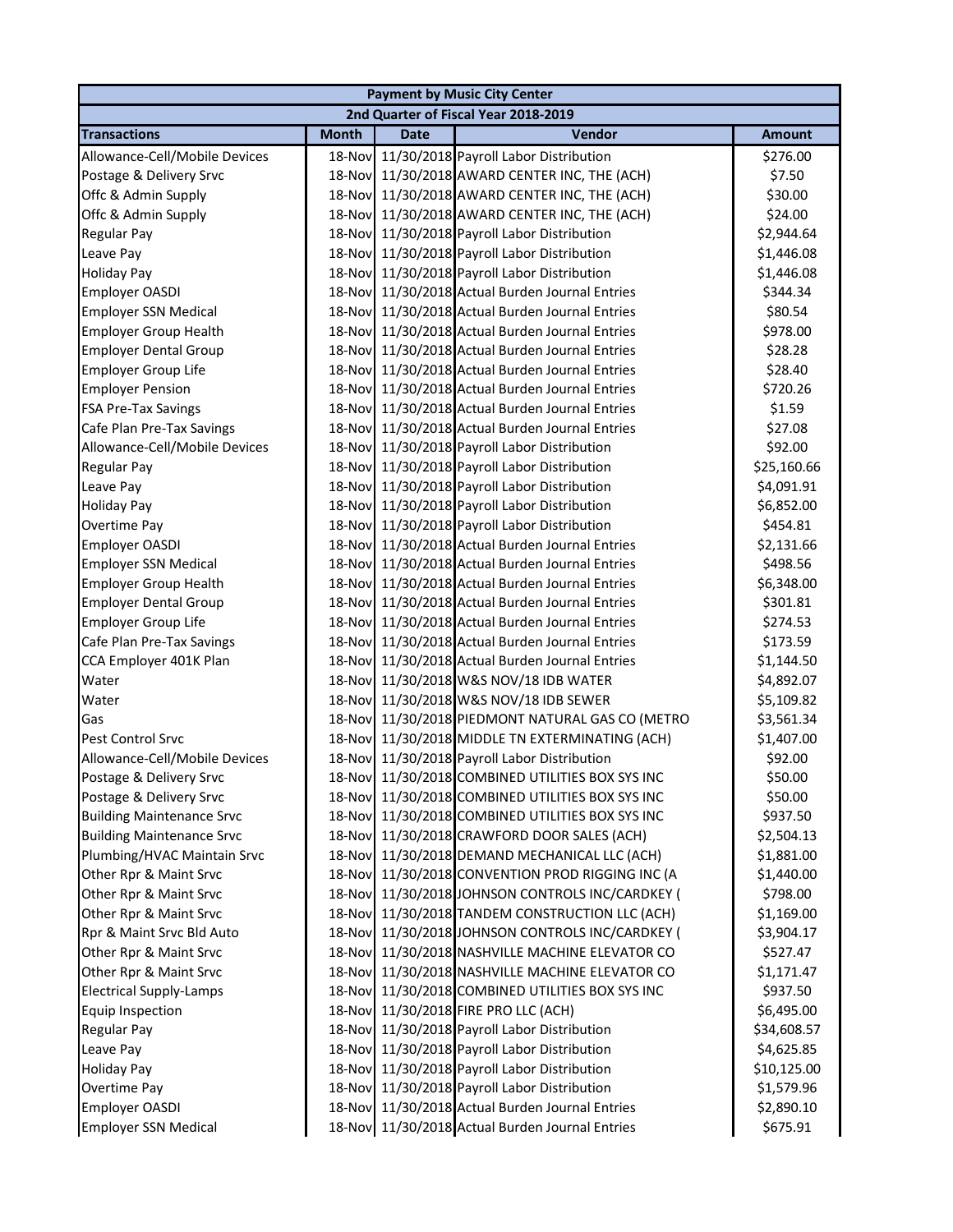|                                |              |                         | <b>Payment by Music City Center</b>              |               |
|--------------------------------|--------------|-------------------------|--------------------------------------------------|---------------|
|                                |              |                         | 2nd Quarter of Fiscal Year 2018-2019             |               |
| <b>Transactions</b>            | <b>Month</b> | <b>Date</b>             | Vendor                                           | <b>Amount</b> |
| <b>Employer Group Health</b>   |              |                         | 18-Nov 11/30/2018 Actual Burden Journal Entries  | \$12,391.90   |
| <b>Employer Dental Group</b>   |              |                         | 18-Nov 11/30/2018 Actual Burden Journal Entries  | \$555.20      |
| <b>Employer Group Life</b>     |              |                         | 18-Nov 11/30/2018 Actual Burden Journal Entries  | \$501.71      |
| <b>Employer Pension</b>        |              |                         | 18-Nov 11/30/2018 Actual Burden Journal Entries  | \$75.78       |
| Cafe Plan Pre-Tax Savings      |              |                         | 18-Nov 11/30/2018 Actual Burden Journal Entries  | \$341.46      |
| CCA Employer 401K Plan         |              |                         | 18-Nov 11/30/2018 Actual Burden Journal Entries  | \$1,085.10    |
| <b>Temporary Service</b>       | 18-Nov       |                         | 11/30/2018 MCC 11/18 Temp Labor Reclass          | $-$848.00$    |
| <b>Temporary Service</b>       | 18-Nov       |                         | 11/30/2018 INDUSTRIAL STAFFING OF TN (ACH        | \$13,715.64   |
| <b>Temporary Service</b>       | 18-Nov       |                         | 11/30/2018 INDUSTRIAL STAFFING OF TN (ACH        | \$10,142.45   |
| <b>Temporary Service</b>       | 18-Nov       |                         | 11/30/2018 INDUSTRIAL STAFFING OF TN (ACH        | \$6,666.63    |
| <b>Temporary Service</b>       | 18-Nov       |                         | 11/30/2018 INDUSTRIAL STAFFING OF TN (ACH        | \$179.55      |
| <b>Laundry Services</b>        | 18-Nov       | 11/30/2018 ALSCO        |                                                  | \$621.38      |
| <b>Laundry Services</b>        |              | 18-Nov 11/30/2018 ALSCO |                                                  | \$31.00       |
| <b>Laundry Services</b>        |              | 18-Nov 11/30/2018 ALSCO |                                                  | \$312.40      |
| <b>Laundry Services</b>        |              | 18-Nov 11/30/2018 ALSCO |                                                  | \$31.00       |
| <b>Laundry Services</b>        |              | 18-Nov 11/30/2018 ALSCO |                                                  | \$312.40      |
| <b>Laundry Services</b>        |              | 18-Nov 11/30/2018 ALSCO |                                                  | \$269.08      |
| Janitorial Srvc                |              |                         | 18-Nov 11/30/2018 INDUSTRIAL STAFFING OF TN (ACH | \$12,249.31   |
| Janitorial Srvc                |              |                         | 18-Nov 11/30/2018 INDUSTRIAL STAFFING OF TN (ACH | \$1,060.68    |
| <b>Temporary Service-Reimb</b> | 18-Nov       |                         | 11/30/2018 MCC 11/18 Temp Labor Reclass          | \$848.00      |
| Allowance-Cell/Mobile Devices  | 18-Nov       |                         | 11/30/2018 Payroll Labor Distribution            | \$138.00      |
| Other Rpr & Maint Srvc         | 18-Nov       |                         | 11/30/2018 KELSAN INC (ACH)                      | \$420.60      |
| Auto Oil/Lubricants            | 18-Nov       |                         | 11/30/2018 FERRELLGAS (ACH)                      | $-58.81$      |
| <b>Regular Pay</b>             |              |                         | 18-Nov 11/30/2018 Payroll Labor Distribution     | \$1,217.94    |
| Leave Pay                      |              |                         | 18-Nov 11/30/2018 Payroll Labor Distribution     | \$403.04      |
| <b>Holiday Pay</b>             |              |                         | 18-Nov 11/30/2018 Payroll Labor Distribution     | \$403.04      |
| Overtime Pay                   |              |                         | 18-Nov 11/30/2018 Payroll Labor Distribution     | \$144.34      |
| <b>Employer OASDI</b>          |              |                         | 18-Nov 11/30/2018 Actual Burden Journal Entries  | \$117.45      |
| <b>Employer SSN Medical</b>    |              |                         | 18-Nov 11/30/2018 Actual Burden Journal Entries  | \$27.47       |
| <b>Employer Group Health</b>   |              |                         | 18-Nov 11/30/2018 Actual Burden Journal Entries  | \$750.00      |
| <b>Employer Dental Group</b>   |              |                         | 18-Nov 11/30/2018 Actual Burden Journal Entries  | \$18.01       |
| <b>Employer Group Life</b>     |              |                         | 18-Nov 11/30/2018 Actual Burden Journal Entries  | \$14.20       |
| <b>Employer Pension</b>        |              |                         | 18-Nov 11/30/2018 Actual Burden Journal Entries  | \$267.58      |
| Cafe Plan Pre-Tax Savings      |              |                         | 18-Nov 11/30/2018 Actual Burden Journal Entries  | \$20.96       |
| <b>Regular Pay</b>             | 18-Nov       |                         | 11/30/2018 Payroll Labor Distribution            | \$9,395.74    |
| Leave Pay                      | 18-Nov       |                         | 11/30/2018 Payroll Labor Distribution            | \$1,235.66    |
| <b>Holiday Pay</b>             |              |                         | 18-Nov 11/30/2018 Payroll Labor Distribution     | \$2,303.20    |
| Overtime Pay                   |              |                         | 18-Nov 11/30/2018 Payroll Labor Distribution     | \$123.88      |
| Employer OASDI                 |              |                         | 18-Nov 11/30/2018 Actual Burden Journal Entries  | \$770.60      |
| <b>Employer SSN Medical</b>    |              |                         | 18-Nov 11/30/2018 Actual Burden Journal Entries  | \$180.23      |
| <b>Employer Group Health</b>   |              |                         | 18-Nov 11/30/2018 Actual Burden Journal Entries  | \$2,675.30    |
| <b>Employer Dental Group</b>   |              |                         | 18-Nov 11/30/2018 Actual Burden Journal Entries  | \$80.64       |
| <b>Employer Group Life</b>     |              |                         | 18-Nov 11/30/2018 Actual Burden Journal Entries  | \$90.01       |
| <b>Employer Pension</b>        | 18-Nov       |                         | 11/30/2018 Actual Burden Journal Entries         | \$77.73       |
| Cafe Plan Pre-Tax Savings      | 18-Nov       |                         | 11/30/2018 Actual Burden Journal Entries         | \$55.18       |
| CCA Employer 401K Plan         | 18-Nov       |                         | 11/30/2018 Actual Burden Journal Entries         | \$482.43      |
| <b>Internet Services</b>       | 18-Nov       |                         | 11/30/2018 COMCAST OF NASHVILLE, LLC (ACH        | \$2,919.32    |
| <b>Internet Services</b>       | 18-Nov       |                         | 11/30/2018 AT&T CIRCUITS                         | \$2,759.32    |
| Telephone & Telegraph          |              |                         | 18-Nov 11/30/2018 AT&T (MCC)                     | \$300.00      |
| Allowance-Cell/Mobile Devices  |              |                         | 18-Nov 11/30/2018 Payroll Labor Distribution     | \$92.00       |
| Computer Software              |              |                         | 18-Nov 11/30/2018 NET TANGO INC (ACH)            | \$10,400.00   |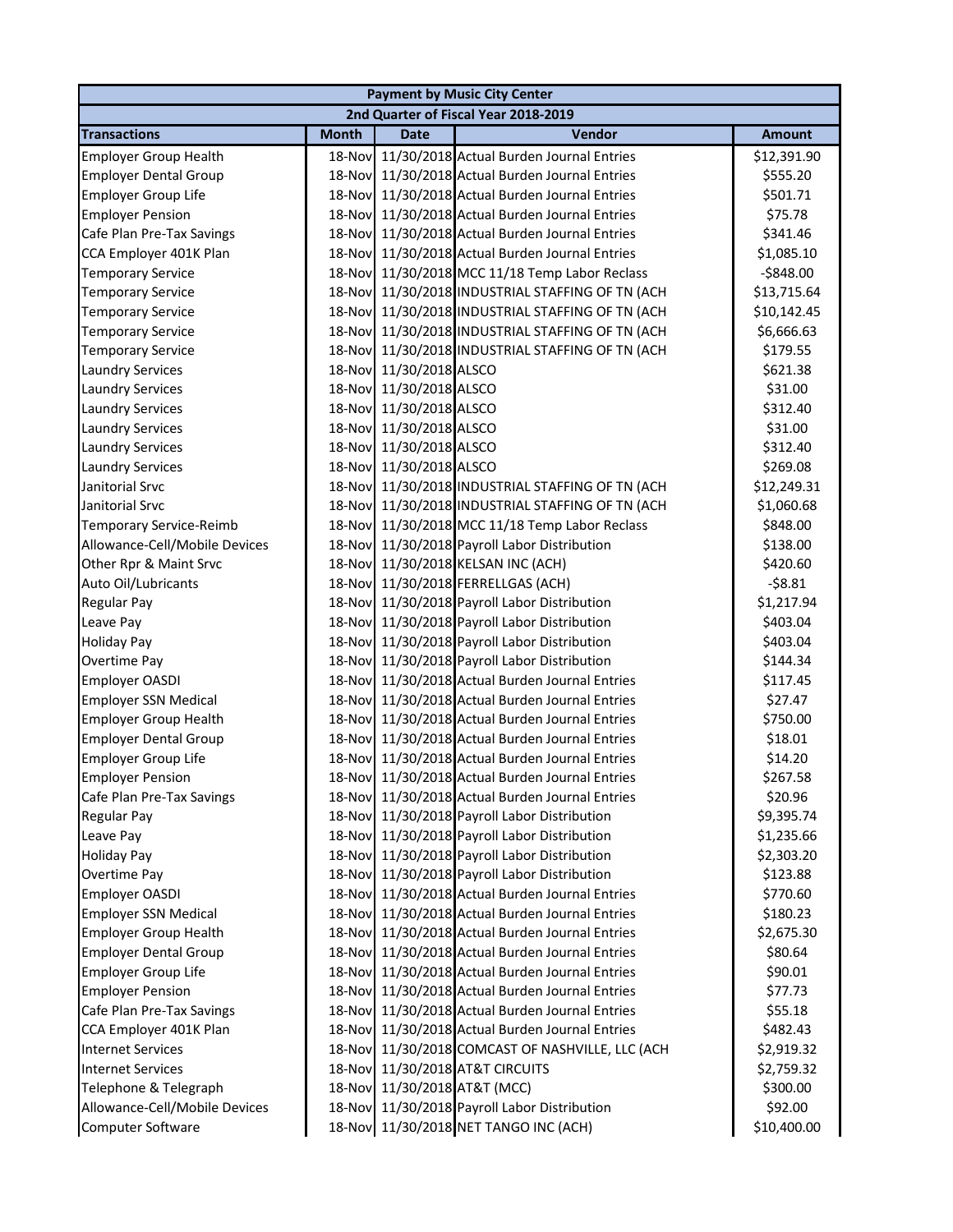| <b>Payment by Music City Center</b> |              |             |                                                 |               |  |
|-------------------------------------|--------------|-------------|-------------------------------------------------|---------------|--|
|                                     |              |             | 2nd Quarter of Fiscal Year 2018-2019            |               |  |
| <b>Transactions</b>                 | <b>Month</b> | <b>Date</b> | Vendor                                          | <b>Amount</b> |  |
| <b>Regular Pay</b>                  |              |             | 18-Nov 11/30/2018 Payroll Labor Distribution    | \$5,596.88    |  |
| Leave Pay                           |              |             | 18-Nov 11/30/2018 Payroll Labor Distribution    | \$277.68      |  |
| <b>Holiday Pay</b>                  |              |             | 18-Nov 11/30/2018 Payroll Labor Distribution    | \$1,468.64    |  |
| Employer OASDI                      |              |             | 18-Nov 11/30/2018 Actual Burden Journal Entries | \$430.77      |  |
| <b>Employer SSN Medical</b>         |              |             | 18-Nov 11/30/2018 Actual Burden Journal Entries | \$100.75      |  |
| <b>Employer Group Health</b>        |              |             | 18-Nov 11/30/2018 Actual Burden Journal Entries | \$1,035.00    |  |
| <b>Employer Dental Group</b>        |              |             | 18-Nov 11/30/2018 Actual Burden Journal Entries | \$36.02       |  |
| <b>Employer Group Life</b>          |              |             | 18-Nov 11/30/2018 Actual Burden Journal Entries | \$28.40       |  |
| <b>Employer Pension</b>             | 18-Nov       |             | 11/30/2018 Actual Burden Journal Entries        | \$906.15      |  |
| <b>FSA Pre-Tax Savings</b>          |              |             | 18-Nov 11/30/2018 Actual Burden Journal Entries | \$8.29        |  |
| Cafe Plan Pre-Tax Savings           |              |             | 18-Nov 11/30/2018 Actual Burden Journal Entries | \$29.00       |  |
| Allowance-Cell/Mobile Devices       |              |             | 18-Nov 11/30/2018 Payroll Labor Distribution    | \$92.00       |  |
| <b>Regular Pay</b>                  |              |             | 18-Nov 11/30/2018 Payroll Labor Distribution    | \$33,604.04   |  |
| Leave Pay                           |              |             | 18-Nov 11/30/2018 Payroll Labor Distribution    | \$2,901.28    |  |
| <b>Holiday Pay</b>                  |              |             | 18-Nov 11/30/2018 Payroll Labor Distribution    | \$4,373.60    |  |
| Overtime Pay                        |              |             | 18-Nov 11/30/2018 Payroll Labor Distribution    | \$1,431.61    |  |
| Employer OASDI                      |              |             | 18-Nov 11/30/2018 Actual Burden Journal Entries | \$2,431.38    |  |
| <b>Employer SSN Medical</b>         |              |             | 18-Nov 11/30/2018 Actual Burden Journal Entries | \$568.63      |  |
| <b>Employer Group Health</b>        |              |             | 18-Nov 11/30/2018 Actual Burden Journal Entries | \$9,207.00    |  |
| <b>Employer Dental Group</b>        | 18-Nov       |             | 11/30/2018 Actual Burden Journal Entries        | \$398.26      |  |
| <b>Employer Group Life</b>          | 18-Nov       |             | 11/30/2018 Actual Burden Journal Entries        | \$344.82      |  |
| Cafe Plan Pre-Tax Savings           |              |             | 18-Nov 11/30/2018 Actual Burden Journal Entries | \$254.27      |  |
| CCA Employer 401K Plan              |              |             | 18-Nov 11/30/2018 Actual Burden Journal Entries | \$1,212.77    |  |
| <b>Medical Services</b>             |              |             | 18-Nov 11/30/2018 MED STAR MEDICAL STAFFING INC | \$900.00      |  |
| Allowance-Cell/Mobile Devices       |              |             | 18-Nov 11/30/2018 Payroll Labor Distribution    | \$230.00      |  |
| Postage & Delivery Srvc             |              |             | 18-Nov 11/30/2018 BLINK MARKETING INC (ACH)     | \$32.00       |  |
| Postage & Delivery Srvc             |              |             | 18-Nov 11/30/2018 BLINK MARKETING INC (ACH)     | $-532.00$     |  |
| Advertising & Promot'n              |              |             | 18-Nov 11/30/2018 BLINK MARKETING INC (ACH)     | \$139.99      |  |
| Advertising & Promot'n              |              |             | 18-Nov 11/30/2018 BLINK MARKETING INC (ACH)     | \$6.50        |  |
| Advertising & Promot'n              |              |             | 18-Nov 11/30/2018 BLINK MARKETING INC (ACH)     | $-56.50$      |  |
| Advertising & Promot'n              |              |             | 18-Nov 11/30/2018 BLINK MARKETING INC (ACH)     | $-$139.99$    |  |
| <b>Regular Pay</b>                  |              |             | 18-Nov 11/30/2018 Payroll Labor Distribution    | \$2,884.33    |  |
| Leave Pay                           |              |             | 18-Nov 11/30/2018 Payroll Labor Distribution    | \$1,223.20    |  |
| <b>Holiday Pay</b>                  |              |             | 18-Nov 11/30/2018 Payroll Labor Distribution    | \$996.32      |  |
| Overtime Pay                        |              |             | 18-Nov 11/30/2018 Payroll Labor Distribution    | \$437.01      |  |
| Employer OASDI                      |              |             | 18-Nov 11/30/2018 Actual Burden Journal Entries | \$318.45      |  |
| <b>Employer SSN Medical</b>         |              |             | 18-Nov 11/30/2018 Actual Burden Journal Entries | \$74.47       |  |
| <b>Employer Group Health</b>        |              |             | 18-Nov 11/30/2018 Actual Burden Journal Entries | \$1,056.00    |  |
| <b>Employer Dental Group</b>        |              |             | 18-Nov 11/30/2018 Actual Burden Journal Entries | \$42.42       |  |
| <b>Employer Group Life</b>          |              |             | 18-Nov 11/30/2018 Actual Burden Journal Entries | \$42.60       |  |
| <b>Employer Pension</b>             |              |             | 18-Nov 11/30/2018 Actual Burden Journal Entries | \$683.74      |  |
| Cafe Plan Pre-Tax Savings           |              |             | 18-Nov 11/30/2018 Actual Burden Journal Entries | \$30.94       |  |
| Regular Pay                         |              |             | 18-Nov 11/30/2018 Payroll Labor Distribution    | \$10,144.36   |  |
| Leave Pay                           |              |             | 18-Nov 11/30/2018 Payroll Labor Distribution    | \$655.63      |  |
| <b>Holiday Pay</b>                  |              |             | 18-Nov 11/30/2018 Payroll Labor Distribution    | \$1,089.78    |  |
| Overtime Pay                        | 18-Nov       |             | 11/30/2018 Payroll Labor Distribution           | \$350.16      |  |
| Employer OASDI                      |              |             | 18-Nov 11/30/2018 Actual Burden Journal Entries | \$720.62      |  |
| <b>Employer SSN Medical</b>         |              |             | 18-Nov 11/30/2018 Actual Burden Journal Entries | \$168.55      |  |
| <b>Employer Group Health</b>        |              |             | 18-Nov 11/30/2018 Actual Burden Journal Entries | \$1,884.00    |  |
| <b>Employer Dental Group</b>        |              |             | 18-Nov 11/30/2018 Actual Burden Journal Entries | \$119.16      |  |
| <b>Employer Group Life</b>          |              |             | 18-Nov 11/30/2018 Actual Burden Journal Entries | \$104.14      |  |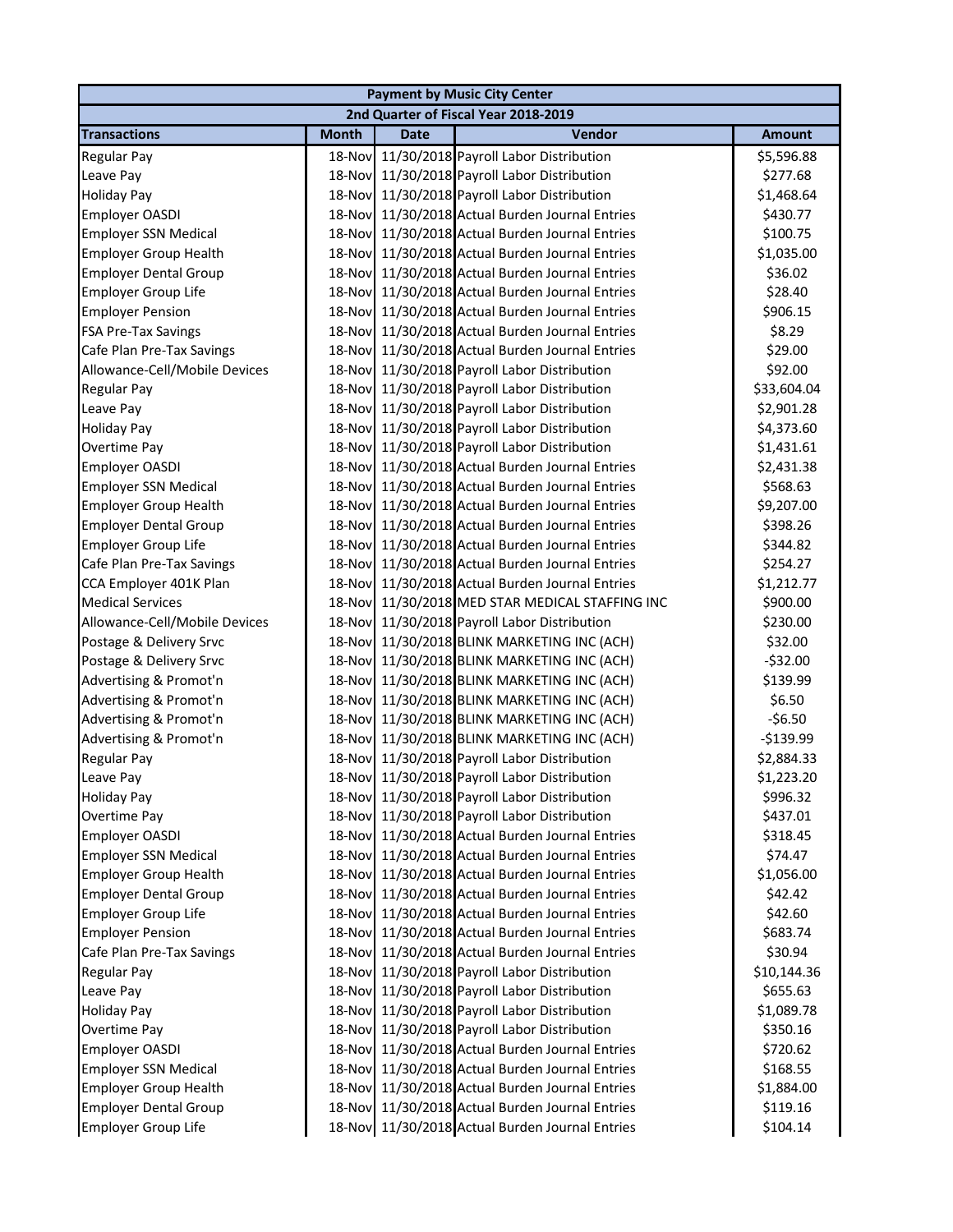|                                 |              |             | <b>Payment by Music City Center</b>              |               |
|---------------------------------|--------------|-------------|--------------------------------------------------|---------------|
|                                 |              |             | 2nd Quarter of Fiscal Year 2018-2019             |               |
| <b>Transactions</b>             | <b>Month</b> | <b>Date</b> | Vendor                                           | <b>Amount</b> |
| Cafe Plan Pre-Tax Savings       |              |             | 18-Nov 11/30/2018 Actual Burden Journal Entries  | \$50.74       |
| CCA Employer 401K Plan          |              |             | 18-Nov 11/30/2018 Actual Burden Journal Entries  | \$220.78      |
| <b>Temporary Service</b>        |              |             | 18-Nov 11/30/2018 ELITE SHOW SERVICES INC (ACH)  | \$485.27      |
| <b>Uniform Cleaning Service</b> |              |             | 18-Nov 11/30/2018 CINTAS CORP #051 MATS & RUGS(A | \$1,294.28    |
| <b>Uniform Cleaning Service</b> |              |             | 18-Nov 11/30/2018 CINTAS CORP #051 MATS & RUGS(A | $-$169.45$    |
| Allowance-Cell/Mobile Devices   |              |             | 18-Nov 11/30/2018 Payroll Labor Distribution     | \$46.00       |
| Other Rpr & Maint Srvc          |              |             | 18-Nov 11/30/2018 BAILEY CO INC, THE (P#)        | \$106.98      |
| Offc & Admin Supply             |              |             | 18-Nov 11/30/2018 MCGANN, AMANO (ACH)            | \$257.40      |
| Repair & Maint Supply           |              |             | 18-Nov 11/30/2018 NASHVILLE MACHINE ELEVATOR CO  | \$1,100.00    |
| Other Rpr & Maint Srvc          |              |             | 18-Nov 11/30/2018 MCC 11/18 Misc A/R Entry       | $-5989.58$    |
| Other Rpr & Maint Srvc          |              |             | 18-Nov 11/30/2018 MCC 11/18 Misc A/R Entry       | $-$1,483.29$  |
| Other Rpr & Maint Srvc          |              |             | 18-Nov 11/30/2018 HOBART CORP                    | \$1,004.13    |
| Other Rpr & Maint Srvc          |              |             | 18-Nov 11/30/2018 HOBART CORP                    | \$2,111.60    |
| Regular Pay                     |              |             | 18-Nov 11/30/2018 Payroll Labor Distribution     | \$6,544.66    |
| <b>Holiday Pay</b>              |              |             | 18-Nov 11/30/2018 Payroll Labor Distribution     | \$1,642.76    |
| Overtime Pay                    |              |             | 18-Nov 11/30/2018 Payroll Labor Distribution     | \$34.32       |
| Employer OASDI                  |              |             | 18-Nov 11/30/2018 Actual Burden Journal Entries  | \$353.29      |
| <b>Employer SSN Medical</b>     |              |             | 18-Nov 11/30/2018 Actual Burden Journal Entries  | \$117.09      |
| <b>Employer Group Health</b>    |              |             | 18-Nov 11/30/2018 Actual Burden Journal Entries  | \$693.00      |
| <b>Employer Dental Group</b>    |              |             | 18-Nov 11/30/2018 Actual Burden Journal Entries  | \$18.01       |
| <b>Employer Group Life</b>      |              |             | 18-Nov 11/30/2018 Actual Burden Journal Entries  | \$42.60       |
| Cafe Plan Pre-Tax Savings       |              |             | 18-Nov 11/30/2018 Actual Burden Journal Entries  | \$18.26       |
| CCA Employer 401K Plan          |              |             | 18-Nov 11/30/2018 Actual Burden Journal Entries  | \$410.85      |
| Allowance-Cell/Mobile Devices   |              |             | 18-Nov 11/30/2018 Payroll Labor Distribution     | \$92.00       |
| Regular Pay                     |              |             | 18-Nov 11/30/2018 Payroll Labor Distribution     | \$13,157.40   |
| Leave Pay                       |              |             | 18-Nov 11/30/2018 Payroll Labor Distribution     | \$2,077.16    |
| <b>Holiday Pay</b>              |              |             | 18-Nov 11/30/2018 Payroll Labor Distribution     | \$3,808.64    |
| Employer OASDI                  |              |             | 18-Nov 11/30/2018 Actual Burden Journal Entries  | \$774.52      |
| <b>Employer SSN Medical</b>     |              |             | 18-Nov 11/30/2018 Actual Burden Journal Entries  | \$270.05      |
| <b>Employer Group Health</b>    |              |             | 18-Nov 11/30/2018 Actual Burden Journal Entries  | \$1,533.00    |
| <b>Employer Dental Group</b>    |              |             | 18-Nov 11/30/2018 Actual Burden Journal Entries  | \$78.44       |
| <b>Employer Group Life</b>      |              |             | 18-Nov 11/30/2018 Actual Burden Journal Entries  | \$71.00       |
| <b>Employer Pension</b>         |              |             | 18-Nov 11/30/2018 Actual Burden Journal Entries  | \$2,349.92    |
| <b>FSA Pre-Tax Savings</b>      |              |             | 18-Nov 11/30/2018 Actual Burden Journal Entries  | \$6.70        |
| Cafe Plan Pre-Tax Savings       | 18-Nov       |             | 11/30/2018 Actual Burden Journal Entries         | \$42.92       |
| Allowance-Cell/Mobile Devices   |              |             | 18-Nov 11/30/2018 Payroll Labor Distribution     | \$230.00      |
| <b>Regular Pay</b>              |              |             | 18-Nov 11/30/2018 Payroll Labor Distribution     | \$6,221.71    |
| <b>Holiday Pay</b>              |              |             | 18-Nov 11/30/2018 Payroll Labor Distribution     | \$613.12      |
| Employer OASDI                  |              |             | 18-Nov 11/30/2018 Actual Burden Journal Entries  | \$413.02      |
| <b>Employer SSN Medical</b>     |              |             | 18-Nov 11/30/2018 Actual Burden Journal Entries  | \$96.59       |
| <b>Employer Group Health</b>    |              |             | 18-Nov 11/30/2018 Actual Burden Journal Entries  | \$840.00      |
| <b>Employer Dental Group</b>    |              |             | 18-Nov 11/30/2018 Actual Burden Journal Entries  | \$54.03       |
| <b>Employer Group Life</b>      |              |             | 18-Nov 11/30/2018 Actual Burden Journal Entries  | \$42.60       |
| Cafe Plan Pre-Tax Savings       |              |             | 18-Nov 11/30/2018 Actual Burden Journal Entries  | \$23.81       |
| CCA Employer 401K Plan          |              |             | 18-Nov 11/30/2018 Actual Burden Journal Entries  | \$273.40      |
| Allowance-Cell/Mobile Devices   |              |             | 18-Nov 11/30/2018 Payroll Labor Distribution     | \$138.00      |
| <b>Regular Pay</b>              |              |             | 18-Nov 11/30/2018 Payroll Labor Distribution     | \$13,498.70   |
| Leave Pay                       |              |             | 18-Nov 11/30/2018 Payroll Labor Distribution     | \$1,752.71    |
| <b>Holiday Pay</b>              |              |             | 18-Nov 11/30/2018 Payroll Labor Distribution     | \$4,019.96    |
| Overtime Pay                    |              |             | 18-Nov 11/30/2018 Payroll Labor Distribution     | \$113.96      |
| <b>Employer OASDI</b>           |              |             | 18-Nov 11/30/2018 Actual Burden Journal Entries  | \$1,159.34    |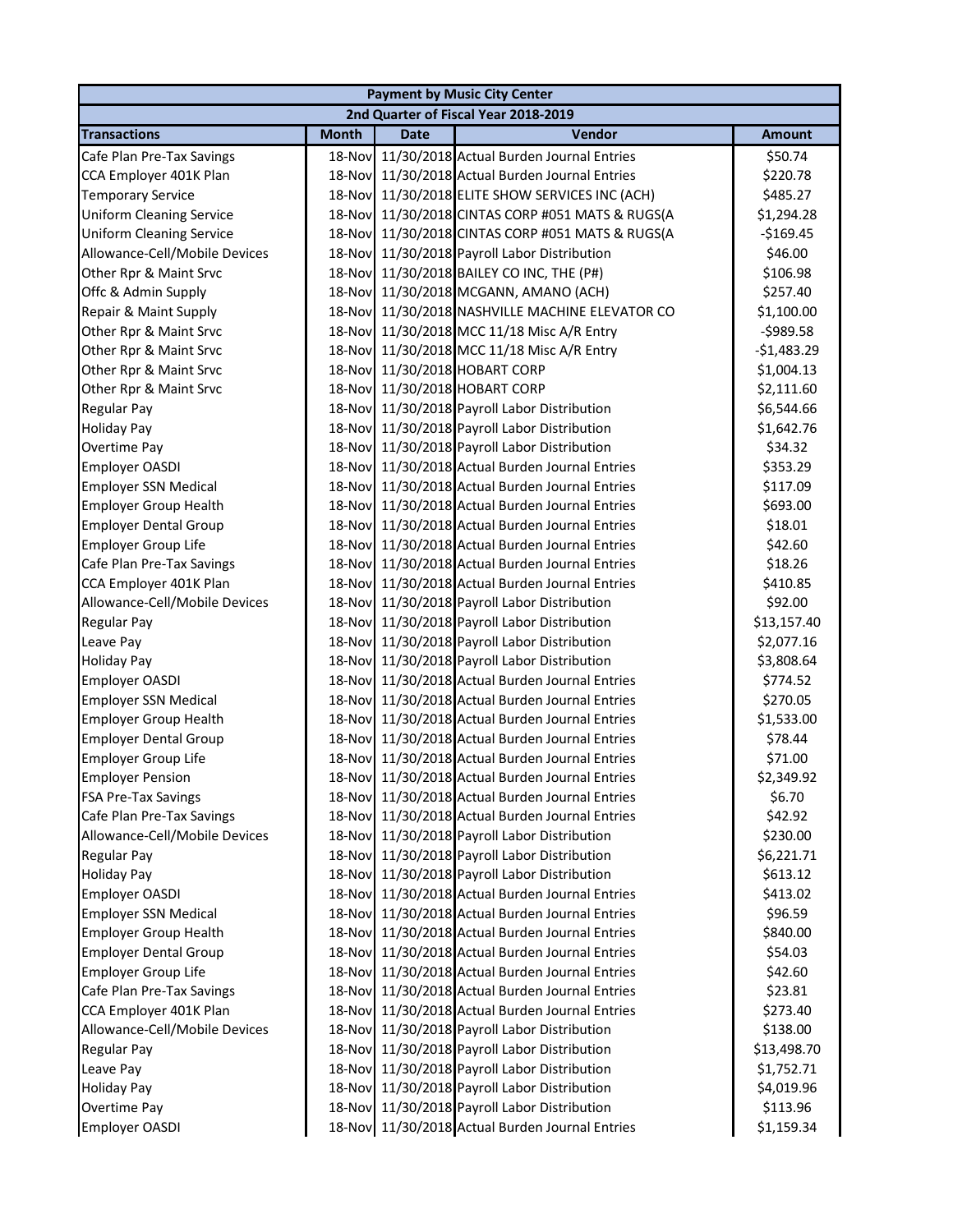| 2nd Quarter of Fiscal Year 2018-2019<br>Vendor<br><b>Transactions</b><br><b>Month</b><br><b>Date</b><br><b>Amount</b><br><b>Employer SSN Medical</b><br>18-Nov 11/30/2018 Actual Burden Journal Entries<br>\$271.14<br>18-Nov 11/30/2018 Actual Burden Journal Entries<br><b>Employer Group Health</b><br>\$2,130.00<br>18-Nov 11/30/2018 Actual Burden Journal Entries<br><b>Employer Dental Group</b><br>\$132.47<br>18-Nov 11/30/2018 Actual Burden Journal Entries<br>\$127.80<br><b>Employer Group Life</b><br>18-Nov 11/30/2018 Actual Burden Journal Entries<br>\$484.11<br><b>Employer Pension</b><br>Cafe Plan Pre-Tax Savings<br>18-Nov 11/30/2018 Actual Burden Journal Entries<br>\$59.53<br>CCA Employer 401K Plan<br>18-Nov 11/30/2018 Actual Burden Journal Entries<br>\$668.74<br>Allowance-Cell/Mobile Devices<br>18-Nov 11/30/2018 Payroll Labor Distribution<br>\$92.00<br><b>Merchant Fees</b><br>11/30/2018 MCC 11/18 Misc A/R Entry<br>$-5266.91$<br>18-Nov<br><b>Regular Pay</b><br>18-Nov 11/30/2018 Payroll Labor Distribution<br>\$5,063.91<br>Leave Pay<br>18-Nov 11/30/2018 Payroll Labor Distribution<br>\$2,037.02<br>18-Nov 11/30/2018 Payroll Labor Distribution<br>\$1,771.52<br>18-Nov 11/30/2018 Actual Burden Journal Entries<br>Employer OASDI<br>\$520.04<br>18-Nov 11/30/2018 Actual Burden Journal Entries<br><b>Employer SSN Medical</b><br>\$121.62<br>18-Nov 11/30/2018 Actual Burden Journal Entries<br><b>Employer Group Health</b><br>\$678.00<br>18-Nov 11/30/2018 Actual Burden Journal Entries<br>\$32.15<br><b>Employer Dental Group</b><br>18-Nov 11/30/2018 Actual Burden Journal Entries<br>\$42.60<br><b>Employer Group Life</b><br>18-Nov 11/30/2018 Actual Burden Journal Entries<br>\$1,094.86<br><b>Employer Pension</b><br>18-Nov 11/30/2018 Actual Burden Journal Entries<br><b>FSA Pre-Tax Savings</b><br>\$24.23<br>18-Nov 11/30/2018 Actual Burden Journal Entries<br>Cafe Plan Pre-Tax Savings<br>\$19.90<br>11/30/2018 Payroll Labor Distribution<br>\$92.00<br>Allowance-Cell/Mobile Devices<br>18-Novl<br>11/30/2018 Payroll Labor Distribution<br>\$6,400.13<br>Regular Pay<br>18-Nov<br>18-Nov 11/30/2018 Payroll Labor Distribution<br>Leave Pay<br>\$224.96<br>18-Nov 11/30/2018 Payroll Labor Distribution<br><b>Holiday Pay</b><br>\$1,666.56<br>18-Nov 11/30/2018 Payroll Labor Distribution<br>Overtime Pay<br>\$14.67<br>18-Nov 11/30/2018 Actual Burden Journal Entries<br>Employer OASDI<br>\$506.66<br>18-Nov 11/30/2018 Actual Burden Journal Entries<br><b>Employer SSN Medical</b><br>\$118.49<br>18-Nov 11/30/2018 Actual Burden Journal Entries<br><b>Employer Group Health</b><br>\$570.00<br>18-Nov 11/30/2018 Actual Burden Journal Entries<br>\$54.03<br><b>Employer Dental Group</b><br>18-Nov 11/30/2018 Actual Burden Journal Entries<br><b>Employer Group Life</b><br>\$42.60<br>18-Nov 11/30/2018 Actual Burden Journal Entries<br>Cafe Plan Pre-Tax Savings<br>\$17.32<br>18-Nov 11/30/2018 Actual Burden Journal Entries<br>CCA Employer 401K Plan<br>\$243.18<br>18-Nov 11/30/2018 MCC 11/18 Misc A/R Entry<br>$-$10,035.00$<br>Mngt Cnsltnt Srvc<br>18-Nov 11/30/2018 MCC 11/18 Misc A/R Entry<br>Mngt Cnsltnt Srvc<br>$-$16,585.00$<br>11/30/2018 CUNA MUTUAL GROUP<br>\$3,886.70<br>Mngt Cnsltnt Srvc<br>18-Nov<br>18-Nov 11/30/2018 COMMONWEALTH DEVELOPMENT GRP I<br><b>Mngt Cnsltnt Srvc</b><br>\$10,035.00<br>18-Nov 11/30/2018 COMMONWEALTH DEVELOPMENT GRP I<br><b>Mngt Cnsltnt Srvc</b><br>\$975.00<br>18-Nov 11/30/2018 AEGIS SCIENCES CORPORATION (AC<br><b>Mngt Cnsltnt Srvc</b><br>\$32.46<br>18-Nov 11/30/2018 INQUIRIES SCREENING (ACH)<br><b>Mngt Cnsltnt Srvc</b><br>\$413.25<br>18-Nov 11/30/2018 CONVENTION PROD RIGGING INC (A<br><b>Temporary Service</b><br>\$180.00<br>Allowance-Cell/Mobile Devices<br>18-Nov 11/30/2018 Payroll Labor Distribution<br>\$92.00<br>18-Nov 11/30/2018 AWARD CENTER INC, THE (ACH)<br>Advertising & Promot'n<br>\$89.95<br>Advertising & Promot'n<br>18-Nov 11/30/2018 AWARD CENTER INC, THE (ACH)<br>\$10.00<br>18-Nov 11/30/2018 CONVENTION PROD RIGGING INC (A<br>\$112.50<br><b>Signs</b><br><b>Employee Award/Gift</b><br>18-Nov 11/30/2018 TERRYBERRY CO LLC<br>\$175.83<br>11/30/2018 TERRYBERRY CO LLC<br><b>Employee Award/Gift</b><br>\$851.20<br>18-Novl<br>Regular Pay<br>11/30/2018 Payroll Labor Distribution<br>\$16,715.66<br>18-Nov<br>18-Nov 11/30/2018 Payroll Labor Distribution<br>\$936.00<br>Leave Pay<br>18-Nov 11/30/2018 Payroll Labor Distribution<br>\$4,327.40<br><b>Holiday Pay</b><br>18-Nov 11/30/2018 Actual Burden Journal Entries |                             |  | <b>Payment by Music City Center</b> |          |
|----------------------------------------------------------------------------------------------------------------------------------------------------------------------------------------------------------------------------------------------------------------------------------------------------------------------------------------------------------------------------------------------------------------------------------------------------------------------------------------------------------------------------------------------------------------------------------------------------------------------------------------------------------------------------------------------------------------------------------------------------------------------------------------------------------------------------------------------------------------------------------------------------------------------------------------------------------------------------------------------------------------------------------------------------------------------------------------------------------------------------------------------------------------------------------------------------------------------------------------------------------------------------------------------------------------------------------------------------------------------------------------------------------------------------------------------------------------------------------------------------------------------------------------------------------------------------------------------------------------------------------------------------------------------------------------------------------------------------------------------------------------------------------------------------------------------------------------------------------------------------------------------------------------------------------------------------------------------------------------------------------------------------------------------------------------------------------------------------------------------------------------------------------------------------------------------------------------------------------------------------------------------------------------------------------------------------------------------------------------------------------------------------------------------------------------------------------------------------------------------------------------------------------------------------------------------------------------------------------------------------------------------------------------------------------------------------------------------------------------------------------------------------------------------------------------------------------------------------------------------------------------------------------------------------------------------------------------------------------------------------------------------------------------------------------------------------------------------------------------------------------------------------------------------------------------------------------------------------------------------------------------------------------------------------------------------------------------------------------------------------------------------------------------------------------------------------------------------------------------------------------------------------------------------------------------------------------------------------------------------------------------------------------------------------------------------------------------------------------------------------------------------------------------------------------------------------------------------------------------------------------------------------------------------------------------------------------------------------------------------------------------------------------------------------------------------------------------------------------------------------------------------------------------------------------------------------------------------------------------------------------------------------------------------------------------------------------------------------------------------------------------------------------------------------------------------------------------------------------------------------------------------------------------------------------------------------------------------------------------------------|-----------------------------|--|-------------------------------------|----------|
|                                                                                                                                                                                                                                                                                                                                                                                                                                                                                                                                                                                                                                                                                                                                                                                                                                                                                                                                                                                                                                                                                                                                                                                                                                                                                                                                                                                                                                                                                                                                                                                                                                                                                                                                                                                                                                                                                                                                                                                                                                                                                                                                                                                                                                                                                                                                                                                                                                                                                                                                                                                                                                                                                                                                                                                                                                                                                                                                                                                                                                                                                                                                                                                                                                                                                                                                                                                                                                                                                                                                                                                                                                                                                                                                                                                                                                                                                                                                                                                                                                                                                                                                                                                                                                                                                                                                                                                                                                                                                                                                                                                                                            |                             |  |                                     |          |
|                                                                                                                                                                                                                                                                                                                                                                                                                                                                                                                                                                                                                                                                                                                                                                                                                                                                                                                                                                                                                                                                                                                                                                                                                                                                                                                                                                                                                                                                                                                                                                                                                                                                                                                                                                                                                                                                                                                                                                                                                                                                                                                                                                                                                                                                                                                                                                                                                                                                                                                                                                                                                                                                                                                                                                                                                                                                                                                                                                                                                                                                                                                                                                                                                                                                                                                                                                                                                                                                                                                                                                                                                                                                                                                                                                                                                                                                                                                                                                                                                                                                                                                                                                                                                                                                                                                                                                                                                                                                                                                                                                                                                            |                             |  |                                     |          |
|                                                                                                                                                                                                                                                                                                                                                                                                                                                                                                                                                                                                                                                                                                                                                                                                                                                                                                                                                                                                                                                                                                                                                                                                                                                                                                                                                                                                                                                                                                                                                                                                                                                                                                                                                                                                                                                                                                                                                                                                                                                                                                                                                                                                                                                                                                                                                                                                                                                                                                                                                                                                                                                                                                                                                                                                                                                                                                                                                                                                                                                                                                                                                                                                                                                                                                                                                                                                                                                                                                                                                                                                                                                                                                                                                                                                                                                                                                                                                                                                                                                                                                                                                                                                                                                                                                                                                                                                                                                                                                                                                                                                                            |                             |  |                                     |          |
|                                                                                                                                                                                                                                                                                                                                                                                                                                                                                                                                                                                                                                                                                                                                                                                                                                                                                                                                                                                                                                                                                                                                                                                                                                                                                                                                                                                                                                                                                                                                                                                                                                                                                                                                                                                                                                                                                                                                                                                                                                                                                                                                                                                                                                                                                                                                                                                                                                                                                                                                                                                                                                                                                                                                                                                                                                                                                                                                                                                                                                                                                                                                                                                                                                                                                                                                                                                                                                                                                                                                                                                                                                                                                                                                                                                                                                                                                                                                                                                                                                                                                                                                                                                                                                                                                                                                                                                                                                                                                                                                                                                                                            |                             |  |                                     |          |
|                                                                                                                                                                                                                                                                                                                                                                                                                                                                                                                                                                                                                                                                                                                                                                                                                                                                                                                                                                                                                                                                                                                                                                                                                                                                                                                                                                                                                                                                                                                                                                                                                                                                                                                                                                                                                                                                                                                                                                                                                                                                                                                                                                                                                                                                                                                                                                                                                                                                                                                                                                                                                                                                                                                                                                                                                                                                                                                                                                                                                                                                                                                                                                                                                                                                                                                                                                                                                                                                                                                                                                                                                                                                                                                                                                                                                                                                                                                                                                                                                                                                                                                                                                                                                                                                                                                                                                                                                                                                                                                                                                                                                            |                             |  |                                     |          |
|                                                                                                                                                                                                                                                                                                                                                                                                                                                                                                                                                                                                                                                                                                                                                                                                                                                                                                                                                                                                                                                                                                                                                                                                                                                                                                                                                                                                                                                                                                                                                                                                                                                                                                                                                                                                                                                                                                                                                                                                                                                                                                                                                                                                                                                                                                                                                                                                                                                                                                                                                                                                                                                                                                                                                                                                                                                                                                                                                                                                                                                                                                                                                                                                                                                                                                                                                                                                                                                                                                                                                                                                                                                                                                                                                                                                                                                                                                                                                                                                                                                                                                                                                                                                                                                                                                                                                                                                                                                                                                                                                                                                                            |                             |  |                                     |          |
|                                                                                                                                                                                                                                                                                                                                                                                                                                                                                                                                                                                                                                                                                                                                                                                                                                                                                                                                                                                                                                                                                                                                                                                                                                                                                                                                                                                                                                                                                                                                                                                                                                                                                                                                                                                                                                                                                                                                                                                                                                                                                                                                                                                                                                                                                                                                                                                                                                                                                                                                                                                                                                                                                                                                                                                                                                                                                                                                                                                                                                                                                                                                                                                                                                                                                                                                                                                                                                                                                                                                                                                                                                                                                                                                                                                                                                                                                                                                                                                                                                                                                                                                                                                                                                                                                                                                                                                                                                                                                                                                                                                                                            |                             |  |                                     |          |
|                                                                                                                                                                                                                                                                                                                                                                                                                                                                                                                                                                                                                                                                                                                                                                                                                                                                                                                                                                                                                                                                                                                                                                                                                                                                                                                                                                                                                                                                                                                                                                                                                                                                                                                                                                                                                                                                                                                                                                                                                                                                                                                                                                                                                                                                                                                                                                                                                                                                                                                                                                                                                                                                                                                                                                                                                                                                                                                                                                                                                                                                                                                                                                                                                                                                                                                                                                                                                                                                                                                                                                                                                                                                                                                                                                                                                                                                                                                                                                                                                                                                                                                                                                                                                                                                                                                                                                                                                                                                                                                                                                                                                            |                             |  |                                     |          |
|                                                                                                                                                                                                                                                                                                                                                                                                                                                                                                                                                                                                                                                                                                                                                                                                                                                                                                                                                                                                                                                                                                                                                                                                                                                                                                                                                                                                                                                                                                                                                                                                                                                                                                                                                                                                                                                                                                                                                                                                                                                                                                                                                                                                                                                                                                                                                                                                                                                                                                                                                                                                                                                                                                                                                                                                                                                                                                                                                                                                                                                                                                                                                                                                                                                                                                                                                                                                                                                                                                                                                                                                                                                                                                                                                                                                                                                                                                                                                                                                                                                                                                                                                                                                                                                                                                                                                                                                                                                                                                                                                                                                                            |                             |  |                                     |          |
|                                                                                                                                                                                                                                                                                                                                                                                                                                                                                                                                                                                                                                                                                                                                                                                                                                                                                                                                                                                                                                                                                                                                                                                                                                                                                                                                                                                                                                                                                                                                                                                                                                                                                                                                                                                                                                                                                                                                                                                                                                                                                                                                                                                                                                                                                                                                                                                                                                                                                                                                                                                                                                                                                                                                                                                                                                                                                                                                                                                                                                                                                                                                                                                                                                                                                                                                                                                                                                                                                                                                                                                                                                                                                                                                                                                                                                                                                                                                                                                                                                                                                                                                                                                                                                                                                                                                                                                                                                                                                                                                                                                                                            |                             |  |                                     |          |
|                                                                                                                                                                                                                                                                                                                                                                                                                                                                                                                                                                                                                                                                                                                                                                                                                                                                                                                                                                                                                                                                                                                                                                                                                                                                                                                                                                                                                                                                                                                                                                                                                                                                                                                                                                                                                                                                                                                                                                                                                                                                                                                                                                                                                                                                                                                                                                                                                                                                                                                                                                                                                                                                                                                                                                                                                                                                                                                                                                                                                                                                                                                                                                                                                                                                                                                                                                                                                                                                                                                                                                                                                                                                                                                                                                                                                                                                                                                                                                                                                                                                                                                                                                                                                                                                                                                                                                                                                                                                                                                                                                                                                            |                             |  |                                     |          |
|                                                                                                                                                                                                                                                                                                                                                                                                                                                                                                                                                                                                                                                                                                                                                                                                                                                                                                                                                                                                                                                                                                                                                                                                                                                                                                                                                                                                                                                                                                                                                                                                                                                                                                                                                                                                                                                                                                                                                                                                                                                                                                                                                                                                                                                                                                                                                                                                                                                                                                                                                                                                                                                                                                                                                                                                                                                                                                                                                                                                                                                                                                                                                                                                                                                                                                                                                                                                                                                                                                                                                                                                                                                                                                                                                                                                                                                                                                                                                                                                                                                                                                                                                                                                                                                                                                                                                                                                                                                                                                                                                                                                                            |                             |  |                                     |          |
|                                                                                                                                                                                                                                                                                                                                                                                                                                                                                                                                                                                                                                                                                                                                                                                                                                                                                                                                                                                                                                                                                                                                                                                                                                                                                                                                                                                                                                                                                                                                                                                                                                                                                                                                                                                                                                                                                                                                                                                                                                                                                                                                                                                                                                                                                                                                                                                                                                                                                                                                                                                                                                                                                                                                                                                                                                                                                                                                                                                                                                                                                                                                                                                                                                                                                                                                                                                                                                                                                                                                                                                                                                                                                                                                                                                                                                                                                                                                                                                                                                                                                                                                                                                                                                                                                                                                                                                                                                                                                                                                                                                                                            |                             |  |                                     |          |
|                                                                                                                                                                                                                                                                                                                                                                                                                                                                                                                                                                                                                                                                                                                                                                                                                                                                                                                                                                                                                                                                                                                                                                                                                                                                                                                                                                                                                                                                                                                                                                                                                                                                                                                                                                                                                                                                                                                                                                                                                                                                                                                                                                                                                                                                                                                                                                                                                                                                                                                                                                                                                                                                                                                                                                                                                                                                                                                                                                                                                                                                                                                                                                                                                                                                                                                                                                                                                                                                                                                                                                                                                                                                                                                                                                                                                                                                                                                                                                                                                                                                                                                                                                                                                                                                                                                                                                                                                                                                                                                                                                                                                            | <b>Holiday Pay</b>          |  |                                     |          |
|                                                                                                                                                                                                                                                                                                                                                                                                                                                                                                                                                                                                                                                                                                                                                                                                                                                                                                                                                                                                                                                                                                                                                                                                                                                                                                                                                                                                                                                                                                                                                                                                                                                                                                                                                                                                                                                                                                                                                                                                                                                                                                                                                                                                                                                                                                                                                                                                                                                                                                                                                                                                                                                                                                                                                                                                                                                                                                                                                                                                                                                                                                                                                                                                                                                                                                                                                                                                                                                                                                                                                                                                                                                                                                                                                                                                                                                                                                                                                                                                                                                                                                                                                                                                                                                                                                                                                                                                                                                                                                                                                                                                                            |                             |  |                                     |          |
|                                                                                                                                                                                                                                                                                                                                                                                                                                                                                                                                                                                                                                                                                                                                                                                                                                                                                                                                                                                                                                                                                                                                                                                                                                                                                                                                                                                                                                                                                                                                                                                                                                                                                                                                                                                                                                                                                                                                                                                                                                                                                                                                                                                                                                                                                                                                                                                                                                                                                                                                                                                                                                                                                                                                                                                                                                                                                                                                                                                                                                                                                                                                                                                                                                                                                                                                                                                                                                                                                                                                                                                                                                                                                                                                                                                                                                                                                                                                                                                                                                                                                                                                                                                                                                                                                                                                                                                                                                                                                                                                                                                                                            |                             |  |                                     |          |
|                                                                                                                                                                                                                                                                                                                                                                                                                                                                                                                                                                                                                                                                                                                                                                                                                                                                                                                                                                                                                                                                                                                                                                                                                                                                                                                                                                                                                                                                                                                                                                                                                                                                                                                                                                                                                                                                                                                                                                                                                                                                                                                                                                                                                                                                                                                                                                                                                                                                                                                                                                                                                                                                                                                                                                                                                                                                                                                                                                                                                                                                                                                                                                                                                                                                                                                                                                                                                                                                                                                                                                                                                                                                                                                                                                                                                                                                                                                                                                                                                                                                                                                                                                                                                                                                                                                                                                                                                                                                                                                                                                                                                            |                             |  |                                     |          |
|                                                                                                                                                                                                                                                                                                                                                                                                                                                                                                                                                                                                                                                                                                                                                                                                                                                                                                                                                                                                                                                                                                                                                                                                                                                                                                                                                                                                                                                                                                                                                                                                                                                                                                                                                                                                                                                                                                                                                                                                                                                                                                                                                                                                                                                                                                                                                                                                                                                                                                                                                                                                                                                                                                                                                                                                                                                                                                                                                                                                                                                                                                                                                                                                                                                                                                                                                                                                                                                                                                                                                                                                                                                                                                                                                                                                                                                                                                                                                                                                                                                                                                                                                                                                                                                                                                                                                                                                                                                                                                                                                                                                                            |                             |  |                                     |          |
|                                                                                                                                                                                                                                                                                                                                                                                                                                                                                                                                                                                                                                                                                                                                                                                                                                                                                                                                                                                                                                                                                                                                                                                                                                                                                                                                                                                                                                                                                                                                                                                                                                                                                                                                                                                                                                                                                                                                                                                                                                                                                                                                                                                                                                                                                                                                                                                                                                                                                                                                                                                                                                                                                                                                                                                                                                                                                                                                                                                                                                                                                                                                                                                                                                                                                                                                                                                                                                                                                                                                                                                                                                                                                                                                                                                                                                                                                                                                                                                                                                                                                                                                                                                                                                                                                                                                                                                                                                                                                                                                                                                                                            |                             |  |                                     |          |
|                                                                                                                                                                                                                                                                                                                                                                                                                                                                                                                                                                                                                                                                                                                                                                                                                                                                                                                                                                                                                                                                                                                                                                                                                                                                                                                                                                                                                                                                                                                                                                                                                                                                                                                                                                                                                                                                                                                                                                                                                                                                                                                                                                                                                                                                                                                                                                                                                                                                                                                                                                                                                                                                                                                                                                                                                                                                                                                                                                                                                                                                                                                                                                                                                                                                                                                                                                                                                                                                                                                                                                                                                                                                                                                                                                                                                                                                                                                                                                                                                                                                                                                                                                                                                                                                                                                                                                                                                                                                                                                                                                                                                            |                             |  |                                     |          |
|                                                                                                                                                                                                                                                                                                                                                                                                                                                                                                                                                                                                                                                                                                                                                                                                                                                                                                                                                                                                                                                                                                                                                                                                                                                                                                                                                                                                                                                                                                                                                                                                                                                                                                                                                                                                                                                                                                                                                                                                                                                                                                                                                                                                                                                                                                                                                                                                                                                                                                                                                                                                                                                                                                                                                                                                                                                                                                                                                                                                                                                                                                                                                                                                                                                                                                                                                                                                                                                                                                                                                                                                                                                                                                                                                                                                                                                                                                                                                                                                                                                                                                                                                                                                                                                                                                                                                                                                                                                                                                                                                                                                                            |                             |  |                                     |          |
|                                                                                                                                                                                                                                                                                                                                                                                                                                                                                                                                                                                                                                                                                                                                                                                                                                                                                                                                                                                                                                                                                                                                                                                                                                                                                                                                                                                                                                                                                                                                                                                                                                                                                                                                                                                                                                                                                                                                                                                                                                                                                                                                                                                                                                                                                                                                                                                                                                                                                                                                                                                                                                                                                                                                                                                                                                                                                                                                                                                                                                                                                                                                                                                                                                                                                                                                                                                                                                                                                                                                                                                                                                                                                                                                                                                                                                                                                                                                                                                                                                                                                                                                                                                                                                                                                                                                                                                                                                                                                                                                                                                                                            |                             |  |                                     |          |
|                                                                                                                                                                                                                                                                                                                                                                                                                                                                                                                                                                                                                                                                                                                                                                                                                                                                                                                                                                                                                                                                                                                                                                                                                                                                                                                                                                                                                                                                                                                                                                                                                                                                                                                                                                                                                                                                                                                                                                                                                                                                                                                                                                                                                                                                                                                                                                                                                                                                                                                                                                                                                                                                                                                                                                                                                                                                                                                                                                                                                                                                                                                                                                                                                                                                                                                                                                                                                                                                                                                                                                                                                                                                                                                                                                                                                                                                                                                                                                                                                                                                                                                                                                                                                                                                                                                                                                                                                                                                                                                                                                                                                            |                             |  |                                     |          |
|                                                                                                                                                                                                                                                                                                                                                                                                                                                                                                                                                                                                                                                                                                                                                                                                                                                                                                                                                                                                                                                                                                                                                                                                                                                                                                                                                                                                                                                                                                                                                                                                                                                                                                                                                                                                                                                                                                                                                                                                                                                                                                                                                                                                                                                                                                                                                                                                                                                                                                                                                                                                                                                                                                                                                                                                                                                                                                                                                                                                                                                                                                                                                                                                                                                                                                                                                                                                                                                                                                                                                                                                                                                                                                                                                                                                                                                                                                                                                                                                                                                                                                                                                                                                                                                                                                                                                                                                                                                                                                                                                                                                                            |                             |  |                                     |          |
|                                                                                                                                                                                                                                                                                                                                                                                                                                                                                                                                                                                                                                                                                                                                                                                                                                                                                                                                                                                                                                                                                                                                                                                                                                                                                                                                                                                                                                                                                                                                                                                                                                                                                                                                                                                                                                                                                                                                                                                                                                                                                                                                                                                                                                                                                                                                                                                                                                                                                                                                                                                                                                                                                                                                                                                                                                                                                                                                                                                                                                                                                                                                                                                                                                                                                                                                                                                                                                                                                                                                                                                                                                                                                                                                                                                                                                                                                                                                                                                                                                                                                                                                                                                                                                                                                                                                                                                                                                                                                                                                                                                                                            |                             |  |                                     |          |
|                                                                                                                                                                                                                                                                                                                                                                                                                                                                                                                                                                                                                                                                                                                                                                                                                                                                                                                                                                                                                                                                                                                                                                                                                                                                                                                                                                                                                                                                                                                                                                                                                                                                                                                                                                                                                                                                                                                                                                                                                                                                                                                                                                                                                                                                                                                                                                                                                                                                                                                                                                                                                                                                                                                                                                                                                                                                                                                                                                                                                                                                                                                                                                                                                                                                                                                                                                                                                                                                                                                                                                                                                                                                                                                                                                                                                                                                                                                                                                                                                                                                                                                                                                                                                                                                                                                                                                                                                                                                                                                                                                                                                            |                             |  |                                     |          |
|                                                                                                                                                                                                                                                                                                                                                                                                                                                                                                                                                                                                                                                                                                                                                                                                                                                                                                                                                                                                                                                                                                                                                                                                                                                                                                                                                                                                                                                                                                                                                                                                                                                                                                                                                                                                                                                                                                                                                                                                                                                                                                                                                                                                                                                                                                                                                                                                                                                                                                                                                                                                                                                                                                                                                                                                                                                                                                                                                                                                                                                                                                                                                                                                                                                                                                                                                                                                                                                                                                                                                                                                                                                                                                                                                                                                                                                                                                                                                                                                                                                                                                                                                                                                                                                                                                                                                                                                                                                                                                                                                                                                                            |                             |  |                                     |          |
|                                                                                                                                                                                                                                                                                                                                                                                                                                                                                                                                                                                                                                                                                                                                                                                                                                                                                                                                                                                                                                                                                                                                                                                                                                                                                                                                                                                                                                                                                                                                                                                                                                                                                                                                                                                                                                                                                                                                                                                                                                                                                                                                                                                                                                                                                                                                                                                                                                                                                                                                                                                                                                                                                                                                                                                                                                                                                                                                                                                                                                                                                                                                                                                                                                                                                                                                                                                                                                                                                                                                                                                                                                                                                                                                                                                                                                                                                                                                                                                                                                                                                                                                                                                                                                                                                                                                                                                                                                                                                                                                                                                                                            |                             |  |                                     |          |
|                                                                                                                                                                                                                                                                                                                                                                                                                                                                                                                                                                                                                                                                                                                                                                                                                                                                                                                                                                                                                                                                                                                                                                                                                                                                                                                                                                                                                                                                                                                                                                                                                                                                                                                                                                                                                                                                                                                                                                                                                                                                                                                                                                                                                                                                                                                                                                                                                                                                                                                                                                                                                                                                                                                                                                                                                                                                                                                                                                                                                                                                                                                                                                                                                                                                                                                                                                                                                                                                                                                                                                                                                                                                                                                                                                                                                                                                                                                                                                                                                                                                                                                                                                                                                                                                                                                                                                                                                                                                                                                                                                                                                            |                             |  |                                     |          |
|                                                                                                                                                                                                                                                                                                                                                                                                                                                                                                                                                                                                                                                                                                                                                                                                                                                                                                                                                                                                                                                                                                                                                                                                                                                                                                                                                                                                                                                                                                                                                                                                                                                                                                                                                                                                                                                                                                                                                                                                                                                                                                                                                                                                                                                                                                                                                                                                                                                                                                                                                                                                                                                                                                                                                                                                                                                                                                                                                                                                                                                                                                                                                                                                                                                                                                                                                                                                                                                                                                                                                                                                                                                                                                                                                                                                                                                                                                                                                                                                                                                                                                                                                                                                                                                                                                                                                                                                                                                                                                                                                                                                                            |                             |  |                                     |          |
|                                                                                                                                                                                                                                                                                                                                                                                                                                                                                                                                                                                                                                                                                                                                                                                                                                                                                                                                                                                                                                                                                                                                                                                                                                                                                                                                                                                                                                                                                                                                                                                                                                                                                                                                                                                                                                                                                                                                                                                                                                                                                                                                                                                                                                                                                                                                                                                                                                                                                                                                                                                                                                                                                                                                                                                                                                                                                                                                                                                                                                                                                                                                                                                                                                                                                                                                                                                                                                                                                                                                                                                                                                                                                                                                                                                                                                                                                                                                                                                                                                                                                                                                                                                                                                                                                                                                                                                                                                                                                                                                                                                                                            |                             |  |                                     |          |
|                                                                                                                                                                                                                                                                                                                                                                                                                                                                                                                                                                                                                                                                                                                                                                                                                                                                                                                                                                                                                                                                                                                                                                                                                                                                                                                                                                                                                                                                                                                                                                                                                                                                                                                                                                                                                                                                                                                                                                                                                                                                                                                                                                                                                                                                                                                                                                                                                                                                                                                                                                                                                                                                                                                                                                                                                                                                                                                                                                                                                                                                                                                                                                                                                                                                                                                                                                                                                                                                                                                                                                                                                                                                                                                                                                                                                                                                                                                                                                                                                                                                                                                                                                                                                                                                                                                                                                                                                                                                                                                                                                                                                            |                             |  |                                     |          |
|                                                                                                                                                                                                                                                                                                                                                                                                                                                                                                                                                                                                                                                                                                                                                                                                                                                                                                                                                                                                                                                                                                                                                                                                                                                                                                                                                                                                                                                                                                                                                                                                                                                                                                                                                                                                                                                                                                                                                                                                                                                                                                                                                                                                                                                                                                                                                                                                                                                                                                                                                                                                                                                                                                                                                                                                                                                                                                                                                                                                                                                                                                                                                                                                                                                                                                                                                                                                                                                                                                                                                                                                                                                                                                                                                                                                                                                                                                                                                                                                                                                                                                                                                                                                                                                                                                                                                                                                                                                                                                                                                                                                                            |                             |  |                                     |          |
|                                                                                                                                                                                                                                                                                                                                                                                                                                                                                                                                                                                                                                                                                                                                                                                                                                                                                                                                                                                                                                                                                                                                                                                                                                                                                                                                                                                                                                                                                                                                                                                                                                                                                                                                                                                                                                                                                                                                                                                                                                                                                                                                                                                                                                                                                                                                                                                                                                                                                                                                                                                                                                                                                                                                                                                                                                                                                                                                                                                                                                                                                                                                                                                                                                                                                                                                                                                                                                                                                                                                                                                                                                                                                                                                                                                                                                                                                                                                                                                                                                                                                                                                                                                                                                                                                                                                                                                                                                                                                                                                                                                                                            |                             |  |                                     |          |
|                                                                                                                                                                                                                                                                                                                                                                                                                                                                                                                                                                                                                                                                                                                                                                                                                                                                                                                                                                                                                                                                                                                                                                                                                                                                                                                                                                                                                                                                                                                                                                                                                                                                                                                                                                                                                                                                                                                                                                                                                                                                                                                                                                                                                                                                                                                                                                                                                                                                                                                                                                                                                                                                                                                                                                                                                                                                                                                                                                                                                                                                                                                                                                                                                                                                                                                                                                                                                                                                                                                                                                                                                                                                                                                                                                                                                                                                                                                                                                                                                                                                                                                                                                                                                                                                                                                                                                                                                                                                                                                                                                                                                            |                             |  |                                     |          |
|                                                                                                                                                                                                                                                                                                                                                                                                                                                                                                                                                                                                                                                                                                                                                                                                                                                                                                                                                                                                                                                                                                                                                                                                                                                                                                                                                                                                                                                                                                                                                                                                                                                                                                                                                                                                                                                                                                                                                                                                                                                                                                                                                                                                                                                                                                                                                                                                                                                                                                                                                                                                                                                                                                                                                                                                                                                                                                                                                                                                                                                                                                                                                                                                                                                                                                                                                                                                                                                                                                                                                                                                                                                                                                                                                                                                                                                                                                                                                                                                                                                                                                                                                                                                                                                                                                                                                                                                                                                                                                                                                                                                                            |                             |  |                                     |          |
|                                                                                                                                                                                                                                                                                                                                                                                                                                                                                                                                                                                                                                                                                                                                                                                                                                                                                                                                                                                                                                                                                                                                                                                                                                                                                                                                                                                                                                                                                                                                                                                                                                                                                                                                                                                                                                                                                                                                                                                                                                                                                                                                                                                                                                                                                                                                                                                                                                                                                                                                                                                                                                                                                                                                                                                                                                                                                                                                                                                                                                                                                                                                                                                                                                                                                                                                                                                                                                                                                                                                                                                                                                                                                                                                                                                                                                                                                                                                                                                                                                                                                                                                                                                                                                                                                                                                                                                                                                                                                                                                                                                                                            |                             |  |                                     |          |
|                                                                                                                                                                                                                                                                                                                                                                                                                                                                                                                                                                                                                                                                                                                                                                                                                                                                                                                                                                                                                                                                                                                                                                                                                                                                                                                                                                                                                                                                                                                                                                                                                                                                                                                                                                                                                                                                                                                                                                                                                                                                                                                                                                                                                                                                                                                                                                                                                                                                                                                                                                                                                                                                                                                                                                                                                                                                                                                                                                                                                                                                                                                                                                                                                                                                                                                                                                                                                                                                                                                                                                                                                                                                                                                                                                                                                                                                                                                                                                                                                                                                                                                                                                                                                                                                                                                                                                                                                                                                                                                                                                                                                            |                             |  |                                     |          |
|                                                                                                                                                                                                                                                                                                                                                                                                                                                                                                                                                                                                                                                                                                                                                                                                                                                                                                                                                                                                                                                                                                                                                                                                                                                                                                                                                                                                                                                                                                                                                                                                                                                                                                                                                                                                                                                                                                                                                                                                                                                                                                                                                                                                                                                                                                                                                                                                                                                                                                                                                                                                                                                                                                                                                                                                                                                                                                                                                                                                                                                                                                                                                                                                                                                                                                                                                                                                                                                                                                                                                                                                                                                                                                                                                                                                                                                                                                                                                                                                                                                                                                                                                                                                                                                                                                                                                                                                                                                                                                                                                                                                                            |                             |  |                                     |          |
|                                                                                                                                                                                                                                                                                                                                                                                                                                                                                                                                                                                                                                                                                                                                                                                                                                                                                                                                                                                                                                                                                                                                                                                                                                                                                                                                                                                                                                                                                                                                                                                                                                                                                                                                                                                                                                                                                                                                                                                                                                                                                                                                                                                                                                                                                                                                                                                                                                                                                                                                                                                                                                                                                                                                                                                                                                                                                                                                                                                                                                                                                                                                                                                                                                                                                                                                                                                                                                                                                                                                                                                                                                                                                                                                                                                                                                                                                                                                                                                                                                                                                                                                                                                                                                                                                                                                                                                                                                                                                                                                                                                                                            |                             |  |                                     |          |
|                                                                                                                                                                                                                                                                                                                                                                                                                                                                                                                                                                                                                                                                                                                                                                                                                                                                                                                                                                                                                                                                                                                                                                                                                                                                                                                                                                                                                                                                                                                                                                                                                                                                                                                                                                                                                                                                                                                                                                                                                                                                                                                                                                                                                                                                                                                                                                                                                                                                                                                                                                                                                                                                                                                                                                                                                                                                                                                                                                                                                                                                                                                                                                                                                                                                                                                                                                                                                                                                                                                                                                                                                                                                                                                                                                                                                                                                                                                                                                                                                                                                                                                                                                                                                                                                                                                                                                                                                                                                                                                                                                                                                            |                             |  |                                     |          |
|                                                                                                                                                                                                                                                                                                                                                                                                                                                                                                                                                                                                                                                                                                                                                                                                                                                                                                                                                                                                                                                                                                                                                                                                                                                                                                                                                                                                                                                                                                                                                                                                                                                                                                                                                                                                                                                                                                                                                                                                                                                                                                                                                                                                                                                                                                                                                                                                                                                                                                                                                                                                                                                                                                                                                                                                                                                                                                                                                                                                                                                                                                                                                                                                                                                                                                                                                                                                                                                                                                                                                                                                                                                                                                                                                                                                                                                                                                                                                                                                                                                                                                                                                                                                                                                                                                                                                                                                                                                                                                                                                                                                                            |                             |  |                                     |          |
|                                                                                                                                                                                                                                                                                                                                                                                                                                                                                                                                                                                                                                                                                                                                                                                                                                                                                                                                                                                                                                                                                                                                                                                                                                                                                                                                                                                                                                                                                                                                                                                                                                                                                                                                                                                                                                                                                                                                                                                                                                                                                                                                                                                                                                                                                                                                                                                                                                                                                                                                                                                                                                                                                                                                                                                                                                                                                                                                                                                                                                                                                                                                                                                                                                                                                                                                                                                                                                                                                                                                                                                                                                                                                                                                                                                                                                                                                                                                                                                                                                                                                                                                                                                                                                                                                                                                                                                                                                                                                                                                                                                                                            |                             |  |                                     |          |
|                                                                                                                                                                                                                                                                                                                                                                                                                                                                                                                                                                                                                                                                                                                                                                                                                                                                                                                                                                                                                                                                                                                                                                                                                                                                                                                                                                                                                                                                                                                                                                                                                                                                                                                                                                                                                                                                                                                                                                                                                                                                                                                                                                                                                                                                                                                                                                                                                                                                                                                                                                                                                                                                                                                                                                                                                                                                                                                                                                                                                                                                                                                                                                                                                                                                                                                                                                                                                                                                                                                                                                                                                                                                                                                                                                                                                                                                                                                                                                                                                                                                                                                                                                                                                                                                                                                                                                                                                                                                                                                                                                                                                            |                             |  |                                     |          |
|                                                                                                                                                                                                                                                                                                                                                                                                                                                                                                                                                                                                                                                                                                                                                                                                                                                                                                                                                                                                                                                                                                                                                                                                                                                                                                                                                                                                                                                                                                                                                                                                                                                                                                                                                                                                                                                                                                                                                                                                                                                                                                                                                                                                                                                                                                                                                                                                                                                                                                                                                                                                                                                                                                                                                                                                                                                                                                                                                                                                                                                                                                                                                                                                                                                                                                                                                                                                                                                                                                                                                                                                                                                                                                                                                                                                                                                                                                                                                                                                                                                                                                                                                                                                                                                                                                                                                                                                                                                                                                                                                                                                                            |                             |  |                                     |          |
|                                                                                                                                                                                                                                                                                                                                                                                                                                                                                                                                                                                                                                                                                                                                                                                                                                                                                                                                                                                                                                                                                                                                                                                                                                                                                                                                                                                                                                                                                                                                                                                                                                                                                                                                                                                                                                                                                                                                                                                                                                                                                                                                                                                                                                                                                                                                                                                                                                                                                                                                                                                                                                                                                                                                                                                                                                                                                                                                                                                                                                                                                                                                                                                                                                                                                                                                                                                                                                                                                                                                                                                                                                                                                                                                                                                                                                                                                                                                                                                                                                                                                                                                                                                                                                                                                                                                                                                                                                                                                                                                                                                                                            |                             |  |                                     |          |
|                                                                                                                                                                                                                                                                                                                                                                                                                                                                                                                                                                                                                                                                                                                                                                                                                                                                                                                                                                                                                                                                                                                                                                                                                                                                                                                                                                                                                                                                                                                                                                                                                                                                                                                                                                                                                                                                                                                                                                                                                                                                                                                                                                                                                                                                                                                                                                                                                                                                                                                                                                                                                                                                                                                                                                                                                                                                                                                                                                                                                                                                                                                                                                                                                                                                                                                                                                                                                                                                                                                                                                                                                                                                                                                                                                                                                                                                                                                                                                                                                                                                                                                                                                                                                                                                                                                                                                                                                                                                                                                                                                                                                            |                             |  |                                     |          |
|                                                                                                                                                                                                                                                                                                                                                                                                                                                                                                                                                                                                                                                                                                                                                                                                                                                                                                                                                                                                                                                                                                                                                                                                                                                                                                                                                                                                                                                                                                                                                                                                                                                                                                                                                                                                                                                                                                                                                                                                                                                                                                                                                                                                                                                                                                                                                                                                                                                                                                                                                                                                                                                                                                                                                                                                                                                                                                                                                                                                                                                                                                                                                                                                                                                                                                                                                                                                                                                                                                                                                                                                                                                                                                                                                                                                                                                                                                                                                                                                                                                                                                                                                                                                                                                                                                                                                                                                                                                                                                                                                                                                                            |                             |  |                                     |          |
|                                                                                                                                                                                                                                                                                                                                                                                                                                                                                                                                                                                                                                                                                                                                                                                                                                                                                                                                                                                                                                                                                                                                                                                                                                                                                                                                                                                                                                                                                                                                                                                                                                                                                                                                                                                                                                                                                                                                                                                                                                                                                                                                                                                                                                                                                                                                                                                                                                                                                                                                                                                                                                                                                                                                                                                                                                                                                                                                                                                                                                                                                                                                                                                                                                                                                                                                                                                                                                                                                                                                                                                                                                                                                                                                                                                                                                                                                                                                                                                                                                                                                                                                                                                                                                                                                                                                                                                                                                                                                                                                                                                                                            |                             |  |                                     |          |
|                                                                                                                                                                                                                                                                                                                                                                                                                                                                                                                                                                                                                                                                                                                                                                                                                                                                                                                                                                                                                                                                                                                                                                                                                                                                                                                                                                                                                                                                                                                                                                                                                                                                                                                                                                                                                                                                                                                                                                                                                                                                                                                                                                                                                                                                                                                                                                                                                                                                                                                                                                                                                                                                                                                                                                                                                                                                                                                                                                                                                                                                                                                                                                                                                                                                                                                                                                                                                                                                                                                                                                                                                                                                                                                                                                                                                                                                                                                                                                                                                                                                                                                                                                                                                                                                                                                                                                                                                                                                                                                                                                                                                            |                             |  |                                     |          |
|                                                                                                                                                                                                                                                                                                                                                                                                                                                                                                                                                                                                                                                                                                                                                                                                                                                                                                                                                                                                                                                                                                                                                                                                                                                                                                                                                                                                                                                                                                                                                                                                                                                                                                                                                                                                                                                                                                                                                                                                                                                                                                                                                                                                                                                                                                                                                                                                                                                                                                                                                                                                                                                                                                                                                                                                                                                                                                                                                                                                                                                                                                                                                                                                                                                                                                                                                                                                                                                                                                                                                                                                                                                                                                                                                                                                                                                                                                                                                                                                                                                                                                                                                                                                                                                                                                                                                                                                                                                                                                                                                                                                                            |                             |  |                                     |          |
|                                                                                                                                                                                                                                                                                                                                                                                                                                                                                                                                                                                                                                                                                                                                                                                                                                                                                                                                                                                                                                                                                                                                                                                                                                                                                                                                                                                                                                                                                                                                                                                                                                                                                                                                                                                                                                                                                                                                                                                                                                                                                                                                                                                                                                                                                                                                                                                                                                                                                                                                                                                                                                                                                                                                                                                                                                                                                                                                                                                                                                                                                                                                                                                                                                                                                                                                                                                                                                                                                                                                                                                                                                                                                                                                                                                                                                                                                                                                                                                                                                                                                                                                                                                                                                                                                                                                                                                                                                                                                                                                                                                                                            | Employer OASDI              |  |                                     | \$123.74 |
| 18-Nov 11/30/2018 Actual Burden Journal Entries<br>\$312.19                                                                                                                                                                                                                                                                                                                                                                                                                                                                                                                                                                                                                                                                                                                                                                                                                                                                                                                                                                                                                                                                                                                                                                                                                                                                                                                                                                                                                                                                                                                                                                                                                                                                                                                                                                                                                                                                                                                                                                                                                                                                                                                                                                                                                                                                                                                                                                                                                                                                                                                                                                                                                                                                                                                                                                                                                                                                                                                                                                                                                                                                                                                                                                                                                                                                                                                                                                                                                                                                                                                                                                                                                                                                                                                                                                                                                                                                                                                                                                                                                                                                                                                                                                                                                                                                                                                                                                                                                                                                                                                                                                | <b>Employer SSN Medical</b> |  |                                     |          |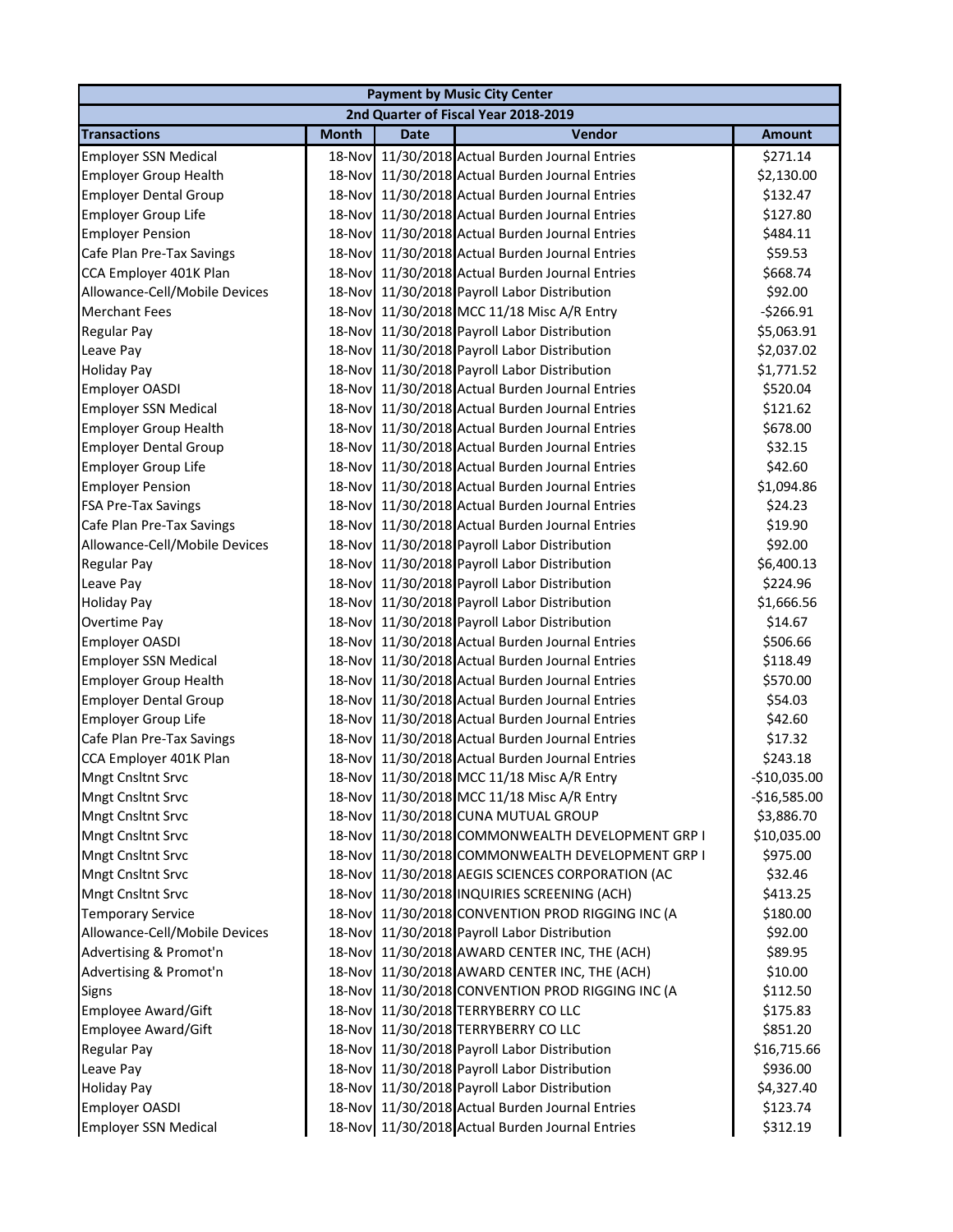|                                    |              |                            | <b>Payment by Music City Center</b>             |                |
|------------------------------------|--------------|----------------------------|-------------------------------------------------|----------------|
|                                    |              |                            | 2nd Quarter of Fiscal Year 2018-2019            |                |
| <b>Transactions</b>                | <b>Month</b> | <b>Date</b>                | Vendor                                          | <b>Amount</b>  |
| <b>Employer Group Health</b>       |              |                            | 18-Nov 11/30/2018 Actual Burden Journal Entries | \$1,233.00     |
| <b>Employer Dental Group</b>       |              |                            | 18-Nov 11/30/2018 Actual Burden Journal Entries | \$46.29        |
| <b>Employer Group Life</b>         |              |                            | 18-Nov 11/30/2018 Actual Burden Journal Entries | \$42.60        |
| <b>Employer Pension</b>            | 18-Nov       |                            | 11/30/2018 Actual Burden Journal Entries        | \$2,712.22     |
| <b>FSA Pre-Tax Savings</b>         | 18-Nov       |                            | 11/30/2018 Actual Burden Journal Entries        | \$8.29         |
| Cafe Plan Pre-Tax Savings          | 18-Nov       |                            | 11/30/2018 Actual Burden Journal Entries        | \$33.07        |
| Allowance-Cell/Mobile Devices      | 18-Nov       |                            | 11/30/2018 Payroll Labor Distribution           | \$92.00        |
| Regular Pay                        | 18-Nov       |                            | 11/30/2018 Payroll Labor Distribution           | \$6,843.55     |
| Leave Pay                          | 18-Nov       |                            | 11/30/2018 Payroll Labor Distribution           | \$238.44       |
| <b>Holiday Pay</b>                 | 18-Nov       |                            | 11/30/2018 Payroll Labor Distribution           | \$1,778.48     |
| Overtime Pay                       | 18-Nov       |                            | 11/30/2018 Payroll Labor Distribution           | \$70.03        |
| Employer OASDI                     |              |                            | 18-Nov 11/30/2018 Actual Burden Journal Entries | \$513.45       |
| <b>Employer SSN Medical</b>        |              |                            | 18-Nov 11/30/2018 Actual Burden Journal Entries | \$120.09       |
| <b>Employer Group Health</b>       |              |                            | 18-Nov 11/30/2018 Actual Burden Journal Entries | \$1,945.80     |
| <b>Employer Dental Group</b>       |              |                            | 18-Nov 11/30/2018 Actual Burden Journal Entries | \$70.27        |
| <b>Employer Group Life</b>         |              |                            | 18-Nov 11/30/2018 Actual Burden Journal Entries | \$61.48        |
| <b>Employer Pension</b>            | 18-Nov       |                            | 11/30/2018 Actual Burden Journal Entries        | \$75.75        |
| Cafe Plan Pre-Tax Savings          | 18-Nov       |                            | 11/30/2018 Actual Burden Journal Entries        | \$56.69        |
| CCA Employer 401K Plan             | 18-Nov       |                            | 11/30/2018 Actual Burden Journal Entries        | \$169.85       |
| Allowance-Cell/Mobile Devices      |              |                            | 18-Nov 11/30/2018 Payroll Labor Distribution    | \$92.00        |
|                                    |              | <b>Total November 2018</b> |                                                 | \$2,055,047.29 |
| Rpr & Maint Srvc Solar Panel       | 18-Dec       |                            | 12/1/2018 MCC 12/18 SRVC CONTRACT RCLS          | \$450.00       |
| Rpr & Maint Srvc Air Walls         | 18-Dec       |                            | 12/1/2018 MCC 12/18 SRVC CONTRACT RCLS          | \$3,550.00     |
| Rpr & Maint Srvc Crestron          | 18-Dec       |                            | 12/1/2018 MCC 12/18 SRVC CONTRACT RCLS          | \$2,066.66     |
| Info Systems Charge                | 18-Dec       |                            | 12/1/2018 ITS 12/18 FY 19 ISF BILLING           | \$22,800.00    |
| MIS Tech Revolving Charge          | 18-Dec       |                            | 12/1/2018 ITS PC REVOLVING FD 12/18             | \$1,659.51     |
| Rpr & Maint Srvc Air Walls         | 18-Dec       |                            | 12/1/2018 MCC 12/18 SRVC CONTRACT RCLS          | \$3,000.00     |
| <b>Convention Center Authority</b> | 18-Dec       |                            | 12/1/2018 ADM FY19 12/18 LOCAP Billing          | \$36,800.00    |
| Insurance-Vehicles                 | 18-Dec       |                            | 12/1/2018 MCC 12/18 INSURANCE RCLS              | \$832.92       |
| Insurance-Workman's Comp           | 18-Dec       |                            | 12/1/2018 MCC 12/18 INSURANCE RCLS              | \$4,452.94     |
| Insurance-Liability/PropDmg        | 18-Dec       |                            | 12/1/2018 MCC 12/18 INSURANCE RCLS              | \$11,302.00    |
| Insurance-Liability/PropDmg        | 18-Dec       |                            | 12/1/2018 MCC 12/18 INSURANCE RCLS              | \$271.25       |
| Insurance-Liability/PropDmg        | 18-Dec       |                            | 12/1/2018 MCC 12/18 INSURANCE RCLS              | \$10,976.00    |
| Insurance-Liability/PropDmg        | 18-Dec       |                            | 12/1/2018 MCC 12/18 INSURANCE RCLS              | \$4,820.50     |
| Insurance-Liability/PropDmg        | 18-Dec       |                            | 12/1/2018 MCC 12/18 INSURANCE RCLS              | \$602.75       |
| Insurance-Liability/PropDmg        | 18-Dec       |                            | 12/1/2018 MCC 12/18 INSURANCE RCLS              | \$392.25       |
| Insurance-Liability/PropDmg        | 18-Dec       |                            | 12/1/2018 MCC 12/18 INSURANCE RCLS              | \$3,553.17     |
| Insurance-Liability/PropDmg        | 18-Dec       |                            | 12/1/2018 MCC 12/18 INSURANCE RCLS              | \$2,085.17     |
| Insurance-Liability/PropDmg        | 18-Dec       |                            | 12/1/2018 MCC 12/18 INSURANCE RCLS              | \$978.67       |
| Insurance-Liability/PropDmg        | 18-Dec       |                            | 12/1/2018 MCC 12/18 INSURANCE RCLS              | \$300.00       |
| Landscaping Srvc                   | 18-Dec       |                            | 12/3/2018 REED LANDSCAPING INC (ACH)            | \$2,800.00     |
| Rpr & Maint Srvc Access Ctrl       | 18-Dec       |                            | 12/3/2018 JOHNSON CONTROLS FIRE PROTECTI        | \$3,166.67     |
| Rpr & Maint Srvc CCTV              | 18-Dec       |                            | 12/3/2018 JOHNSON CONTROLS FIRE PROTECTI        | \$4,250.00     |
| Other Rpr & Maint Srvc             | 18-Dec       |                            | 12/4/2018 RICOH USA INC (ACH)                   | \$450.71       |
| Landscaping Srvc-Indoor            | 18-Dec       |                            | 12/4/2018 PLANTS ALIVE (ACH)                    | \$510.00       |
| Landscaping Srvc-Indoor            | 18-Dec       |                            | 12/4/2018 PLANTS ALIVE (ACH)                    | \$11,274.00    |
| Other Rpr & Maint Srvc             | 18-Dec       |                            | 12/4/2018 RICOH USA INC (ACH)                   | \$74.60        |
| Other Rpr & Maint Srvc             | 18-Dec       |                            | 12/4/2018 RICOH USA INC (ACH)                   | \$131.47       |
| Other Rpr & Maint Srvc             | 18-Dec       |                            | 12/4/2018 RICOH USA INC (ACH)                   | \$131.47       |
| Other Rpr & Maint Srvc             | 18-Dec       |                            | 12/4/2018 RICOH USA INC (ACH)                   | \$1,083.09     |
| Other Rpr & Maint Srvc             | 18-Dec       |                            | 12/4/2018 RICOH USA INC (ACH)                   | \$372.98       |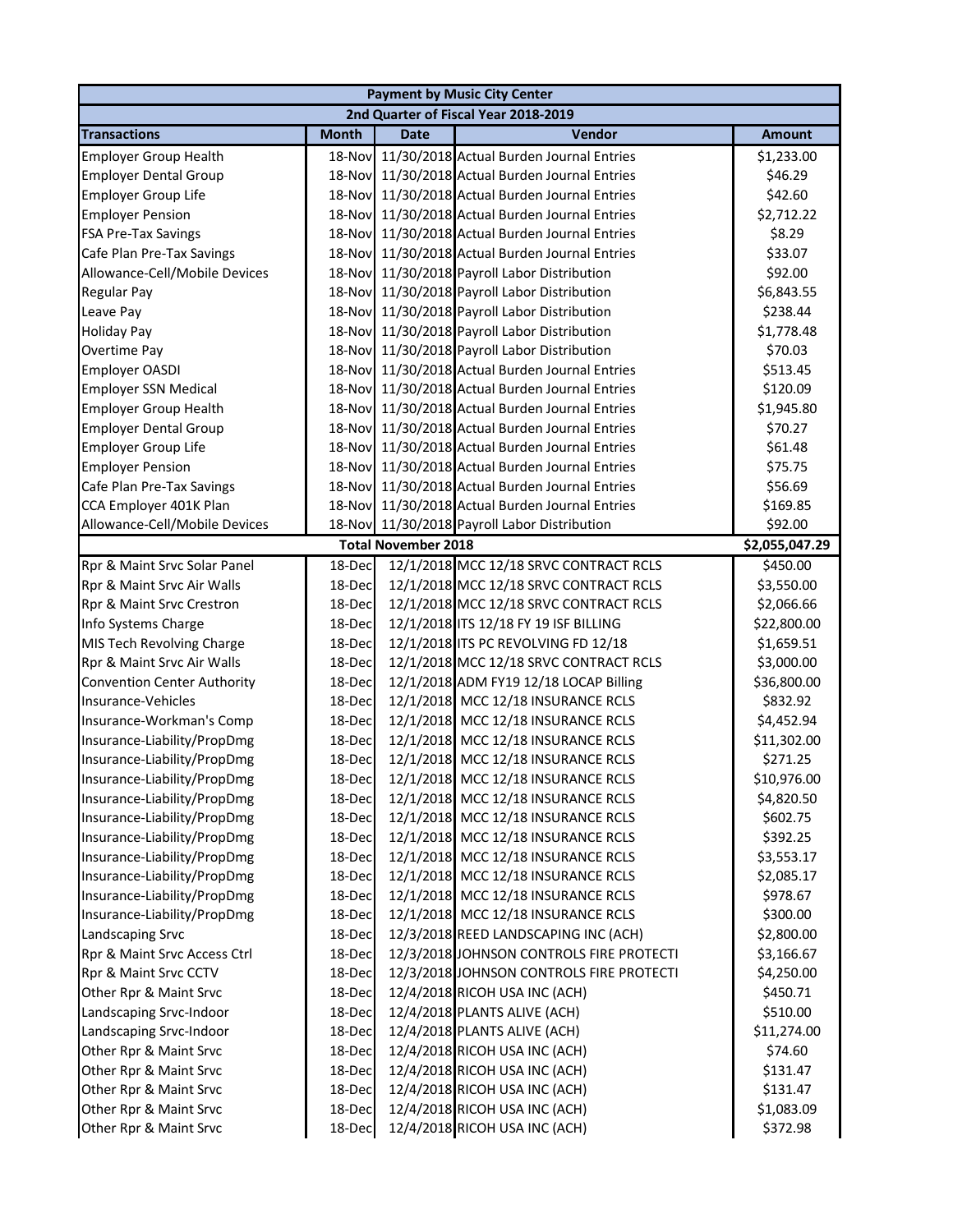|                                |              |             | <b>Payment by Music City Center</b>             |               |
|--------------------------------|--------------|-------------|-------------------------------------------------|---------------|
|                                |              |             | 2nd Quarter of Fiscal Year 2018-2019            |               |
| <b>Transactions</b>            | <b>Month</b> | <b>Date</b> | Vendor                                          | <b>Amount</b> |
| Other Rpr & Maint Srvc         | 18-Dec       |             | 12/4/2018 RICOH USA INC (ACH)                   | \$19.84       |
| Other Rpr & Maint Srvc         | 18-Dec       |             | 12/4/2018 RICOH USA INC (ACH)                   | \$178.55      |
| Other Rpr & Maint Srvc         | 18-Dec       |             | 12/4/2018 RICOH USA INC (ACH)                   | \$161.88      |
| Other Rpr & Maint Srvc         | 18-Dec       |             | 12/4/2018 RICOH USA INC (ACH)                   | \$388.28      |
| Other Rpr & Maint Srvc         | 18-Dec       |             | 12/4/2018 RICOH USA INC (ACH)                   | \$292.01      |
| Printing/Binding               | 18-Dec       |             | 12/5/2018 RICOH USA INC (ACH)                   | \$46.00       |
| Paint Supply                   | 18-Dec       |             | 12/6/2018 SHERWIN WILLIAMS CO INDUSTRIAL        | \$91.86       |
| Paint Supply                   | 18-Dec       |             | 12/6/2018 SHERWIN WILLIAMS CO INDUSTRIAL        | \$91.86       |
| Paint Supply                   | 18-Dec       |             | 12/6/2018 SHERWIN WILLIAMS CO INDUSTRIAL        | \$183.72      |
| Paint Supply                   | 18-Dec       |             | 12/6/2018 SHERWIN WILLIAMS CO INDUSTRIAL        | \$118.22      |
| Paint Supply                   | 18-Dec       |             | 12/6/2018 SHERWIN WILLIAMS CO INDUSTRIAL        | \$183.72      |
| Paint Supply                   | 18-Dec       |             | 12/6/2018 SHERWIN WILLIAMS CO INDUSTRIAL        | \$183.72      |
| Paint Supply                   | 18-Dec       |             | 12/6/2018 SHERWIN WILLIAMS CO INDUSTRIAL        | \$91.86       |
| Paint Supply                   | 18-Dec       |             | 12/6/2018 SHERWIN WILLIAMS CO INDUSTRIAL        | \$183.72      |
| Paint Supply                   | 18-Dec       |             | 12/6/2018 SHERWIN WILLIAMS CO INDUSTRIAL        | \$118.22      |
| Paint Supply                   | 18-Dec       |             | 12/6/2018 SHERWIN WILLIAMS CO INDUSTRIAL        | \$734.88      |
| Paint Supply                   | 18-Dec       |             | 12/6/2018 SHERWIN WILLIAMS CO INDUSTRIAL        | \$91.86       |
| Paint Supply                   | 18-Dec       |             | 12/6/2018 SHERWIN WILLIAMS CO INDUSTRIAL        | \$91.86       |
| Paint Supply                   | 18-Dec       |             | 12/6/2018 SHERWIN WILLIAMS CO INDUSTRIAL        | \$183.72      |
| Paint Supply                   | 18-Dec       |             | 12/6/2018 SHERWIN WILLIAMS CO INDUSTRIAL        | \$183.72      |
| <b>Electrical Supply-Lamps</b> | 18-Dec       |             | 12/6/2018 WILLIAMS WHOLESALE SUPPLY OF N        | \$980.00      |
| <b>Electrical Supply-Lamps</b> | 18-Dec       |             | 12/6/2018 WILLIAMS WHOLESALE SUPPLY OF N        | \$989.00      |
| <b>Electrical Supply-Lamps</b> | 18-Dec       |             | 12/6/2018 WILLIAMS WHOLESALE SUPPLY OF N        | \$470.00      |
| <b>Electrical Supply-Lamps</b> | 18-Dec       |             | 12/6/2018 WILLIAMS WHOLESALE SUPPLY OF N        | \$821.25      |
| <b>Electrical Supply-Lamps</b> | 18-Dec       |             | 12/6/2018 WILLIAMS WHOLESALE SUPPLY OF N        | \$1,520.00    |
| <b>Electrical Supply-Lamps</b> | 18-Dec       |             | 12/6/2018 WILLIAMS WHOLESALE SUPPLY OF N        | \$725.00      |
| Computer Software              | 18-Dec       |             | 12/6/2018 RESOURCE INFORMATION & CONTROL        | \$2,814.00    |
| Postage & Delivery Srvc        | 18-Dec       |             | 12/6/2018 BLINK MARKETING INC (ACH)             | \$200.00      |
| Advertising & Promot'n         | 18-Dec       |             | 12/6/2018 BLINK MARKETING INC (ACH)             | \$261.30      |
| Advertising & Promot'n         | 18-Dec       |             | 12/6/2018 BLINK MARKETING INC (ACH)             | \$87.10       |
| Paint Supply                   | 18-Dec       |             | 12/10/2018 W W GRAINGER (806746012)(ACH)        | \$95.52       |
| Paint Supply                   |              |             | 18-Dec 12/10/2018 W W GRAINGER (806746012)(ACH) | \$53.94       |
| Paint Supply                   |              |             | 18-Dec 12/10/2018 W W GRAINGER (806746012)(ACH) | \$237.60      |
| Paint Supply                   |              |             | 18-Dec 12/10/2018 W W GRAINGER (806746012)(ACH) | \$126.24      |
| Paint Supply                   | 18-Dec       |             | 12/10/2018 W W GRAINGER (806746012)(ACH)        | \$206.28      |
| Paint Supply                   |              |             | 18-Dec 12/10/2018 W W GRAINGER (806746012)(ACH) | \$276.48      |
| Paint Supply                   |              |             | 18-Dec 12/10/2018 W W GRAINGER (806746012)(ACH) | \$28.56       |
| Paint Supply                   |              |             | 18-Dec 12/10/2018 W W GRAINGER (806746012)(ACH) | \$54.90       |
| Paint Supply                   |              |             | 18-Dec 12/10/2018 W W GRAINGER (806746012)(ACH) | \$86.40       |
| Paint Supply                   |              |             | 18-Dec 12/10/2018 W W GRAINGER (806746012)(ACH) | \$57.25       |
| Paint Supply                   |              |             | 18-Dec 12/10/2018 W W GRAINGER (806746012)(ACH) | \$56.28       |
| Paint Supply                   |              |             | 18-Dec 12/10/2018 W W GRAINGER (806746012)(ACH) | \$78.15       |
| Paint Supply                   |              |             | 18-Dec 12/10/2018 W W GRAINGER (806746012)(ACH) | \$80.60       |
| Paint Supply                   |              |             | 18-Dec 12/10/2018 W W GRAINGER (806746012)(ACH) | \$75.60       |
| Paint Supply                   |              |             | 18-Dec 12/10/2018 W W GRAINGER (806746012)(ACH) | \$102.16      |
| Paint Supply                   | 18-Dec       |             | 12/10/2018 W W GRAINGER (806746012)(ACH)        | \$76.38       |
| Paint Supply                   |              |             | 18-Dec 12/10/2018 W W GRAINGER (806746012)(ACH) | \$46.76       |
| Paint Supply                   |              |             | 18-Dec 12/10/2018 W W GRAINGER (806746012)(ACH) | \$17.48       |
| Paint Supply                   |              |             | 18-Dec 12/10/2018 W W GRAINGER (806746012)(ACH) | \$139.54      |
| Paint Supply                   |              |             | 18-Dec 12/10/2018 W W GRAINGER (806746012)(ACH) | \$100.80      |
| Paint Supply                   |              |             | 18-Dec 12/10/2018 W W GRAINGER (806746012)(ACH) | \$84.44       |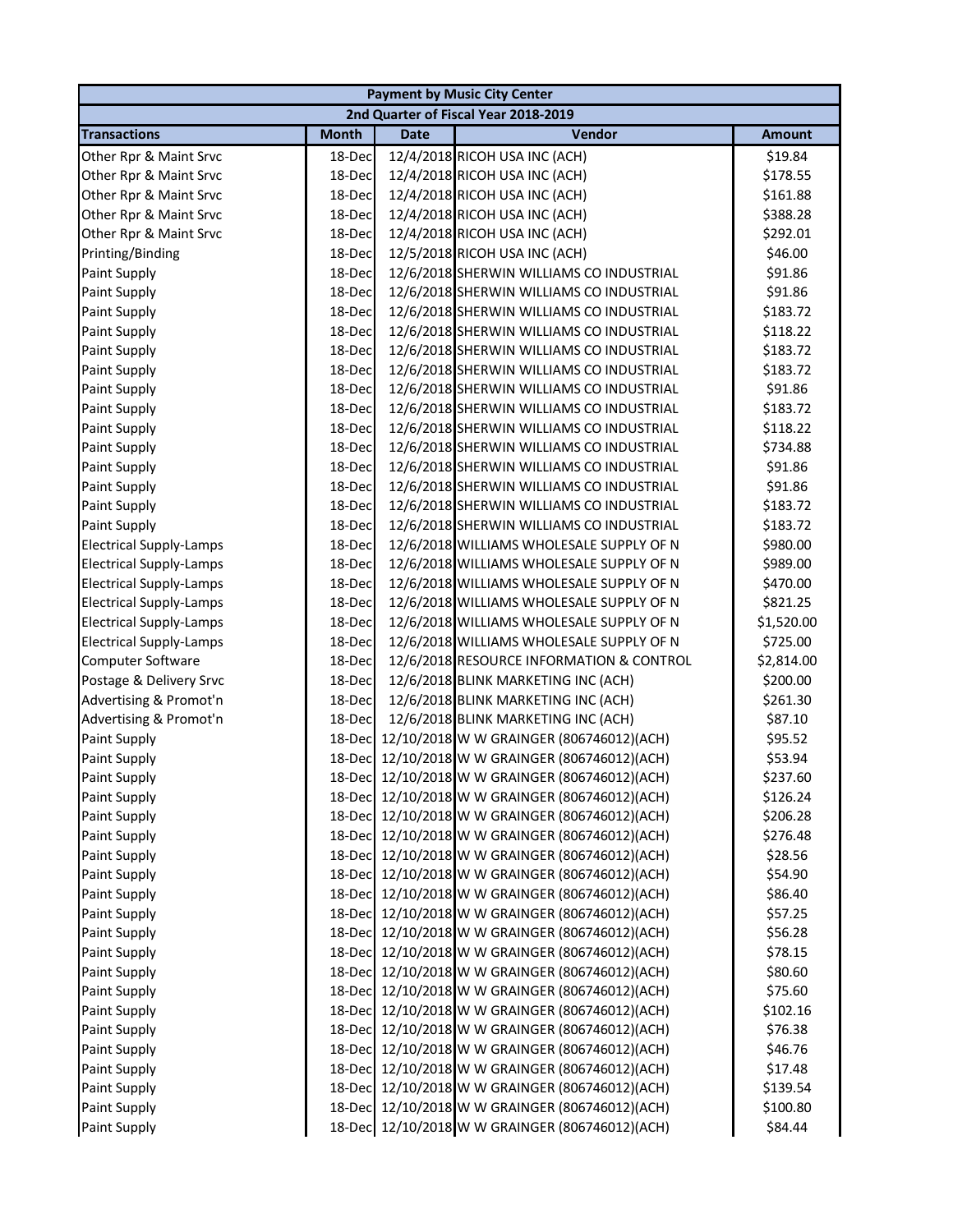|                                |              |             | <b>Payment by Music City Center</b>              |               |
|--------------------------------|--------------|-------------|--------------------------------------------------|---------------|
|                                |              |             | 2nd Quarter of Fiscal Year 2018-2019             |               |
| <b>Transactions</b>            | <b>Month</b> | <b>Date</b> | Vendor                                           | <b>Amount</b> |
| <b>Electrical Supply-Lamps</b> | 18-Dec       |             | 12/10/2018 WILLIAMS WHOLESALE SUPPLY OF N        | \$640.00      |
| <b>Electrical Supply-Lamps</b> |              |             | 18-Dec 12/10/2018 WILLIAMS WHOLESALE SUPPLY OF N | \$520.00      |
| <b>Electrical Supply-Lamps</b> |              |             | 18-Dec 12/10/2018 WILLIAMS WHOLESALE SUPPLY OF N | \$1,020.00    |
| <b>Electrical Supply-Lamps</b> | 18-Dec       |             | 12/10/2018 WILLIAMS WHOLESALE SUPPLY OF N        | \$330.00      |
| <b>Electrical Supply-Lamps</b> | 18-Dec       |             | 12/10/2018 WILLIAMS WHOLESALE SUPPLY OF N        | \$375.00      |
| Registration                   | 18-Dec       |             | 12/11/2018 PINNACLE NATIONAL BANK (MCC CC        | \$2,675.00    |
| Electric                       | 18-Dec       |             | 12/11/2018 NASHVILLE ELECTRIC SERVICE CO         | \$115,954.07  |
| Plumbing/HVAC Maintain Srvc    | 18-Dec       |             | 12/11/2018 LLOVET FILTRATION CO                  | \$3,997.28    |
| Rpr & Maint Srvc Green Roof    | 18-Dec       |             | 12/11/2018 GREENRISE TECHNOLOGIES (ACH)          | \$6,224.89    |
| Office Equip Maintain Srvc     | 18-Dec       |             | 12/11/2018 MCC PCC MUSIC CITY CENTER             | \$55.85       |
| Registration                   | 18-Dec       |             | 12/11/2018 PINNACLE NATIONAL BANK (MCC CC        | \$2,675.00    |
| <b>Mngt Cnsltnt Srvc</b>       | 18-Dec       |             | 12/11/2018 PINNACLE NATIONAL BANK (MCC CC        | \$45.00       |
| Telephone & Telegraph          | 18-Decl      |             | 12/11/2018 AT&T DATACOMM                         | \$2,000.09    |
| Registration                   | 18-Dec       |             | 12/11/2018 PINNACLE NATIONAL BANK (MCC CC        | \$2,675.00    |
| <b>Rent Equipment</b>          | 18-Dec       |             | 12/11/2018 AT&T MOBILITY II LLC                  | \$2,000.00    |
| Software License               |              |             | 18-Dec 12/11/2018 PINNACLE NATIONAL BANK (MCC CC | \$32.95       |
| <b>Medical Services</b>        |              |             | 18-Dec 12/11/2018 MED STAR MEDICAL STAFFING INC  | \$550.00      |
| Vehicle Washing                |              |             | 18-Dec 12/11/2018 MCC PCC MUSIC CITY CENTER      | \$12.00       |
| Registration                   | 18-Decl      |             | 12/11/2018 PINNACLE NATIONAL BANK (MCC CC        | \$2,675.00    |
| Employee Out-of-town Travel    | 18-Dec       |             | 12/11/2018 PINNACLE NATIONAL BANK (MCC CC        | \$723.94      |
| Employee Air Travel            | 18-Dec       |             | 12/11/2018 PINNACLE NATIONAL BANK (MCC CC        | \$205.96      |
| Registration                   | 18-Dec       |             | 12/11/2018 PINNACLE NATIONAL BANK (MCC CC        | \$110.00      |
| <b>Membership Dues</b>         | 18-Dec       |             | 12/11/2018 PINNACLE NATIONAL BANK (MCC CC        | \$970.00      |
| <b>Host &amp; Hostess</b>      | 18-Dec       |             | 12/11/2018 PINNACLE NATIONAL BANK (MCC CC        | \$174.81      |
| Rent Tradeshow Booth Expenses  | 18-Dec       |             | 12/11/2018 PINNACLE NATIONAL BANK (MCC CC        | \$1,216.32    |
| Rent Tradeshow Booth Expenses  | 18-Dec       |             | 12/11/2018 AMERICAN SOCIETY OF ASSOC EXEC        | \$4,600.00    |
| <b>Host &amp; Hostess</b>      |              |             | 18-Dec 12/11/2018 MCC PCC MUSIC CITY CENTER      | \$58.27       |
| <b>Imprest Shortages</b>       |              |             | 18-Dec 12/11/2018 MCC PCC MUSIC CITY CENTER      | $-52.13$      |
| <b>Mngt Cnsltnt Srvc</b>       |              |             | 18-Dec 12/11/2018 WORKFORCE ESSENTIALS INC (DRUG | \$532.00      |
| Employee Local Travel/Park     |              |             | 18-Dec 12/11/2018 PINNACLE NATIONAL BANK (MCC CC | $-50.20$      |
| Employee Local Travel/Park     |              |             | 18-Dec 12/11/2018 MCC PCC MUSIC CITY CENTER      | \$15.00       |
| Registration                   |              |             | 18-Dec 12/11/2018 PINNACLE NATIONAL BANK (MCC CC | \$500.00      |
| Host & Hostess                 |              |             | 18-Dec 12/11/2018 PINNACLE NATIONAL BANK (MCC CC | \$76.06       |
| <b>Host &amp; Hostess</b>      |              |             | 18-Dec 12/11/2018 MCC PCC MUSIC CITY CENTER      | \$46.50       |
| <b>Signs</b>                   | 18-Dec       |             | 12/11/2018 JARVIS AWARD SIGN & FLAG CO (A        | \$201.00      |
| <b>Signs</b>                   | 18-Dec       |             | 12/11/2018 JARVIS AWARD SIGN & FLAG CO (A        | \$77.00       |
| Food & Ice                     | 18-Dec       |             | 12/12/2018 CENTERPLATE MCC (ACH)                 | \$65.69       |
| Other Rpr & Maint Srvc         | 18-Dec       |             | 12/12/2018 NASHVILLE MACHINE ELEVATOR CO         | \$688.00      |
| Offc & Admin Supply            |              |             | 18-Dec 12/12/2018 MYOFFICE PRODUCTS (ACH)        | \$9.55        |
| Offc & Admin Supply            |              |             | 18-Dec 12/12/2018 MYOFFICE PRODUCTS (ACH)        | \$77.10       |
| Offc & Admin Supply            |              |             | 18-Dec 12/12/2018 MYOFFICE PRODUCTS (ACH)        | \$9.25        |
| Offc & Admin Supply            |              |             | 18-Dec 12/12/2018 MYOFFICE PRODUCTS (ACH)        | \$4.17        |
| <b>Electrical Supply-Lamps</b> |              |             | 18-Dec 12/12/2018 WILLIAMS WHOLESALE SUPPLY OF N | \$600.00      |
| Refuse Disposal-Reimb          | 18-Dec       |             | 12/12/2018 COMPOST CO (ACH)                      | \$2,140.00    |
| <b>Internet Services</b>       | 18-Decl      |             | 12/12/2018 AT&T MOBILITY                         | \$35.25       |
| <b>Security Services</b>       | 18-Decl      |             | 12/12/2018 ELITE SHOW SERVICES INC (ACH)         | \$23,604.43   |
| <b>Temporary Service</b>       | 18-Dec       |             | 12/12/2018 ELITE SHOW SERVICES INC (ACH)         | \$1,891.66    |
| <b>Temporary Service</b>       | 18-Dec       |             | 12/12/2018 ELITE SHOW SERVICES INC (ACH)         | \$595.97      |
| <b>Temporary Service</b>       | 18-Dec       |             | 12/12/2018 ELITE SHOW SERVICES INC (ACH)         | \$1,923.14    |
| <b>Temporary Service</b>       |              |             | 18-Dec 12/12/2018 ELITE SHOW SERVICES INC (ACH)  | $-$10.00$     |
| <b>Temporary Service</b>       |              |             | 18-Dec 12/12/2018 ELITE SHOW SERVICES INC (ACH)  | \$1,933.89    |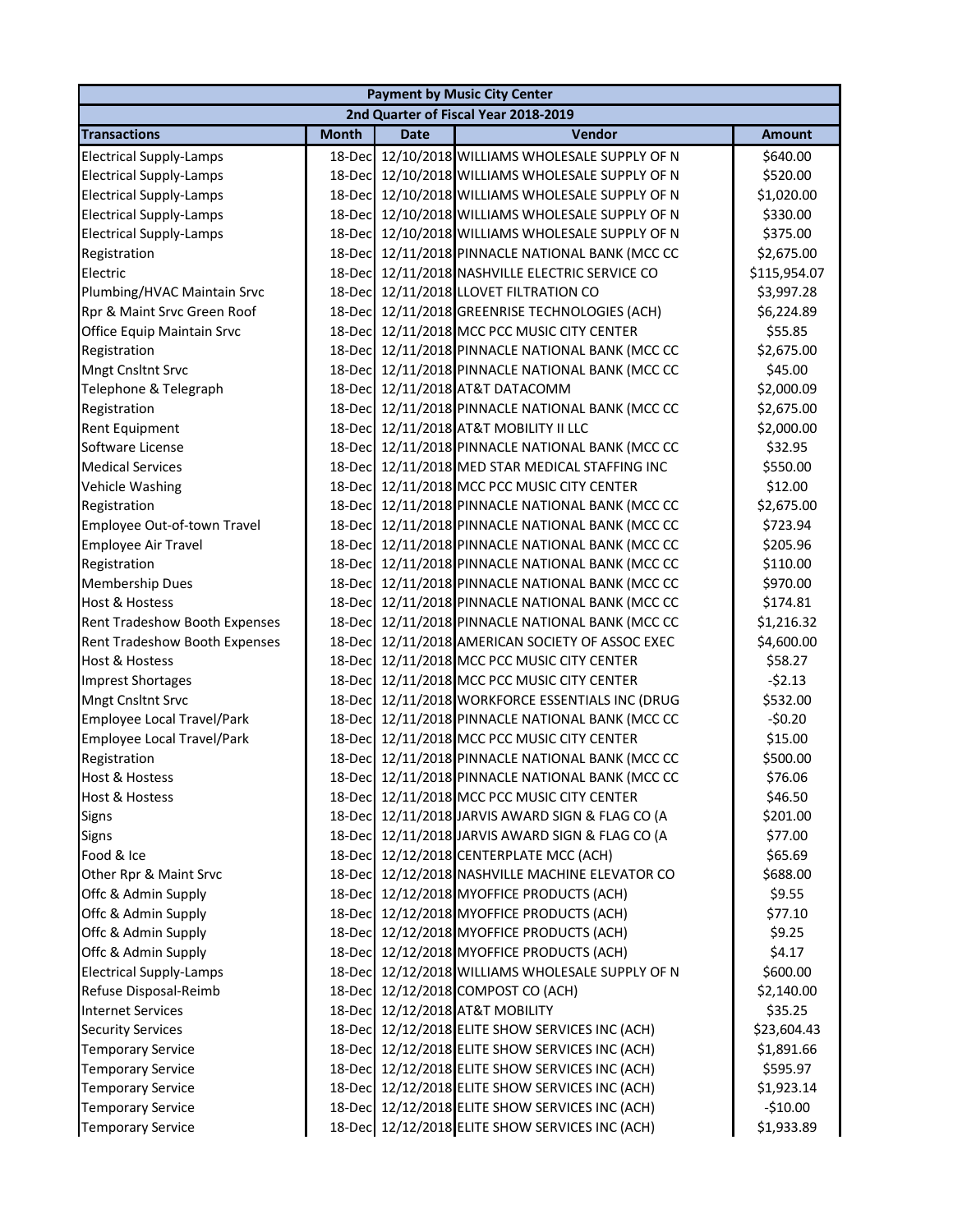|                                 |              |                             | <b>Payment by Music City Center</b>              |               |
|---------------------------------|--------------|-----------------------------|--------------------------------------------------|---------------|
|                                 |              |                             | 2nd Quarter of Fiscal Year 2018-2019             |               |
| <b>Transactions</b>             | <b>Month</b> | <b>Date</b>                 | Vendor                                           | <b>Amount</b> |
| <b>Temporary Service</b>        | 18-Dec       |                             | 12/12/2018 ELITE SHOW SERVICES INC (ACH)         | \$1,933.77    |
| <b>Uniform Cleaning Service</b> |              |                             | 18-Dec 12/12/2018 CINTAS CORP #051 MATS & RUGS(A | \$996.29      |
| <b>Uniform Cleaning Service</b> | 18-Dec       |                             | 12/12/2018 CINTAS CORP #051 MATS & RUGS(A        | $-531.66$     |
| Other Rpr & Maint Srvc          |              | 18-Dec 12/12/2018 ATECH INC |                                                  | \$209.61      |
| Other Rpr & Maint Srvc          |              |                             | 18-Dec 12/12/2018 ELITTE SEPTIC TANK SVC INC     | \$2,500.00    |
| Legal Services                  |              |                             | 18-Dec 12/12/2018 BONE MCALLESTER NORTON PLLC    | \$10,000.00   |
| Offc & Admin Supply             |              |                             | 18-Dec 12/12/2018 MYOFFICE PRODUCTS (ACH)        | \$5.78        |
| Offc & Admin Supply             |              |                             | 18-Dec 12/12/2018 MYOFFICE PRODUCTS (ACH)        | \$10.77       |
| Offc & Admin Supply             | 18-Dec       |                             | 12/12/2018 MYOFFICE PRODUCTS (ACH)               | \$82.33       |
| Offc & Admin Supply             | 18-Dec       |                             | 12/12/2018 MYOFFICE PRODUCTS (ACH)               | \$3.82        |
| Offc & Admin Supply             | 18-Dec       |                             | 12/12/2018 MYOFFICE PRODUCTS (ACH)               | \$13.44       |
| Offc & Admin Supply             | 18-Dec       |                             | 12/12/2018 MYOFFICE PRODUCTS (ACH)               | \$8.40        |
| Food & Bev-Inhouse              | 18-Dec       |                             | 12/12/2018 CENTERPLATE MCC (ACH)                 | \$505.34      |
| Food & Bev-Inhouse              | 18-Dec       |                             | 12/12/2018 CENTERPLATE MCC (ACH)                 | \$404.17      |
| Food & Ice                      |              |                             | 18-Dec 12/12/2018 CENTERPLATE MCC (ACH)          | \$104.22      |
| Food & Ice                      |              |                             | 18-Dec 12/12/2018 CENTERPLATE MCC (ACH)          | \$183.90      |
| Other Rpr & Maint Srvc          |              |                             | 18-Dec 12/13/2018 CONVENTION PROD RIGGING INC (A | \$1,350.00    |
| <b>Electrical Supply-Lamps</b>  |              |                             | 18-Dec 12/13/2018 WILLIAMS WHOLESALE SUPPLY OF N | \$600.00      |
| Refuse Disposal-Reimb           |              |                             | 18-Dec 12/13/2018 REPUBLIC SVCS NASH /ALLIED WAS | \$6,067.99    |
| <b>Security Services</b>        |              |                             | 18-Dec 12/13/2018 ELITE SHOW SERVICES INC (ACH)  | \$13,163.39   |
| <b>Temporary Service</b>        |              |                             | 18-Dec 12/13/2018 ELITE SHOW SERVICES INC (ACH)  | \$2,927.40    |
| <b>Temporary Service</b>        | 18-Dec       |                             | 12/13/2018 ELITE SHOW SERVICES INC (ACH)         | \$642.95      |
| <b>Valet Services</b>           | 18-Dec       |                             | 12/13/2018 TOWNE HOLDINGS LLC (ACH)              | \$570.46      |
| Furniture/Fixtures<\$10K        | 18-Dec       |                             | 12/13/2018 GUY BROWN PRODUCTS (ACH)              | \$318.46      |
| Furniture/Fixtures<\$10K        | 18-Dec       |                             | 12/13/2018 GUY BROWN PRODUCTS (ACH)              | $-5318.46$    |
| Regular Pay                     | 18-Dec       |                             | 12/14/2018 Payroll Labor Distribution            | \$28,513.34   |
| Leave Pay                       |              |                             | 18-Dec 12/14/2018 Payroll Labor Distribution     | \$1,694.88    |
| Overtime Pay                    |              |                             | 18-Dec 12/14/2018 Payroll Labor Distribution     | \$948.59      |
| Employer OASDI                  |              |                             | 18-Dec 12/14/2018 Actual Burden Journal Entries  | \$1,931.78    |
| <b>Employer SSN Medical</b>     |              |                             | 18-Dec 12/14/2018 Actual Burden Journal Entries  | \$451.77      |
| CCA Employer 401K Plan          |              |                             | 18-Dec 12/14/2018 Actual Burden Journal Entries  | \$998.07      |
| <b>Regular Pay</b>              |              |                             | 18-Dec 12/14/2018 Payroll Labor Distribution     | \$4,312.00    |
| Leave Pay                       |              |                             | 18-Dec 12/14/2018 Payroll Labor Distribution     | \$1,524.80    |
| Employer OASDI                  |              |                             | 18-Dec 12/14/2018 Actual Burden Journal Entries  | \$360.61      |
| <b>Employer SSN Medical</b>     | 18-Decl      |                             | 12/14/2018 Actual Burden Journal Entries         | \$84.33       |
| <b>Employer Pension</b>         | 18-Dec       |                             | 12/14/2018 Actual Burden Journal Entries         | \$720.26      |
| <b>FSA Pre-Tax Savings</b>      | 18-Dec       |                             | 12/14/2018 Actual Burden Journal Entries         | \$1.58        |
| Regular Pay                     | 18-Dec       |                             | 12/14/2018 Payroll Labor Distribution            | \$34,649.17   |
| Leave Pay                       | 18-Dec       |                             | 12/14/2018 Payroll Labor Distribution            | \$2,964.98    |
| Overtime Pay                    |              |                             | 18-Dec 12/14/2018 Payroll Labor Distribution     | \$2,161.85    |
| Employer OASDI                  |              |                             | 18-Dec 12/14/2018 Actual Burden Journal Entries  | \$2,466.16    |
| <b>Employer SSN Medical</b>     |              |                             | 18-Dec 12/14/2018 Actual Burden Journal Entries  | \$576.72      |
| CCA Employer 401K Plan          |              |                             | 18-Dec 12/14/2018 Actual Burden Journal Entries  | \$1,256.94    |
| Regular Pay                     |              |                             | 18-Dec 12/14/2018 Payroll Labor Distribution     | \$43,545.07   |
| Leave Pay                       |              |                             | 18-Dec 12/14/2018 Payroll Labor Distribution     | \$3,363.55    |
| Overtime Pay                    |              |                             | 18-Dec 12/14/2018 Payroll Labor Distribution     | \$2,537.78    |
| Employer OASDI                  | 18-Dec       |                             | 12/14/2018 Actual Burden Journal Entries         | \$3,065.63    |
| <b>Employer SSN Medical</b>     | 18-Dec       |                             | 12/14/2018 Actual Burden Journal Entries         | \$717.01      |
| <b>Employer Pension</b>         | 18-Dec       |                             | 12/14/2018 Actual Burden Journal Entries         | \$79.16       |
| CCA Employer 401K Plan          |              |                             | 18-Dec 12/14/2018 Actual Burden Journal Entries  | \$1,092.44    |
| Regular Pay                     |              |                             | 18-Dec 12/14/2018 Payroll Labor Distribution     | \$648.14      |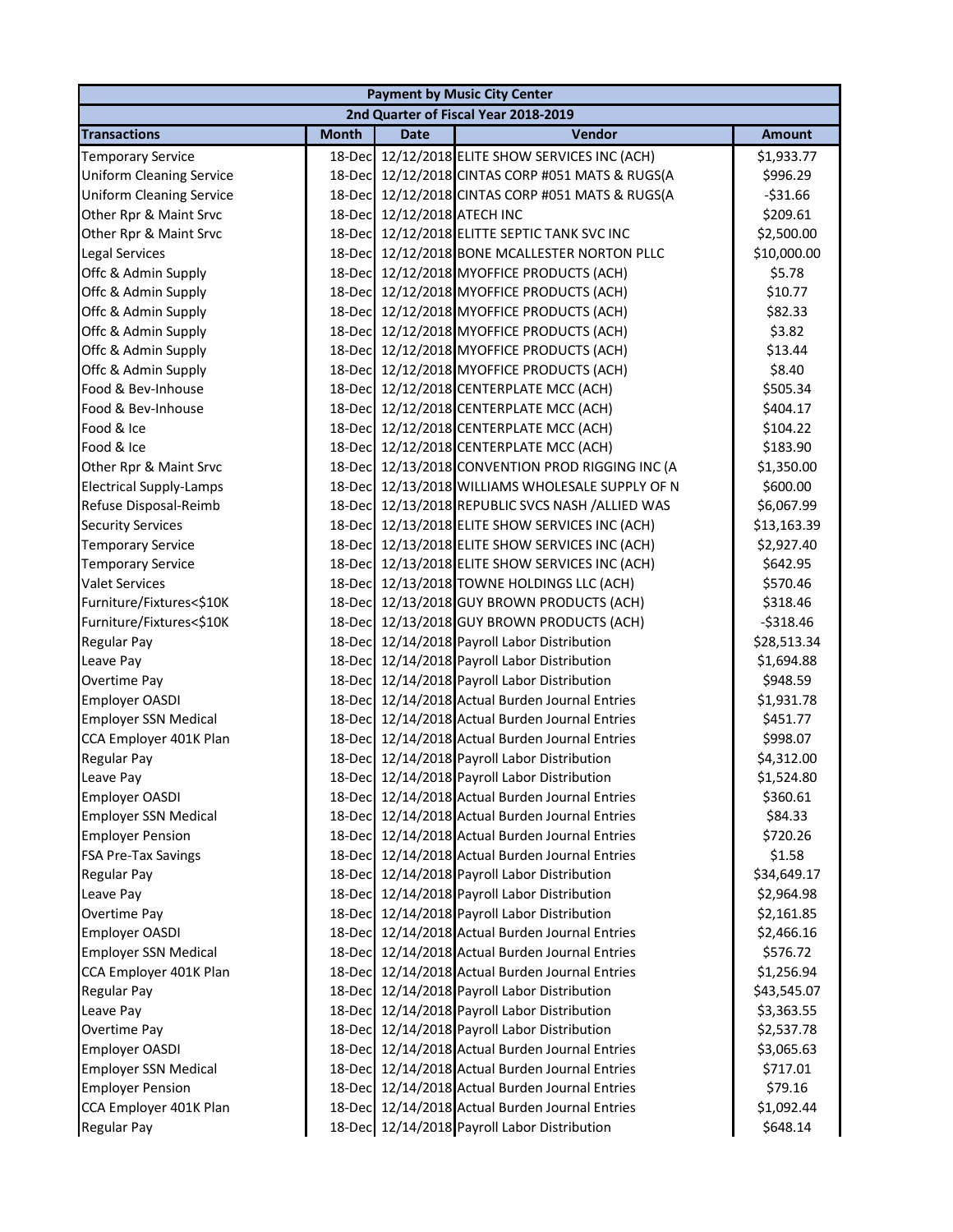| <b>Payment by Music City Center</b>  |              |             |                                                 |               |  |  |
|--------------------------------------|--------------|-------------|-------------------------------------------------|---------------|--|--|
| 2nd Quarter of Fiscal Year 2018-2019 |              |             |                                                 |               |  |  |
| <b>Transactions</b>                  | <b>Month</b> | <b>Date</b> | Vendor                                          | <b>Amount</b> |  |  |
| Leave Pay                            |              |             | 18-Dec 12/14/2018 Payroll Labor Distribution    | \$1,410.64    |  |  |
| Employer OASDI                       |              |             | 18-Dec 12/14/2018 Actual Burden Journal Entries | \$127.65      |  |  |
| <b>Employer SSN Medical</b>          |              |             | 18-Dec 12/14/2018 Actual Burden Journal Entries | \$29.85       |  |  |
| <b>Employer Pension</b>              |              |             | 18-Dec 12/14/2018 Actual Burden Journal Entries | \$254.05      |  |  |
| Regular Pay                          |              |             | 18-Dec 12/14/2018 Payroll Labor Distribution    | \$12,810.57   |  |  |
| Leave Pay                            |              |             | 18-Dec 12/14/2018 Payroll Labor Distribution    | \$158.15      |  |  |
| Overtime Pay                         |              |             | 18-Dec 12/14/2018 Payroll Labor Distribution    | \$198.28      |  |  |
| Employer OASDI                       |              |             | 18-Dec 12/14/2018 Actual Burden Journal Entries | \$816.36      |  |  |
| <b>Employer SSN Medical</b>          |              |             | 18-Dec 12/14/2018 Actual Burden Journal Entries | \$190.92      |  |  |
| <b>Employer Pension</b>              |              |             | 18-Dec 12/14/2018 Actual Burden Journal Entries | \$79.16       |  |  |
| CCA Employer 401K Plan               |              |             | 18-Dec 12/14/2018 Actual Burden Journal Entries | \$469.59      |  |  |
| Offc & Admin Supply                  |              |             | 18-Dec 12/14/2018 SUNSET MARKETING INC          | \$126.00      |  |  |
| Offc & Admin Supply                  |              |             | 18-Dec 12/14/2018 SUNSET MARKETING INC          | \$254.00      |  |  |
| Regular Pay                          |              |             | 18-Dec 12/14/2018 Payroll Labor Distribution    | \$7,343.20    |  |  |
| Employer OASDI                       |              |             | 18-Dec 12/14/2018 Actual Burden Journal Entries | \$448.58      |  |  |
| <b>Employer SSN Medical</b>          |              |             | 18-Dec 12/14/2018 Actual Burden Journal Entries | \$104.90      |  |  |
| <b>Employer Pension</b>              |              |             | 18-Dec 12/14/2018 Actual Burden Journal Entries | \$906.15      |  |  |
| <b>FSA Pre-Tax Savings</b>           |              |             | 18-Dec 12/14/2018 Actual Burden Journal Entries | \$8.28        |  |  |
| <b>Regular Pay</b>                   |              |             | 18-Dec 12/14/2018 Payroll Labor Distribution    | \$38,411.54   |  |  |
| Leave Pay                            |              |             | 18-Dec 12/14/2018 Payroll Labor Distribution    | \$985.58      |  |  |
| <b>Holiday Pay</b>                   |              |             | 18-Dec 12/14/2018 Payroll Labor Distribution    | \$1,473.68    |  |  |
| Overtime Pay                         |              |             | 18-Dec 12/14/2018 Payroll Labor Distribution    | \$1,139.06    |  |  |
| Employer OASDI                       |              |             | 18-Dec 12/14/2018 Actual Burden Journal Entries | \$2,604.66    |  |  |
| <b>Employer SSN Medical</b>          |              |             | 18-Dec 12/14/2018 Actual Burden Journal Entries | \$609.15      |  |  |
| CCA Employer 401K Plan               |              |             | 18-Dec 12/14/2018 Actual Burden Journal Entries | \$1,211.95    |  |  |
| <b>Regular Pay</b>                   |              |             | 18-Dec 12/14/2018 Payroll Labor Distribution    | \$4,439.44    |  |  |
| Leave Pay                            |              |             | 18-Dec 12/14/2018 Payroll Labor Distribution    | \$546.72      |  |  |
| Overtime Pay                         |              |             | 18-Dec 12/14/2018 Payroll Labor Distribution    | \$1,063.03    |  |  |
| Employer OASDI                       |              |             | 18-Dec 12/14/2018 Actual Burden Journal Entries | \$375.06      |  |  |
| <b>Employer SSN Medical</b>          |              |             | 18-Dec 12/14/2018 Actual Burden Journal Entries | \$87.71       |  |  |
| <b>Employer Pension</b>              |              |             | 18-Dec 12/14/2018 Actual Burden Journal Entries | \$746.47      |  |  |
| <b>Regular Pay</b>                   |              |             | 18-Dec 12/14/2018 Payroll Labor Distribution    | \$9,673.07    |  |  |
| Leave Pay                            |              |             | 18-Dec 12/14/2018 Payroll Labor Distribution    | \$861.37      |  |  |
| <b>Holiday Pay</b>                   |              |             | 18-Dec 12/14/2018 Payroll Labor Distribution    | \$558.48      |  |  |
| Overtime Pay                         |              |             | 18-Dec 12/14/2018 Payroll Labor Distribution    | \$556.91      |  |  |
| Employer OASDI                       |              |             | 18-Dec 12/14/2018 Actual Burden Journal Entries | \$722.26      |  |  |
| <b>Employer SSN Medical</b>          |              |             | 18-Dec 12/14/2018 Actual Burden Journal Entries | \$168.91      |  |  |
| CCA Employer 401K Plan               |              |             | 18-Dec 12/14/2018 Actual Burden Journal Entries | \$222.52      |  |  |
| <b>Regular Pay</b>                   |              |             | 18-Dec 12/14/2018 Payroll Labor Distribution    | \$8,082.09    |  |  |
| Leave Pay                            |              |             | 18-Dec 12/14/2018 Payroll Labor Distribution    | \$131.73      |  |  |
| Overtime Pay                         |              |             | 18-Dec 12/14/2018 Payroll Labor Distribution    | \$51.12       |  |  |
| <b>Employer OASDI</b>                |              |             | 18-Dec 12/14/2018 Actual Burden Journal Entries | \$245.88      |  |  |
| <b>Employer SSN Medical</b>          |              |             | 18-Dec 12/14/2018 Actual Burden Journal Entries | \$119.84      |  |  |
| CCA Employer 401K Plan               |              |             | 18-Dec 12/14/2018 Actual Burden Journal Entries | \$248.62      |  |  |
| <b>Regular Pay</b>                   |              |             | 18-Dec 12/14/2018 Payroll Labor Distribution    | \$18,402.96   |  |  |
| Leave Pay                            |              |             | 18-Dec 12/14/2018 Payroll Labor Distribution    | \$640.24      |  |  |
| Employer OASDI                       |              |             | 18-Dec 12/14/2018 Actual Burden Journal Entries | \$791.01      |  |  |
| <b>Employer SSN Medical</b>          |              |             | 18-Dec 12/14/2018 Actual Burden Journal Entries | \$274.85      |  |  |
| <b>Employer Pension</b>              |              |             | 18-Dec 12/14/2018 Actual Burden Journal Entries | \$2,349.92    |  |  |
| <b>FSA Pre-Tax Savings</b>           |              |             | 18-Dec 12/14/2018 Actual Burden Journal Entries | \$6.67        |  |  |
| Regular Pay                          |              |             | 18-Dec 12/14/2018 Payroll Labor Distribution    | \$6,816.43    |  |  |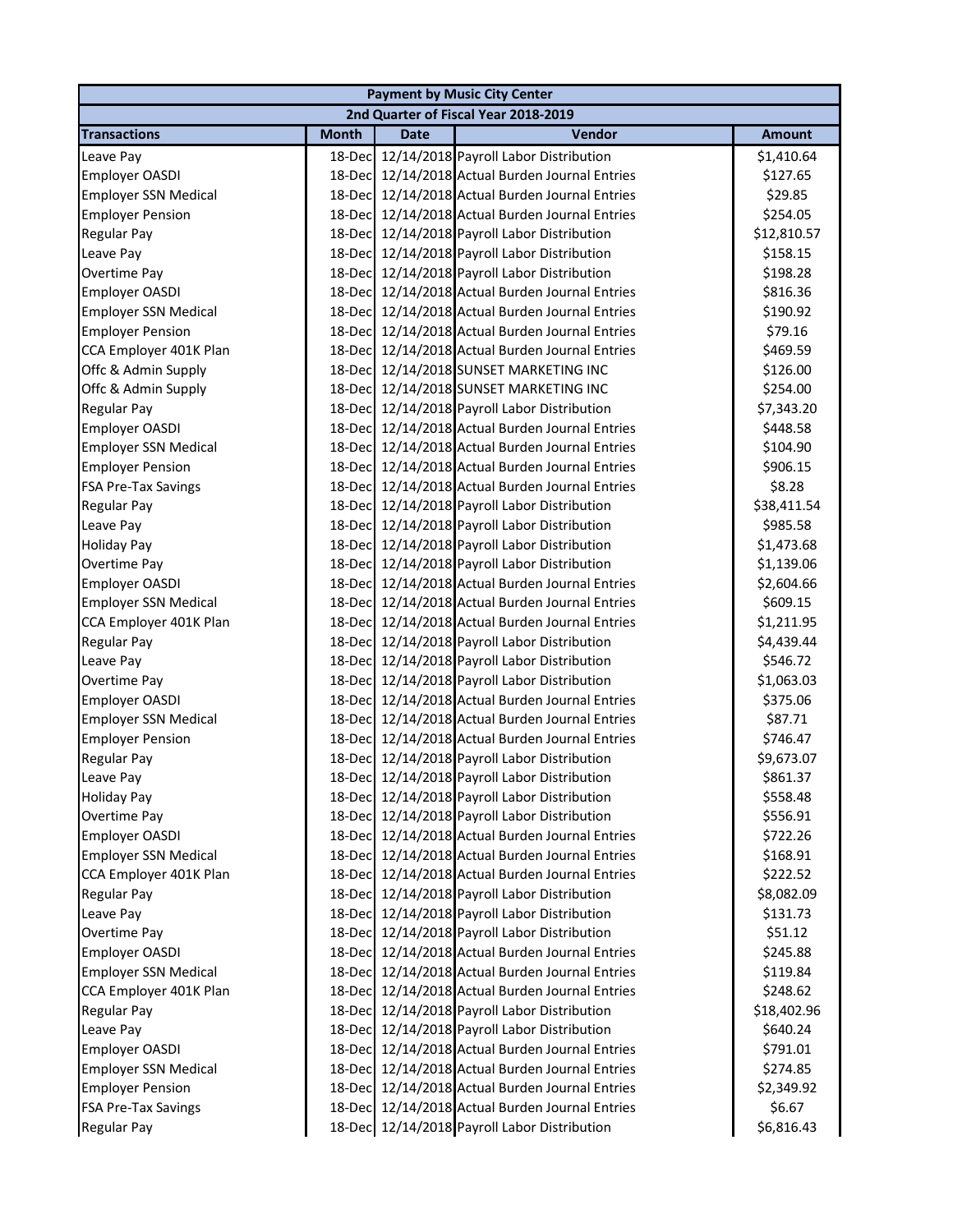| <b>Payment by Music City Center</b>  |              |             |                                                  |               |  |
|--------------------------------------|--------------|-------------|--------------------------------------------------|---------------|--|
| 2nd Quarter of Fiscal Year 2018-2019 |              |             |                                                  |               |  |
| <b>Transactions</b>                  | <b>Month</b> | <b>Date</b> | Vendor                                           | <b>Amount</b> |  |
| Leave Pay                            |              |             | 18-Dec 12/14/2018 Payroll Labor Distribution     | \$18.40       |  |
| <b>Employer OASDI</b>                |              |             | 18-Dec 12/14/2018 Actual Burden Journal Entries  | \$423.76      |  |
| <b>Employer SSN Medical</b>          |              |             | 18-Dec 12/14/2018 Actual Burden Journal Entries  | \$99.12       |  |
| CCA Employer 401K Plan               |              |             | 18-Dec 12/14/2018 Actual Burden Journal Entries  | \$273.40      |  |
| <b>Regular Pay</b>                   |              |             | 18-Dec 12/14/2018 Payroll Labor Distribution     | \$18,464.68   |  |
| Leave Pay                            |              |             | 18-Dec 12/14/2018 Payroll Labor Distribution     | \$994.19      |  |
| Overtime Pay                         |              |             | 18-Dec 12/14/2018 Payroll Labor Distribution     | \$257.73      |  |
| <b>Employer OASDI</b>                |              |             | 18-Dec 12/14/2018 Actual Burden Journal Entries  | \$1,222.42    |  |
| <b>Employer SSN Medical</b>          | 18-Dec       |             | 12/14/2018 Actual Burden Journal Entries         | \$285.89      |  |
| <b>Employer Pension</b>              | 18-Dec       |             | 12/14/2018 Actual Burden Journal Entries         | \$484.11      |  |
| CCA Employer 401K Plan               |              |             | 18-Dec 12/14/2018 Actual Burden Journal Entries  | \$678.65      |  |
| <b>Regular Pay</b>                   |              |             | 18-Dec 12/14/2018 Payroll Labor Distribution     | \$8,271.60    |  |
| Leave Pay                            |              |             | 18-Dec 12/14/2018 Payroll Labor Distribution     | \$589.96      |  |
| Overtime Pay                         |              |             | 18-Dec 12/14/2018 Payroll Labor Distribution     | \$13.36       |  |
| Employer OASDI                       |              |             | 18-Dec 12/14/2018 Actual Burden Journal Entries  | \$530.64      |  |
| <b>Employer SSN Medical</b>          |              |             | 18-Dec 12/14/2018 Actual Burden Journal Entries  | \$124.10      |  |
| <b>Employer Pension</b>              |              |             | 18-Dec 12/14/2018 Actual Burden Journal Entries  | \$1,095.16    |  |
| <b>FSA Pre-Tax Savings</b>           |              |             | 18-Dec 12/14/2018 Actual Burden Journal Entries  | \$24.20       |  |
| <b>Regular Pay</b>                   |              |             | 18-Dec 12/14/2018 Payroll Labor Distribution     | \$7,664.76    |  |
| Leave Pay                            |              |             | 18-Dec 12/14/2018 Payroll Labor Distribution     | \$668.04      |  |
| Overtime Pay                         |              |             | 18-Dec 12/14/2018 Payroll Labor Distribution     | \$33.00       |  |
| Employer OASDI                       |              |             | 18-Dec 12/14/2018 Actual Burden Journal Entries  | \$518.68      |  |
| <b>Employer SSN Medical</b>          |              |             | 18-Dec 12/14/2018 Actual Burden Journal Entries  | \$121.31      |  |
| CCA Employer 401K Plan               |              |             | 18-Dec 12/14/2018 Actual Burden Journal Entries  | \$245.55      |  |
| <b>Regular Pay</b>                   |              |             | 18-Dec 12/14/2018 Payroll Labor Distribution     | \$21,636.92   |  |
| Overtime Pay                         |              |             | 18-Dec 12/14/2018 Payroll Labor Distribution     | \$99.04       |  |
| <b>Employer OASDI</b>                |              |             | 18-Dec 12/14/2018 Actual Burden Journal Entries  | \$136.09      |  |
| <b>Employer SSN Medical</b>          |              |             | 18-Dec 12/14/2018 Actual Burden Journal Entries  | \$313.60      |  |
| <b>Employer Pension</b>              |              |             | 18-Dec 12/14/2018 Actual Burden Journal Entries  | \$2,682.22    |  |
| <b>FSA Pre-Tax Savings</b>           |              |             | 18-Dec 12/14/2018 Actual Burden Journal Entries  | \$8.28        |  |
| <b>Regular Pay</b>                   |              |             | 18-Dec 12/14/2018 Payroll Labor Distribution     | \$8,419.67    |  |
| Leave Pay                            |              |             | 18-Dec 12/14/2018 Payroll Labor Distribution     | \$504.83      |  |
| Overtime Pay                         |              |             | 18-Dec 12/14/2018 Payroll Labor Distribution     | \$87.23       |  |
| <b>Employer OASDI</b>                |              |             | 18-Dec 12/14/2018 Actual Burden Journal Entries  | \$558.72      |  |
| <b>Employer SSN Medical</b>          | 18-Dec       |             | 12/14/2018 Actual Burden Journal Entries         | \$130.64      |  |
| <b>Employer Pension</b>              | 18-Dec       |             | 12/14/2018 Actual Burden Journal Entries         | \$79.21       |  |
| CCA Employer 401K Plan               | 18-Dec       |             | 12/14/2018 Actual Burden Journal Entries         | \$171.65      |  |
| Postage & Delivery Srvc              | 18-Dec       |             | 12/17/2018 SUNSET MARKETING INC                  | \$13.45       |  |
| Offc & Admin Supply                  |              |             | 18-Dec 12/17/2018 SUNSET MARKETING INC           | \$93.75       |  |
| <b>Membership Dues</b>               |              |             | 18-Dec 12/17/2018 NASHVILLE TECHNOLOGY COUNCIL F | \$600.00      |  |
| <b>Medical Services</b>              |              |             | 18-Dec 12/17/2018 MED STAR MEDICAL STAFFING INC  | \$2,337.50    |  |
| <b>Medical Services</b>              |              |             | 18-Dec 12/17/2018 MED STAR MEDICAL STAFFING INC  | \$1,787.50    |  |
| <b>Medical Services</b>              |              |             | 18-Dec 12/17/2018 MED STAR MEDICAL STAFFING INC  | \$612.50      |  |
| <b>Medical Services</b>              | 18-Dec       |             | 12/17/2018 MED STAR MEDICAL STAFFING INC         | \$637.50      |  |
| <b>Security Services</b>             | 18-Decl      |             | 12/17/2018 ELITE SHOW SERVICES INC (ACH)         | \$12,375.17   |  |
| <b>Security Services</b>             | 18-Decl      |             | 12/17/2018 ELITE SHOW SERVICES INC (ACH)         | \$2,201.53    |  |
| <b>Security Services</b>             | 18-Dec       |             | 12/17/2018 ELITE SHOW SERVICES INC (ACH)         | \$1,703.15    |  |
| Postage & Delivery Srvc              | 18-Dec       |             | 12/17/2018 BLINK MARKETING INC (ACH)             | \$32.00       |  |
| Advertising & Promot'n               | 18-Dec       |             | 12/17/2018 BLINK MARKETING INC (ACH)             | \$6.50        |  |
| Advertising & Promot'n               |              |             | 18-Dec 12/17/2018 BLINK MARKETING INC (ACH)      | \$139.99      |  |
| Advertising & Promot'n               |              |             | 18-Dec 12/17/2018 BLINK MARKETING INC (ACH)      | \$9.26        |  |
|                                      |              |             |                                                  |               |  |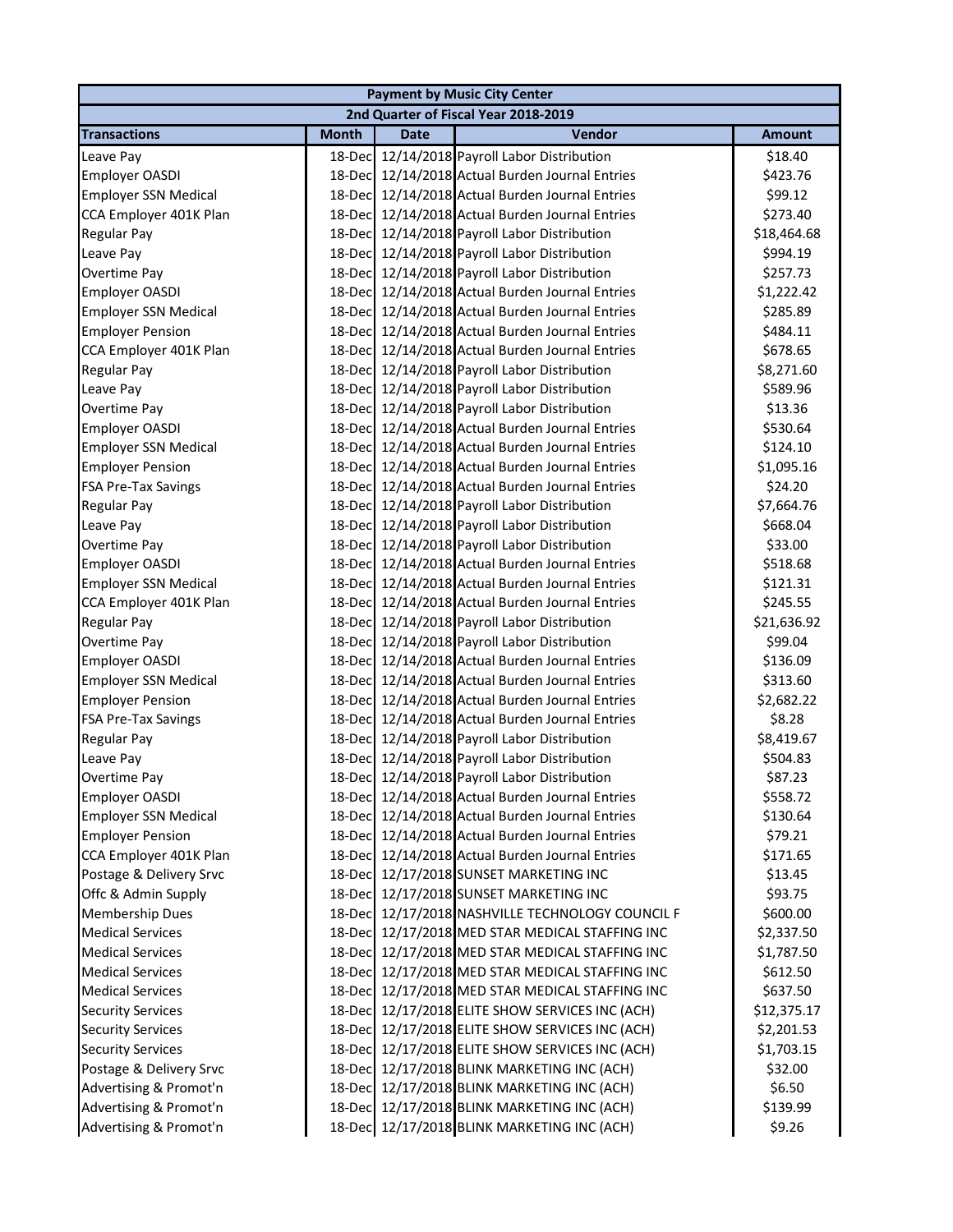| <b>Payment by Music City Center</b>  |              |                         |                                                  |               |  |  |
|--------------------------------------|--------------|-------------------------|--------------------------------------------------|---------------|--|--|
| 2nd Quarter of Fiscal Year 2018-2019 |              |                         |                                                  |               |  |  |
| <b>Transactions</b>                  | <b>Month</b> | Date                    | Vendor                                           | <b>Amount</b> |  |  |
| <b>Temporary Service</b>             |              |                         | 18-Dec 12/17/2018 ELITE SHOW SERVICES INC (ACH)  | \$1,917.90    |  |  |
| <b>Temporary Service</b>             |              |                         | 18-Dec 12/17/2018 ELITE SHOW SERVICES INC (ACH)  | \$1,896.91    |  |  |
| <b>Temporary Service</b>             |              |                         | 18-Dec 12/17/2018 ELITE SHOW SERVICES INC (ACH)  | $-51.00$      |  |  |
| <b>Temporary Service</b>             |              |                         | 18-Dec 12/17/2018 ELITE SHOW SERVICES INC (ACH)  | \$380.80      |  |  |
| <b>Temporary Service</b>             |              |                         | 18-Dec 12/17/2018 LOOMIS FARGO & CO              | \$1,232.15    |  |  |
| <b>Mngt Cnsltnt Srvc</b>             |              |                         | 18-Dec 12/17/2018 AEGIS SCIENCES CORPORATION (AC | \$11.00       |  |  |
| <b>Employee Award/Gift</b>           |              |                         | 18-Dec 12/17/2018 TERRYBERRY CO LLC              | \$77.48       |  |  |
| <b>Employee Award/Gift</b>           |              |                         | 18-Dec 12/17/2018 TERRYBERRY CO LLC              | \$232.44      |  |  |
| <b>Employee Award/Gift</b>           | 18-Dec       |                         | 12/17/2018 TERRYBERRY CO LLC                     | \$2,117.70    |  |  |
| <b>Employee Award/Gift</b>           | 18-Dec       |                         | 12/17/2018 TERRYBERRY CO LLC                     | \$619.84      |  |  |
| <b>Employee Award/Gift</b>           | 18-Dec       |                         | 12/17/2018 TERRYBERRY CO LLC                     | \$622.70      |  |  |
| <b>Employee Award/Gift</b>           |              |                         | 18-Dec 12/17/2018 TERRYBERRY CO LLC              | \$232.44      |  |  |
| <b>Employee Award/Gift</b>           |              |                         | 18-Dec 12/17/2018 TERRYBERRY CO LLC              | $-577.48$     |  |  |
| <b>Employee Award/Gift</b>           |              |                         | 18-Dec 12/17/2018 TERRYBERRY CO LLC              | $-5232.44$    |  |  |
| <b>Employee Award/Gift</b>           |              |                         | 18-Dec 12/17/2018 TERRYBERRY CO LLC              | $-5232.44$    |  |  |
| <b>Employee Award/Gift</b>           |              |                         | 18-Dec 12/17/2018 TERRYBERRY CO LLC              | $-5619.84$    |  |  |
| <b>Employee Award/Gift</b>           |              |                         | 18-Dec 12/17/2018 TERRYBERRY CO LLC              | $-5622.70$    |  |  |
| <b>Employee Award/Gift</b>           |              |                         | 18-Dec 12/17/2018 TERRYBERRY CO LLC              | $-$2,117.70$  |  |  |
| Postage & Delivery Srvc              |              |                         | 18-Dec 12/18/2018 ISENHOUR DOOR PRODUCTS INC (AC | \$45.00       |  |  |
| <b>Building Maintenance Srvc</b>     |              |                         | 18-Dec 12/18/2018 CRAWFORD DOOR SALES (ACH)      | \$25.00       |  |  |
| <b>Building Maintenance Srvc</b>     |              |                         | 18-Dec 12/18/2018 CRAWFORD DOOR SALES (ACH)      | \$490.00      |  |  |
| <b>Building Maintenance Srvc</b>     | 18-Dec       |                         | 12/18/2018 CRAWFORD DOOR SALES (ACH)             | \$240.00      |  |  |
| <b>Building Maintenance Srvc</b>     | 18-Dec       |                         | 12/18/2018 CRAWFORD DOOR SALES (ACH)             | \$480.00      |  |  |
| Other Rpr & Maint Srvc               |              |                         | 18-Dec 12/18/2018 EQUIPMENT DEPOT                | \$77.43       |  |  |
| Other Rpr & Maint Srvc               |              |                         | 18-Dec 12/18/2018 EQUIPMENT DEPOT                | \$1,165.39    |  |  |
| Other Rpr & Maint Srvc               |              |                         | 18-Dec 12/18/2018 EQUIPMENT DEPOT                | \$104.62      |  |  |
| Other Rpr & Maint Srvc               |              |                         | 18-Dec 12/18/2018 EQUIPMENT DEPOT                | \$389.00      |  |  |
| Other Rpr & Maint Srvc               |              |                         | 18-Dec 12/18/2018 NASHVILLE MACHINE ELEVATOR CO  | \$742.00      |  |  |
| Rpr & Maint Srvc Elev/Escel          |              |                         | 18-Dec 12/18/2018 NASHVILLE MACHINE ELEVATOR CO  | \$14,489.19   |  |  |
| Repair & Maint Supply                |              |                         | 18-Dec 12/18/2018 ISENHOUR DOOR PRODUCTS INC (AC | \$210.00      |  |  |
| Repair & Maint Supply                |              |                         | 18-Dec 12/18/2018 ISENHOUR DOOR PRODUCTS INC (AC | \$231.55      |  |  |
| Janitorial Srvc                      |              |                         | 18-Dec 12/18/2018 CONVENTION PROD RIGGING INC (A | \$2,700.00    |  |  |
| Offc & Admin Supply                  |              |                         | 18-Dec 12/18/2018 MYOFFICE PRODUCTS (ACH)        | \$53.16       |  |  |
| District Energy System               |              |                         | 18-Dec 12/19/2018 DES REVENUE / US BANK (ACH)    | \$200,504.25  |  |  |
| Other Rpr & Maint Srvc               |              |                         | 18-Dec 12/19/2018 NASHVILLE MACHINE ELEVATOR CO  | \$516.00      |  |  |
| <b>Temporary Service</b>             |              |                         | 18-Dec 12/19/2018 INDUSTRIAL STAFFING OF TN (ACH | \$10,051.48   |  |  |
| <b>Laundry Services</b>              |              | 18-Dec 12/19/2018 ALSCO |                                                  | \$312.40      |  |  |
| <b>Laundry Services</b>              |              | 18-Dec 12/19/2018 ALSCO |                                                  | \$312.40      |  |  |
| <b>Laundry Services</b>              |              | 18-Dec 12/19/2018 ALSCO |                                                  | \$264.40      |  |  |
| <b>Laundry Services</b>              |              | 18-Dec 12/19/2018 ALSCO |                                                  | \$312.40      |  |  |
| <b>Laundry Services</b>              |              | 18-Dec 12/19/2018 ALSCO |                                                  | \$264.40      |  |  |
| <b>Laundry Services</b>              |              | 18-Dec 12/19/2018 ALSCO |                                                  | \$312.40      |  |  |
| <b>Laundry Services</b>              |              | 18-Dec 12/19/2018 ALSCO |                                                  | \$312.40      |  |  |
| <b>Laundry Services</b>              |              | 18-Dec 12/19/2018 ALSCO |                                                  | \$312.40      |  |  |
| Janitorial Srvc                      |              |                         | 18-Dec 12/19/2018 INDUSTRIAL STAFFING OF TN (ACH | \$14,024.86   |  |  |
| <b>Security Services</b>             |              |                         | 18-Dec 12/19/2018 ELITE SHOW SERVICES INC (ACH)  | \$3,144.43    |  |  |
| Auto Fuel                            |              |                         | 18-Dec 12/19/2018 WEX (WRIGHT EXPRESS FINANCIAL) | \$548.21      |  |  |
| <b>Auto Fuel</b>                     |              |                         | 18-Dec 12/19/2018 WEX (WRIGHT EXPRESS FINANCIAL) | $-51.00$      |  |  |
| <b>Uniform Cleaning Service</b>      |              |                         | 18-Dec 12/19/2018 CINTAS CORP #051 MATS & RUGS(A | \$1,961.85    |  |  |
| <b>Uniform Cleaning Service</b>      |              |                         | 18-Dec 12/19/2018 CINTAS CORP #051 MATS & RUGS(A | $-5408.03$    |  |  |
| <b>Electrical Supply</b>             |              |                         | 18-Dec 12/19/2018 W W GRAINGER (806746012)(ACH)  | \$229.58      |  |  |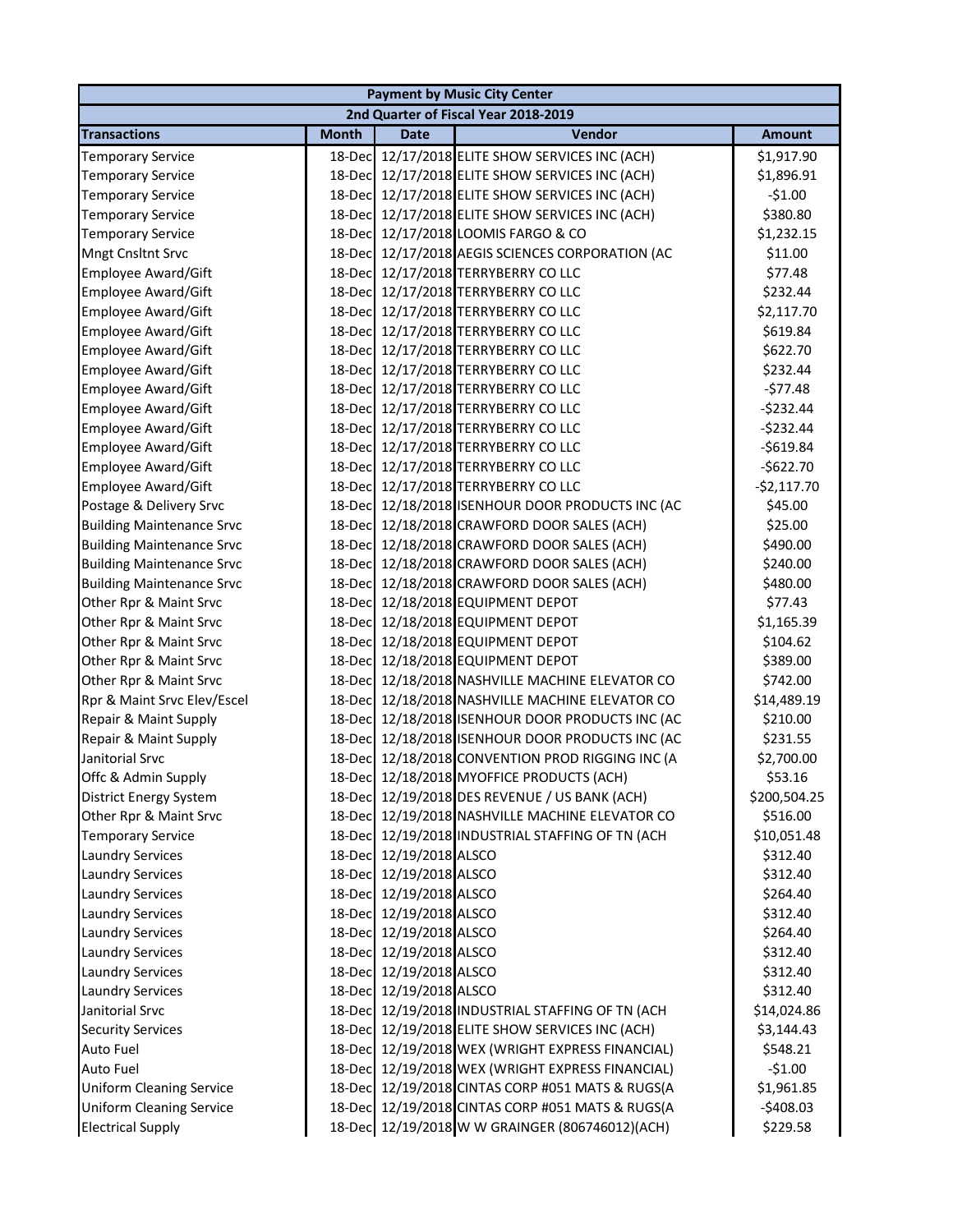| <b>Payment by Music City Center</b>  |              |                       |                                                  |               |  |  |
|--------------------------------------|--------------|-----------------------|--------------------------------------------------|---------------|--|--|
| 2nd Quarter of Fiscal Year 2018-2019 |              |                       |                                                  |               |  |  |
| <b>Transactions</b>                  | <b>Month</b> | <b>Date</b>           | <b>Vendor</b>                                    | <b>Amount</b> |  |  |
| <b>Electrical Supply</b>             | 18-Dec       |                       | 12/19/2018 LOWES OF MADISON #413 (ACH)           | $-52.49$      |  |  |
| <b>Merchant Fees</b>                 |              | 18-Dec 12/19/2018 FIS |                                                  | \$15,498.00   |  |  |
| <b>Temporary Service</b>             |              |                       | 18-Dec 12/19/2018 LMG INC (ACH)                  | \$312.50      |  |  |
| <b>Rent Equipment</b>                |              |                       | 18-Dec 12/19/2018 LMG INC (ACH)                  | \$2,065.00    |  |  |
| <b>Employee Award/Gift</b>           |              |                       | 18-Dec 12/19/2018 AWARD CENTER INC, THE (ACH)    | \$10.00       |  |  |
| Postage & Delivery Srvc              |              |                       | 18-Dec 12/20/2018 BLINK MARKETING INC (ACH)      | \$40.56       |  |  |
| Advertising & Promot'n               |              |                       | 18-Dec 12/20/2018 BLINK MARKETING INC (ACH)      | \$252.24      |  |  |
| Advertising & Promot'n               | 18-Dec       |                       | 12/20/2018 BLINK MARKETING INC (ACH)             | \$252.24      |  |  |
| Other Rpr & Maint Srvc               | 18-Dec       |                       | 12/20/2018 AMERICAS MOTOR SPORTS                 | \$44.04       |  |  |
| Other Rpr & Maint Srvc               | 18-Dec       |                       | 12/20/2018 AMERICAS MOTOR SPORTS                 | \$596.91      |  |  |
| Other Rpr & Maint Srvc               | 18-Dec       |                       | 12/20/2018 AMERICAS MOTOR SPORTS                 | \$99.00       |  |  |
| Other Rpr & Maint Srvc               | 18-Dec       |                       | 12/20/2018 AMERICAS MOTOR SPORTS                 | \$565.36      |  |  |
| Other Rpr & Maint Srvc               | 18-Dec       |                       | 12/20/2018 AMERICAS MOTOR SPORTS                 | \$1,200.37    |  |  |
| Offc & Admin Supply                  | 18-Dec       |                       | 12/21/2018 MYOFFICE PRODUCTS (ACH)               | \$25.88       |  |  |
| <b>Small Equipment Supply</b>        | 18-Dec       |                       | 12/26/2018 W W GRAINGER (806746012)(ACH)         | \$3.58        |  |  |
| <b>Temporary Service</b>             |              |                       | 18-Dec 12/26/2018 MCC 12/18 Temp Labor Reclass   | $-$1,410.62$  |  |  |
| Temporary Service-Reimb              |              |                       | 18-Dec 12/26/2018 MCC 12/18 Temp Labor Reclass   | \$1,410.62    |  |  |
| <b>Regular Pay</b>                   |              |                       | 18-Dec 12/28/2018 Payroll Labor Distribution     | \$10,631.32   |  |  |
| Leave Pay                            |              |                       | 18-Dec 12/28/2018 Payroll Labor Distribution     | \$9,679.54    |  |  |
| <b>Holiday Pay</b>                   | 18-Dec       |                       | 12/28/2018 Payroll Labor Distribution            | \$6,386.64    |  |  |
| Overtime Pay                         | 18-Dec       |                       | 12/28/2018 Payroll Labor Distribution            | \$62.02       |  |  |
| Employer OASDI                       | 18-Decl      |                       | 12/28/2018 Actual Burden Journal Entries         | \$1,543.10    |  |  |
| <b>Employer SSN Medical</b>          | 18-Dec       |                       | 12/28/2018 Actual Burden Journal Entries         | \$360.88      |  |  |
| <b>Employer Group Health</b>         | 18-Dec       |                       | 12/28/2018 Actual Burden Journal Entries         | \$5,484.00    |  |  |
| <b>Employer Dental Group</b>         | 18-Dec       |                       | 12/28/2018 Actual Burden Journal Entries         | \$246.84      |  |  |
| <b>Employer Group Life</b>           | 18-Dec       |                       | 12/28/2018 Actual Burden Journal Entries         | \$250.63      |  |  |
| Cafe Plan Pre-Tax Savings            | 18-Dec       |                       | 12/28/2018 Actual Burden Journal Entries         | \$143.13      |  |  |
| CCA Employer 401K Plan               |              |                       | 18-Dec 12/28/2018 Actual Burden Journal Entries  | \$907.28      |  |  |
| <b>Regular Pay</b>                   |              |                       | 18-Dec 12/28/2018 Payroll Labor Distribution     | \$1,524.80    |  |  |
| Leave Pay                            |              |                       | 18-Dec 12/28/2018 Payroll Labor Distribution     | \$2,839.68    |  |  |
| <b>Holiday Pay</b>                   |              |                       | 18-Dec 12/28/2018 Payroll Labor Distribution     | \$1,472.32    |  |  |
| <b>Employer OASDI</b>                |              |                       | 18-Dec 12/28/2018 Actual Burden Journal Entries  | \$340.12      |  |  |
| <b>Employer SSN Medical</b>          |              |                       | 18-Dec 12/28/2018 Actual Burden Journal Entries  | \$79.55       |  |  |
| <b>Employer Group Health</b>         | 18-Decl      |                       | 12/28/2018 Actual Burden Journal Entries         | \$906.00      |  |  |
| <b>Employer Dental Group</b>         | 18-Decl      |                       | 12/28/2018 Actual Burden Journal Entries         | \$26.10       |  |  |
| <b>Employer Group Life</b>           | 18-Dec       |                       | 12/28/2018 Actual Burden Journal Entries         | \$28.40       |  |  |
| <b>Employer Pension</b>              | 18-Dec       |                       | 12/28/2018 Actual Burden Journal Entries         | \$720.26      |  |  |
| <b>FSA Pre-Tax Savings</b>           | 18-Dec       |                       | 12/28/2018 Actual Burden Journal Entries         | \$1.77        |  |  |
| Cafe Plan Pre-Tax Savings            | 18-Dec       |                       | 12/28/2018 Actual Burden Journal Entries         | \$25.09       |  |  |
| <b>Regular Pay</b>                   | 18-Dec       |                       | 12/28/2018 Payroll Labor Distribution            | \$19,982.65   |  |  |
| Leave Pay                            |              |                       | 18-Dec 12/28/2018 Payroll Labor Distribution     | \$8,787.24    |  |  |
| <b>Holiday Pay</b>                   |              |                       | 18-Dec 12/28/2018 Payroll Labor Distribution     | \$8,404.24    |  |  |
| Overtime Pay                         |              |                       | 18-Dec 12/28/2018 Payroll Labor Distribution     | \$1,730.46    |  |  |
| Employer OASDI                       | 18-Dec       |                       | 12/28/2018 Actual Burden Journal Entries         | \$2,272.13    |  |  |
| <b>Employer SSN Medical</b>          | 18-Dec       |                       | 12/28/2018 Actual Burden Journal Entries         | \$531.39      |  |  |
| <b>Employer Group Health</b>         | 18-Decl      |                       | 12/28/2018 Actual Burden Journal Entries         | \$6,347.02    |  |  |
| <b>Employer Dental Group</b>         | 18-Dec       |                       | 12/28/2018 Actual Burden Journal Entries         | \$278.52      |  |  |
| <b>Employer Group Life</b>           | 18-Dec       |                       | 12/28/2018 Actual Burden Journal Entries         | \$269.57      |  |  |
| Cafe Plan Pre-Tax Savings            | 18-Decl      |                       | 12/28/2018 Actual Burden Journal Entries         | \$172.69      |  |  |
| CCA Employer 401K Plan               | 18-Dec       |                       | 12/28/2018 Actual Burden Journal Entries         | \$1,215.11    |  |  |
| Postage & Delivery Srvc              |              |                       | 18-Dec 12/28/2018 ISENHOUR DOOR PRODUCTS INC (AC | \$35.00       |  |  |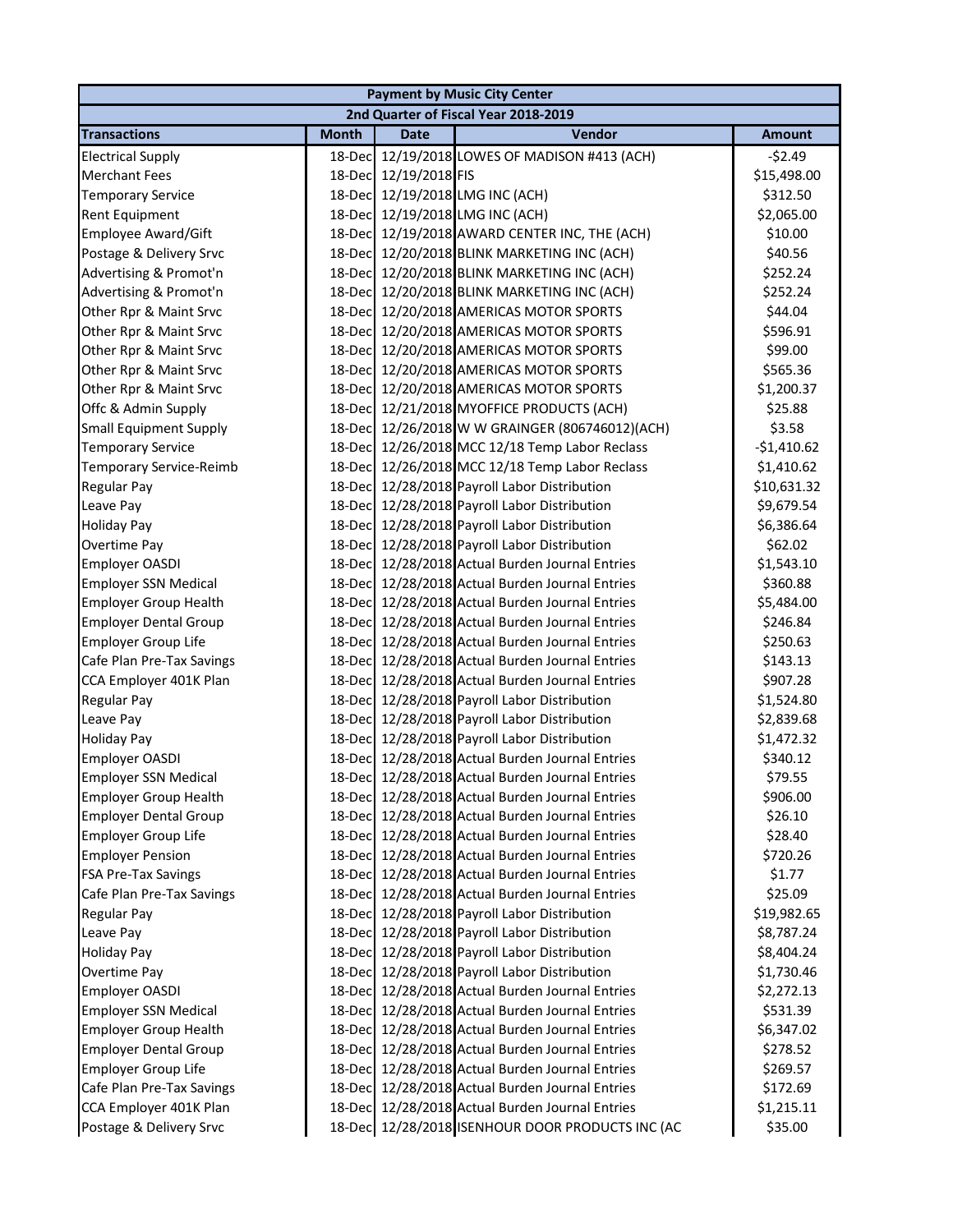| <b>Payment by Music City Center</b>  |              |             |                                                  |               |  |
|--------------------------------------|--------------|-------------|--------------------------------------------------|---------------|--|
| 2nd Quarter of Fiscal Year 2018-2019 |              |             |                                                  |               |  |
| <b>Transactions</b>                  | <b>Month</b> | <b>Date</b> | Vendor                                           | <b>Amount</b> |  |
| <b>Building Maintenance Srvc</b>     |              |             | 18-Dec 12/28/2018 ISENHOUR DOOR PRODUCTS INC (AC | \$327.28      |  |
| <b>Building Maintenance Srvc</b>     |              |             | 18-Dec 12/28/2018 ISENHOUR DOOR PRODUCTS INC (AC | \$193.80      |  |
| Plumbing/HVAC Maintain Srvc          |              |             | 18-Dec 12/28/2018 TENNESSEE ELECTRIC MOTOR CO LL | \$503.68      |  |
| Regular Pay                          |              |             | 18-Dec 12/28/2018 Payroll Labor Distribution     | \$22,108.28   |  |
| Leave Pay                            |              |             | 18-Dec 12/28/2018 Payroll Labor Distribution     | \$15,505.16   |  |
| <b>Holiday Pay</b>                   |              |             | 18-Dec 12/28/2018 Payroll Labor Distribution     | \$11,171.40   |  |
| Overtime Pay                         |              |             | 18-Dec 12/28/2018 Payroll Labor Distribution     | \$169.33      |  |
| <b>Employer OASDI</b>                |              |             | 18-Dec 12/28/2018 Actual Burden Journal Entries  | \$2,774.93    |  |
| <b>Employer SSN Medical</b>          | 18-Dec       |             | 12/28/2018 Actual Burden Journal Entries         | \$648.97      |  |
| <b>Employer Group Health</b>         |              |             | 18-Dec 12/28/2018 Actual Burden Journal Entries  | \$11,619.08   |  |
| <b>Employer Dental Group</b>         |              |             | 18-Dec 12/28/2018 Actual Burden Journal Entries  | \$508.82      |  |
| <b>Employer Group Life</b>           |              |             | 18-Dec 12/28/2018 Actual Burden Journal Entries  | \$501.73      |  |
| <b>Employer Pension</b>              |              |             | 18-Dec 12/28/2018 Actual Burden Journal Entries  | \$75.53       |  |
| Cafe Plan Pre-Tax Savings            |              |             | 18-Dec 12/28/2018 Actual Burden Journal Entries  | \$321.15      |  |
| CCA Employer 401K Plan               |              |             | 18-Dec 12/28/2018 Actual Burden Journal Entries  | \$1,060.16    |  |
| Leave Pay                            |              |             | 18-Dec 12/28/2018 Payroll Labor Distribution     | \$1,612.16    |  |
| <b>Holiday Pay</b>                   |              |             | 18-Dec 12/28/2018 Payroll Labor Distribution     | \$403.04      |  |
| Employer OASDI                       |              |             | 18-Dec 12/28/2018 Actual Burden Journal Entries  | \$108.81      |  |
| <b>Employer SSN Medical</b>          |              |             | 18-Dec 12/28/2018 Actual Burden Journal Entries  | \$25.45       |  |
| <b>Employer Group Health</b>         |              |             | 18-Dec 12/28/2018 Actual Burden Journal Entries  | \$693.00      |  |
| <b>Employer Dental Group</b>         | 18-Decl      |             | 12/28/2018 Actual Burden Journal Entries         | \$16.62       |  |
| <b>Employer Group Life</b>           | 18-Decl      |             | 12/28/2018 Actual Burden Journal Entries         | \$14.20       |  |
| <b>Employer Pension</b>              | 18-Dec       |             | 12/28/2018 Actual Burden Journal Entries         | \$248.68      |  |
| Cafe Plan Pre-Tax Savings            |              |             | 18-Dec 12/28/2018 Actual Burden Journal Entries  | \$19.91       |  |
| Regular Pay                          |              |             | 18-Dec 12/28/2018 Payroll Labor Distribution     | \$7,170.18    |  |
| Leave Pay                            |              |             | 18-Dec 12/28/2018 Payroll Labor Distribution     | \$2,797.84    |  |
| <b>Holiday Pay</b>                   |              |             | 18-Dec 12/28/2018 Payroll Labor Distribution     | \$3,034.00    |  |
| Overtime Pay                         |              |             | 18-Dec 12/28/2018 Payroll Labor Distribution     | \$109.46      |  |
| <b>Employer OASDI</b>                |              |             | 18-Dec 12/28/2018 Actual Burden Journal Entries  | \$766.03      |  |
| <b>Employer SSN Medical</b>          |              |             | 18-Dec 12/28/2018 Actual Burden Journal Entries  | \$179.15      |  |
| <b>Employer Group Health</b>         |              |             | 18-Dec 12/28/2018 Actual Burden Journal Entries  | \$2,736.08    |  |
| <b>Employer Dental Group</b>         |              |             | 18-Dec 12/28/2018 Actual Burden Journal Entries  | \$87.41       |  |
| <b>Employer Group Life</b>           |              |             | 18-Dec 12/28/2018 Actual Burden Journal Entries  | \$104.13      |  |
| <b>Employer Pension</b>              |              |             | 18-Dec 12/28/2018 Actual Burden Journal Entries  | \$75.53       |  |
| Cafe Plan Pre-Tax Savings            | 18-Dec       |             | 12/28/2018 Actual Burden Journal Entries         | \$57.85       |  |
| CCA Employer 401K Plan               | 18-Dec       |             | 12/28/2018 Actual Burden Journal Entries         | \$484.45      |  |
| Offc & Admin Supply                  | 18-Dec       |             | 12/28/2018 MYOFFICE PRODUCTS (ACH)               | \$66.90       |  |
| Offc & Admin Supply                  | 18-Dec       |             | 12/28/2018 MYOFFICE PRODUCTS (ACH)               | \$8.25        |  |
| Offc & Admin Supply                  |              |             | 18-Dec 12/28/2018 MYOFFICE PRODUCTS (ACH)        | \$62.35       |  |
| Offc & Admin Supply                  |              |             | 18-Dec 12/28/2018 MYOFFICE PRODUCTS (ACH)        | \$67.10       |  |
| Offc & Admin Supply                  |              |             | 18-Dec 12/28/2018 MYOFFICE PRODUCTS (ACH)        | \$9.50        |  |
| Offc & Admin Supply                  |              |             | 18-Dec 12/28/2018 MYOFFICE PRODUCTS (ACH)        | \$88.35       |  |
| Offc & Admin Supply                  |              |             | 18-Dec 12/28/2018 MYOFFICE PRODUCTS (ACH)        | \$15.56       |  |
| Offc & Admin Supply                  |              |             | 18-Dec 12/28/2018 MYOFFICE PRODUCTS (ACH)        | \$8.40        |  |
| Offc & Admin Supply                  |              |             | 18-Dec 12/28/2018 MYOFFICE PRODUCTS (ACH)        | \$76.20       |  |
| Regular Pay                          |              |             | 18-Dec 12/28/2018 Payroll Labor Distribution     | \$3,653.12    |  |
| Leave Pay                            | 18-Dec       |             | 12/28/2018 Payroll Labor Distribution            | \$2,221.44    |  |
| <b>Holiday Pay</b>                   | 18-Dec       |             | 12/28/2018 Payroll Labor Distribution            | \$1,468.64    |  |
| Employer OASDI                       |              |             | 18-Dec 12/28/2018 Actual Burden Journal Entries  | \$427.35      |  |
| <b>Employer SSN Medical</b>          |              |             | 18-Dec 12/28/2018 Actual Burden Journal Entries  | \$99.95       |  |
| <b>Employer Group Health</b>         |              |             | 18-Dec 12/28/2018 Actual Burden Journal Entries  | \$957.00      |  |
|                                      |              |             |                                                  |               |  |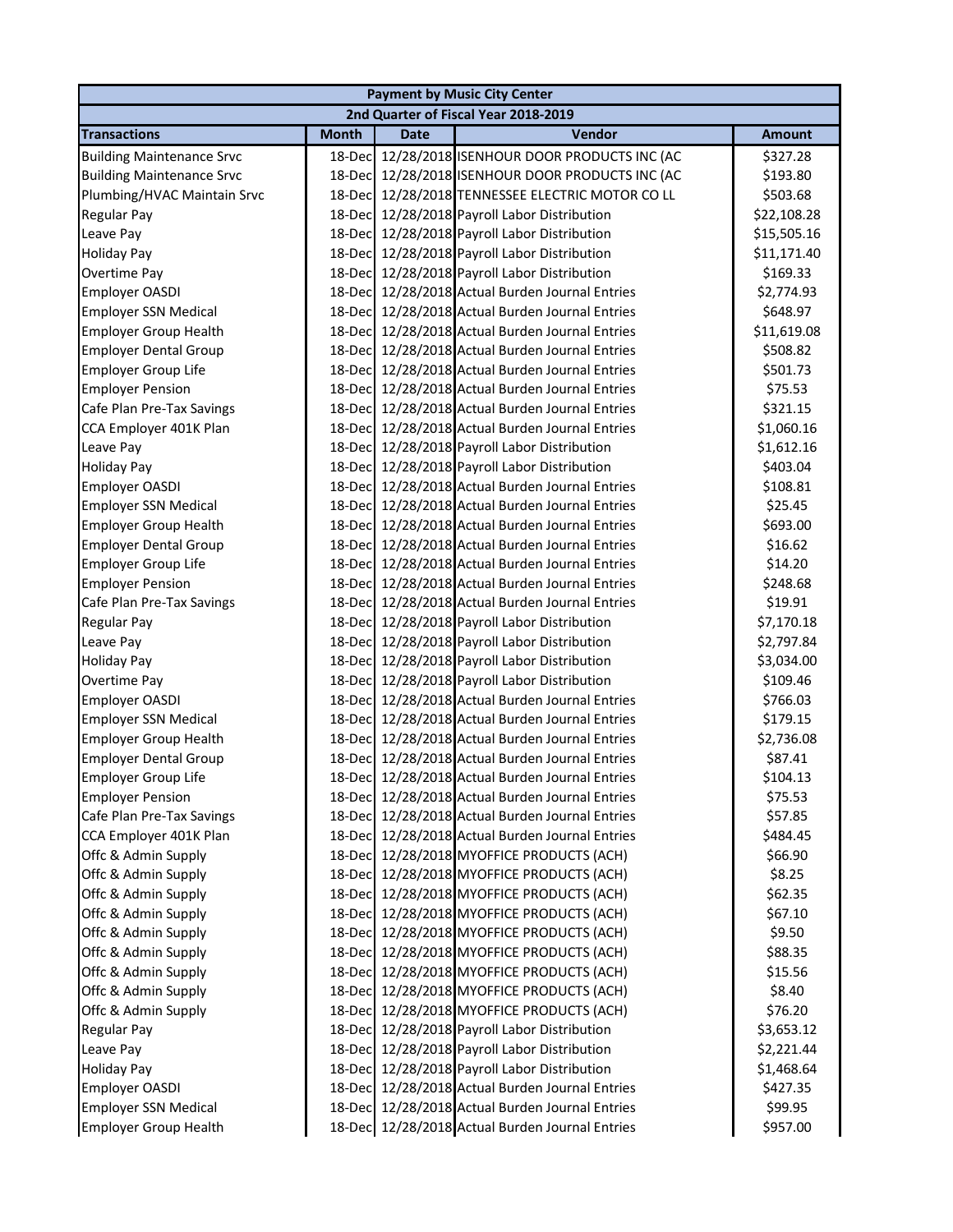| <b>Payment by Music City Center</b>  |              |             |                                                 |               |  |
|--------------------------------------|--------------|-------------|-------------------------------------------------|---------------|--|
| 2nd Quarter of Fiscal Year 2018-2019 |              |             |                                                 |               |  |
| <b>Transactions</b>                  | <b>Month</b> | <b>Date</b> | Vendor                                          | <b>Amount</b> |  |
| <b>Employer Dental Group</b>         |              |             | 18-Dec 12/28/2018 Actual Burden Journal Entries | \$33.24       |  |
| <b>Employer Group Life</b>           |              |             | 18-Dec 12/28/2018 Actual Burden Journal Entries | \$28.40       |  |
| <b>Employer Pension</b>              |              |             | 18-Dec 12/28/2018 Actual Burden Journal Entries | \$906.15      |  |
| FSA Pre-Tax Savings                  |              |             | 18-Dec 12/28/2018 Actual Burden Journal Entries | \$7.65        |  |
| Cafe Plan Pre-Tax Savings            |              |             | 18-Dec 12/28/2018 Actual Burden Journal Entries | \$26.81       |  |
| Regular Pay                          |              |             | 18-Dec 12/28/2018 Payroll Labor Distribution    | \$28,503.93   |  |
| Leave Pay                            |              |             | 18-Dec 12/28/2018 Payroll Labor Distribution    | \$5,438.28    |  |
| <b>Holiday Pay</b>                   |              |             | 18-Dec 12/28/2018 Payroll Labor Distribution    | \$6,951.12    |  |
| Overtime Pay                         | 18-Dec       |             | 12/28/2018 Payroll Labor Distribution           | \$949.35      |  |
| Employer OASDI                       | 18-Dec       |             | 12/28/2018 Actual Burden Journal Entries        | \$2,376.37    |  |
| <b>Employer SSN Medical</b>          | 18-Dec       |             | 12/28/2018 Actual Burden Journal Entries        | \$555.78      |  |
| <b>Employer Group Health</b>         |              |             | 18-Dec 12/28/2018 Actual Burden Journal Entries | \$11,084.02   |  |
| <b>Employer Dental Group</b>         |              |             | 18-Dec 12/28/2018 Actual Burden Journal Entries | \$425.48      |  |
| <b>Employer Group Life</b>           |              |             | 18-Dec 12/28/2018 Actual Burden Journal Entries | \$373.23      |  |
| Cafe Plan Pre-Tax Savings            |              |             | 18-Dec 12/28/2018 Actual Burden Journal Entries | \$268.83      |  |
| CCA Employer 401K Plan               |              |             | 18-Dec 12/28/2018 Actual Burden Journal Entries | \$1,212.97    |  |
| Offc & Admin Supply                  |              |             | 18-Dec 12/28/2018 W W GRAINGER (806746012)(ACH) | \$618.24      |  |
| Regular Pay                          |              |             | 18-Dec 12/28/2018 Payroll Labor Distribution    | \$3,372.49    |  |
| Leave Pay                            |              |             | 18-Dec 12/28/2018 Payroll Labor Distribution    | \$857.39      |  |
| <b>Holiday Pay</b>                   | 18-Decl      |             | 12/28/2018 Payroll Labor Distribution           | \$1,052.72    |  |
| Overtime Pay                         |              |             | 18-Dec 12/28/2018 Payroll Labor Distribution    | \$265.28      |  |
| Employer OASDI                       |              |             | 18-Dec 12/28/2018 Actual Burden Journal Entries | \$320.82      |  |
| <b>Employer SSN Medical</b>          | 18-Dec       |             | 12/28/2018 Actual Burden Journal Entries        | \$75.03       |  |
| <b>Employer Group Health</b>         | 18-Dec       |             | 12/28/2018 Actual Burden Journal Entries        | \$975.00      |  |
| <b>Employer Dental Group</b>         |              |             | 18-Dec 12/28/2018 Actual Burden Journal Entries | \$39.15       |  |
| <b>Employer Group Life</b>           |              |             | 18-Dec 12/28/2018 Actual Burden Journal Entries | \$42.60       |  |
| <b>Employer Pension</b>              |              |             | 18-Dec 12/28/2018 Actual Burden Journal Entries | \$684.61      |  |
| Cafe Plan Pre-Tax Savings            |              |             | 18-Dec 12/28/2018 Actual Burden Journal Entries | \$28.57       |  |
| <b>Regular Pay</b>                   |              |             | 18-Dec 12/28/2018 Payroll Labor Distribution    | \$5,841.87    |  |
| Leave Pay                            |              |             | 18-Dec 12/28/2018 Payroll Labor Distribution    | \$2,477.83    |  |
| <b>Holiday Pay</b>                   |              |             | 18-Dec 12/28/2018 Payroll Labor Distribution    | \$2,581.86    |  |
| Overtime Pay                         |              |             | 18-Dec 12/28/2018 Payroll Labor Distribution    | \$47.94       |  |
| <b>Employer OASDI</b>                |              |             | 18-Dec 12/28/2018 Actual Burden Journal Entries | \$646.06      |  |
| <b>Employer SSN Medical</b>          |              |             | 18-Dec 12/28/2018 Actual Burden Journal Entries | \$151.10      |  |
| <b>Employer Group Health</b>         | 18-Dec       |             | 12/28/2018 Actual Burden Journal Entries        | \$1,489.96    |  |
| <b>Employer Dental Group</b>         | 18-Dec       |             | 12/28/2018 Actual Burden Journal Entries        | \$93.36       |  |
| <b>Employer Group Life</b>           | 18-Dec       |             | 12/28/2018 Actual Burden Journal Entries        | \$89.92       |  |
| Cafe Plan Pre-Tax Savings            | 18-Dec       |             | 12/28/2018 Actual Burden Journal Entries        | \$40.49       |  |
| CCA Employer 401K Plan               |              |             | 18-Dec 12/28/2018 Actual Burden Journal Entries | \$220.03      |  |
| Regular Pay                          |              |             | 18-Dec 12/28/2018 Payroll Labor Distribution    | \$5,263.54    |  |
| Leave Pay                            |              |             | 18-Dec 12/28/2018 Payroll Labor Distribution    | \$1,115.84    |  |
| <b>Holiday Pay</b>                   |              |             | 18-Dec 12/28/2018 Payroll Labor Distribution    | \$1,770.76    |  |
| Employer OASDI                       |              |             | 18-Dec 12/28/2018 Actual Burden Journal Entries | \$490.22      |  |
| <b>Employer SSN Medical</b>          | 18-Decl      |             | 12/28/2018 Actual Burden Journal Entries        | \$114.65      |  |
| <b>Employer Group Health</b>         | 18-Decl      |             | 12/28/2018 Actual Burden Journal Entries        | \$642.00      |  |
| <b>Employer Dental Group</b>         | 18-Dec       |             | 12/28/2018 Actual Burden Journal Entries        | \$16.62       |  |
| <b>Employer Group Life</b>           | 18-Dec       |             | 12/28/2018 Actual Burden Journal Entries        | \$42.60       |  |
| Cafe Plan Pre-Tax Savings            | 18-Dec       |             | 12/28/2018 Actual Burden Journal Entries        | \$18.61       |  |
| CCA Employer 401K Plan               | 18-Dec       |             | 12/28/2018 Actual Burden Journal Entries        | \$326.01      |  |
| <b>Regular Pay</b>                   |              |             | 18-Dec 12/28/2018 Payroll Labor Distribution    | \$9,443.00    |  |
| Leave Pay                            |              |             | 18-Dec 12/28/2018 Payroll Labor Distribution    | \$5,471.72    |  |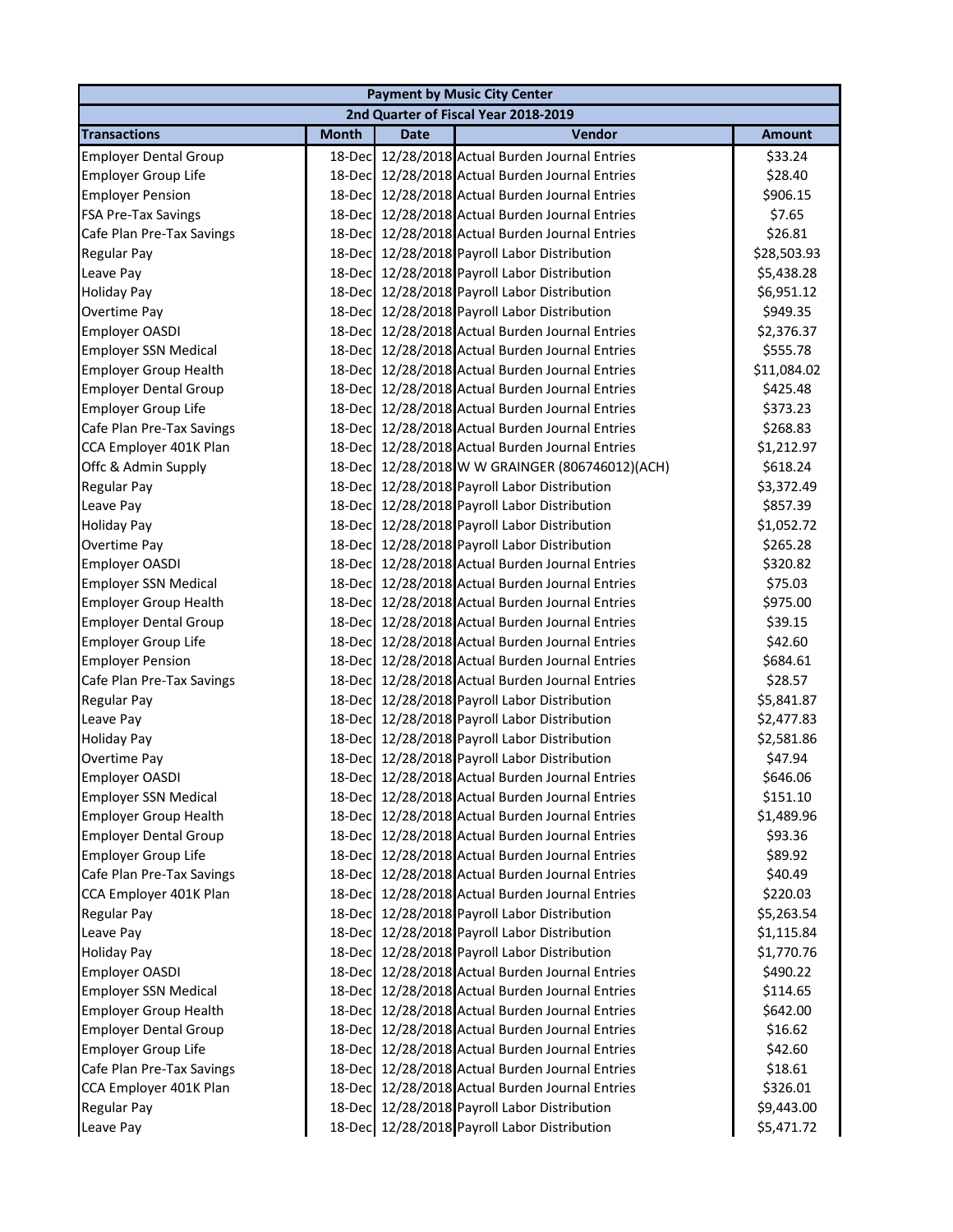| <b>Payment by Music City Center</b>  |              |             |                                                 |               |  |  |
|--------------------------------------|--------------|-------------|-------------------------------------------------|---------------|--|--|
| 2nd Quarter of Fiscal Year 2018-2019 |              |             |                                                 |               |  |  |
| <b>Transactions</b>                  | <b>Month</b> | <b>Date</b> | Vendor                                          | <b>Amount</b> |  |  |
| <b>Holiday Pay</b>                   |              |             | 18-Dec 12/28/2018 Payroll Labor Distribution    | \$4,128.48    |  |  |
| Employer OASDI                       |              |             | 18-Dec 12/28/2018 Actual Burden Journal Entries | \$1,141.57    |  |  |
| <b>Employer SSN Medical</b>          |              |             | 18-Dec 12/28/2018 Actual Burden Journal Entries | \$266.97      |  |  |
| <b>Employer Group Health</b>         |              |             | 18-Dec 12/28/2018 Actual Burden Journal Entries | \$1,419.00    |  |  |
| <b>Employer Dental Group</b>         |              |             | 18-Dec 12/28/2018 Actual Burden Journal Entries | \$72.39       |  |  |
| <b>Employer Group Life</b>           |              |             | 18-Dec 12/28/2018 Actual Burden Journal Entries | \$71.00       |  |  |
| <b>Employer Pension</b>              |              |             | 18-Dec 12/28/2018 Actual Burden Journal Entries | \$2,349.92    |  |  |
| FSA Pre-Tax Savings                  |              |             | 18-Dec 12/28/2018 Actual Burden Journal Entries | \$8.53        |  |  |
| Cafe Plan Pre-Tax Savings            |              |             | 18-Dec 12/28/2018 Actual Burden Journal Entries | \$39.72       |  |  |
| Regular Pay                          |              |             | 18-Dec 12/28/2018 Payroll Labor Distribution    | \$4,637.83    |  |  |
| Leave Pay                            |              |             | 18-Dec 12/28/2018 Payroll Labor Distribution    | \$830.04      |  |  |
| <b>Holiday Pay</b>                   |              |             | 18-Dec 12/28/2018 Payroll Labor Distribution    | \$1,366.96    |  |  |
| Employer OASDI                       |              |             | 18-Dec 12/28/2018 Actual Burden Journal Entries | \$405.91      |  |  |
| <b>Employer SSN Medical</b>          |              |             | 18-Dec 12/28/2018 Actual Burden Journal Entries | \$94.93       |  |  |
| <b>Employer Group Health</b>         |              |             | 18-Dec 12/28/2018 Actual Burden Journal Entries | \$777.00      |  |  |
| <b>Employer Dental Group</b>         |              |             | 18-Dec 12/28/2018 Actual Burden Journal Entries | \$49.86       |  |  |
| <b>Employer Group Life</b>           |              |             | 18-Dec 12/28/2018 Actual Burden Journal Entries | \$42.60       |  |  |
| Cafe Plan Pre-Tax Savings            |              |             | 18-Dec 12/28/2018 Actual Burden Journal Entries | \$22.02       |  |  |
| CCA Employer 401K Plan               |              |             | 18-Dec 12/28/2018 Actual Burden Journal Entries | \$273.40      |  |  |
| <b>Regular Pay</b>                   |              |             | 18-Dec 12/28/2018 Payroll Labor Distribution    | \$12,377.02   |  |  |
| Leave Pay                            |              |             | 18-Dec 12/28/2018 Payroll Labor Distribution    | \$3,041.75    |  |  |
| <b>Holiday Pay</b>                   |              |             | 18-Dec 12/28/2018 Payroll Labor Distribution    | \$3,879.96    |  |  |
| Employer OASDI                       |              |             | 18-Dec 12/28/2018 Actual Burden Journal Entries | \$1,146.08    |  |  |
| <b>Employer SSN Medical</b>          |              |             | 18-Dec 12/28/2018 Actual Burden Journal Entries | \$268.03      |  |  |
| <b>Employer Group Health</b>         |              |             | 18-Dec 12/28/2018 Actual Burden Journal Entries | \$2,232.00    |  |  |
| <b>Employer Dental Group</b>         |              |             | 18-Dec 12/28/2018 Actual Burden Journal Entries | \$135.30      |  |  |
| <b>Employer Group Life</b>           |              |             | 18-Dec 12/28/2018 Actual Burden Journal Entries | \$142.00      |  |  |
| <b>Employer Pension</b>              |              |             | 18-Dec 12/28/2018 Actual Burden Journal Entries | \$484.11      |  |  |
| Cafe Plan Pre-Tax Savings            |              |             | 18-Dec 12/28/2018 Actual Burden Journal Entries | \$62.24       |  |  |
| CCA Employer 401K Plan               |              |             | 18-Dec 12/28/2018 Actual Burden Journal Entries | \$664.82      |  |  |
| <b>Regular Pay</b>                   |              |             | 18-Dec 12/28/2018 Payroll Labor Distribution    | \$2,607.93    |  |  |
| Leave Pay                            |              |             | 18-Dec 12/28/2018 Payroll Labor Distribution    | \$4,068.04    |  |  |
| <b>Holiday Pay</b>                   |              |             | 18-Dec 12/28/2018 Payroll Labor Distribution    | \$2,184.00    |  |  |
| Employer OASDI                       |              |             | 18-Dec 12/28/2018 Actual Burden Journal Entries | \$520.32      |  |  |
| <b>Employer SSN Medical</b>          | 18-Decl      |             | 12/28/2018 Actual Burden Journal Entries        | \$121.70      |  |  |
| <b>Employer Group Health</b>         | 18-Dec       |             | 12/28/2018 Actual Burden Journal Entries        | \$513.00      |  |  |
| <b>Employer Dental Group</b>         |              |             | 18-Dec 12/28/2018 Actual Burden Journal Entries | \$29.67       |  |  |
| <b>Employer Group Life</b>           |              |             | 18-Dec 12/28/2018 Actual Burden Journal Entries | \$42.60       |  |  |
| <b>Employer Pension</b>              |              |             | 18-Dec 12/28/2018 Actual Burden Journal Entries | \$1,093.32    |  |  |
| FSA Pre-Tax Savings                  |              |             | 18-Dec 12/28/2018 Actual Burden Journal Entries | \$22.36       |  |  |
| Cafe Plan Pre-Tax Savings            |              |             | 18-Dec 12/28/2018 Actual Burden Journal Entries | \$13.42       |  |  |
| Regular Pay                          |              |             | 18-Dec 12/28/2018 Payroll Labor Distribution    | \$4,801.20    |  |  |
| Leave Pay                            |              |             | 18-Dec 12/28/2018 Payroll Labor Distribution    | \$1,786.00    |  |  |
| <b>Holiday Pay</b>                   |              |             | 18-Dec 12/28/2018 Payroll Labor Distribution    | \$1,666.56    |  |  |
| Employer OASDI                       |              |             | 18-Dec 12/28/2018 Actual Burden Journal Entries | \$498.73      |  |  |
| <b>Employer SSN Medical</b>          |              |             | 18-Dec 12/28/2018 Actual Burden Journal Entries | \$116.63      |  |  |
| <b>Employer Group Health</b>         | 18-Decl      |             | 12/28/2018 Actual Burden Journal Entries        | \$528.00      |  |  |
| <b>Employer Dental Group</b>         | 18-Dec       |             | 12/28/2018 Actual Burden Journal Entries        | \$49.86       |  |  |
| <b>Employer Group Life</b>           |              |             | 18-Dec 12/28/2018 Actual Burden Journal Entries | \$42.60       |  |  |
| Cafe Plan Pre-Tax Savings            |              |             | 18-Dec 12/28/2018 Actual Burden Journal Entries | \$16.04       |  |  |
| CCA Employer 401K Plan               |              |             | 18-Dec 12/28/2018 Actual Burden Journal Entries | \$241.07      |  |  |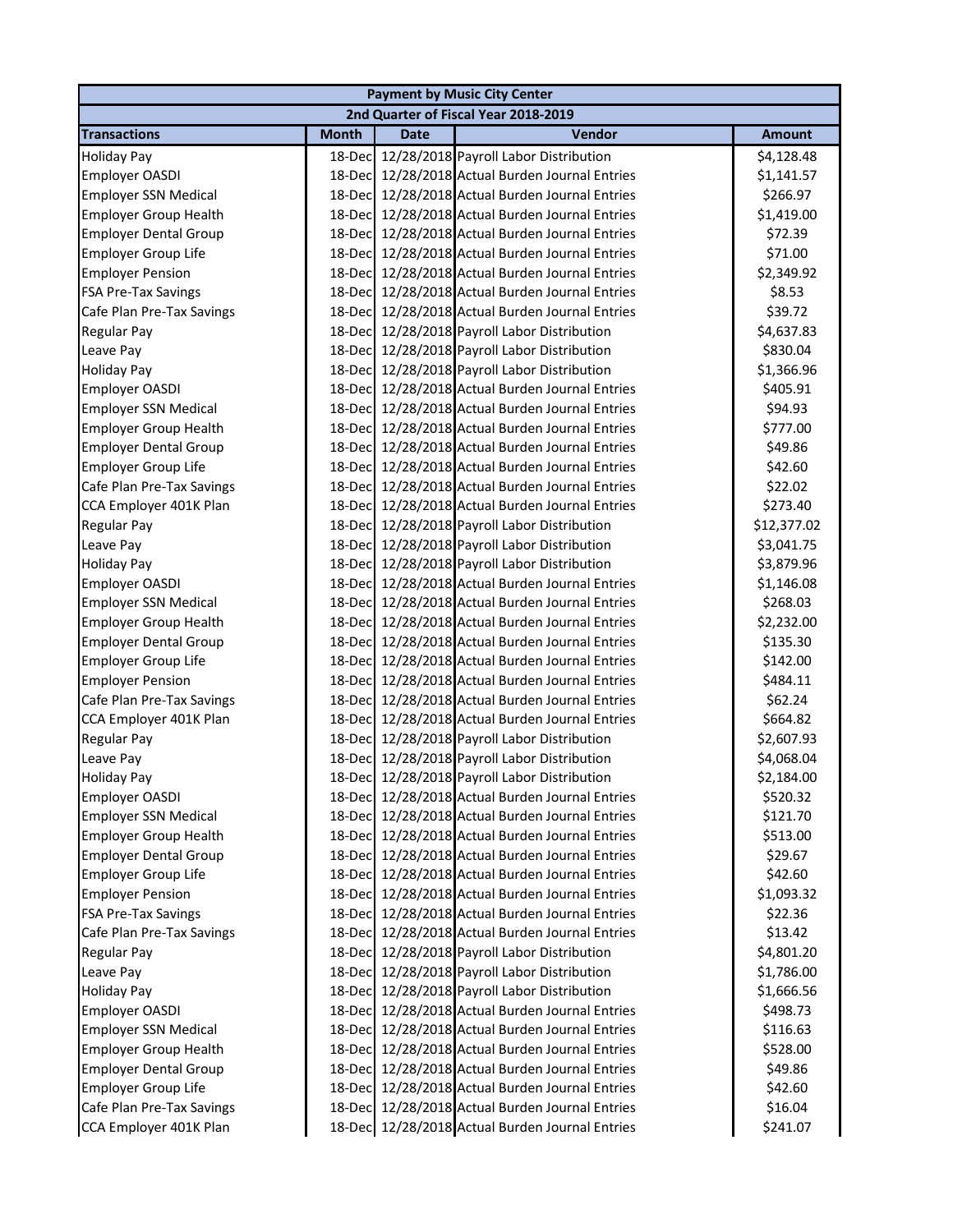| <b>Payment by Music City Center</b>  |              |             |                                                  |               |  |
|--------------------------------------|--------------|-------------|--------------------------------------------------|---------------|--|
| 2nd Quarter of Fiscal Year 2018-2019 |              |             |                                                  |               |  |
| <b>Transactions</b>                  | <b>Month</b> | <b>Date</b> | Vendor                                           | <b>Amount</b> |  |
| <b>Regular Pay</b>                   |              |             | 18-Dec 12/28/2018 Payroll Labor Distribution     | \$7,883.49    |  |
| Leave Pay                            |              |             | 18-Dec 12/28/2018 Payroll Labor Distribution     | \$9,422.89    |  |
| <b>Holiday Pay</b>                   |              |             | 18-Dec 12/28/2018 Payroll Labor Distribution     | \$4,327.40    |  |
| Employer OASDI                       |              |             | 18-Dec 12/28/2018 Actual Burden Journal Entries  | \$1,310.31    |  |
| <b>Employer SSN Medical</b>          |              |             | 18-Dec 12/28/2018 Actual Burden Journal Entries  | \$306.44      |  |
| <b>Employer Group Health</b>         |              |             | 18-Dec 12/28/2018 Actual Burden Journal Entries  | \$1,140.00    |  |
| <b>Employer Dental Group</b>         |              |             | 18-Dec 12/28/2018 Actual Burden Journal Entries  | \$42.72       |  |
| <b>Employer Group Life</b>           |              |             | 18-Dec 12/28/2018 Actual Burden Journal Entries  | \$42.60       |  |
| <b>Employer Pension</b>              |              |             | 18-Dec 12/28/2018 Actual Burden Journal Entries  | \$2,669.61    |  |
| <b>FSA Pre-Tax Savings</b>           |              |             | 18-Dec 12/28/2018 Actual Burden Journal Entries  | \$7.65        |  |
| Cafe Plan Pre-Tax Savings            |              |             | 18-Dec 12/28/2018 Actual Burden Journal Entries  | \$30.57       |  |
| <b>Regular Pay</b>                   |              |             | 18-Dec 12/28/2018 Payroll Labor Distribution     | \$4,956.09    |  |
| Leave Pay                            |              |             | 18-Dec 12/28/2018 Payroll Labor Distribution     | \$2,181.83    |  |
| <b>Holiday Pay</b>                   |              |             | 18-Dec 12/28/2018 Payroll Labor Distribution     | \$1,781.02    |  |
| Employer OASDI                       |              |             | 18-Dec 12/28/2018 Actual Burden Journal Entries  | \$510.19      |  |
| <b>Employer SSN Medical</b>          |              |             | 18-Dec 12/28/2018 Actual Burden Journal Entries  | \$119.31      |  |
| <b>Employer Group Health</b>         |              |             | 18-Dec 12/28/2018 Actual Burden Journal Entries  | \$1,799.84    |  |
| <b>Employer Dental Group</b>         |              |             | 18-Dec 12/28/2018 Actual Burden Journal Entries  | \$68.45       |  |
| <b>Employer Group Life</b>           |              |             | 18-Dec 12/28/2018 Actual Burden Journal Entries  | \$61.54       |  |
| <b>Employer Pension</b>              |              |             | 18-Dec 12/28/2018 Actual Burden Journal Entries  | \$75.45       |  |
| Cafe Plan Pre-Tax Savings            |              |             | 18-Dec 12/28/2018 Actual Burden Journal Entries  | \$52.77       |  |
| CCA Employer 401K Plan               |              |             | 18-Dec 12/28/2018 Actual Burden Journal Entries  | \$169.56      |  |
| Other Rpr & Maint Srvc               |              |             | 18-Dec 12/29/2018 KELSAN INC (ACH)               | \$155.00      |  |
| Other Rpr & Maint Srvc               |              |             | 18-Dec 12/29/2018 KELSAN INC (ACH)               | \$1,104.66    |  |
| Other Rpr & Maint Srvc               |              |             | 18-Dec 12/29/2018 KELSAN INC (ACH)               | \$77.50       |  |
| Rpr & Maint Srvc UPS                 |              |             | 18-Dec 12/30/2018 MISSION CRITICAL SOLUTIONS (AC | \$8,260.00    |  |
| Food & Ice                           |              |             | 18-Dec 12/31/2018 CENTERPLATE MCC (ACH)          | \$53.05       |  |
| Food & Ice                           |              |             | 18-Dec 12/31/2018 CENTERPLATE MCC (ACH)          | \$50.75       |  |
| Water                                |              |             | 18-Dec 12/31/2018 W&S DEC/18 WATER IDB           | \$2,465.31    |  |
| Water                                |              |             | 18-Dec 12/31/2018 W&S DEC/18 SEWER IDB           | \$4,121.40    |  |
| Gas                                  |              |             | 18-Dec 12/31/2018 PIEDMONT NATURAL GAS CO (METRO | \$3,227.03    |  |
| <b>Landscaping Srvc</b>              |              |             | 18-Dec 12/31/2018 PLANTS ALIVE (ACH)             | \$600.00      |  |
| Pest Control Srvc                    |              |             | 18-Dec 12/31/2018 MIDDLE TN EXTERMINATING (ACH)  | \$1,407.00    |  |
| <b>Building Maintenance Srvc</b>     |              |             | 18-Dec 12/31/2018 HYDRO PRO PRESSURE WASHING (AC | \$450.00      |  |
| <b>Building Maintenance Srvc</b>     | 18-Decl      |             | 12/31/2018 HYDRO PRO PRESSURE WASHING (AC        | \$450.00      |  |
| <b>Building Maintenance Srvc</b>     | 18-Dec       |             | 12/31/2018 HYDRO PRO PRESSURE WASHING (AC        | \$1,527.70    |  |
| <b>Building Maintenance Srvc</b>     | 18-Dec       |             | 12/31/2018 HYDRO PRO PRESSURE WASHING (AC        | \$25.00       |  |
| <b>Building Maintenance Srvc</b>     |              |             | 18-Dec 12/31/2018 HYDRO PRO PRESSURE WASHING (AC | \$100.00      |  |
| <b>Building Maintenance Srvc</b>     |              |             | 18-Dec 12/31/2018 CRAWFORD DOOR SALES (ACH)      | \$960.00      |  |
| <b>Building Maintenance Srvc</b>     |              |             | 18-Dec 12/31/2018 ISENHOUR DOOR PRODUCTS INC (AC | \$692.92      |  |
| <b>Building Maintenance Srvc</b>     |              |             | 18-Dec 12/31/2018 ISENHOUR DOOR PRODUCTS INC (AC | \$1,243.69    |  |
| <b>Building Maintenance Srvc</b>     |              |             | 18-Dec 12/31/2018 ISENHOUR DOOR PRODUCTS INC (AC | \$1,848.11    |  |
| Plumbing/HVAC Maintain Srvc          |              |             | 18-Dec 12/31/2018 JOHNSON CNTRLS INC(TN/NC)(P#)( | \$2,175.45    |  |
| Other Rpr & Maint Srvc               |              |             | 18-Dec 12/31/2018 LLOVET FILTRATION CO           | \$510.72      |  |
| Other Rpr & Maint Srvc               | 18-Dec       |             | 12/31/2018 JOHNSON CONTROLS INC/CARDKEY (        | \$843.00      |  |
| Other Rpr & Maint Srvc               | 18-Dec       |             | 12/31/2018 JOHNSON CONTROLS INC/CARDKEY (        | \$1,454.29    |  |
| Other Rpr & Maint Srvc               | 18-Dec       |             | 12/31/2018 NASHVILLE MACHINE ELEVATOR CO         | \$297.00      |  |
| Other Rpr & Maint Srvc               | 18-Decl      |             | 12/31/2018 NASHVILLE MACHINE ELEVATOR CO         | \$346.00      |  |
| Rpr & Maint Srvc Sprinkler           |              |             | 18-Dec 12/31/2018 FIRE PRO LLC (ACH)             | \$8,550.00    |  |
| Other Rpr & Maint Srvc               |              |             | 18-Dec 12/31/2018 NASHVILLE MACHINE ELEVATOR CO  | \$301.00      |  |
| Other Rpr & Maint Srvc               |              |             | 18-Dec 12/31/2018 NASHVILLE MACHINE ELEVATOR CO  | \$624.00      |  |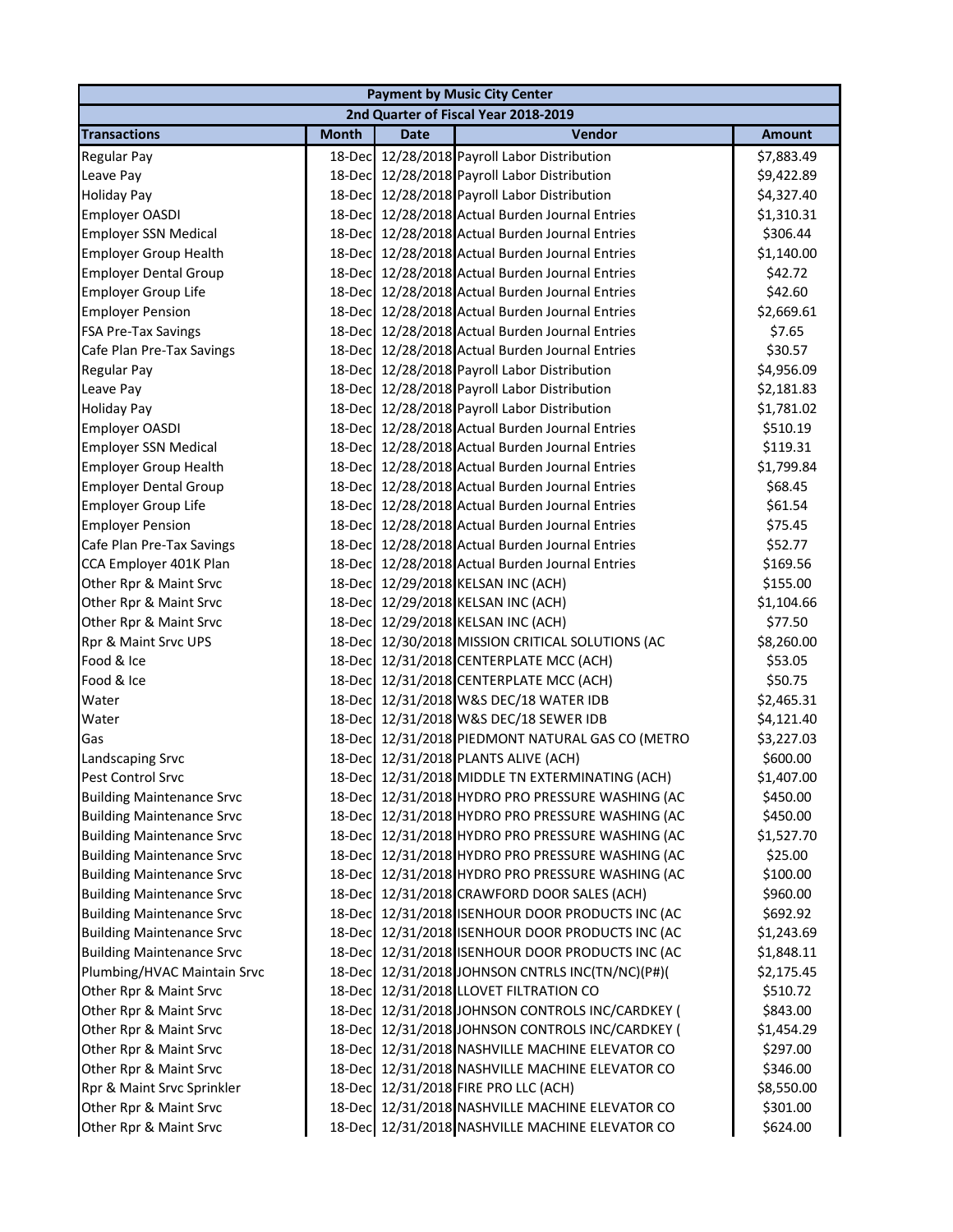| <b>Payment by Music City Center</b>  |              |                         |                                                  |               |  |  |
|--------------------------------------|--------------|-------------------------|--------------------------------------------------|---------------|--|--|
| 2nd Quarter of Fiscal Year 2018-2019 |              |                         |                                                  |               |  |  |
| <b>Transactions</b>                  | <b>Month</b> | Date                    | Vendor                                           | <b>Amount</b> |  |  |
| Rpr & Maint Srvc Green Roof          |              |                         | 18-Dec 12/31/2018 BAKER ROOFING CO (ACH)         | \$2,500.00    |  |  |
| Other Rpr & Maint Srvc               |              |                         | 18-Dec 12/31/2018 MODERN MECHANICAL CONTRACTORS  | \$1,304.00    |  |  |
| Other Rpr & Maint Srvc               |              |                         | 18-Dec 12/31/2018 CONVENTION PROD RIGGING INC (A | \$180.00      |  |  |
| Other Rpr & Maint Srvc               |              |                         | 18-Dec 12/31/2018 EQUIPMENT DEPOT                | \$606.76      |  |  |
| Other Rpr & Maint Srvc               |              |                         | 18-Dec 12/31/2018 STAR DISTRIBUTING CO INC       | \$125.00      |  |  |
| Rpr & Maint Srvc Bld Auto            |              |                         | 18-Dec 12/31/2018 JOHNSON CONTROLS INC/CARDKEY ( | \$3,904.17    |  |  |
| Other Rpr & Maint Srvc               |              |                         | 18-Dec 12/31/2018 NASHVILLE MACHINE ELEVATOR CO  | \$297.00      |  |  |
| Other Rpr & Maint Srvc               |              |                         | 18-Dec 12/31/2018 FIRE PRO LLC (ACH)             | \$1,457.00    |  |  |
| Other Rpr & Maint Srvc               | 18-Dec       |                         | 12/31/2018 JOHN BOUCHARD & SONS CO (ACH)         | \$2,118.71    |  |  |
| Other Rpr & Maint Srvc               | 18-Dec       |                         | 12/31/2018 MATERIAL HANDLING INC (ACH)           | \$84.59       |  |  |
| Paint Supply                         |              |                         | 18-Dec 12/31/2018 SHERWIN WILLIAMS CO INDUSTRIAL | $-522.48$     |  |  |
| <b>Rent Storage/Safety Box</b>       |              |                         | 18-Dec 12/31/2018 CONTRACT CARPETS SALES CO      | \$795.00      |  |  |
| Refuse Disposal-Reimb                |              |                         | 18-Dec 12/31/2018 REPUBLIC SVCS NASH /ALLIED WAS | \$3,864.77    |  |  |
| <b>Temporary Service</b>             |              |                         | 18-Dec 12/31/2018 MCC PV#5520319 11/30/2018 Corr | $-$13,715.64$ |  |  |
| <b>Laundry Services</b>              |              | 18-Dec 12/31/2018 ALSCO |                                                  | \$30.60       |  |  |
| <b>Laundry Services</b>              |              | 18-Dec 12/31/2018 ALSCO |                                                  | \$138.00      |  |  |
| <b>Laundry Services</b>              |              | 18-Dec 12/31/2018 ALSCO |                                                  | \$621.38      |  |  |
| <b>Laundry Services</b>              |              | 18-Dec 12/31/2018 ALSCO |                                                  | \$902.94      |  |  |
| Janitorial Srvc                      |              |                         | 18-Dec 12/31/2018 MCC PV#5520319 11/30/2018 Corr | \$13,715.64   |  |  |
| Other Rpr & Maint Srvc               |              |                         | 18-Dec 12/31/2018 KELSAN INC (ACH)               | \$77.50       |  |  |
| Other Rpr & Maint Srvc               |              |                         | 18-Dec 12/31/2018 KELSAN INC (ACH)               | \$310.00      |  |  |
| Other Rpr & Maint Srvc               |              |                         | 18-Dec 12/31/2018 KELSAN INC (ACH)               | \$736.44      |  |  |
| Other Rpr & Maint Srvc               |              |                         | 18-Dec 12/31/2018 KELSAN INC (ACH)               | \$29.10       |  |  |
| Other Rpr & Maint Srvc               |              |                         | 18-Dec 12/31/2018 KELSAN INC (ACH)               | \$12.20       |  |  |
| Other Rpr & Maint Srvc               |              |                         | 18-Dec 12/31/2018 KELSAN INC (ACH)               | \$720.20      |  |  |
| Other Rpr & Maint Srvc               |              |                         | 18-Dec 12/31/2018 KELSAN INC (ACH)               | \$795.25      |  |  |
| Other Rpr & Maint Srvc               |              |                         | 18-Dec 12/31/2018 KELSAN INC (ACH)               | \$777.95      |  |  |
| Cable Television                     |              |                         | 18-Dec 12/31/2018 COMCAST (ACH)                  | \$454.96      |  |  |
| <b>Cable Television</b>              |              |                         | 18-Dec 12/31/2018 AT&T CIRCUITS                  | \$127.99      |  |  |
| <b>Internet Services</b>             |              |                         | 18-Dec 12/31/2018 COMCAST OF NASHVILLE, LLC (ACH | \$2,919.58    |  |  |
| <b>Internet Services</b>             |              |                         | 18-Dec 12/31/2018 AT&T MOBILITY                  | \$35.25       |  |  |
| <b>Internet Services</b>             |              |                         | 18-Dec 12/31/2018 AT&T CIRCUITS                  | \$2,759.32    |  |  |
| Telephone & Telegraph                |              |                         | 18-Dec 12/31/2018 AT&T CIRCUITS                  | \$282.04      |  |  |
| Telephone & Telegraph                |              |                         | 18-Dec 12/31/2018 AT&T (PO BOX 105320)(105262)(7 | \$300.00      |  |  |
| Offc & Admin Supply                  | 18-Dec       |                         | 12/31/2018 RICOH USA INC (ACH)                   | \$42.00       |  |  |
| Computer Software                    |              |                         | 18-Dec 12/31/2018 NET TANGO INC (ACH)            | \$400.00      |  |  |
| Computer Hardware <\$10K             |              |                         | 18-Dec 12/31/2018 ITS 12/18 Mis Repl Fd Reimb    | \$526.47      |  |  |
| <b>Security Services</b>             |              |                         | 18-Dec 12/31/2018 ELITE SHOW SERVICES INC (ACH)  | \$77.96       |  |  |
| Other Rpr & Maint Srvc               |              |                         | 18-Dec 12/31/2018 WIRELESS PLUS INC (ACH)        | \$657.80      |  |  |
| Other Rpr & Maint Srvc               |              |                         | 18-Dec 12/31/2018 WIRELESS PLUS INC (ACH)        | \$531.80      |  |  |
| Other Rpr & Maint Srvc               |              |                         | 18-Dec 12/31/2018 JOHNSON CONTROLS FIRE PROTECTI | \$940.63      |  |  |
| <b>Small Equipment Supply</b>        |              |                         | 18-Dec 12/31/2018 W W GRAINGER (806746012)(ACH)  | \$2,625.00    |  |  |
| <b>Small Equipment Supply</b>        |              |                         | 18-Dec 12/31/2018 W W GRAINGER (806746012)(ACH)  | -\$450.66     |  |  |
| <b>Temporary Service</b>             |              |                         | 18-Dec 12/31/2018 ELITE SHOW SERVICES INC (ACH)  | \$2,013.10    |  |  |
| <b>Temporary Service</b>             |              |                         | 18-Dec 12/31/2018 ELITE SHOW SERVICES INC (ACH)  | \$571.20      |  |  |
| <b>Temporary Service</b>             |              |                         | 18-Dec 12/31/2018 ELITE SHOW SERVICES INC (ACH)  | \$1,844.06    |  |  |
| <b>Temporary Service</b>             | 18-Dec       |                         | 12/31/2018 ELITE SHOW SERVICES INC (ACH)         | \$1,886.17    |  |  |
| <b>Temporary Service</b>             | 18-Dec       |                         | 12/31/2018 ELITE SHOW SERVICES INC (ACH)         | $-51.00$      |  |  |
| <b>Uniform Cleaning Service</b>      |              |                         | 18-Dec 12/31/2018 CINTAS CORP #051 MATS & RUGS(A | \$1,086.38    |  |  |
| <b>Uniform Cleaning Service</b>      |              |                         | 18-Dec 12/31/2018 CINTAS CORP #051 MATS & RUGS(A | \$879.62      |  |  |
| Postage & Delivery Srvc              |              |                         | 18-Dec 12/31/2018 BLINK MARKETING INC (ACH)      | $-$172.21$    |  |  |